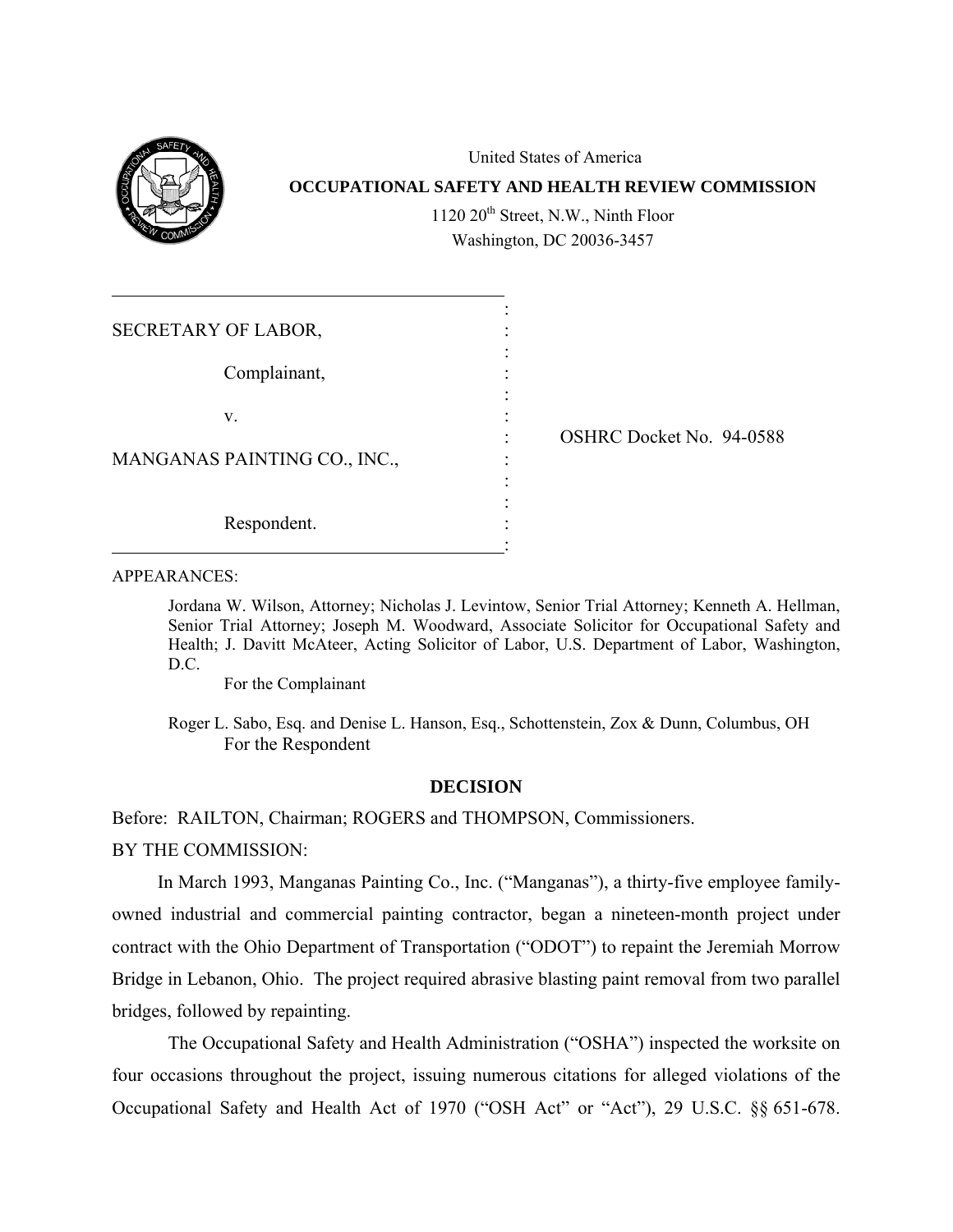Manganas contested all of the citations, which were the subject of five docketed cases before the Review Commission. The Commission previously issued a consolidated decision resolving the first two docketed cases that involved only fall protection and personal protective equipment violations for conditions pre-dating any paint removal work.<sup>[1](#page-1-0)</sup> The instant case principally involves alleged willful and serious violations of the lead in construction standard, 29 C.F.R. § 1926.62, that occurred immediately after the standard went into effect, for which the Secretary proposed a total penalty of  $$1,319,850.<sup>2</sup>$ 

The late Administrative Law Judge Michael H. Schoenfeld affirmed most of the alleged violations, and assessed a total penalty of \$799,090. On review are numerous challenges, including those related to the validity of the standard and its applicability, feasibility of compliance, and OSHA's lead sampling results. For the following reasons, we uphold the validity of the standard and its applicability to most of the cited conditions; find that OSHA's sampling results, in this case, are sufficiently reliable to establish employee overexposure to lead; vacate cited overexposures where respiratory protection now deemed sufficiently protective was used; and resolve specific items based on the evidentiary and legal bases discussed below.<sup>3</sup>

### **BACKGROUND**

Beginning April 10, 1993, Manganas began removing lead-based paint from one of the bridges in preparation for re-painting. It encapsulated sections of the bridge in large canvas containments inside which its employees blasted steel grit against the bridge surface to remove the paint. Another group of employees then vacuumed up the grit for re-use as the work progressed. It is undisputed that this process released lead dust and particles into the atmosphere inside the containment, and Manganas admitted "that the amount of airborne lead within the

<span id="page-1-0"></span><sup>&</sup>lt;sup>1</sup> Manganas Painting Co., 19 BNA OSHC 1102, 2000 CCH OSHD ¶ 32,202 (No. 93-1612, 2000) (consolidated), *aff'd per curiam*, 273 F.3d 1131 (D.C.Cir. 2001).

<span id="page-1-1"></span><sup>&</sup>lt;sup>2</sup> Still pending before the Commission are the remaining consolidated citations (Nos. 95-0103  $\&$ 95-0104), alleging fall protection violations and violations of various provisions of the lead standard that occurred at a later date.

<span id="page-1-2"></span> $3$  We deny Manganas' October 15, 1997 motion for consolidated oral argument, as we find that the record and briefs provide a sufficient basis upon which to decide these cases. *See AAA Delivery Servs., Inc*., 21 BNA OSHC 1219, 1221, n.4, 2005 CCH OSHD ¶ 32,796, p. 52,449, n.4 (No. 02-0923, 2005).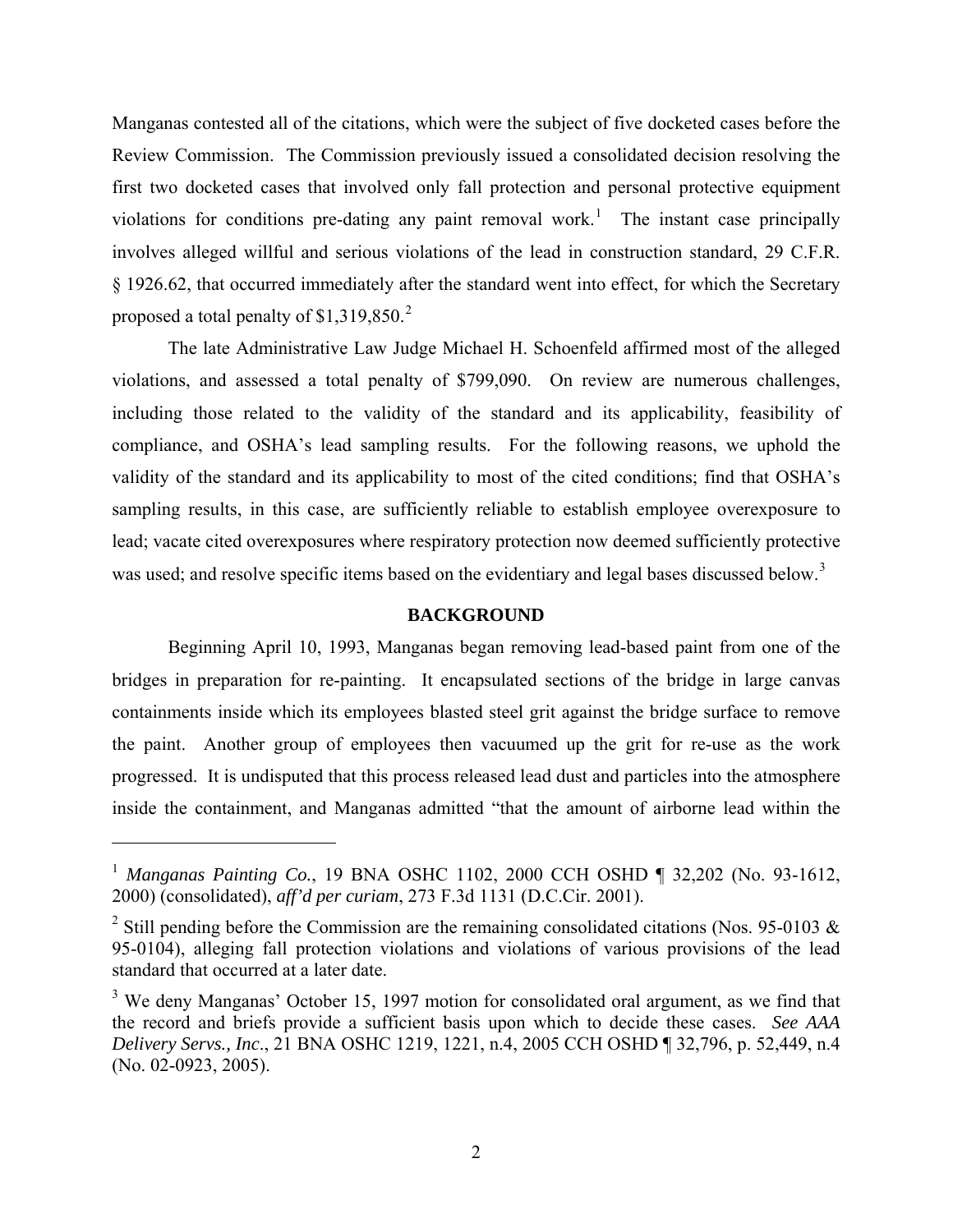containment while blasting operations were in progress during the month of August 1993 exceeded 50  $\mu$ g/m<sup>3</sup>."

On May 4, 1993, OSHA promulgated a new lead in construction standard, denoted an "Interim Final Standard," that had an effective date of June 3, 1993. 29 C.F.R. § 1926.62(p). By its terms, the standard applied "to all construction work where an employee may be occupationally exposed to lead." 29 C.F.R. § 1926.62(a). In general, the new standard reduced permissible exposure from a threshold limit value of  $200\mu\text{g/m}^3$  (29 C.F.R. § 1926.55) to a permissible exposure limit (PEL) of 50µg/m³ averaged over an eight-hour period (time weighted average (TWA)). 29 C.F.R. § 1926.62(c)(1). Although effective on June 3, with compliance required "as soon as possible," the standard permitted delayed compliance, as follows:

*Startup dates*. (1) The requirements of paragraphs (c) through (o) of this section, including administrative controls and feasible work practice controls, but not including engineering controls specified in paragraph (e)(1) of this section, shall be complied with as soon as possible, *but no later than 60 days from the effective date of this section.* 

(2) Feasible engineering controls specified in paragraph  $(e)(1)$  of this section shall be implemented as soon as possible, but no later than 120 days from the effective date of this section.

29 C.F.R. § 1926.62(r) (emphasis added).

Prompted by a July 28, 1993 inquiry from Dr. Thomas Martin, who treated a Manganas employee for lead poisoning, and consistent with the OSHA Area Office's special emphasis program on lead in construction, OSHA industrial hygienist (IH) James J. Sweeney commenced an inspection of the Manganas bridge-painting worksite on August 2, 1993, precisely sixty days from the standard's effective date. Based on the results of that inspection, which continued until September 24, 1993, OSHA issued one serious and one willful citation to Manganas on February 1, 1994. The citations included allegations of lead overexposure, lack of a compliance program, and failures to provide adequate respiratory protection, protective work clothing, housekeeping, hygiene facilities/practices, and medical removal protection and surveillance.

## **DISCUSSION**

#### **I. Threshold Issues**

#### **A. Standard Validity Challenge**

Manganas contests all of the lead citation items on the same threshold basis – that the "interim final regulation" under which OSHA issued the citations is invalid. Manganas argues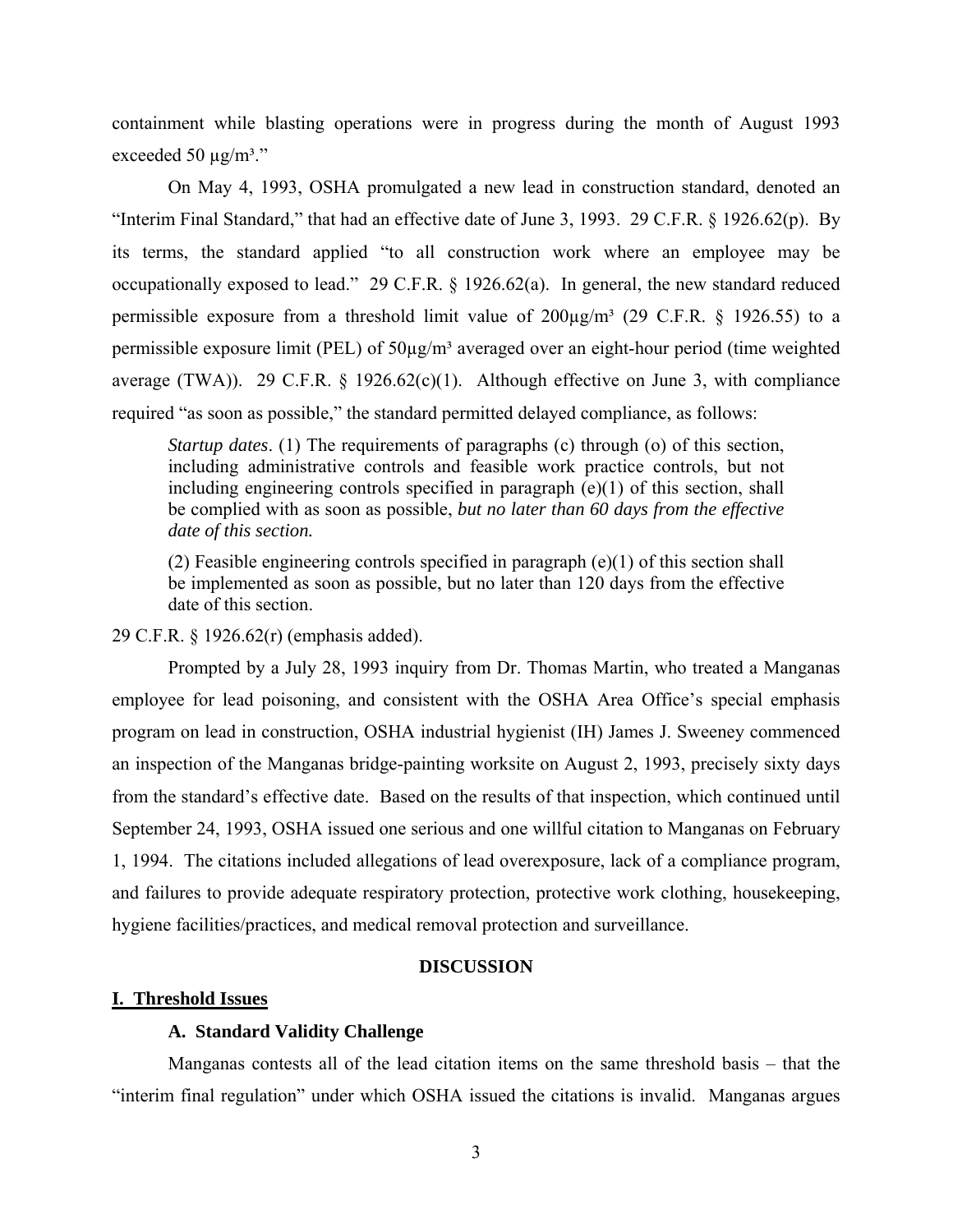that the promulgation process was procedurally deficient and that the substance of the regulation does not conform with requirements set forth in the statutory mandate authorizing its enactment. In addition to her arguments opposing the merits of Manganas' standard validity challenge, the Secretary argues that Manganas is precluded by the pre-enforcement challenge provision of section 6(f) of the Act, 29 U.S.C.  $\frac{1}{2}$  655(f), from raising the validity challenge in this enforcement proceeding. The judge denied Manganas' pre-hearing motion for partial summary judgment to declare the lead in construction standard invalid. He found that section 6(f) does not preclude review of the standard's validity, and concluded that the standard was validly promulgated. For the following reasons, we affirm the judge.

#### *1. Statutory Preclusion*

The OSH Act authorizes the Secretary to promulgate "Occupational Safety and Health Standards" pursuant to the procedures set forth in section 6 of the Act, 29 U.S.C. § 655. Enforcement of those standards is addressed in section 10 of the Act, 29 U.S.C. § 659, which authorizes inspections, issuance of citations, and contest thereof in administrative proceedings. Section 6, however, contains a provision authorizing *pre-enforcement* challenges to standards "issued under this section," providing, in relevant part, that:

Any person who may be adversely affected by a standard issued under this section may at any time prior to the sixtieth day after such standard is promulgated file a petition challenging the validity of such standard with the United States court of appeals . . . for a judicial review of such standard.

Section 6(f), 29 U.S.C. § 655(f).

With respect to standards promulgated pursuant to section 6, the Commission has already considered and rejected the contention that section 6(f) provides the exclusive vehicle by which an employer can raise, and the Commission can consider, a challenge to the validity of a standard. *CBI Services, Inc.*, 19 BNA OSHC 1591, 1594, 2001 CCH OSHD ¶ 32,473, p. 50,226 (No. 95-0489, 2001) (re-affirming that section 6(f) pre-enforcement challenge mechanism does not preclude substantive or procedural challenges in enforcement proceedings), *aff'd*, 53 F. App'x 122 (D.C. Cir. 2002) (unpublished), and cases there cited. *Accord Simplex Time Recorder Co. v. Secretary*, 766 F.2d 575, 582-83 & n.2. (D.C. Cir. 1985). Moreover, we find that because the challenged "interim final regulation" was not promulgated pursuant to section 6 of the Act, it is not subject to any limitations that might be inherent in section 6(f). Accordingly, we reject the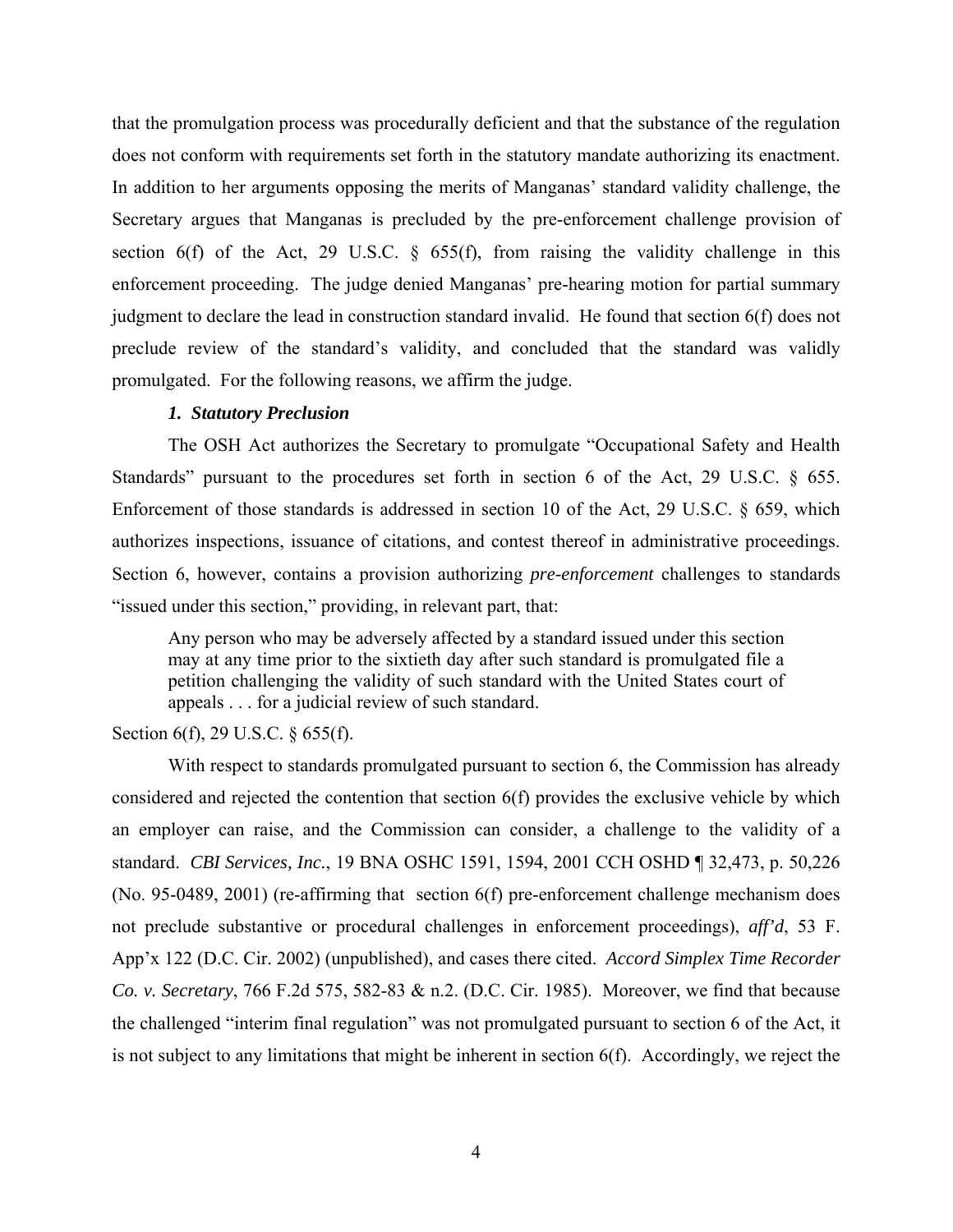Secretary's preclusion argument and address the merits of Manganas' standard validity challenge.

# *2. Notice-and-Comment Rulemaking*

It is undisputed that the Secretary did not utilize notice-and-comment rulemaking procedures in promulgating the lead in construction standard. As stated in the preamble, the Secretary promulgated the standard pursuant to the "exclusive authority" of the Congressional mandate contained in Title X of the Housing and Community Development Act of 1992 ("Title X"). 58 Fed. Reg. 26,590 (May 4, 1993). Under that provision, Congress directed the Secretary to enact the standard, as follows.

Not later than 180 days after the enactment of this Act, the Secretary of Labor shall issue an interim final regulation regulating occupational exposure to lead in the construction industry. Such interim final regulation shall provide employment and places of employment to employees which are as safe and healthful as those which would prevail under the Department of Housing and Urban Development guidelines published at Federal Register 55, page 38973 (September 28, 1990) (Revised Chapter 8). Such interim final regulations shall take effect upon issuance (except that such regulations may include a reasonable delay in the effective date), shall have the legal effect of an Occupational Safety and Health Standard, and shall apply until a final standard becomes effective under section 6 of the Occupational Safety and Health Act of 1970.

42 U.S.C. § 4853. Citing to the legislative history of Title X, the Secretary stated in the preamble to the lead in construction standard that "Congress . . . did not impose any procedural requirements that must be followed" and that Congress intended that "the Secretary need not follow the procedural requirements of the OSH Act or the APA [Administrative Procedure Act, 5 U.S.C. § 553]." 58 Fed. Reg. at 26,591. We agree with the Secretary's assessment of Congressional intent.

We also note that "interim final regulation" is not defined in Title X. Nor does the phrase, by its terms, implicate a particular process by which such a rule is to be adopted. *See, e.g. Analysas Corp. v. Bowles*, 827 F.Supp. 20, 21 n.3 (D.D.C. 1993) (referring to phrase interim-final as "oxymoronic"); *Career College Ass'n v. Riley,* 74 F.3d 1265, 1268 (D.C. Cir. 1996) (referring to interim-final as "maladroit"). The phrase, however, seems to have become a term of "general currency," referring to "rules adopted by federal agencies *that become effective without prior notice and public comment and that invite post-effective public comment*." Michael Asimow, *Interim-Final Rules: Making Haste Slowly*, 51 Admin. L. Rev. 703, 705 n.7 (1999) (emphasis in original). This meaning, applied to the circumstances here, is consistent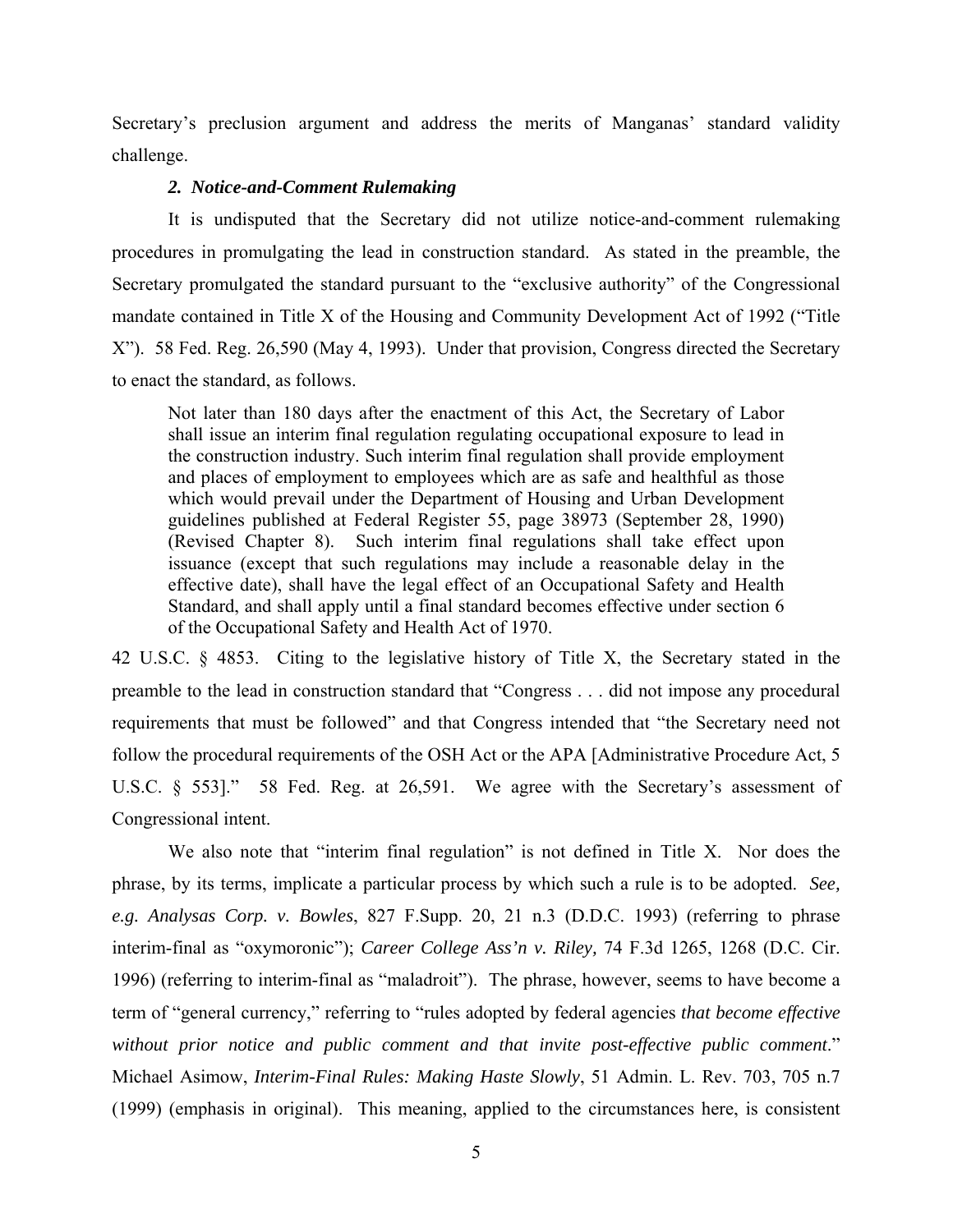with the historical underpinnings of Title X and with its explicit terms, and is compelled by its legislative history.

Congress took the unusual step of forcing the Secretary's hand in revising the lead in construction standard out of frustration at the Secretary's fourteen-year delay in addressing the undisputed "fact that exposure to lead at exposures of 200 mg/m<sup>3</sup> can cause irreversible health impairment among construction workers[,]" and in light of reports that "lead poisoning among construction workers [has] risen at alarming rates." H.R.REP. No. 102-852, pt. 2, at 16 (1992). In so doing, Congress set a short, 180-day, time limit for promulgation of the standard, denoting it an "interim final regulation," endowing it with the "legal effect of an Occupational Safety and Health Standard," and ensuring its applicability "until a final standard becomes effective under section 655 of Title 29 [section 6 of the Act]." There would have been no need for Congress to specify that the interim regulation would have the legal effect of an OSH Act standard if it were to have been promulgated pursuant to the requirements of section 6. Any doubt, however, about Congressional intent to exempt the enactment of the lead standard from notice-and-comment rulemaking procedures, is erased by the following statement in the Committee Report.

The Committee amendment creates a new provision, not a part of either the OSH Act or the Toxic Substances Control Act, which directs the Secretary of Labor to issue an interim final regulation governing lead. The interim regulation is not an occupational safety and health standard as that term is defined in section 3(8) of the Occupational Safety and Health Act of 1970. As the Secretary has previously recognized, *the distinction between an interim regulation and an occupational safety and health standard is legally significant because it means that the procedural requirements of section 6 of the OSH Act do not apply to the promulgation of the interim final regulation. Nor, as the Secretary has previously recognized in publishing an interim final regulation governing hazardous waste operations, do the notice and comment provisions of the Administrative Procedures Act apply.* 

*Id*. (citation omitted) (emphasis added). *See Garcia v. United States*, 469 U.S.70, 76 (1984) ("In surveying legislative history we have repeatedly stated that the authoritative source for finding the Legislature's intent lies in the Committee Reports on the bill, which 'represen[t] the considered and collective understanding of those Congressmen involved in drafting and studying proposed legislation.'" (citation omitted)).

Moreover, with respect to APA rulemaking procedures, the APA itself "recognizes that Congress may modify these requirements" as long as "'it does so expressly.' 5 U.S.C.§ 559." *Asiana Airlines v. FAA*, 134 F.3d 393, 396 (D.C. Cir. 1998). Although in "[a]pplying § 559, the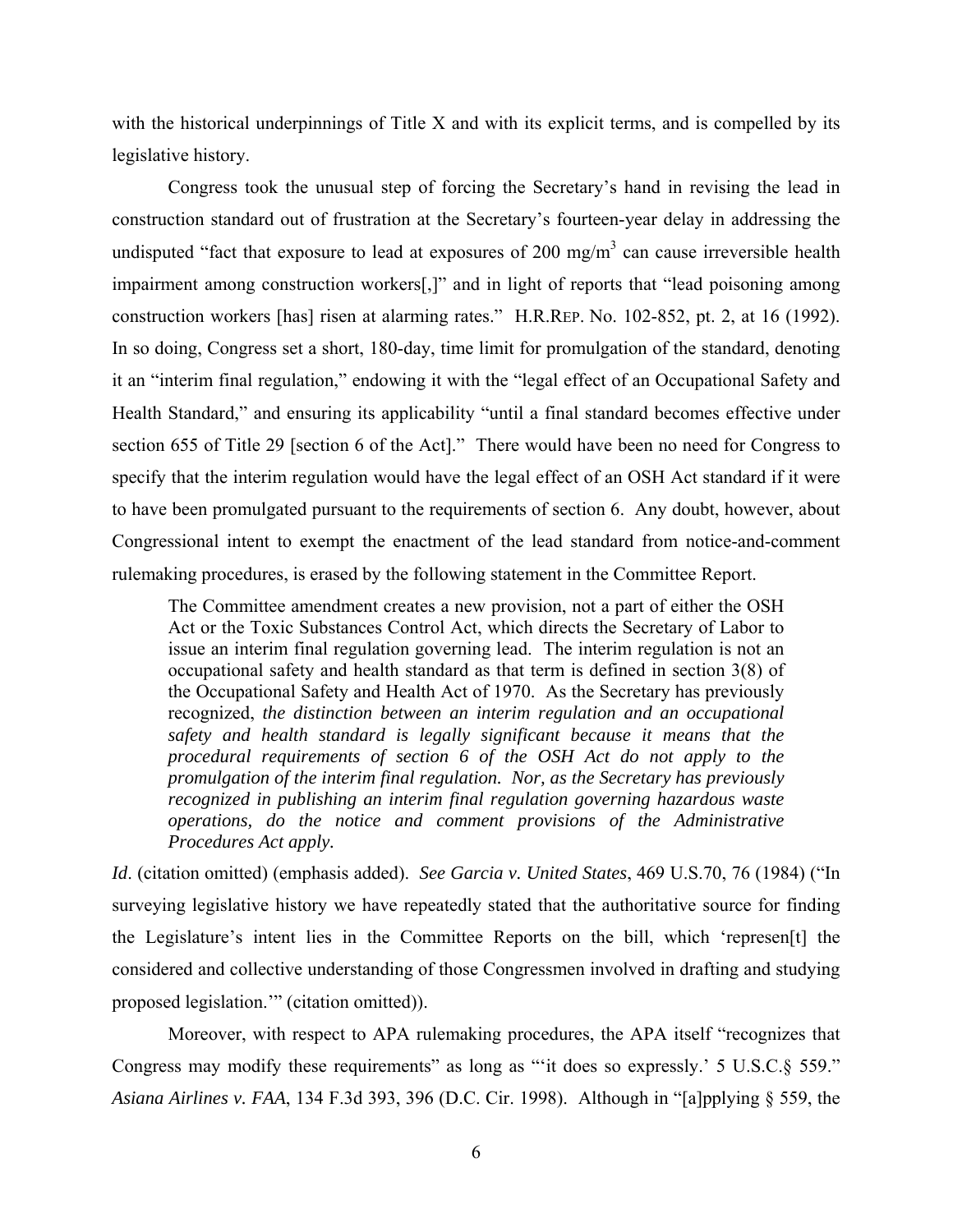Supreme Court has held that 'exemptions from the terms of the Administrative Procedure Act are not lightly to be presumed [as they] must be express,'" we find that the terms of Title X combined with its legislative history make clear that in this case, Congress "purposely and expressly created an exception to the otherwise-applicable APA notice and comment procedures." *Id*. at 397-98. In these circumstances, we conclude that the Secretary was not required to follow the procedural requirements of either section 6 of the OSH Act or section 553 of the APA when she promulgated the lead in construction standard.<sup>[4](#page-6-0)</sup> Accordingly, we reject Manganas' claim that the promulgation process was procedurally deficient.

### *3. Substantive Compliance With Statutory Mandate*

In enacting Title X, Congress mandated that the interim lead in construction standard "shall provide employment and places of employment to employees which are as safe and healthful as those which would prevail under the Department of Housing and Urban Development [HUD] guidelines published at Federal Register 55, page 38[,]973 (September 28, 1990) (Revised Chapter 8)." 42 U.S.C. § 4853. Manganas contends that the Secretary exceeded her authority because she did not base the new standard on the HUD guidelines but, rather, on the general industry lead standard, 29. C.F.R. § 1910.1025. We reject Manganas' contention.

The Secretary does not dispute that many of the provisions in the new standard were derived primarily from the general industry lead standard. 58 Fed. Reg. at 26,592-597. As she explained in the preamble to the lead in construction standard, "the HUD Guidelines expressly incorporate many provisions of the OSHA [general industry] lead standard . . . ." 58 Fed. Reg. at 26,592. Congress also acknowledged that "[t]he HUD guidelines are based on, and in most respects mirror, OSHA's general industry lead standard." H.R.REP. No. 102-852, pt. 2, at 15-16. Moreover, the Committee Report states that while Title X requires that the HUD guidelines "serve as the basis for OSHA's interim final regulation[,]" "the Secretary may alter the provisions of the HUD guidelines, so long as the interim regulation provides workers with health and safety protections which are equally as effective." *Id.* at 15.

<span id="page-6-0"></span><sup>&</sup>lt;sup>4</sup> Consistent with our conclusion that the Lead in Construction standard is not subject to any of the procedural requirements prescribed by section 6 of the OSH Act, we reject Manganas' validity challenges based on the absence of "significant risk" and "feasibility" findings inherent in those requirements.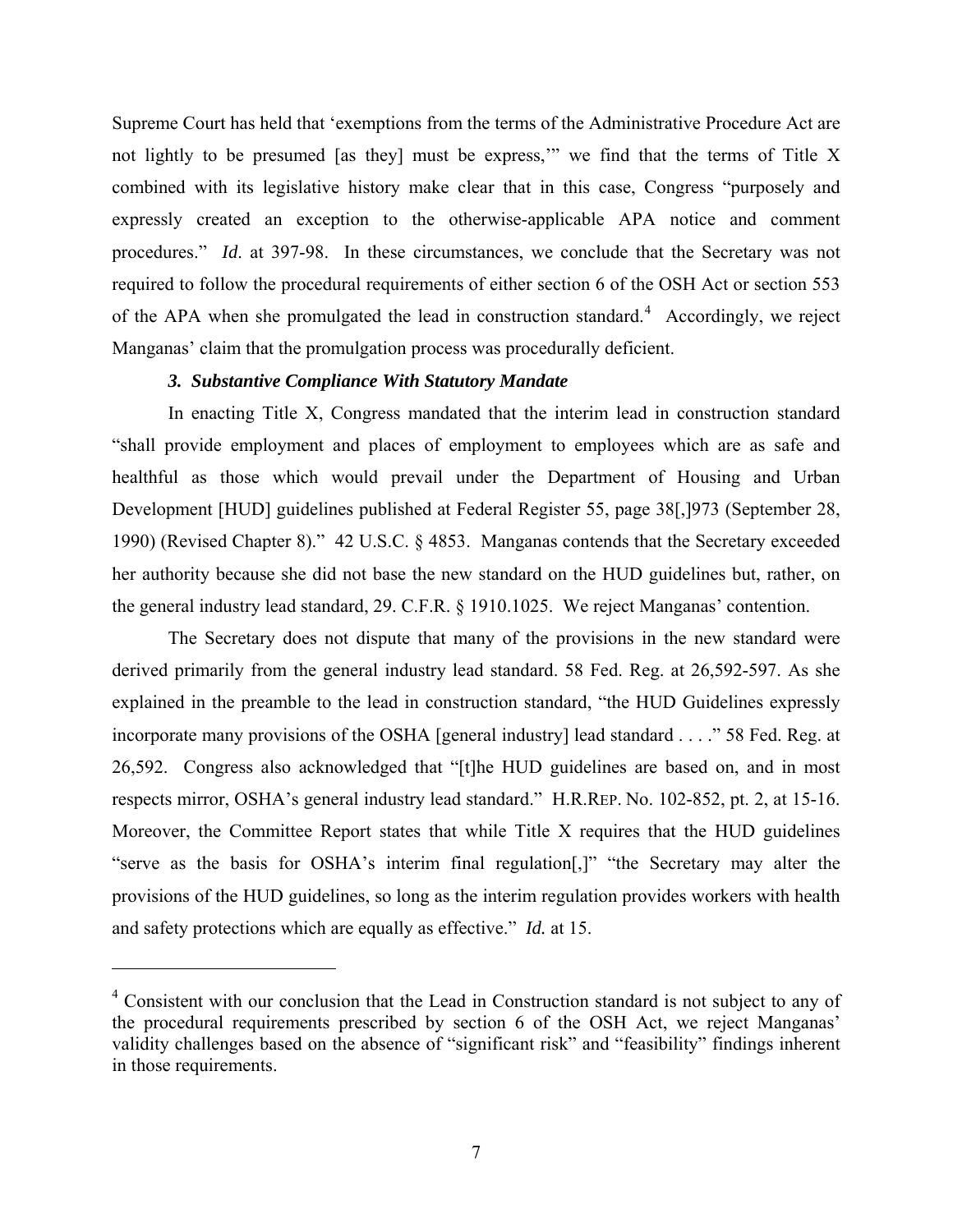Based on the plain wording of Title X, as supported by its legislative history, we find that Congress established a minimum threshold of worker protection for the interim lead in construction standard based on the HUD guidelines, from which the Secretary could not depart. However, based on the Committee Report, we also conclude that Congress intended the Secretary to have the discretion to depart from the HUD guidelines in the interim standard as long as she maintained that minimum level of protection. Here, Manganas does not contend that the cited standard fails to provide "places of employment to employees which are as safe and healthful as those which would prevail under the [HUD] guidelines." Accordingly, we reject Manganas' allegation that the interim final standard does not conform with requirements set forth in Title X, and we uphold its validity as to all of the challenges addressed herein.

## **B. Feasibility**

Manganas argues that compliance was infeasible with each provision of the lead standard for which it was cited, which it contends OSHA recognized when it exempted the construction industry from compliance with the general industry lead standard. As the previous discussion makes clear, however, the standard's adoption was mandated by Congress, and the Commission may not entertain any challenge to the wisdom of the standard. *E.g., Loomis Cabinet Co*., 15 BNA OSHC 1635, 1640, 1991-93 CCH OSHD ¶ 29,689, p. 40,258 (No. 88-2012, 1992) (holding that Commission "lacks the power" to question the wisdom of an OSHA standard). Moreover, for the reasons discussed below, we find that Manganas has otherwise failed to substantiate any of its infeasibility claims.

Manganas contends that the general industry lead standard's longer phase-in periods show that the construction standard's phase in periods were too strict. It cites no evidence, however, showing that it was unable to timely achieve compliance with any particular provision, and elsewhere emphasizes that it was just unaware of the standard's immediate applicability to this project. As to its claimed economic burden, Manganas cites the standard's failure to address the costs that must be borne by an employer who might be required to medically remove an employee due to blood lead levels that were permissibly incurred under the previous standard. However, it has provided no specific evidence that it would have sustained an economic burden from medically removing the seven of its thirty-five employees who the Secretary alleges should have been removed to positions where they would not have been exposed to lead above the standard's action level. *See El Paso Crane & Rigging Co.*, 16 BNA OSHC 1419, 1421, 1993-95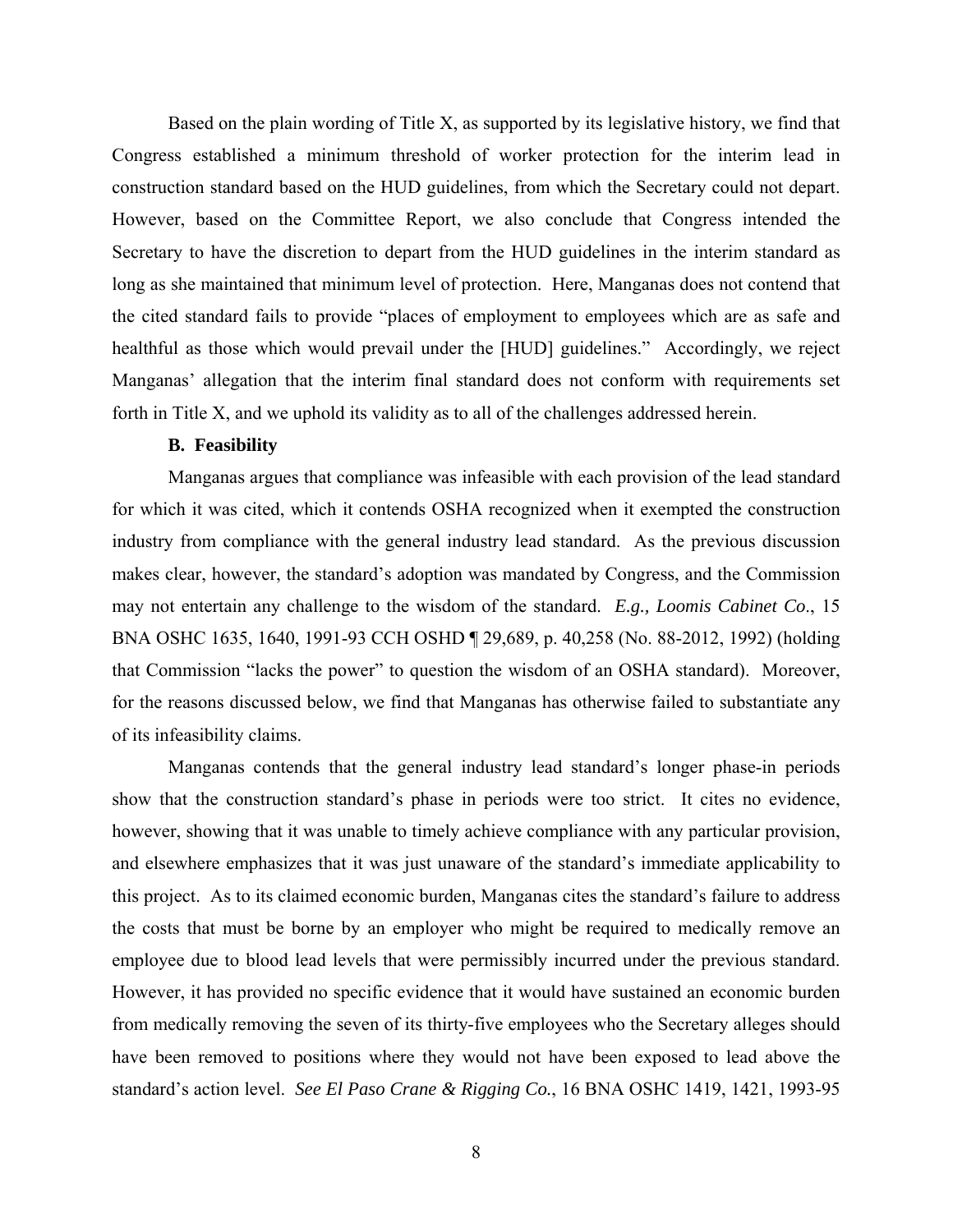CCH OSHD  $\P$  30,231, p. 41,616 (No. 90-1106, 1993) (noting that success of infeasibility affirmative defense is dependent on employer's "show[ing] that the particular fact situation to which the citation refers was . . . infeasible"). In fact, Manganas acknowledges that it would have been entitled to a change order covering any additional costs that resulted from compliance with the new standard.

Finally, Manganas contends that compliance with the PEL was infeasible because available respirators were inadequate to handle the measured ambient lead exposure. We find that this issue is resolved by subsequent developments. At the time the citation issued, OSHA rated the abrasive blasting helmet with integrated respirator that Manganas provided to its employees as protective only up to  $25xPEL$  (1,250  $\mu$ g/m<sup>3</sup>), which would have been insufficient for some of the measured exposure levels. OSHA later reevaluated the effectiveness of the integrated abrasive blasting helmet that Manganas provided to its employees and, on August 30, 1995, increased its rated protection factor to  $1000xPEL (50,000 \mu g/m<sup>3</sup>)$ , a level that exceeded all of the exposures measured at the Manganas worksite. *See* Memorandum to OSHA Regional Administrators from John B. Miles, Jr., Director of OSHA Compliance Programs (August 30, 1995). As a factual matter, therefore, it can now be determined that the integrated respiratory protection that Manganas provided to its employees engaged in abrasive blasting was in fact adequate for the lead levels to which they were exposed.<sup>[5](#page-8-0)</sup> We address the effect of these circumstances in our discussion below of the relevant citation items.

#### **C. OSHA's lead sampling**

On August 6, 1993, IH Sweeney conducted area sampling inside a containment where Manganas employees were vacuuming grit and, on September 21, 22, and 24, 1993, he conducted personal air sampling of numerous employees. As previously noted, Manganas concedes exposure exceeding the 50  $\mu$ g/m<sup>3</sup> PEL during blasting operations in August, and

<span id="page-8-0"></span><sup>&</sup>lt;sup>5</sup> Manganas' infeasibility claim would fail even had the respirator rating not changed. The standard's preamble states that until an adequate integrated abrasive blasting helmet is developed, "workers may have to wear a respirator type that provides an acceptable protection factor but lacks integral head protection." 58 Fed. Reg. at 26,614. As the judge found, Manganas made no showing that it could not have used an adequate respirator *in conjunction*  with *separate* head protection. *See SSPC's Lead Paint Bulletin*, June 1993 (describing available positive pressure respiratory protection for exposures greater than 1,250  $\mu$ g/m<sup>3</sup>).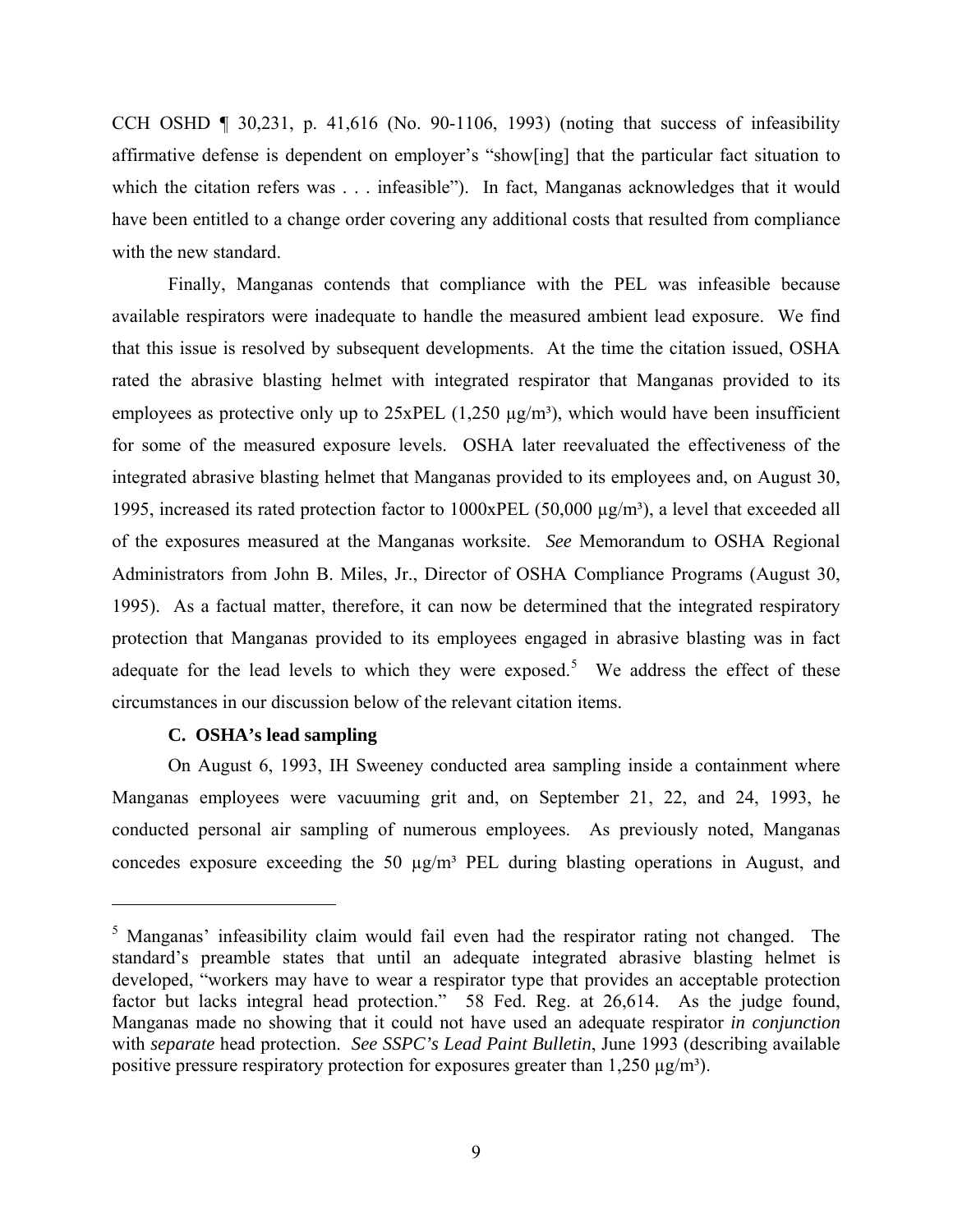Sweeney's August 6 area sample showed an 8-hour TWA of 110  $\mu$ g/m<sup>3</sup>, more than twice the PEL. The personal sampling that Sweeney conducted outside employees' blasting hoods in September yielded results showing extremely high levels of lead overexposure, with some reaching nearly 100 times the PEL. Six of Sweeney's fifteen samples showed exposure levels exceeding 4,000  $\mu$ g/m<sup>3</sup> (eighty times the PEL), one sample showed exposure at 3,700  $\mu$ g/m<sup>3</sup> (over seventy times the PEL), two samples showed exposure levels exceeding  $1,600 \mu g/m<sup>3</sup>$  (over thirty times the PEL), two samples showed exposure levels exceeding 400  $\mu$ g/m<sup>3</sup> (eight times the PEL), and three of the samples showed exposure levels ranging from 82  $\mu$ g/m<sup>3</sup> to 182  $\mu$ g/m<sup>3</sup> (between one and one-half and nearly four times the PEL). Only one of the fifteen samples showed no overexposure.

Like the judge, we reject Manganas' contention that the shortcomings in Sweeney's sampling methods completely invalidated his results. Sweeney conceded that he did not fully comply with all elements of the OSHA Technical Manual,<sup>[6](#page-9-0)</sup> and we do not condone his departure from best-practice sampling methods. In the circumstances of this case, however, where overexposure is admitted for August during which similar work was performed under similar conditions, and where the degree of measured overexposure was exceedingly high, we find that the evidence shows that Sweeney's methodology and results were sufficiently reliable to determine whether employees were overexposed to lead.

With regard to sampling procedures, we find that Sweeney's methods conformed in many respects with accepted guidelines. For instance, Sweeney calibrated the air flow rate of each pump before and after taking samples and determined that all of the flow rates were within the acceptable range prescribed by the Technical Manual. Sweeney also personally attached "all or nearly all" of the air sampling devices, positioning the filters on the shirt collar area pointing forward and "slightly downward." This placement is consistent with that recommended by Manganas expert Robert Leighton, who testified that the filter cassettes should be located "within . . . the workers' breathing zone" and positioned to prevent contaminants from falling into the cassette. In addition, Sweeney explained the monitoring procedure to the employees,

<span id="page-9-0"></span><sup>&</sup>lt;sup>6</sup> OSHA Instruction CPL 2-2.20B CH-1, (Nov. 13, 1990). Manganas acknowledges that the Technical Manual does not contain requirements to which the Secretary must adhere, but notes that any departure from its procedures is relevant to the reliability of the sampling results.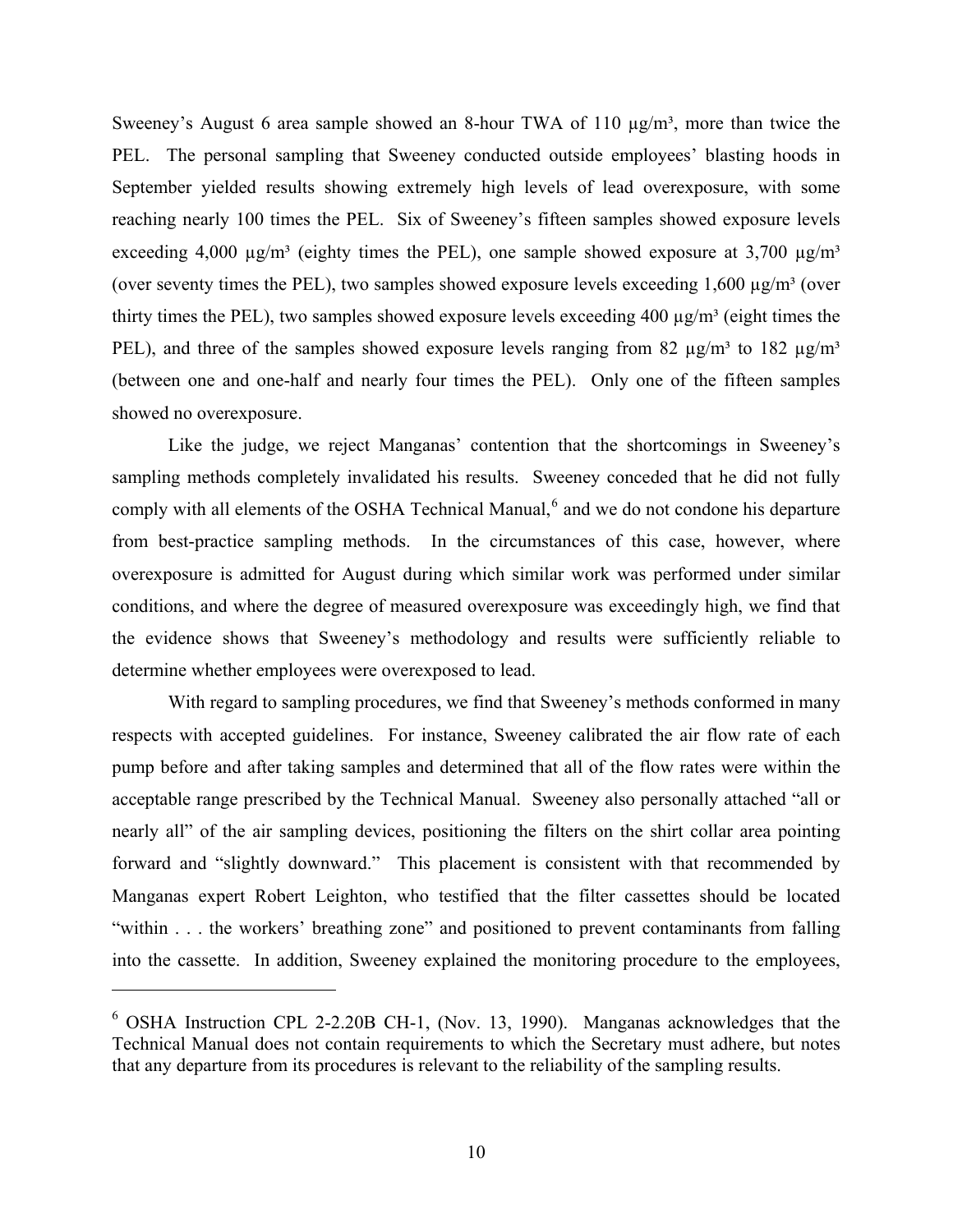instructing them to try to do their work in a normal manner and keep the filter where he had attached it.

On the first day he conducted personal sampling, Sweeney checked some of the equipment periodically, but not always as frequently as indicated in the Technical Manual. However, he checked on the grit recyclers and forklift operators approximately every two hours, and followed the same procedures for the blasters sampled on September 22. On September 24, Sweeney checked the equipment worn by four employees vacuuming grit when they came out for breaks, and again at the end of the day, but he never entered the containment to check the equipment so as to avoid personal exposure to the hazards of airborne lead and the high-velocity steel used during blasting operations, a concern that Leighton also acknowledged. The location of Sweeney's monitoring and status checks from his position outside the containment were consistent with the "alternative procedures" that Leighton identified. Finally, at the end of sampling each day, Sweeney turned off the pumps, and capped and taped the filter cassettes, which he then stored in the trunk of his car. The samples remained there until he returned to his office, where he carefully prepared the filters for analysis and sent them to OSHA's Salt Lake City laboratory by certified mail.<sup>7</sup>

We also reject Manganas' contention that the sampling results were so variable as to undermine their validity. Sweeney's testing showed lead exposure for abrasive blasters sampled on September 21 and 22, ranging from 430 to 4,960  $\mu$ g/m<sup>3</sup> measured outside the hood, and from 0 to 587  $\mu$ g/m<sup>3</sup> measured inside the hood. Nonetheless, the majority of abrasive blasting samples taken outside the hood on September 21 and 22, showed lead exposures in the narrower range of 3,700 to 4,960  $\mu$ g/m<sup>3</sup>. Moreover, all but one of the ambient air sample results substantially exceeded the PEL, including the August 6 area sample taken from inside the containment that showed an 8-hour TWA of 110  $\mu$ g/m<sup>3</sup>. For the four employees recycling grit sampled on September 21, none of whom wore respirators, the lead exposure varied from 16.1 to

<span id="page-10-0"></span> $<sup>7</sup>$  Manganas argues that Sweeney's sampling results are unreliable, in part, because he left the</sup> filter cassettes "unsealed" in his car trunk for a number of days. The evidence shows, however, that Sweeney protected the contents of the cassettes with a cap and tape until he had an opportunity to weigh and "seal" the cassettes in preparation for mailing. Manganas provides no scientific reason to show why Sweeney's handling of the filter cassettes in this manner would have undermined their integrity.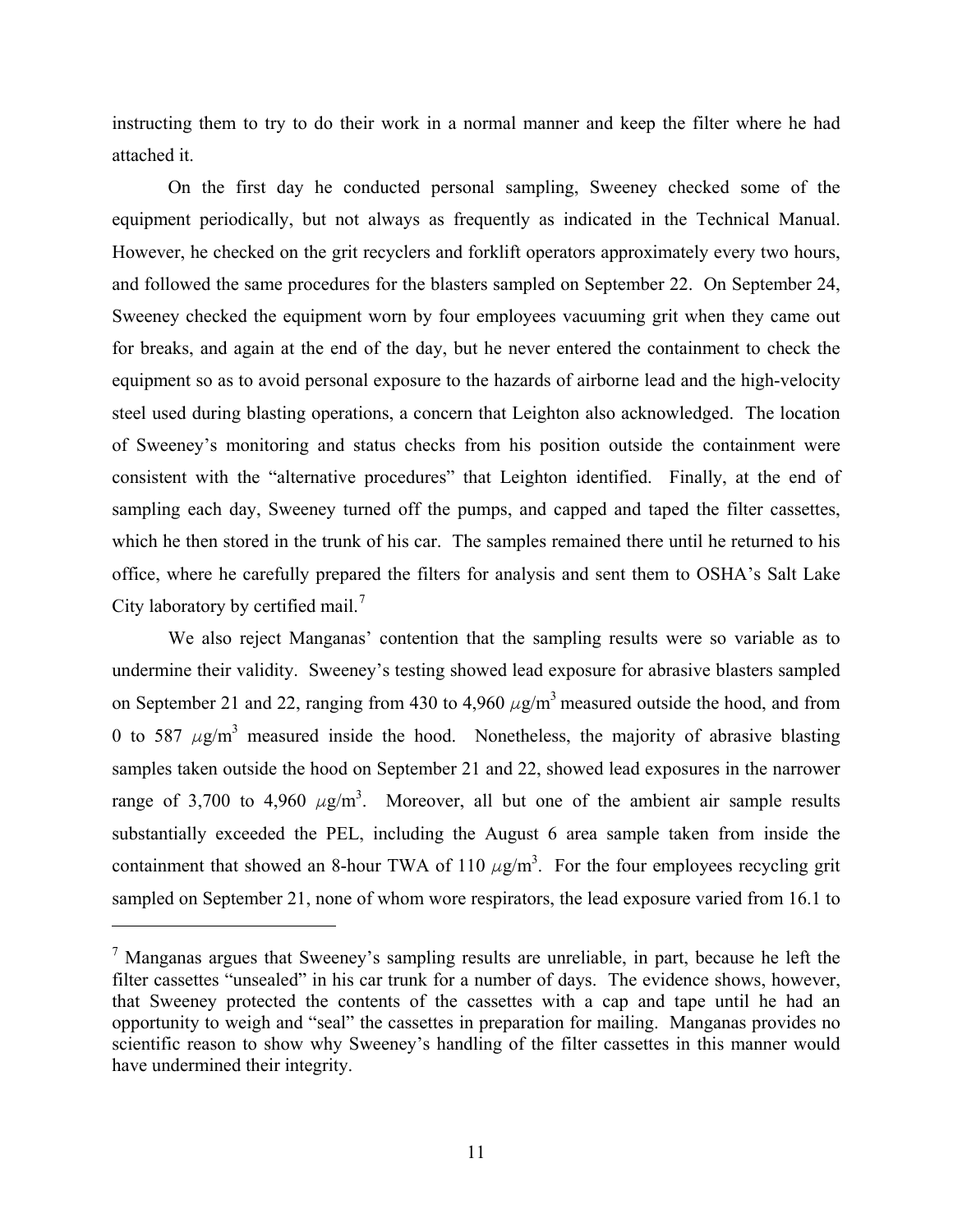647  $\mu$ g/m<sup>3</sup>, with three of the four levels substantially exceeding the PEL. For the four employees who vacuumed grit and were sampled on September 24, the exposure range was the narrowest – 4,100 to 4,620  $\mu$ g/m<sup>3</sup>. Thus, despite some variability, we find that the sampling results are largely consistent in showing exposure to lead at levels substantially exceeding the PEL.<sup>[8](#page-11-0)</sup>

In these circumstances, we conclude that the record evidence supports the judge's finding that "[t]he overall consistency of [Sweeney's] sampling as well as the lack of any significantly different test results leads to the finding that Compliance Officer Sweeney's sampling data is reasonably reliable." As noted, this finding is also supported by the fact that Sweeney's testing showed a large number of extremely high readings, and Manganas' admission that abrasive blasting in August, under similar conditions, created airborne lead levels exceeding the PEL. Accordingly, we find that the Secretary has established the requisite overexposures in support of the cited violations, as further addressed below.<sup>9</sup>

### **II. Serious Citation 1**

# **A. Item 5: 29 C.F.R. § 1926.59(h)(1) (hazard communication)**

<span id="page-11-3"></span>Under this citation item, the Secretary alleged that Manganas failed to provide information to numerous employees about the hazards associated with a number of chemicals used at the worksite, as well the contents of the hazard communication (HazCom) standard and the employer's HazCom program.<sup>[10](#page-11-2)</sup> The judge affirmed an other-than-serious violation based on evidence unrelated to any lead hazards.<sup>[11](#page-11-3)</sup>

<span id="page-11-0"></span><sup>&</sup>lt;sup>8</sup> We note that Manganas' outside consultant, Rust Environment & Infrastructure (Rust) (then known as SEC Donohue Environment & Infrastructure), performed ambient lead exposure testing in August and September 1993. As with Sweeney's sampling, Rust's tests also showed some variability in exposures above and below the PEL.

<span id="page-11-1"></span><sup>&</sup>lt;sup>9</sup> We do not address whether the Secretary's computer model evidence contributes to the exposure assessments here as we find that the sampling evidence is sufficient, and vacate on other grounds the particular items for which the Secretary relied on the model.

<span id="page-11-2"></span> $10<sup>10</sup>$  At the time of the alleged violation, the cited standard provided:

<sup>(</sup>h) *Employee information and training.* Employers shall provide employees with information and training on hazardous chemicals in their work area at the time of their initial assignment, and whenever a new hazard is introduced into their work area.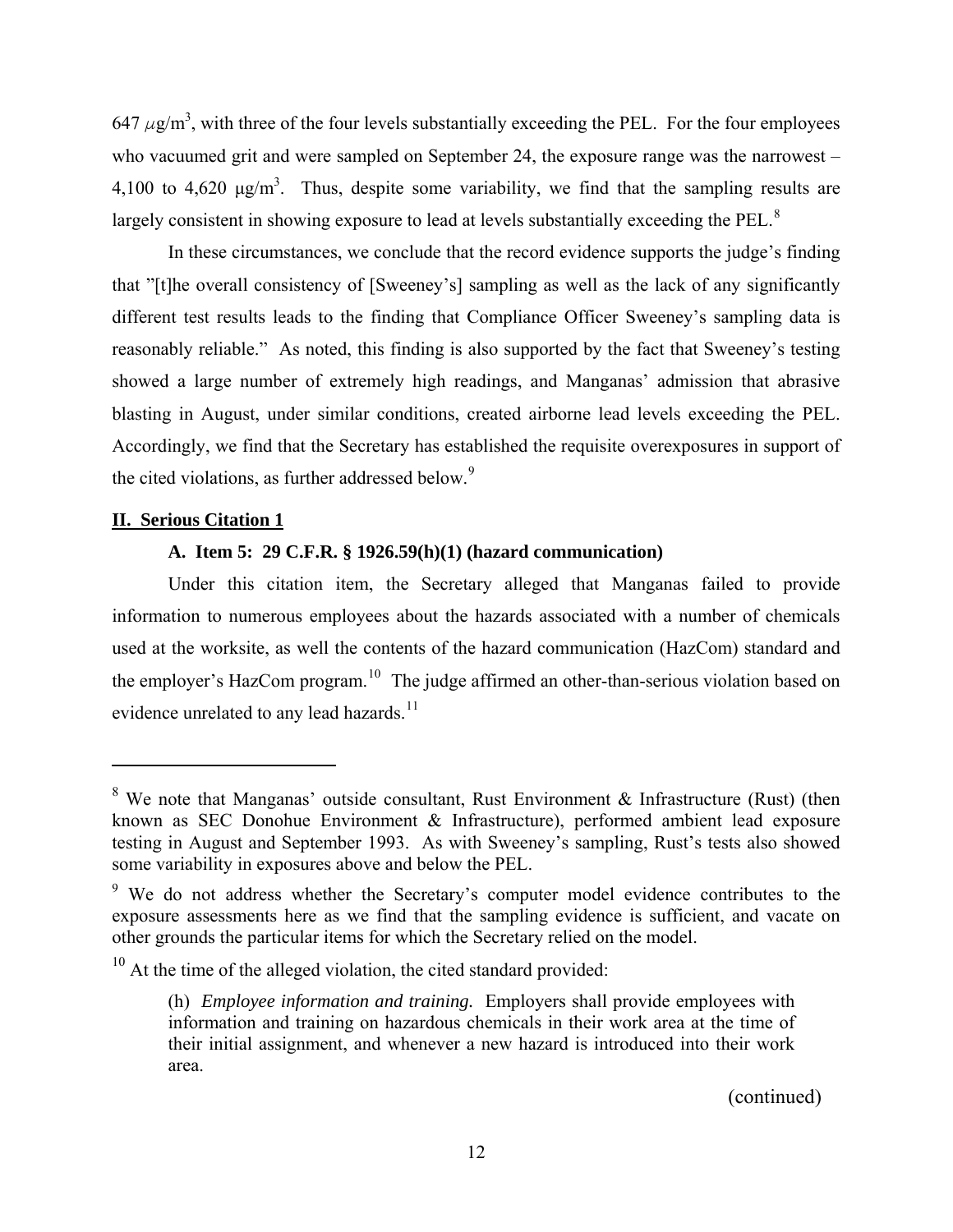We find that the record supports affirming a violation. IH Sweeney testified, and Manganas does not deny, that the citation's enumerated chemicals were hazardous and were used at this worksite. According to Sweeney, numerous employees indicated to him that they had not been trained in some or all of the chemical hazards.<sup>[12](#page-12-0)</sup> One employee received no information regarding the hazards of any chemical other than lead. This evidence is unrebutted and consistent with testimony provided by Manganas painter/blaster Lloyd May, who stated that he never received training about the paints and chemicals at the work site, and did not know the

- (1) *Information.* Employees shall be informed of:
- (i) The requirements of this section;
- (ii) Any operations in their work area where hazardous chemicals are present; and,
- (iii) The location and availability of the written hazard communication program, including the required list(s) of hazardous chemicals, and material safety data sheets required by this section.

<sup>11</sup> Manganas claims that this item should have been grouped with two alleged lead training violations – Citation 1, Items 23 and 24 – which the Secretary cited under the lead standard rather than the HazCom standard. As discussed below, the lead standard is unique to lead training and predicated on exposure to lead at or above the action level for specified time periods. Accordingly, the lead standard's applicability is predicated on different criteria than that of the HazCom standard, and abatement of the HazCom and lead training items would not be duplicative. In these circumstances, we find that the judge properly assessed separate penalties for the separately cited training items.

<span id="page-12-0"></span><sup>12</sup> We reject Manganas' contention that the judge erroneously admitted Sweeney's testimony concerning written employee statements made during the investigation. The Commission has held that employee statements to compliance officers concerning work activities are admissible. *E.g., Regina Constr. Co.*, 15 BNA OSHC 1044, 1047, 1991 CCH OSHD ¶ 29,354, p. 39,466 (No. 87-1309, 1991) (admitting compliance officer's testimony detailing employees' statements about their work activities under "plain language" of Federal Rules of Evidence, Rule  $801(d)(2)(D)$ ). Although the statements were not provided to Manganas prior to the hearing and the declarants were not called to testify, Manganas does not contend that it made or was denied a request for a continuance, nor did it seek to call these individuals to testify once their identity was revealed. *See Lanzo Construction Co.*, 20 BNA OSHC 1641, 1652 n.19, 2002-04 CCH OSHD ¶ 32,732, p. 51,928 n.19 (No. 97-1821, 2004) (Chairman Railton, concurring) (indicating that prejudice from failure to reveal privileged information prior to trial can be cured by continuance) (citation omitted).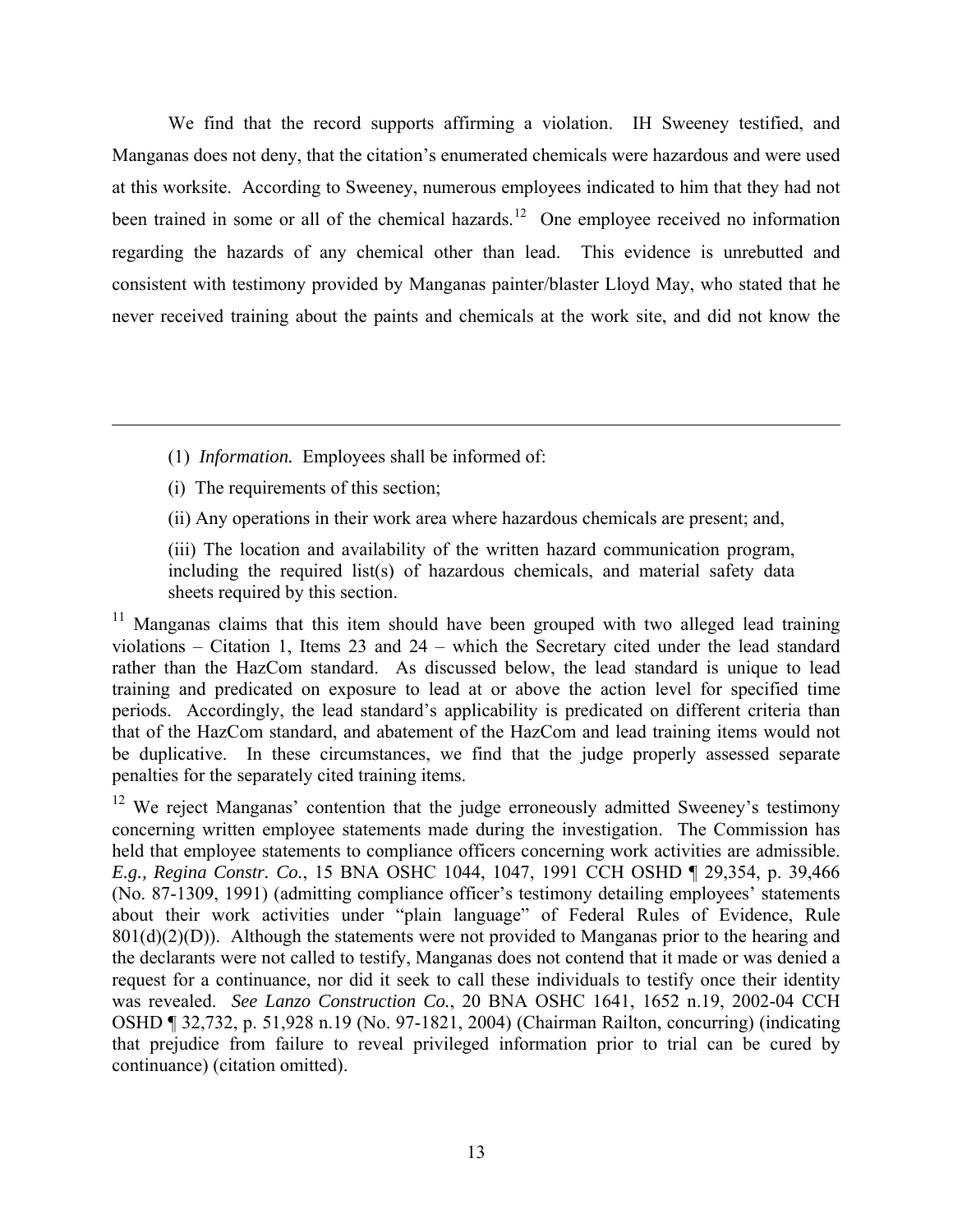meaning of hazard communication. Accordingly, we affirm this violation as other-thanserious $13$ 

# **B. Item 6(a-e): 29 C.F.R. § 1926.62(c)(1) (abrasive blaster lead overexposure)**

Under these items, the Secretary alleged that Manganas exposed five abrasive blasters to lead levels that exceeded the PEL. The judge affirmed all of the cited instances under this standard, which provides as follows:

(c) *Permissible exposure limit.* (1) The employer shall assure that no employee is exposed to lead at concentrations greater than fifty micrograms per cubic meter of  $\arccos(50 \text{ }\mu\text{g/m}^3)$  averaged over an 8-hour period.

The standard also prescribes that any exposure assessment should take into account the effect of an employee's use of respiratory protection, as follows.

When respirators are used to limit employee exposure as required under paragraph (c) of this section and all the requirements of paragraphs  $(e)(1)$  and  $(f)$ of this section have been met, employee exposure may be considered to be at the level provided by the protection factor of the respirator for those periods the respirator is worn.

29 C.F.R. § 1926.62(c)(3).<sup>[14](#page-13-1)</sup> For the following reasons, we reverse the judge and vacate these citation items.

IH Sweeney conducted personal sampling of five abrasive blasters on September 21 and 22, for whom Manganas provided abrasive blasting helmets with integrated respiratory protection that, at the time, was rated up to  $25xPEL (1,250 \mu g/m^3)$ . Sweeney's measurements showed outside-the-hood exposures to airborne lead in excess of the 50  $\mu$ g/m<sup>3</sup> PEL for each blaster, as follows: (a)  $4.960 \mu\text{g/m}^3$ ; (b)  $4.070 \mu\text{g/m}^3$ ; (c)  $3.700 \mu\text{g/m}^3$ ; (d)  $1.620 \mu\text{g/m}^3$ ; and (e)

<span id="page-13-0"></span> $<sup>13</sup>$  The judge found the violation non-serious because the Secretary did not show that Manganas'</sup> failure to provide the required information relating to chemicals other than lead "gave rise to a particular hazard." The Secretary contends that the judge erred, but delineated only the health effects of lead, and did not respond to the evidentiary deficiencies the judge noted. In these circumstances, we find no basis on which to disturb the judge's characterization.

<span id="page-13-1"></span><sup>&</sup>lt;sup>14</sup> The reference to sections 1926.62(e)(1) and (f), pertain to engineering control requirements that were not yet in effect at the time OSHA sampled these employees,  $\S$  1926.62(r)(1), as well as work practice controls and respiratory protection requirements. The Secretary does not allege that any failures to timely implement administrative and/or work practice controls would have obviated Manganas' ability to establish compliance through the use of appropriate respiratory protection. Accordingly, we do not address any effect such failures might have on our assessment of whether Manganas violated the cited standard.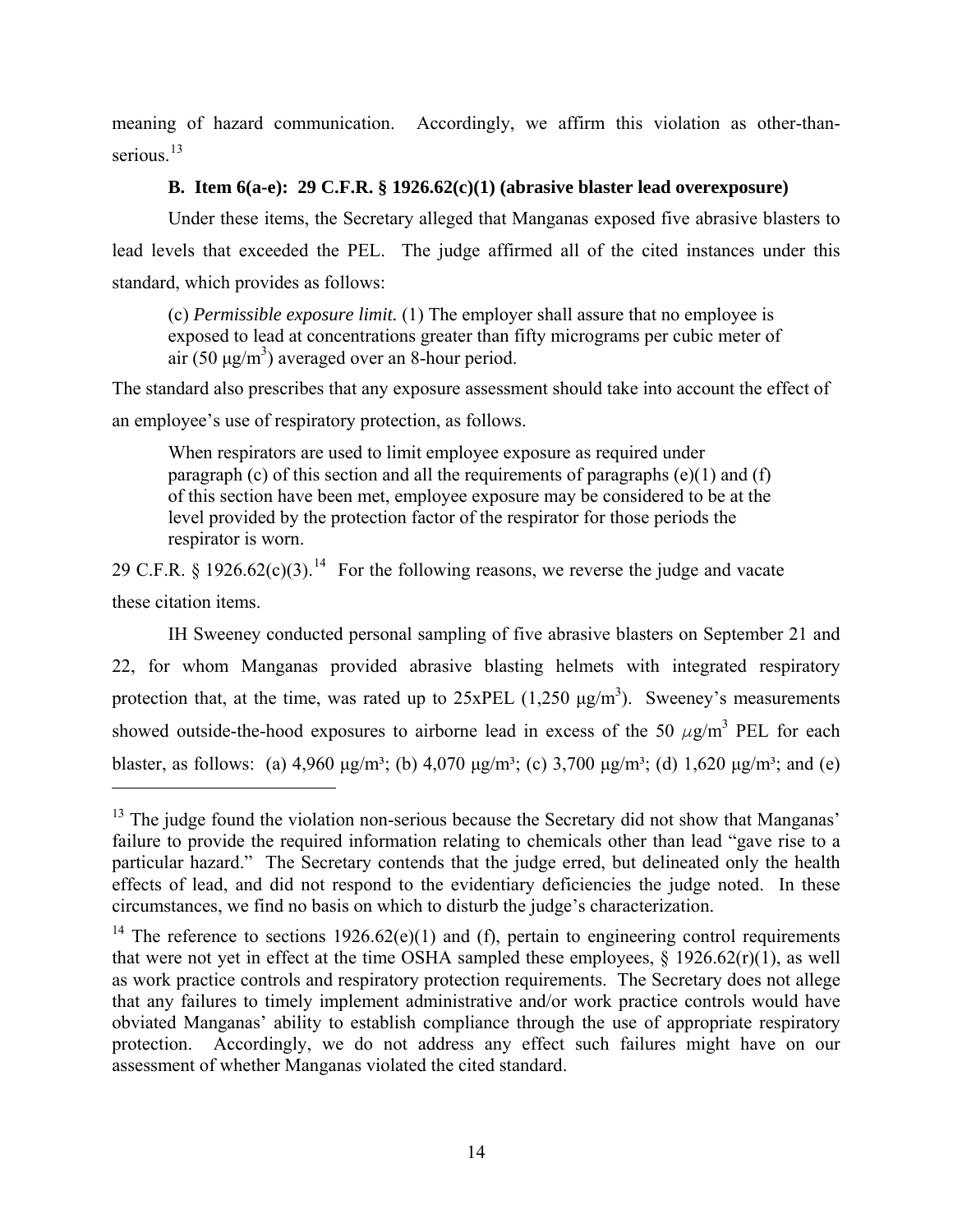$430 \mu g/m<sup>3</sup>$ . As discussed above, however, the Secretary later reassessed the protective value of the integrated respiratory protection that Manganas provided, and determined that it was protective up to  $1,000xPEL (50,000 \mu g/m<sup>3</sup>)$ . Although we normally evaluate the facts and law as of the time the alleged violations occurred, the respirator protective value change was not due to a subsequent change in the equipment but, rather, a reassessment in light of emerging scientific knowledge that the equipment Manganas used was, in fact, always protective at the higher level. *See Joel Yandell d/b/a Triple L. Tower*, 19 BNA OSHC 1623, 1628, 1999 CCH OSHD ¶ 31,782, p. 46,538 (No. 94-3080, 1999) (noting that material time to examine most issues in Commission proceedings is "the time of the alleged violation(s)"). On this basis, we find that there was no overexposure for those employees who used the provided respiratory protection, as the exposure levels were all well within the protective rating of their respirators. Accordingly, we vacate Items 6(a), 6(c), 6(d), and 6(e).<sup>[15](#page-14-0)</sup>

With respect to the employee whose measured "outside the hood" exposure is the subject of Item 6(b), the Secretary also issued a separate citation, Item 30, alleging a violation for respirator non-use. Indeed, the evidence shows that the employee did not wear a respirator at the time he was sampled, and that his "inside" measurement exceeded the PEL. Thus, abatement of any violation under Item 6(b) would be the same as that for Item 30 (use of proper respiratory protection). Accordingly, we vacate Item 6(b), and address the evidence pertaining to the employee's respirator usage in Item 30. *See United States Steel Corp.*, 10 BNA OSHC 2123, 2133-34, 1982 CCH OSHD ¶ 26,297, p. 33,235-236 (No. 77-3378, 1982) (vacating alleged overexposure violation as duplicative of specific engineering control and respirator violations); *Trinity Indus.* 20 BNA OSHC 1051, 1064, 2002-04 CCH OSHD ¶ 32,666, p. 51,410 (No. 95 1597, 2003) (vacating duplicative citation involving "substantially the same violative conduct

<span id="page-14-0"></span><sup>&</sup>lt;sup>15</sup> With respect to Item  $6(e)$ , we note that the measured "outside the hood" exposure was the lowest of the four sampled employees (430  $\mu$ g/m<sup>3</sup>), and was within the 25xPEL protective factor in effect at the time the citation issued, which would support vacating this item regardless of the respirator's changed rating. However, the "inside the hood" lead exposure for that employee measured at 52.9  $\mu$ g/m<sup>3</sup>, which exceeded the PEL. The Secretary did not rely on the "inside" measurement, however, and it is so anomalous that it appears unreliable. In these circumstances, we find that the Secretary's silence on this matter, in conjunction with sufficiently inconsistent data to substantially question the reliability of this particular measurement, supports vacating Item  $6(e)$ .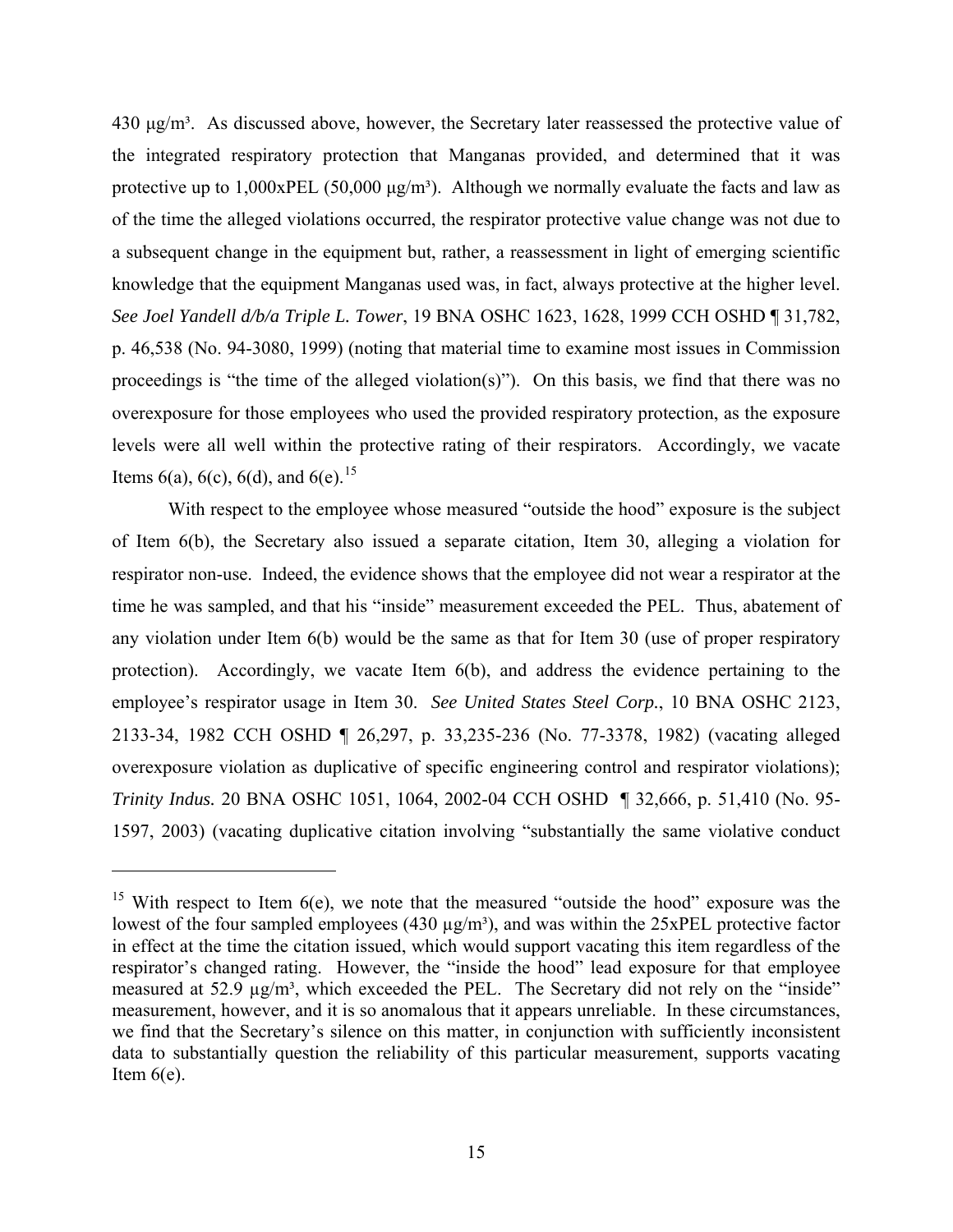[that requires] the same means of abatement") (citations omitted), *aff'd without published opinion*, 107 F. App'x 387 (5th Cir. 2004).

## **C. Item 7: 29 C.F.R. § 1926.62(d)(8)(i) (written notice to employees of air sampling results)**

Under this item, the Secretary alleged that Manganas failed to timely report to employees

the air sampling results that Manganas obtained from Rust. The cited standard provides:

(d) *Exposure assessment*—(1) *General.* (i) Each employer who has a workplace or operation covered by this standard shall initially determine if any employee may be exposed to lead at or above the action level [30  $\mu$ g/m<sup>3</sup>].

. . . .

(8) *Employee notification.* (i) Within 5 working days after completion of the exposure assessment the employer shall notify each employee in writing of the results which represent that employee's exposure.

Manganas hired Rust to conduct personal sampling of numerous employees shortly after OSHA commenced its inspection, which Rust performed in August and September 1993. The evidence shows that two employees did not receive the required written notice of their exposure results. Abrasive blaster , sampled by Rust on August 5, testified that he never received written notice of the sampling results, which indicated exposure to  $208.3\mu$ g/m<sup>3</sup> of lead. IH Sweeney testified that abrasive blaster , sampled by Rust on August 8, told him on September 23 that he had not received written notice of his sampling results, which showed exposure to 124  $\mu$ g/m<sup>3</sup> of lead.<sup>[16](#page-15-0)</sup>

The judge affirmed a serious violation, and found that "posting the results in the company trailer is not sufficient notification in writing to the employees." We note, however, that regardless of whether posting the results in the jobsite trailer would constitute sufficient written notice, Manganas does not contend that it timely did so. According to the record, Rust verbally informed Manganas of the August test results by the end of August, and we read the standard as requiring Manganas to at least notify and of their test results within five working

<span id="page-15-0"></span><sup>&</sup>lt;sup>16</sup> We reject Manganas' challenge to the reliability of this particular testimony. Based on its specificity and consistency, we find no basis to overrule the judge's conclusion that this testimony is sufficiently reliable to make out a *prima facie* case that Manganas may then rebut.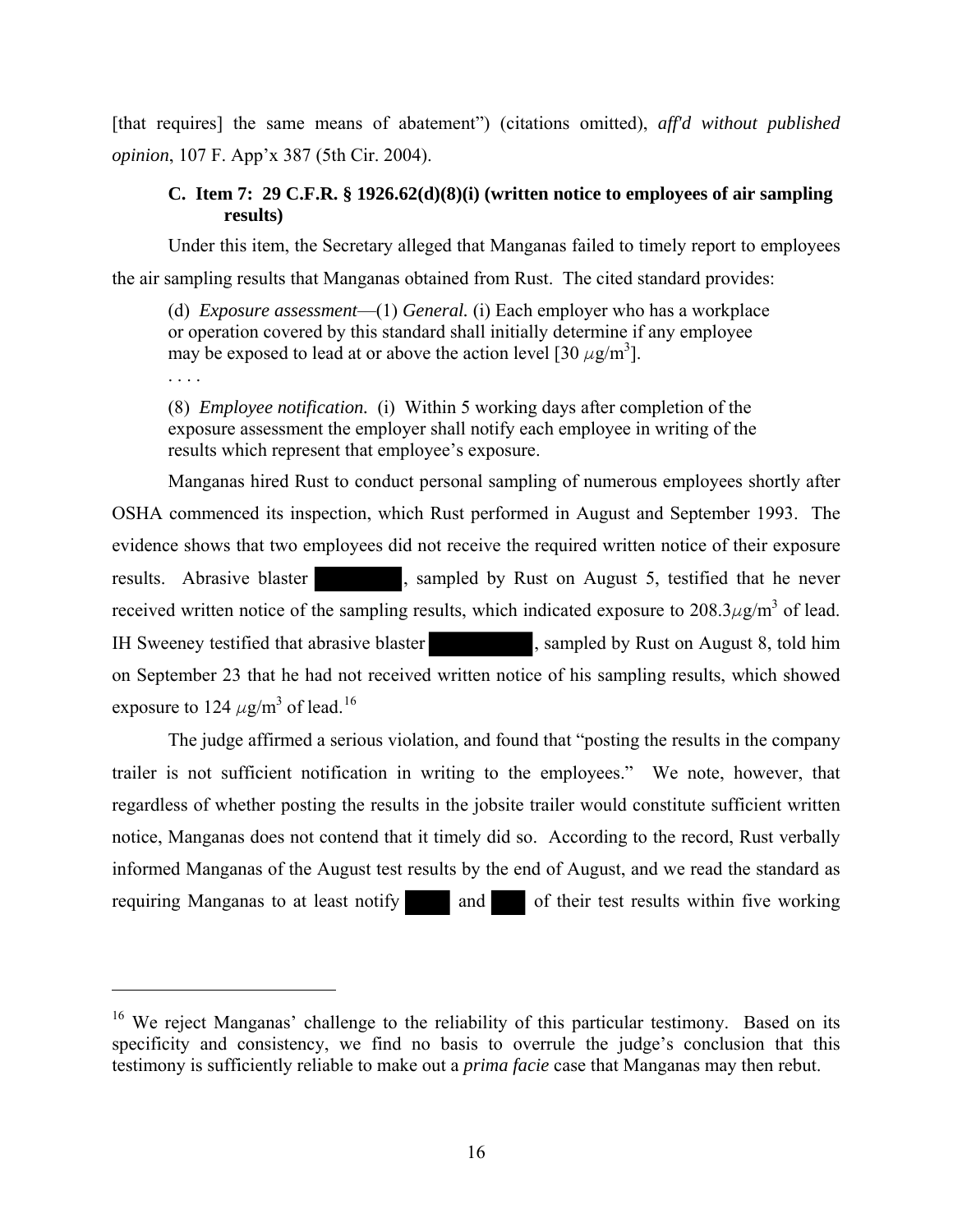days of that date.<sup>[17](#page-16-0)</sup> Because neither employee was timely notified, we find that the Secretary established a *prima facie* case of noncompliance with the cited standard that Manganas did not rebut. Based on this evidence, we affirm this citation item.<sup>[18](#page-16-1)</sup>

# **D. Item 8: 29 C.F.R. § 1926.62(e)(2)(i) (written compliance program)**

Under this item, the Secretary alleged that Manganas violated the cited provision because it did not have a written compliance plan based on the requirements of the lead in construction standard. The provision states that "[p]*rior to the commencement of the job* each employer shall establish and implement a written compliance program to achieve compliance with paragraph (c) [specifying permissible exposure limit] of this section." (Emphasis added.) A different subsection of the standard, not cited here, also prescribes that "[w]ritten programs shall be revised and updated at least every 6 months to reflect the current status of the program."  $\S 1926.62(e)(2)(v)$ . It is undisputed that Manganas commenced its paint removal operations at the worksite prior to the effective date of the standard, and that it did not have a written compliance plan either by the standard's June 3, 1993 effective date, or by the end of the applicable startup period on August 2, 1993.

The judge vacated this item based on his finding that:

because the Lead in Construction Standard became effective after the commencement of the job, the cited standard, which requires that certain actions be taken "before the onset of work," could not possibly apply to the work Respondent was performing at the Jeremiah Morrow Bridge.

The Secretary contends that the judge erred in vacating this item, noting that she interprets the cited provision to require a written compliance plan "upon the standard's effective date" even if work commenced prior to that date. She argues that:

This interpretation is supported by Section  $1926.62(r)(1)$  which requires compliance with paragraph  $(e)(2)(i)$  "as soon as possible" following the effective date of the standard. Respondent's employees were therefore entitled to the

<span id="page-16-0"></span> $17$  Regardless of whether the standard requires employee notification of the sampling results within five working days of the sampling, or within five days of the employer's *receipt* of the sampling results, we note that the outcome here would be the same.

<span id="page-16-1"></span><sup>18</sup> We address the characterization of citation items only where raised on review. *See Commission Rules of Procedure,* § 2200.92(a) (issues on review "ordinarily" those stated in direction for review, raised in petitions for discretionary review, or stated in any later order).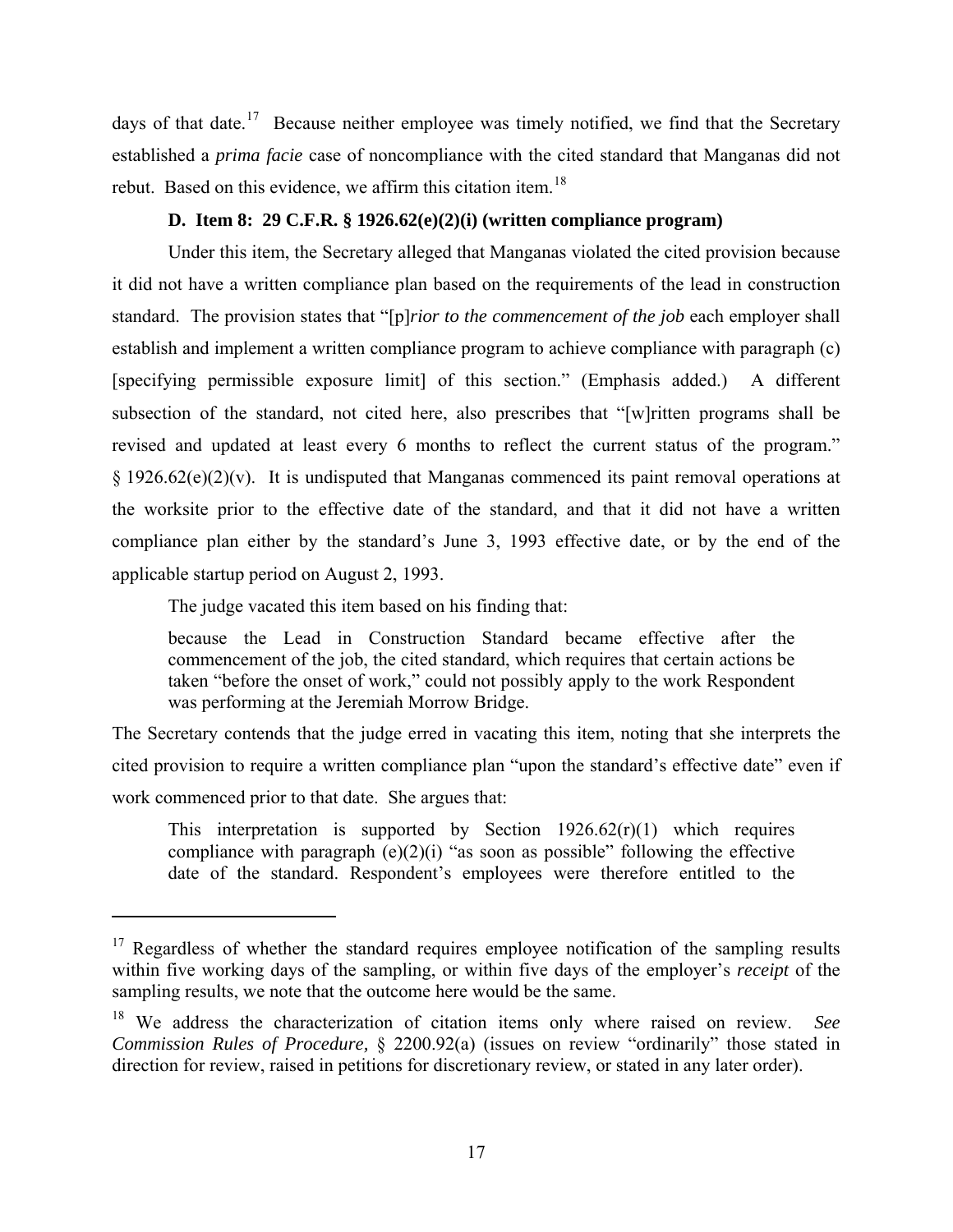protection of a plan to control their exposure to airborne lead as soon as possible after June 3, 1993.

For the following reasons, we find the cited standard applicable, but affirm the vacatur based on lack of notice. The judge's interpretation is consistent with the well-settled principle that statutory language is to be construed according to its plain meaning. *E.g., Caminetti v. United States,* 242 U.S. 470, 485 (1917); *Reich v. Gen. Motors Corp.*, 89 F.3d 313 (6th Cir. 1996) ("we need not defer to the Secretary's interpretation where an 'alternative reading is compelled by the regulation's plain language or by other indications of the Secretary's intent at the time of the regulation's promulgation'") (citation omitted). The phrase "prior to the commencement of the job" presents no apparent ambiguity. Moreover, the Secretary used different language in another part of the lead standard that also implicated operations commenced prior to the start-up period, specifying that prescribed initial training is required "prior to the time of job assignment or prior to the startup date for this requirement, whichever comes last." 29 C.F.R. § 1926.62*(l)*(1)(iii) (Citation 1, Item 24). The compliance program provision cited here contains no such alternatives.

It is also well-established, however, that even "plain meaning" may have to yield where its result would be absurd. *See, e.g., Unarco*, 16 BNA OSHC 1499, 1502, 1993-95 CCH OSHD ¶ 30,294, p. 41,731 (No. 89-1555, 1993) ("[i]t is well established that a statute or, in this case, a standard must be construed so as to avoid an absurd result") (citing *Griffin v. Oceanic Contractors, Inc.*, 458 U.S. 564 (1982)). *Accord Hartford Underwriters v. Union Planters*, 530 U.S. 1, 6 (2000). We find that principle applicable here. The preamble to the lead in construction standard terms the written compliance plan "essential," which supports the Secretary's contention that she intended the plan to be required upon the standard's effective date, even for ongoing work projects. 58 Fed. Reg. at 26,601. The requirement under  $\S 1926.62(e)(2)(v)$ , that compliance plans "be revised and updated at least every 6 months to reflect the current status of the program," also supports her claim that the provision's applicability is an essential component of the lead in construction standard. Yet, if the initial program provision were interpreted as inapplicable to work commenced prior to the standard's effectuation, the bi-annual update provision would also be inapplicable regardless of how long the work continued after the standard's effective date, as it would be anomalous to require updating a program that had never been required in the first place. In these circumstances, the facts of this case present the unusual situation where "plain meaning" must give way in order to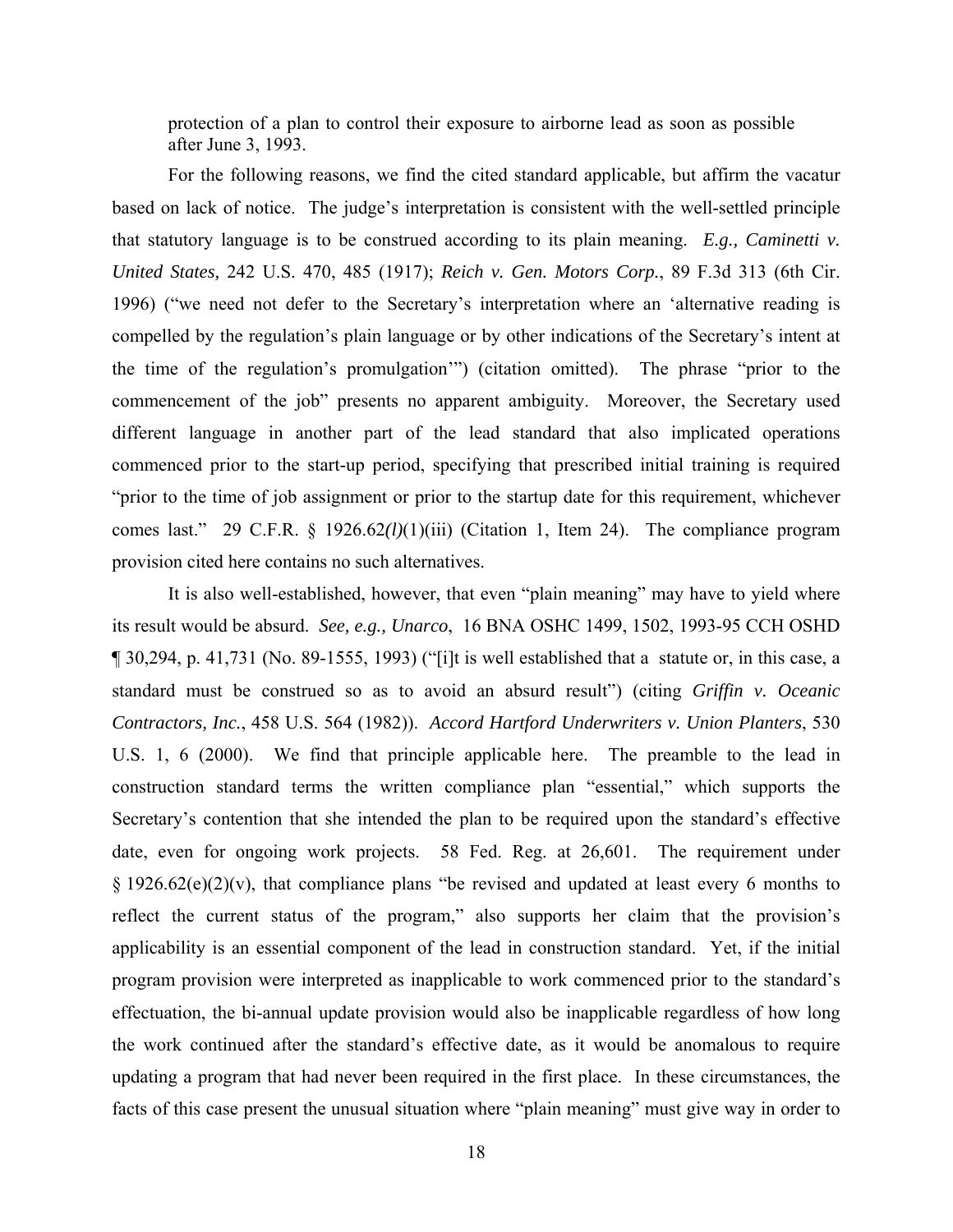avert an absurd result. *See Consumer Prod. Safety Comm'n v. GTE*, 447 U.S. 102, 108 (1980) (indicating "clearly expressed legislative intent" that is contrary to statutory language may alter ordinary rule that statutory language is regarded as conclusive). Accordingly, we conclude the cited provision was applicable to the worksite, despite the job's commencement prior to the standard's effective date.

Nonetheless, in view of the complexity of the issue and exception to the usual "plain meaning" interpretation, we agree with Manganas' contention that it lacked fair notice that the written program requirement applied to it under the circumstances of this case. *E.g., Diebold v. Marshall*, 585 F.2d 1327, 1337-39 (6th Cir. 1978) (dismissing citations where cited standard's general wording failed to provide sufficient warning of its applicability). Accordingly, we vacate the citation item for lack of fair notice.

### **E. Item 9: 29 C.F.R. § 1926.62(f)(3)(ii) (respirator fit testing)**

Under this item, the Secretary alleged that Manganas failed to perform respirator fit testing "at all, or by the required date." The section in effect at the time the citation issued provided as follows:

Employers shall perform either quantitative or qualitative face fit tests at the time of initial fitting and at least every six months thereafter for each employee wearing negative pressure respirators . . . .

The judge rejected Manganas' argument that the cited provision was inapplicable. He affirmed a serious violation based on his finding that "[t]he term 'initial fitting' is broad enough to encompass the first time a respirator is worn, not necessarily the time when work on the project began." For the following reasons, we reverse the judge and vacate this citation item.

Manganas argues that the judge's decision "does not address how the provision applies to employers who began working on a project prior to the effective date and who had already conducted initial fit testing and who, therefore, could not comply with this provision." It contends that the time for "initial" fitting here occurred prior to the June 3, 1993 effective date of the standard and, in any event, the evidence showed that its employees were properly fit tested. The Secretary does not address the applicability of this provision on review. In her post-hearing reply brief, she argued only that "[t]he term 'initial fitting' in the standard refers to the point at which the employee first wears a respirator, not the point in time at which the project begins." Although she also notes that under the prior standard, 29 C.F.R. § 1926.103(g)(3), an opportunity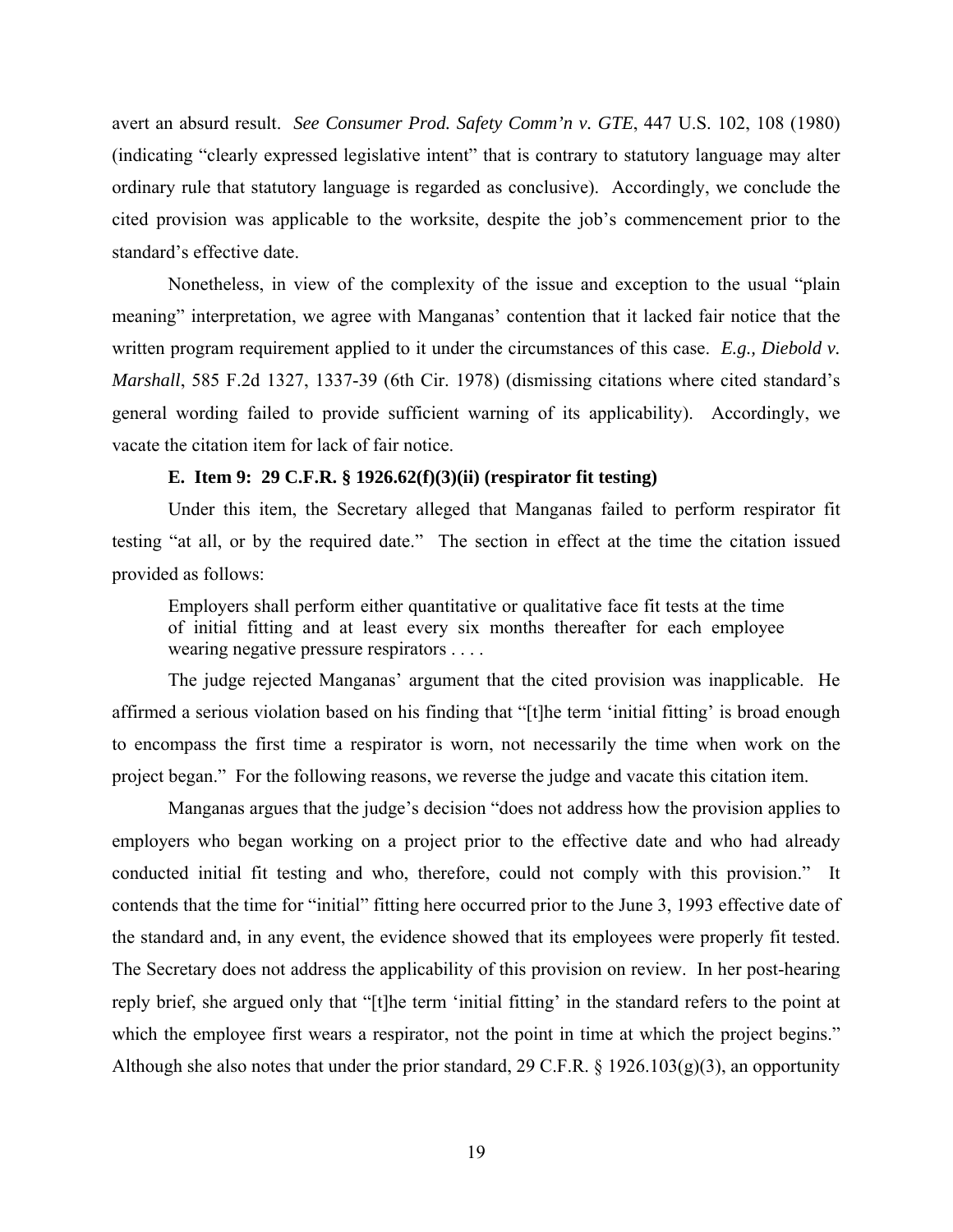for respirator fitting was to be provided, she did not cite Manganas for a violation of that standard.

While we agree with the judge that an "initial fitting" for a particular employee can occur at any time during the project, such as for newly-hired or reassigned employees, that does not resolve the applicability question for employees who began work and wore respirators prior to the standard's effective date or end of the start-up period. We read the provision – "at the time of initial fitting" – to mean that the required fit tests must be performed at the time the respirator is selected for first use. Here, the record indicates that the employees' first use of the respirators that required fit-testing occurred prior to the standard's effective date and end of the start-up period. Moreover, in contrast to the written program item discussed above, we do not find nonapplicability of the fit-testing requirement here contrary to the overall intent of the standard, particularly because such testing must occur "at least every six months" regardless of whether and when it was initially performed. In these circumstances, we vacate this citation item.

### **F. Item 10: 29 C.F.R. § 1926.62(g)(1) (protective clothing)**

Under this item, the Secretary alleged that Manganas failed to provide protective clothing to employees exposed above the PEL without regard to the use of respirators. The cited provision requires that under such circumstances, the employer must provide at no cost, and assure the use of, protective work clothing and equipment that prevents contamination of the employee and the employee's garments.<sup>[19](#page-19-0)</sup> IH Sweeney testified that he observed Manganas employees not wearing the protective clothing required by the standard during the August

<span id="page-19-0"></span> $19$  The standard states in full:

<sup>(</sup>g) *Protective work clothing and equipment*—(1) *Provision and use*. Where an employee is exposed to lead above the PEL without regard to the use of respirators, where employees are exposed to lead compounds which may cause skin or eye irritation (e.g. lead arsenate, lead azide), and as interim protection for employees performing tasks as specified in paragraph (d)(2) of this section, the employer shall provide at no cost to the employee and assure that the employee uses appropriate protective work clothing and equipment that prevents contamination of the employee and the employee's garments such as, but not limited to:

<sup>(</sup>i) Coveralls or similar full-body work clothing;

<sup>(</sup>ii) Gloves, hats, and shoes or disposable shoe coverlets; and

<sup>(</sup>iii) Face shields, vented goggles, or other appropriate protective equipment which complies with 1910.133 of this chapter.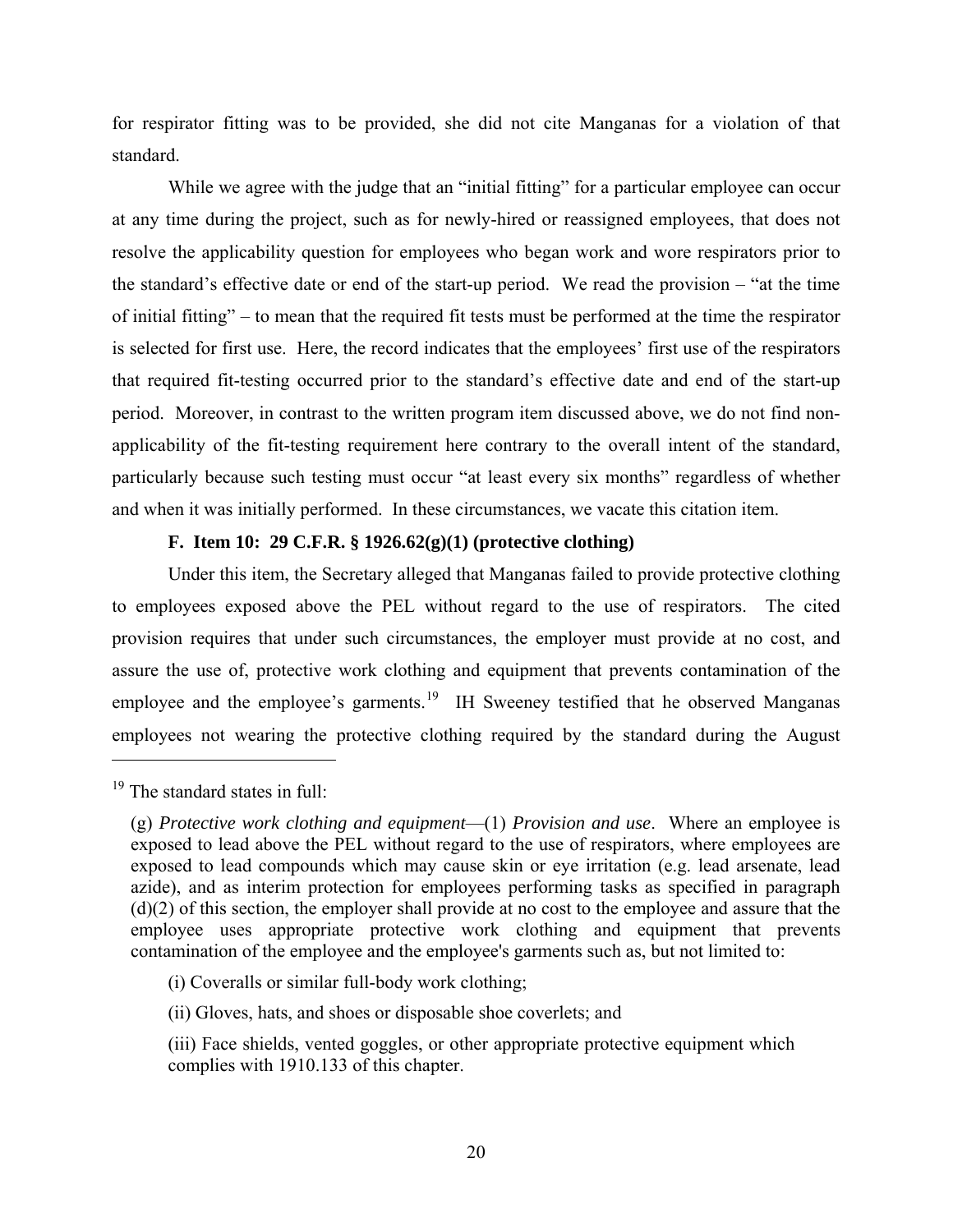inspection, and that his interviews with employees at that time indicated that none had been provided. When Sweeney returned in late September, the employees who regularly worked in the containments had been provided with coveralls, but he observed that no work shoes or disposable shoe coverlets had been provided, and the grit recycling employees had no coveralls. In addition, employee the testified that during his work moving the containments from August 9 until Labor Day, he was never provided with work clothes or footwear.

The judge affirmed a serious violation based on this unrebutted evidence.<sup>[20](#page-20-0)</sup> He also rejected Manganas' argument that the conditions were *de minimis*, [21](#page-20-1) stating that "[l]ead is a hazard where it can be absorbed, ingested or inhaled – all routes of entry to which employees were exposed due to the lack of appropriate protective clothing. These hazards existed at least until Manganas initiated and enforced a full protective clothing policy." He further found that the seriousness of the violative conditions was increased by the employees' repeated use of unlaundered clothing, of which Manganas was aware.

We see no basis for setting aside the judge's disposition. The unrebutted testimony of the Ohio Department of Transportation (ODOT) project engineer, Mark Wilson, establishes that Manganas performed abrasive blasting from August 2-8 and August 17-31. Moreover, Manganas admitted that the abrasive blasting during August released airborne lead into the containment atmosphere in amounts that exceeded the PEL, and did not rebut Sweeney's testimony that it failed to provide its exposed employees with required protective equipment. Accordingly, we affirm a serious violation.

# **G. Item 11: 29 C.F.R. § 1926.62(g)(2)(i) (laundering of protective clothing)**

The only issue before us with regard to this citation item is characterization. The cited standard requires clean protective clothing, as follows.

(2) *Cleaning and replacement*. (i) The employer shall provide the protective clothing required in paragraph  $(g)(1)$  of this section in a clean and dry condition at least weekly, and daily to employees whose exposure levels without regard to a

<span id="page-20-0"></span><sup>&</sup>lt;sup>20</sup> Under section 17(k) of the Act, 29 U.S.C. § 666(k), a violation is serious where there is a "substantial probability that death or serious physical harm could result" from the cited condition.

<span id="page-20-1"></span><sup>&</sup>lt;sup>21</sup> Section 9(a) of the Act, 29 C.F.R. § 658(a), defines *de minimis* violations as having "no direct or immediate relationship to safety or health."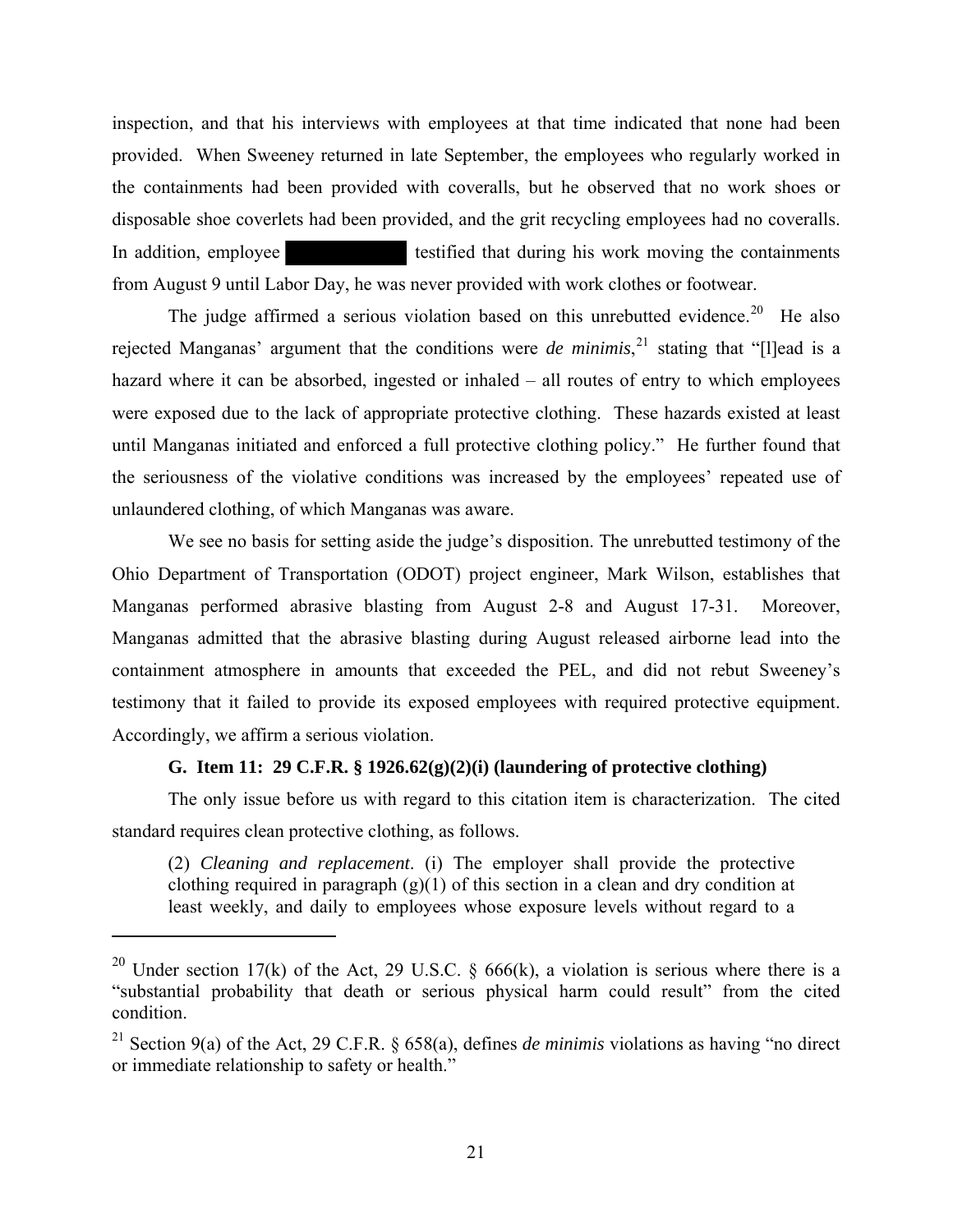respirator are over 200  $\mu$ g/m<sup>3</sup> of lead as an 8-hour TWA.

It is undisputed that Manganas failed to provide for the laundering of employee work clothing until September 1993. Manganas employees were exposed to the risk of lead exposure due to contaminated clothing from before the August 2 end of the start-up period until sometime in September when Manganas commenced compliance.

The judge affirmed the serious classification, noting that the hazards discussed under the protective clothing citation item, above, are also applicable here. He supported his decision, as follows.

Employees not provided with properly cleaned . . . clothing were exposed for longer periods of time and to greater accumulations of lead dust than would have occurred had Respondent been in compliance with the standard. Given the consequences of lead exposure the violation is serious.

Manganas argues that laundering of protective clothing "was provided immediately after OSHA arrived," and that any violation should be reclassified as other-than-serious. Manganas' argument, however, does not address the judge's reasoning or the statutory basis of a serious characterization. As noted above, a violation is serious where there is a "substantial probability" of death or serious physical harm. Commission cases have held that "[t]his does not mean that the occurrence of an injury must be a substantially probable result . . . but, rather, that a serious injury is the likely result if injury does occur." *Schuler-Haas Electric Corp.*, 21 BNA OSHC 1489, 2005 CCH OSHD ¶ 32,816 (No. 03-0322, 2006) (citation omitted) (affirming as serious violation for single-day entry into asbestos-regulated area without respirator use). Based on the evidence that abrasive blasting occurred on August 2-8 and 17-31, from which it is undisputed that lead dust and particulate were released into the containment atmospheres in amounts that Manganas admits exceeded the PEL, we find that the lead exposure from contaminated clothing during this period posed a risk of serious injury. Accordingly, we affirm the judge and characterize this violation as serious.

# **H. Item 12(a) and (b): 29 C.F.R. § 1926.62(g)(2)(v) (clothing containers) and (vii) (container warning label)**

Under this grouped citation item, the Secretary alleges that prior to September 1993, lead contaminated work clothing was placed "in close proximity to street clothes, respirators and food containers" or "tossed onto the floor" inside the changing area of the worksite trailer, and that barrels, drums and boxes into which lead contaminated clothing and equipment was discarded did not display the required warning label. The cited provisions state: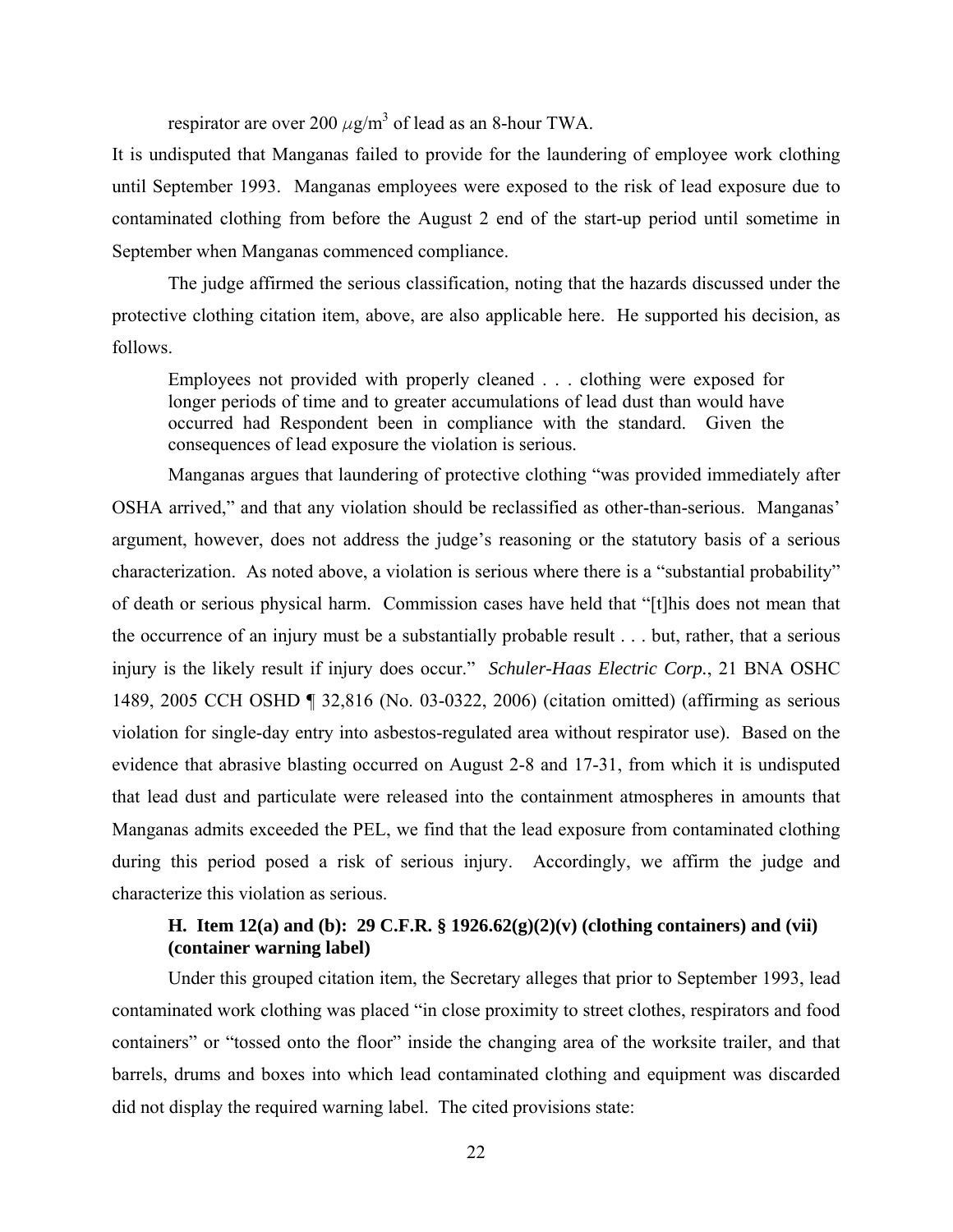(v) The employer shall assure that contaminated protective clothing which is to be cleaned, laundered, or disposed of, is placed in a closed container in the change area which prevents dispersion of lead outside the container.

(vii) The employer shall assure that the containers of contaminated protective clothing and equipment required by paragraph  $(g)(2)(v)$  of this section are labeled as follows:

Caution: Clothing contaminated with lead. Do not remove dust by blowing or shaking. Dispose of lead contaminated wash water in accordance with applicable local, state, or federal regulations.

The judge affirmed, as serious, a single grouped violation of the two cited sections and assessed a single penalty. He found that "there was no particular container into which contaminated clothing would be placed" and that "even after specific containers were provided for the placement of protective clothing, they were not labeled as such for some period of time." Based on our review of the evidence, we vacate instance (a) relating to provision of a container, and affirm instance (b) regarding the failure to properly label the container.

IH Sweeney initially testified that inside the worksite changing trailer, he observed "lead contaminated work clothing" hanging on nails driven into the trailer walls. Sweeney also stated that he "saw no container for the storage of lead contaminated work clothing prior to September of 1993[,]" but that during the week of September 21st through 24th, he observed such clothing inside and on top of containers such as boxes, drums and barrels. On cross-examination, however, Sweeney was asked whether he was aware that Manganas had clothing disposal containers prior to September – to which he replied, "I think they did." Sweeney also testified that the required container label was "not attached to any containers until late in the week of September 24th." Foreman Lang testified that "at some point on the project" Manganas began to provide coveralls that would be discarded "in a 55 gallon drum" labeled "contaminated clothing."

We find that the evidence as a whole, in particular Sweeney's contradictory testimony on cross examination, preponderates against a finding that Manganas failed to provide the required container. In these circumstances, we vacate instance (a) of the citation item. However, Sweeney's testimony as to the lack of required warning labels was unequivocal and not rebutted by Lang's testimony, which did not specify a time period. Moreover, the label that Lang testified Manganas placed on the barrels warned only of "contaminated clothing" rather than the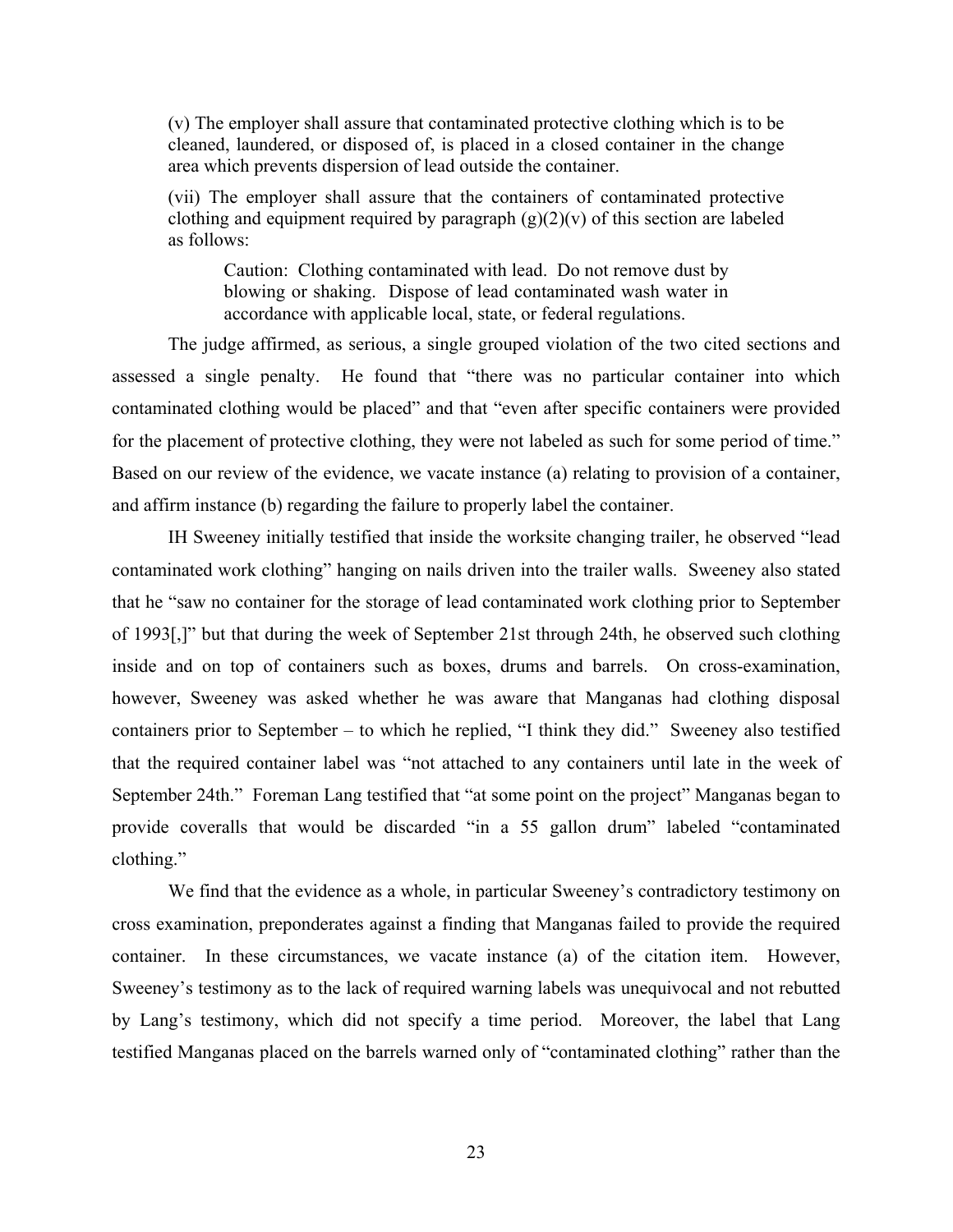full "caution" delineated under the cited standard,  $\S 1926.62(g)(2)(vi)$ . Accordingly, we affirm instance (b) for Manganas' failure to properly label its contaminated clothing containers.

# **I. Item 13: 29 C.F.R. § 1926.62(g)(2)(vi) (lead warnings to clothing launderers)**

Under this item, the Secretary alleged that Manganas failed to provide written information about the potentially harmful effects of lead to employees who cleaned and laundered lead contaminated respirators and work clothing at home. The cited section provides:

The employer shall inform in writing any person who cleans or launders protective clothing or equipment of the potentially harmful effects of exposure to lead.

The judge affirmed a serious violation. He held that "[t]here could hardly be a plainer meaning of 'any person' than that urged by the Secretary[,]" who argued that the required warning "must be in writing and must be given to any person who launders the clothing, including the employee himself." The judge also rejected Manganas' contention that employees were adequately trained, noting that the alleged training provided by Foreman Lang was "described vaguely, at best[,]" and that "the more thorough and complete lead training provided by Respondent occurred after the dates of the alleged violation." He acknowledged, however, that a "violation of the Act might not exist . . . if an employee who launders his/her own clothing has previously been given written notice of the dangers of lead exposure as a result of employment training."

Manganas does not dispute that employees laundered their own work clothes during the relevant period. Rather, it argues that because employee lead hazard training is required by a different provision of the standard, the information that must be conveyed specifically to launderers relates only to those who are not also employees covered by the other provision. It also contends that it advised employees of the "the harmful effects of lead."<sup>[22](#page-23-0)</sup>

Of the three types of information/training citations at issue in this case, only the launderer lead training standard specifically requires that the information be provided in writing. For this item, the Secretary relies on IH Sweeney's testimony that, "prior to September," numerous

<span id="page-23-0"></span> $22$  We reject Manganas' suggestion that the cited provision can only apply to individuals hired solely as launderers. Regardless of the discussion Manganas references in the general industry lead standard's preamble, there is no such limitation contained in the plain wording of the standard cited here.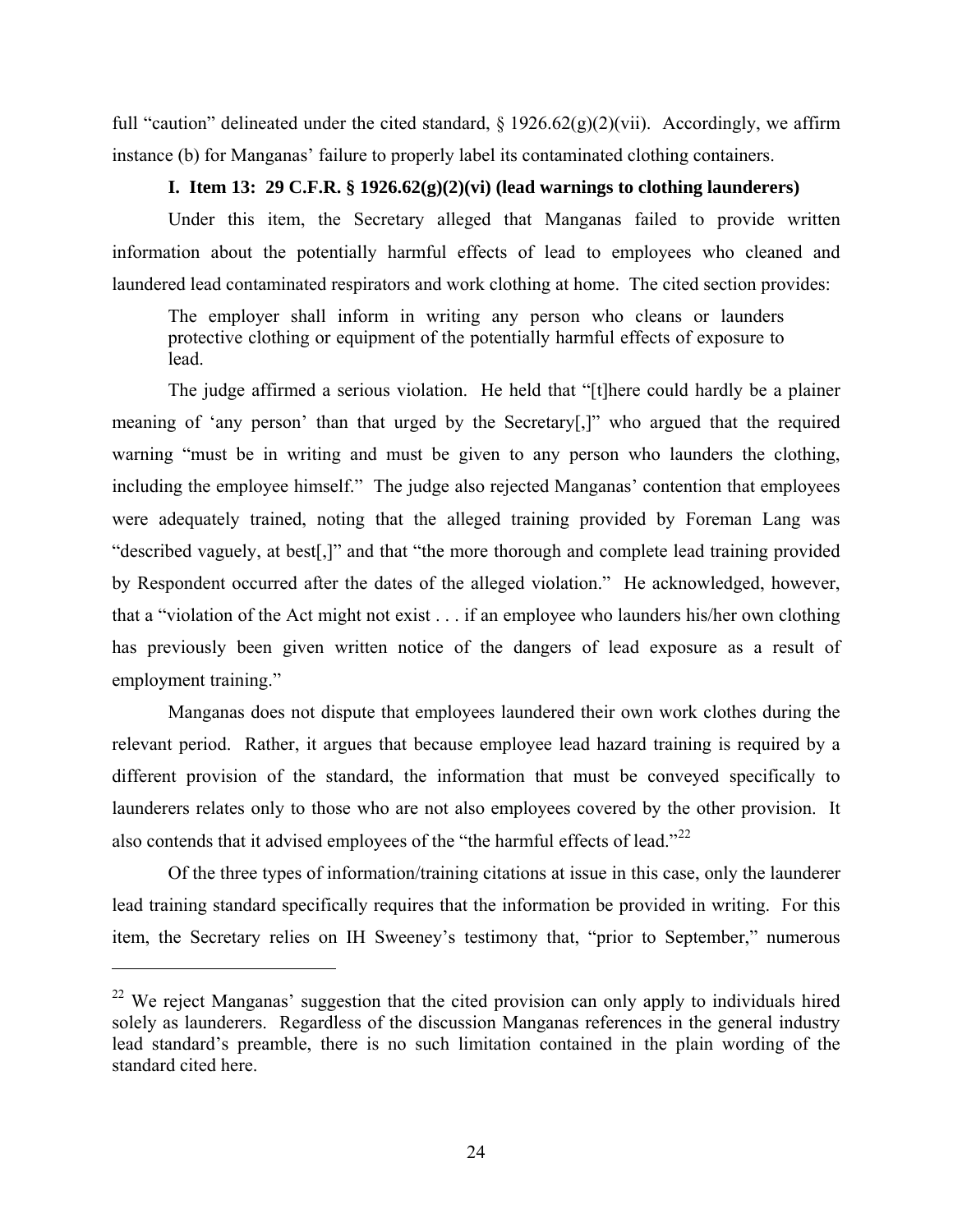employees, including states at home and received no semployees, including states at home and received no lead training. Although the record contains a HazCom training acknowledgment signed by , it is dated April 6, 1994, long after the period covered by the citation. In the absence of any other evidence that Manganas provided the required training to , we find that the unrebutted evidence establishes that Manganas failed to provide written lead hazard information to at the time he laundered his work clothing at home. Accordingly, we affirm this citation item.

#### **J. Item 14: 29 C.F.R. § 1926.62(h)(3) (sweeping up lead particles)**

Under this item, the Secretary alleged that Manganas improperly removed debris from the trailer floor by dry sweeping rather than vacuuming with proper equipment. The cited section provides:

(h) *Housekeeping—*(1) All surfaces shall be maintained as free as practicable of accumulations of lead.

. . .

(3) Shoveling, dry or wet sweeping, and brushing may be used only where vacuuming or other equally effective methods have been tried and found not to be effective.

The judge affirmed a serious violation, and Manganas does not dispute that two employees swept grit and dust from the floor of the storage trailer rather than use an approved type of vacuum. Manganas argues only that the citation should be vacated because there was no evidence that the grit or dust contained lead. The judge disagreed, stating that "it is logical and reasonable to infer that a trailer used to store equipment, including respirators, used on a site at which significant amounts of airborne lead exist, will have included in the dust and grit admittedly accumulated on its floor, some amount of lead."

We agree with the judge. The Commission and courts have held that "reasonable inferences can be drawn from circumstantial evidence." *N. Landing Line Constr.Co.*, 19 BNA OSHC 1465, 1469, 2001 CCH OSHD ¶ 32,391, p. 49,825 (No. 96-0721, 2001) (finding prima facie showing based on expert testimony that was "consistent with" physical evidence) (citation omitted). *Accord Kaspar Wire Works, Inc.*, 268 F.3d 1123 (D.C. Cir. 2001) (upholding factual finding based on reasonable inference from circumstantial evidence). Here, the record establishes that the employees' work created a significant amount of lead dust and debris, and that these employees entered the worksite trailer to change clothes during the relevant period.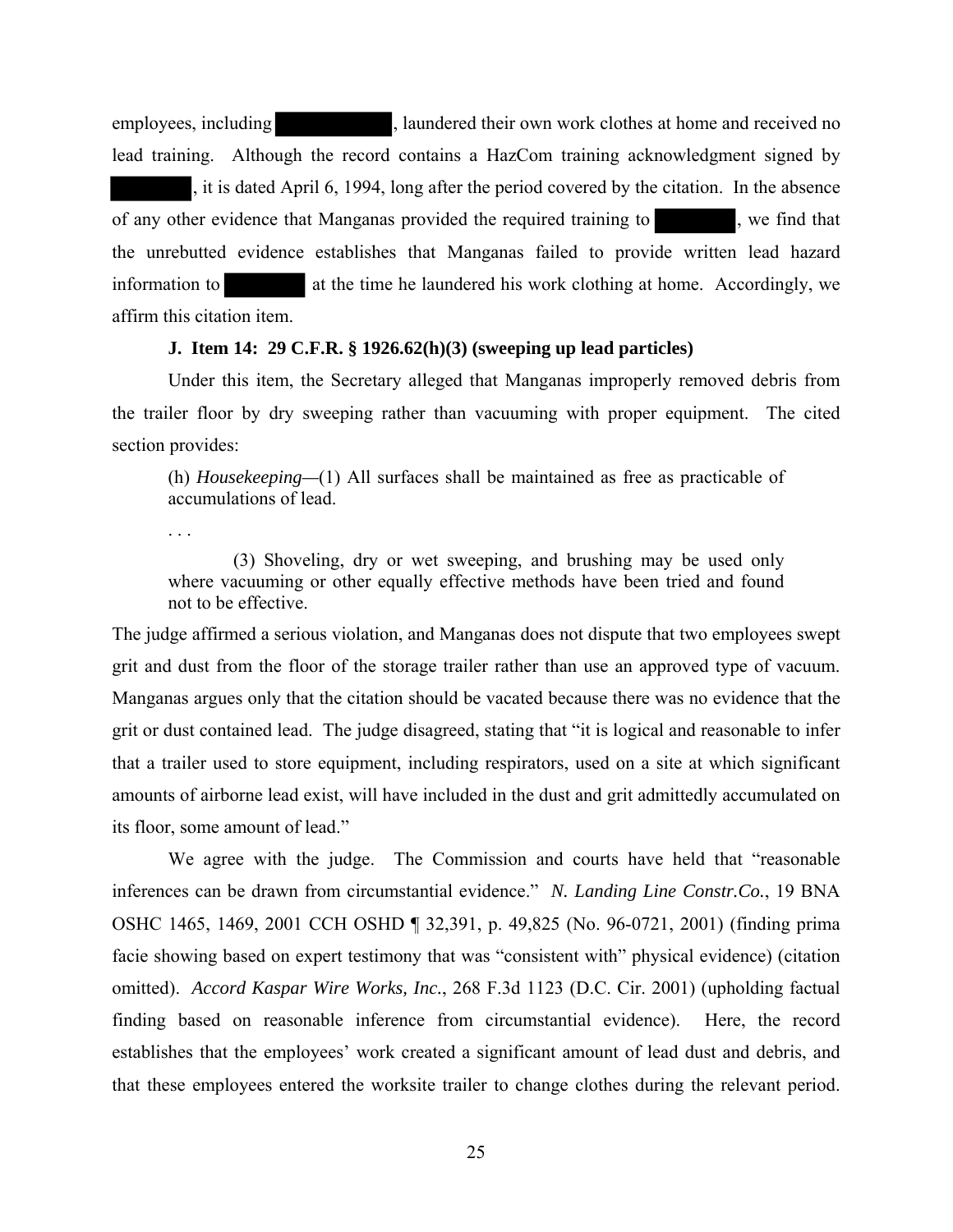We find that the judge properly inferred from this evidence that employees were more likely than not to have deposited some amount of lead-containing dust and debris as they walked into the trailer wearing their work shoes and clothing, some of which was deposited in "contaminated clothing" barrels located inside the trailer. Accordingly, we affirm this citation item.

The judge did not explain the basis of his characterization of this item as serious. Although the Secretary argues that inhalation of lead "scattered in the air as dust" is "the most important source of occupational lead absorption[,]" she does not address the lack of record evidence concerning the concentration of lead in the debris that Manganas employees swept up from the trailer floor. In these circumstances, we find the evidence insufficient to establish that the employees' exposure to lead from sweeping the debris created a "substantial probability that death or serious physical harm could result." Section 17(k) of the Act, 29 U.S.C. § 666(k). *See Foster-Wheeler Constructors, Inc.*, 16 BNA OSHC 1344, 1349-50, 1993-95 CCH OSHD ¶ 30,183, pp. 41,525-26 (No. 89-287, 1993) (acknowledging difficulty in resolving characterization issue where evidence of airborne asbestos fiber level was limited). Accordingly, we affirm this citation item as other-than-serious.

### **K. Item 15: 29 C.F.R. § 1926.62(h)(5) (lead dust removal methods)**

Under this item, the Secretary alleged that Manganas used compressed air without proper ventilation to remove lead-containing dust from the steel bridge in preparation for repainting. According to the Secretary, the dust could have been removed "by vacuuming or wipe down methods." The cited section provides:

Compressed air shall not be used to remove lead from any surface unless the compressed air is used in conjunction with a ventilation system designed to capture the airborne dust created by the compressed air.

The judge affirmed this item, finding that the alleged facts were undisputed, and he rejected Manganas' arguments that the standard was inapplicable and its contract with ODOT required that it blow down the dust with compressed air. For the following reasons, we affirm the judge.

With respect to applicability, Manganas essentially argues that use of a ventilation system in these circumstances amounts to an engineering control that was not yet required under the standard's start-up dates. However, the 120-day start-up exemption from the implementation of engineering controls is applicable, by its terms, only to those "engineering controls specified by paragraph (e)(1) of this section." 29 C.F.R.  $\S$  1926.62(r)(1) and (2). The item cited here is a "housekeeping" measure listed under paragraph (h), with an applicable start-up date that is "no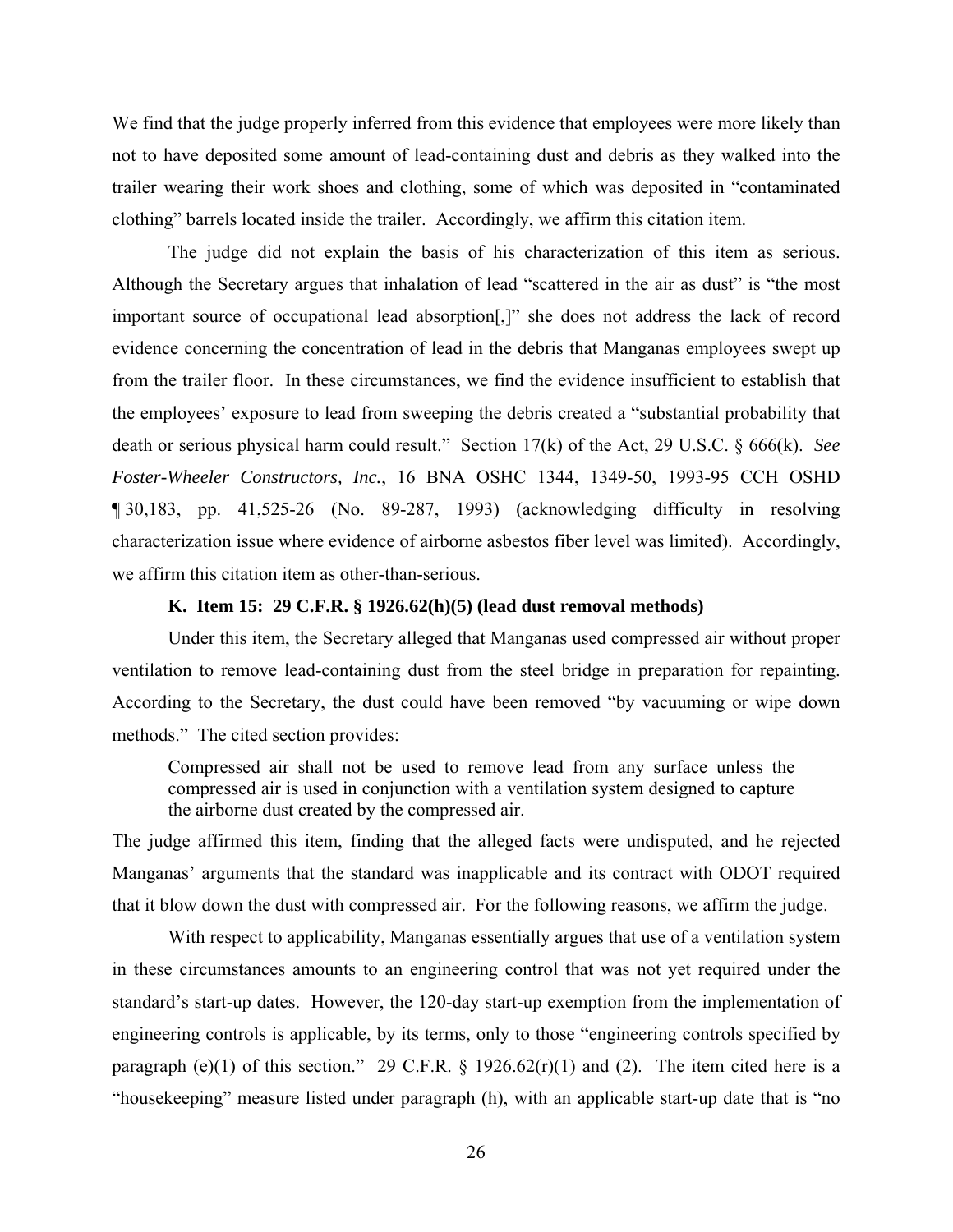later than 60 days from the effective date of this section." 29 C.F.R. § 1926.62(r)(1). Moreover, as the Secretary points out, Manganas was not required to use compressed air and its concomitant ventilation system to remove the dust. According to IH Sweeney, alternative removal methods included vacuuming and wiping down the surfaces with cloth. Although Manganas contends that its contract with ODOT required compressed-air dust-removal, the contract terms permit pre-painting residue removal "with a vacuum system equipped with a brush-type cleaning tool, or by double blowing." ODOT project engineer Wilson testified that Manganas could have vacuumed the steel to remove the necessary material. In these circumstances, we find that the judge correctly held that the standard applies.

We also reject Manganas' contention that it had an appropriate truck vacuum system on site, which "was installed as an engineering control in October, as the standard requires." The vacuum trucks were used to remove the abrasive residue from the containments *after* blasting for transport to the recycling yard. There is no evidence that this vacuum system was "designed to capture the airborne dust created by the compressed air," as required by the cited provision. Moreover, Manganas' installation and use of the vacuum truck system post-dates the inspection. Accordingly, we affirm this citation item.

# **L. Item 16: 29 C.F.R. § 1926.62(i)(1) (eating, drinking, and smoking in lead contaminated areas)**

Under this item, the Secretary alleged that Manganas permitted the presence and consumption of tobacco products in the grit recycling area. The cited section provides:

(i) *Hygiene facilities and practices*. (1) The employer shall assure that in areas where employees are exposed to lead above the PEL without regard to the use of respirators, food or beverage is not present or consumed, tobacco products are not present or used, and cosmetics are not applied.

The judge affirmed a violation based on his findings that OSHA established exposure above the PEL in the grit recycling area, and that "unrefuted" testimony established that employees "ate, drank and smoked inside the containment area and the grit recycling area."

For the reasons previously discussed, we reject Manganas' contention that this item is unproven because OSHA's sampling results are unreliable. We also reject its contention that the Secretary failed to show that food, beverages, or tobacco were present or used during the periods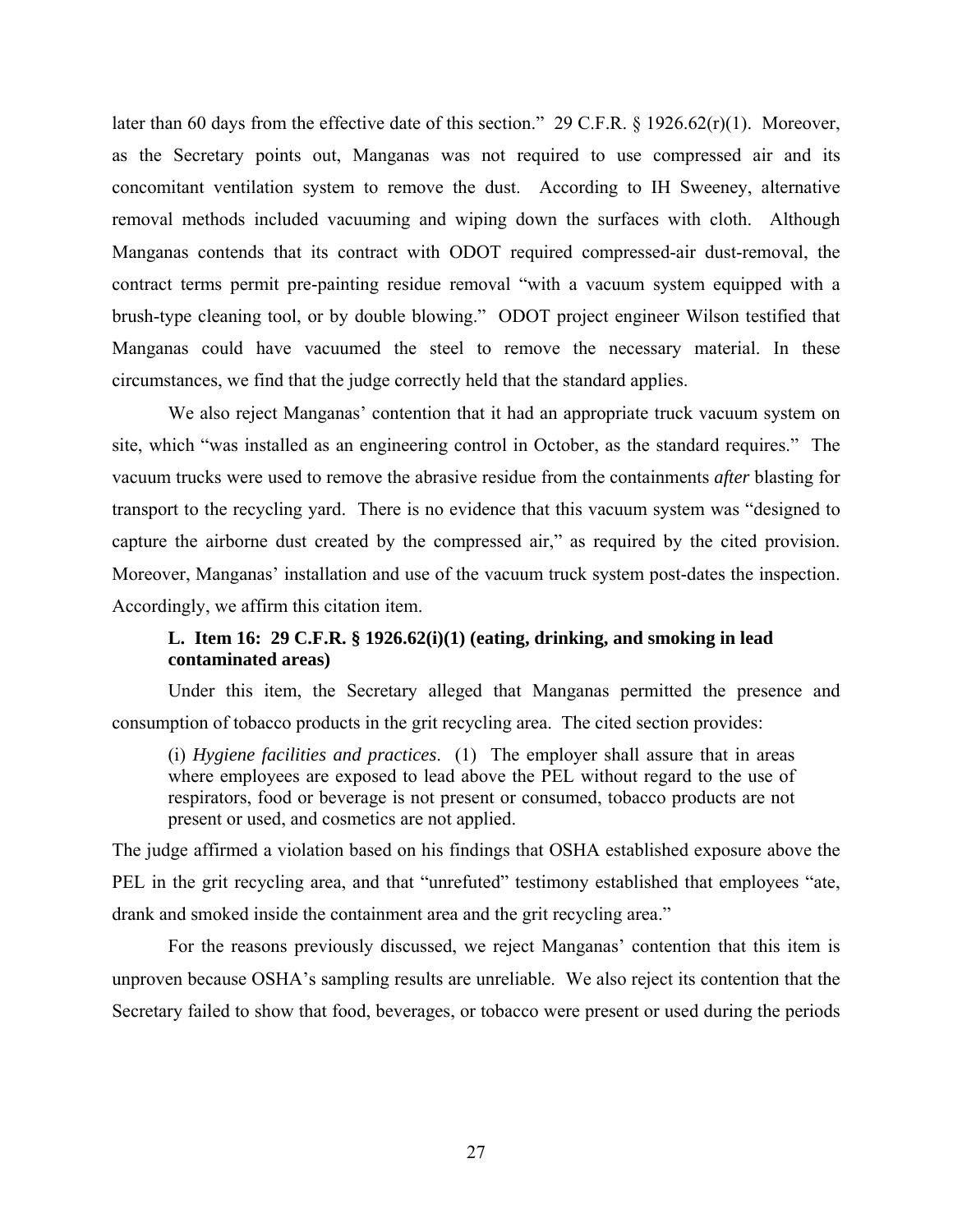when the ambient lead level exceeded the PEL. The record contains IH Sweeney's unrefuted testimony that he observed Manganas "employee smoking in the grit recycling area on September 21, 1993."<sup>[23](#page-27-0)</sup> When asked whether was "an employee who was exposed to lead above the permissible exposure limit[,]" Sweeney stated: "Yes. I had air sampling equipment attached to him on that day and the result of the air sampling was that he was exposed to almost triple the permissible limit." Sweeney's sampling worksheet shows that the sampling device was attached to on September 21 from 8:16 a.m. until 11:53 a.m., and from 12:23 p.m. until 3:36 p.m., during which time wore a respirator "around the neck but not over the face" and worked in the recycling area "dumping grit from barrels into the recycling system." Based on this evidence, we find that tobacco was present and/or used in the recycling area on September 21 sometime during the six and one-half hours that was monitored and during which his lead exposure exceeded the PEL. Accordingly, we affirm this citation item.

# **M. Items 17, 18, and 19: 29 C.F.R. §§ 1926.62(i)(2)(ii), (iii), and (i)(3)(i) (hygiene)**

Under these items, the Secretary alleged that Manganas did not provide separate storage facilities for work clothing/equipment and street clothes (Item 17), did not ensure that employees left any contaminated equipment and clothes at the worksite (Item 18), and did not provide shower facilities (Item 19). The cited sections provide:

(i) *Hygiene facilities and practices.* 

*. . .* (2) *Change areas.* 

*. . .* 

(ii) The employer shall assure that change areas are equipped with separate storage facilities for protective work clothing and equipment and for street clothes which prevent cross-contamination.

(iii) The employer shall assure that employees do not leave the workplace wearing any protective clothing or equipment that is required to be worn during the work shift.

(3) *Showers.* (i) The employer shall provide shower facilities, where feasible, for use by employees whose airborne exposure to lead is above the PEL.

<span id="page-27-0"></span> $^{23}$  Manganas does not claim that it was unaware that smoked in the containment, and May and testified that employees, including supervisor smoked "everywhere" on the worksite, including inside the containments.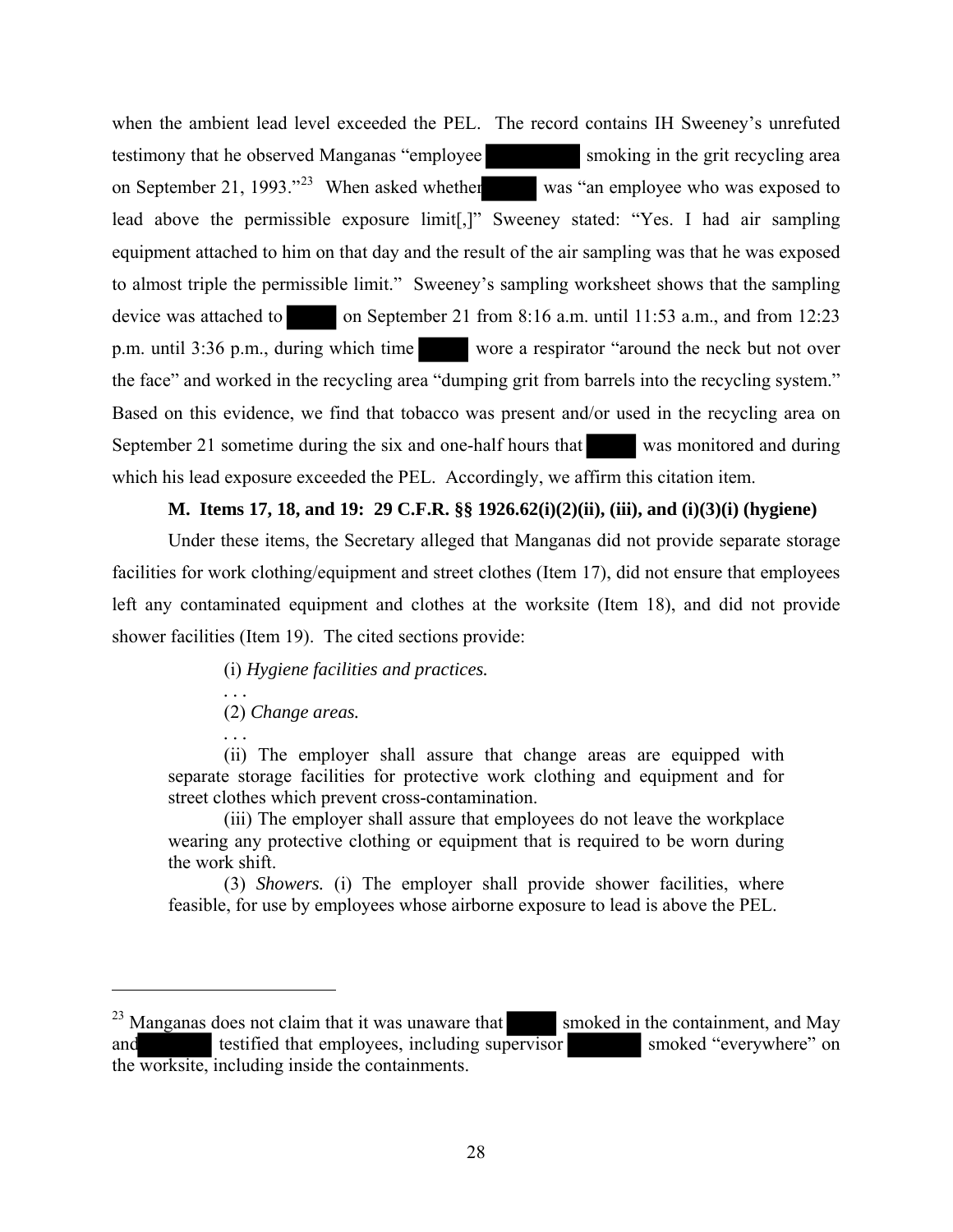The judge affirmed all three violations based on the following factual findings, which we find are supported by the record.

Testimony which is unchallenged and unrebutted by Respondent establishes that work clothes and street clothes were stored alongside one another and that prior to the installation of laundry facilities, employees left the worksite at the end of their shift still wearing work clothing. The lack of shower facilities prior to the inspection is also unchallenged. These conditions were admittedly known to management personnel.

. . .

Each of the violations . . . contributed to increasing the amounts of lead to which the affected employees were exposed and could absorb. As such, they are serious violations.

With respect to Item 17, Manganas does not deny that separate storage facilities for work clothing/equipment and street clothes were not provided. Rather, it contends that this item is duplicative of Item 12(a), regarding its failure to provide the required closed container for contaminated clothing. As discussed above, however, we have vacated Item 12(a) due to insufficient evidence of a failure to provide a lead-contaminated clothing *container*. Here, Manganas does not deny that it failed to provide the required separate *facilities* for storing work clothes and street clothes. Accordingly, we affirm Item 17.

 With respect to Item 18, Manganas contends that the evidence of its failure to ensure that employees did not leave the worksite with work clothes and equipment is unreliable. It did not, however, elicit any rebuttal evidence, and relies only on assertions that it provided protective coveralls on September 21, before which, it claims, "no blasting was taking place." We find that the evidence supports affirming the judge. IH Sweeney testified that employee told him that he wore his lead contaminated work boots home approximately half the time, and that employee told him that he also wore his work shoes home. Moreover, ODOT project engineer Wilson testified that Manganas performed abrasive blasting from August 2-8 and August 17-31, and Manganas admitted that "the amount of airborne lead within the containment while blasting operations were in progress during the month of August 1993 exceeded 50  $\mu$ g/m<sup>3</sup>. In these circumstances, we find that the evidence establishes Manganas' noncompliance with the cited standard, and affirm Item 18.

With respect to Item 19, Manganas does not deny that it failed to provide shower facilities until September 14, but claims that any violation should be *de minimis* because that was the soonest it could feasibly comply "after learning of the possible applicability of the Lead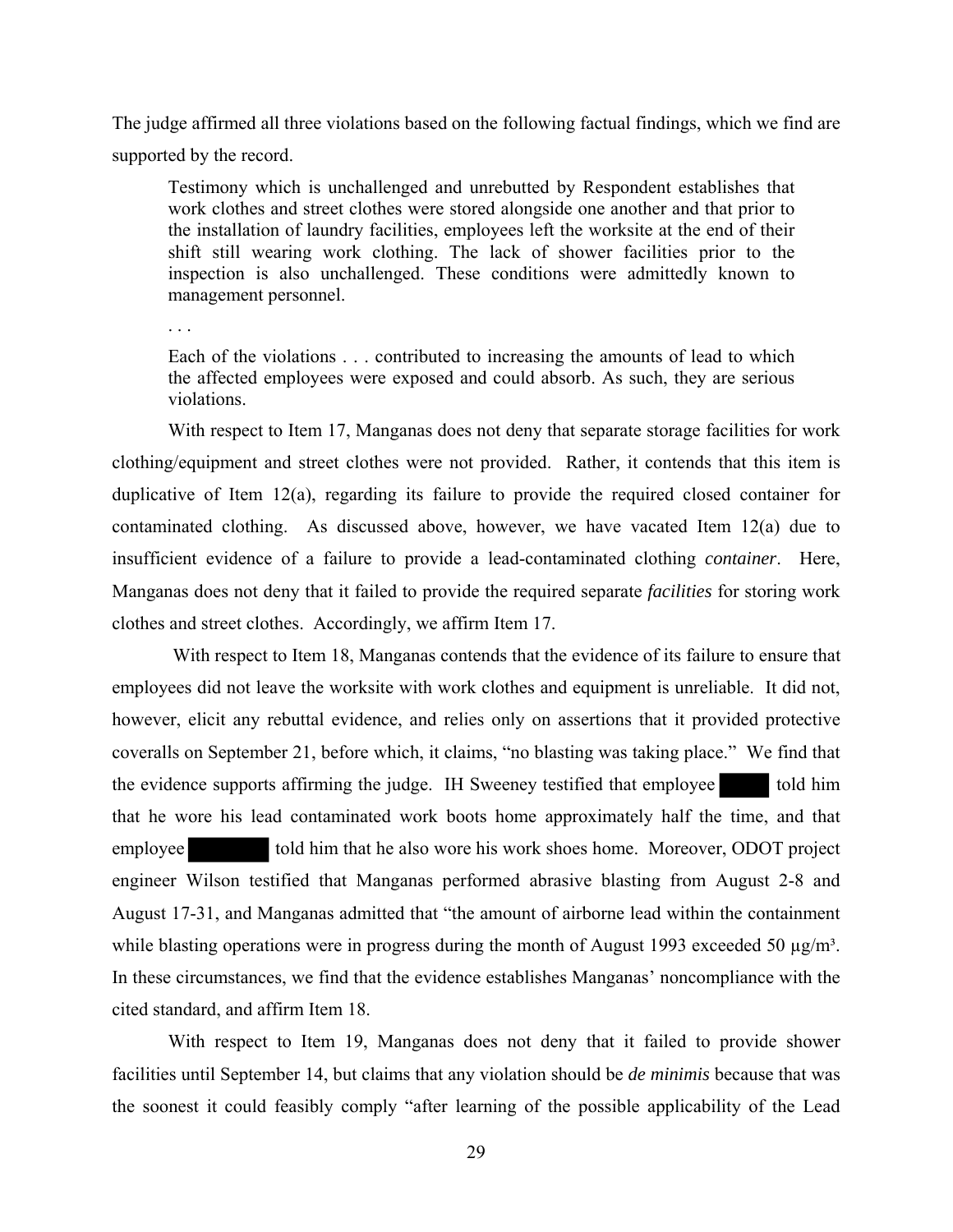Standard" and there was little employee exposure until then in the absence of full blasting. Based on the wording of the standard and record evidence, we affirm the violation. *See Froedtert Mem. Lutheran Hosp., Inc.*, 20 BNA OSHC 1500, 1509, 2002-04 CCH OSHD ¶ 32,703, p. 51,738 (No. 97-1839, 2004) (citation omitted) (rejecting employer defense of ignorance that standards applied).

We also affirm the judge's serious characterization. As previously discussed, the record establishes that employees were overexposed to lead during abrasive blasting in early August, prior to Manganas' acquisition of shower facilities. Based on the well-established adverse health effects of lead exposure, we see no basis on which to conclude that Manganas' failure to provide the required showers had "no direct or immediate relationship to safety or health." Section 9(a) of the Act, 29 C.F.R. § 658(a) (defining *de minimis)*.

## **N. Item 20(a-c): 29 C.F.R. § 1926.62(i)(4)(iii) (hygiene – facilities and practices)**

Under this item, the Secretary alleged three instances of employee failures to wash hands or faces in the following circumstances: (a) on September 21, abrasive blasting employees stepped out of the containment and drank water; (b) on September 21, a laborer smoked a cigarette in the grit recycling area; and (c) on September 22, an abrasive blaster and a bridge-top worker smoked cigarettes on the bridge deck. The cited section provides:

The employer shall assure that employees whose airborne exposure to lead is above the PEL, without regard to the use of respirators, wash their hands and face prior to eating, drinking, smoking or applying cosmetics.

The judge affirmed a serious violation as to all three items. Manganas argues that the Secretary failed to establish overexposure and knowledge of the violation, and that any violation should be grouped with Item 16, which also involves eating, drinking, and smoking in lead contaminated areas. Based on our review of the evidence, we affirm instances (a) and (c), and vacate instance (b).

Initially, we reject Manganas' contention that this citation item should be grouped with Item 16. As the Secretary's correctly argues, the standard cited in Item 16 pertains to activities performed "in[side] areas with toxic atmospheres[,]" while the standard cited here pertains to the same activities performed "after the employee has left the toxic atmosphere." We note, however, that the smoking allegation addressed in instance (b), is based on the same factual circumstances cited in Item 16. The evidence pertaining to both items shows that employee smoked *inside* the recycling area, which is prohibited under the provision cited in Item 16, regardless of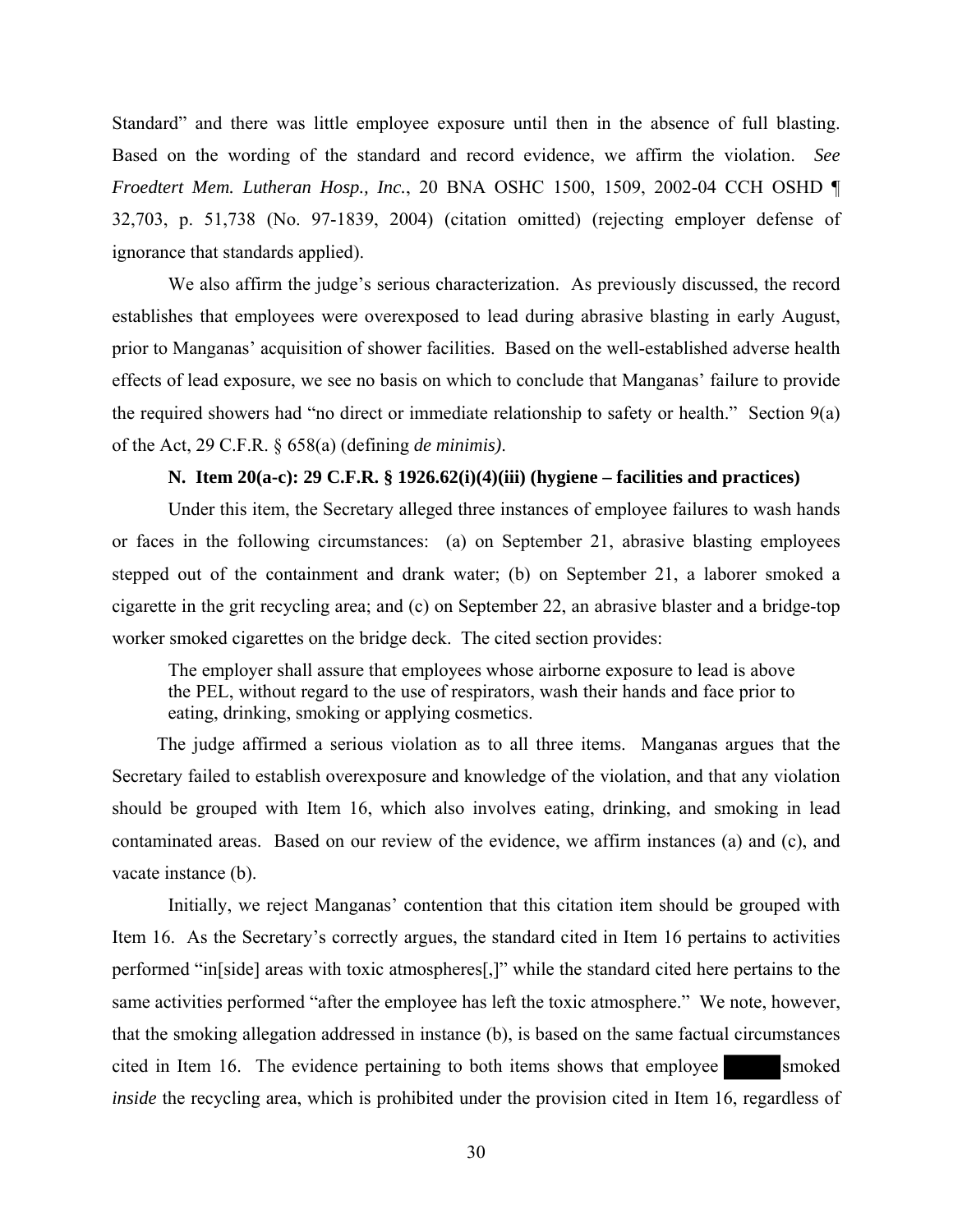hand or face washing. Because it would be illogical to separately cite Manganas for its failure to ensure proper hygiene for employee participation in a prohibited practice, we vacate instance (b).

Turning to instances (a) and (c), we find that the evidence establishes non-compliance. IH Sweeney testified that he personally observed the cited conditions, and his air sampling showed that abrasive blasting on September 21 and 22 exposed employees to airborne lead above the PEL. Based on this evidence, we find that the abrasive blasters who drank water on September 21 outside the containment, and who smoked on September 22 on the bridge deck, were required to wash their hands/faces before engaging in these activities.

With respect to knowledge, it is undisputed that the record lacks evidence of actual knowledge of these particular events. We find, however, that with the exercise of reasonable diligence, Manganas could have known of them. *E.g. Pride Oil Well Serv.*, 15 BNA OSHC 1809, 1814, 1991-93 CCH OSHD ¶ 29,807, p. 40,583 (No. 87-692, 1992). The incidents, though in "plain sight," were of short duration. The record shows, however, that employees regularly ate, drank, and smoked at the worksite without regard to washing. In particular, the record shows that Manganas failed to caution employees against eating and drinking without washing, and that employees did so "right under the bridge." Moreover, two employees testified that food and drink were regularly consumed inside the containment, where foremen/managers such as

 worked. Although Nick Manganas testified that at the outset of the job the company told employees to wash their hands and faces after working in a containment area or after getting paint or dust on their hands, Manganas does not dispute or rebut the testimony of its employees that this request was routinely and openly ignored. Accordingly, we find that, with the exercise of reasonable diligence, Manganas could have known about the violative conditions. *See N & N Contractors, Inc.,* 18 BNA OSHC 2121, 2124, 2000 CCH OSHD ¶ 32,101, p. 48,240 (No. 96-0606, 2000) (finding constructive knowledge where evidence showed that company knew that its employees "regularly" engaged in violative conduct and employer "d[id] not contend otherwise"), *aff'd*, 255 F.3d 122 (4th Cir. 2001). Therefore, we affirm instances (a) and (c) of this item.

# **O. Item 21(a-o): 29 C.F.R. § 1926.62(j)(2)(ii) (medical surveillance – follow-up blood tests)**

Under this citation item, the Secretary alleged that Manganas failed to provide repeat blood lead level tests to fifteen employees within two weeks of receiving test results that showed their blood lead levels were above 50 µg/dl. The cited section provides: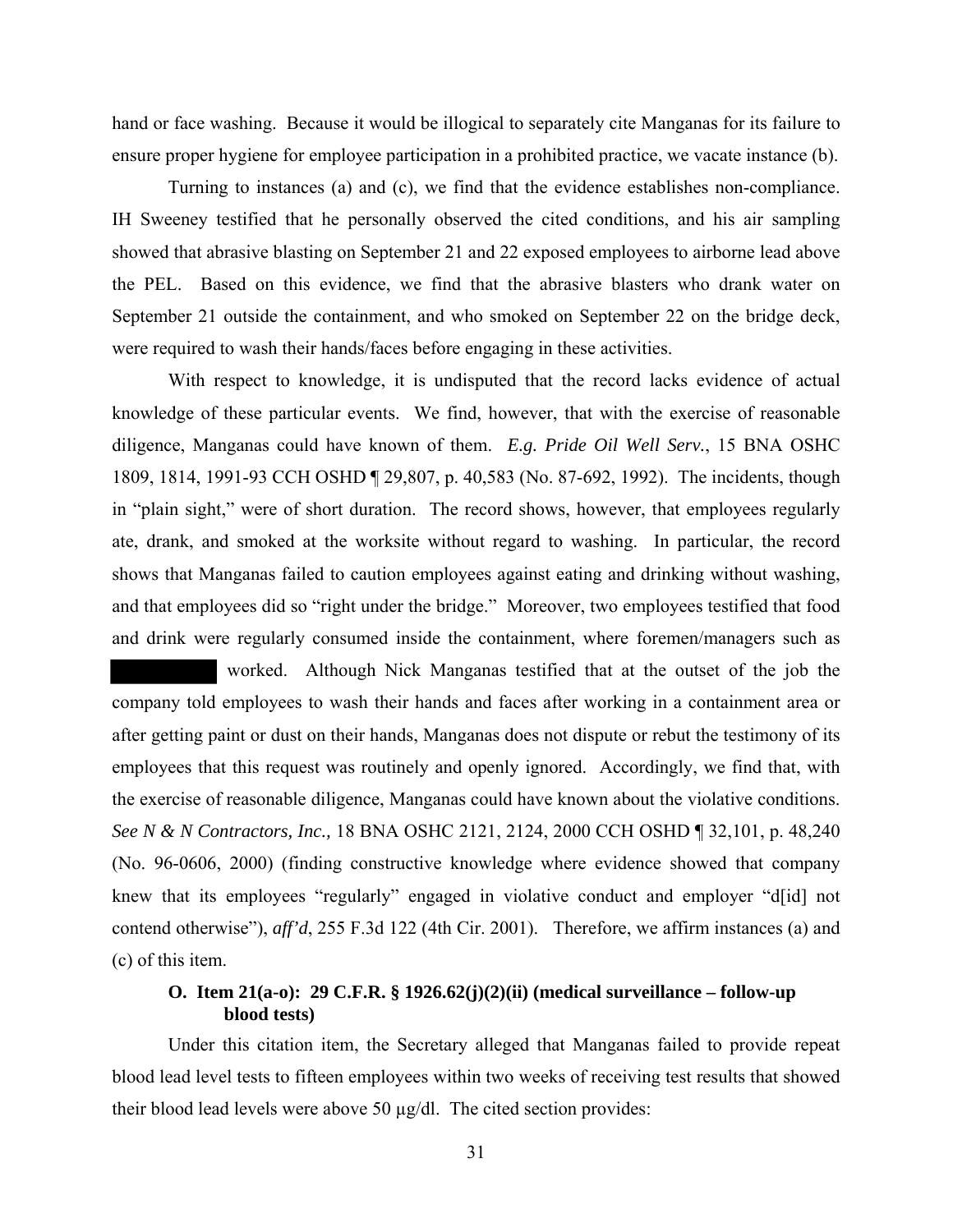*Follow-up blood sampling tests.* Whenever the results of a blood lead level test indicate that an employee's blood lead level exceeds the numerical criterion for medical removal under paragraph  $(k)(1)(i)$  of this section [50  $\mu$ g/dl], the employer shall provide a second (follow-up) blood sampling test within two weeks after the employer receives the results of the first blood sampling test.

The judge affirmed a serious violation, based on evidence showing that the follow-up tests were untimely. Manganas argues that there is no proof that it "received the results of the first blood sampling test" more than two weeks before it provided follow-up testing. It does not deny, however, that it provided the first testing on August 5, that the results were accurate, and that it did not provide repeat testing until September 1. In fact, the evidence also shows that for instances (b), (c), (e), and (n), Manganas provided no repeat tests at all, which alone establishes a violation. In these circumstances, and based on evidence that Manganas had ample notice of the initial blood test results, we affirm this citation item.<sup>[24](#page-31-0)</sup>

As the judge noted, Manganas hired Bethesda Share Occupational Health (Bethesda Share) at the onset of the OSHA inspection to perform employee blood lead testing. By letter dated August 9, 1993, Bethesda Share's Occupational Health Program director, Linda Ford, R.N., notified Manganas of the August 5 test results, pointing out that "there was 1 within the normal range and 23 outside the normal range." At the hearing, Ford testified that in addition to mailing the letter, she faxed a copy to Mr. Manganas at the number he provided and, consistent with her regular practice, spoke with him by telephone him that day to alert him to the fax and told him of her concern about the "23 that were above normal limits."

Although Manganas denies that it received the fax, it does not deny that Ford conveyed the test results by telephone on August 9. The cited provision does not predicate re-testing on *written* receipt of results. In addition, Manganas does not contend that it never received the August 9 letter, which it would have received more than two weeks prior to the September 1 retesting. *Cf.* Fed. Rules Civ. Proc., Rule 6(e) (adding three calendar days to prescribed service periods when regular mail used); *Powell v. Comm'r*, 958 F.2d 53, 54 (4th Cir. 1992) (applying

<span id="page-31-0"></span><sup>&</sup>lt;sup>24</sup> We also reject Manganas' claim that its ignorance of the need for re-testing should excuse its noncompliance. It is well-settled that any misunderstanding about a respondent's legal obligations would not be relevant to whether it violated the standard. *See Froedtert Mem. Lutheran Hosp., Inc.*, 20 BNA OSHC at 1509, 2002 CCH OSHD at p. 51,736 (rejecting employer defense of ignorance that standards applied).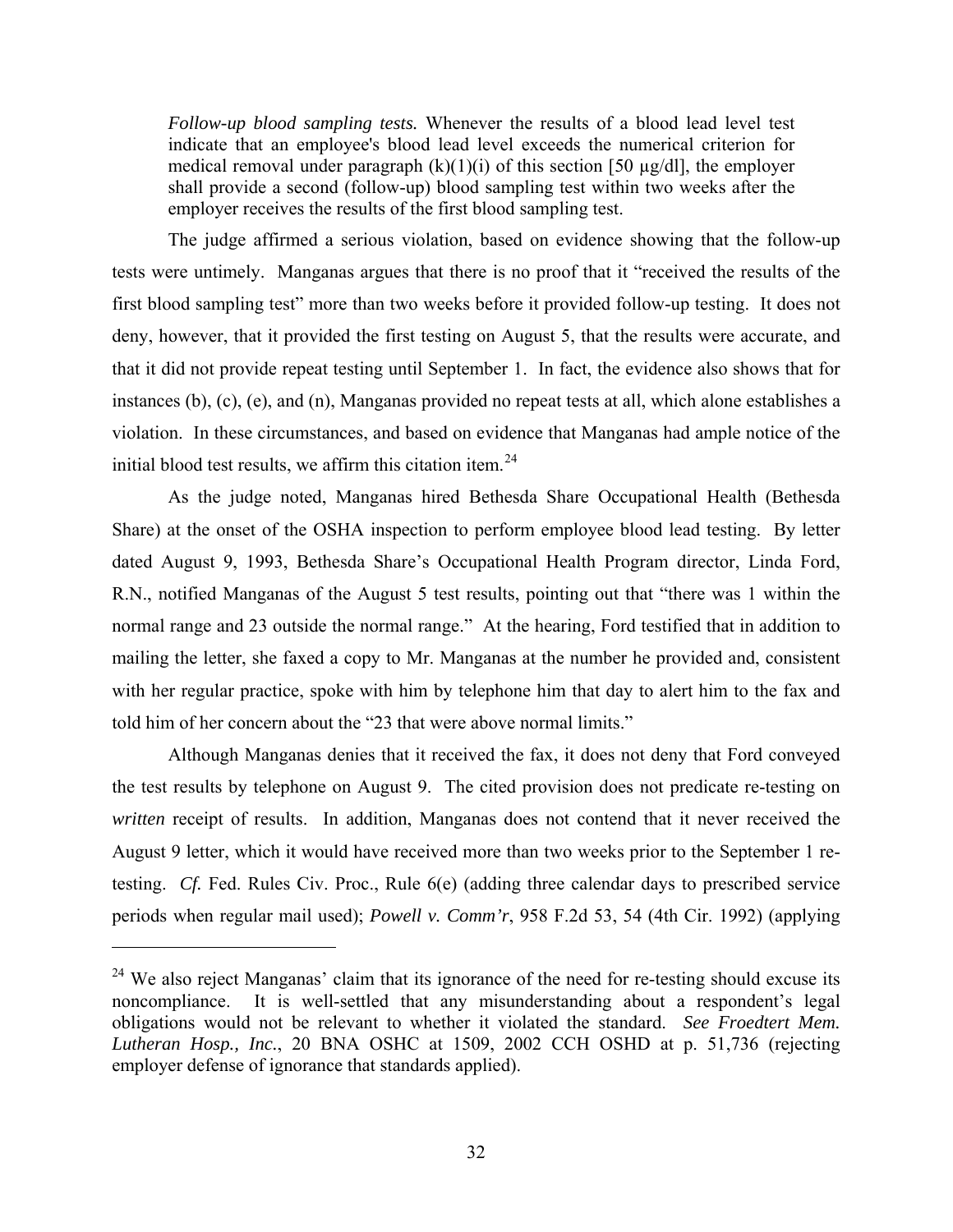presumption that postal service officials properly discharge their official duties). We find that Ford's unrebutted testimony is sufficient to show noncompliance.

We also note that the judge specifically found that in addition to Ford's phone call, she faxed the testing results to Manganas on August 9. The judge rejected Manganas' assertion that "[t]here is every reason in the world not to believe Ms. Ford[,] [s]he has engaged in a classic cover-up." Manganas notes that Ford admitted that she had no written confirmation of the fax despite her usual practices to keep one and to maintain copious notes. Resolving this contrasting testimony, the judge credited Ford over Mr. Manganas, as follows.

Andrew Manganas' demeanor while testifying, not reflected in the transcript, was observed to be more consistent with a less than candid witness tha[n] with a forthright one. He often hesitated in answering as if to consider possible alternative answers. He frequently lacked spontaneity and generally behaved as one lacking candor. He was clearly recalcitrant if not openly hostile on cross examination.

Those findings are specific, clearly explained, and based in substantial part on observations of the witness' demeanor – matters peculiarly within the knowledge of the judge. *See Valdak Corp.*, 17 BNA OSHC 1135, 1137 n.3, 1993-95 CCH OSHD ¶ 30,759, p. 40,740 (No. 93-0239, 1995) (articulating Commission's reluctance to reject judge's credibility findings based on first hand observation of witnesses' demeanor), *aff'd*, 73 F.3d 1466 (8th Cir. 1996). Accordingly, we affirm this citation item.

# **P. Item 22: 29 C.F.R. § 1926.62(j)(2)(iv) (medical surveillance – employee notification)**

Under this citation item the Secretary alleged that Manganas failed to provide employees with the written results of blood lead level testing. The cited section provides, in pertinent part:

*Employee notification.* (A) Within five working days after the receipt of biological monitoring results, the employer shall notify each employee in writing of his or her blood lead level

The judge affirmed a violation based on his finding, noted above, that Andrew Manganas was not credible when he testified that he provided the required results, and his testimony was outweighed by other more credible evidence. We find that the record evidence supports the judge's findings.

IH Sweeney testified that two employees told him on September 23, 1993, that they had not received written results of their blood lead level tests, and one said that he had received the information verbally. Employee testified that despite repeated requests to Andrew Manganas and Joe Lang shortly after each test, he never saw the results of any of the three blood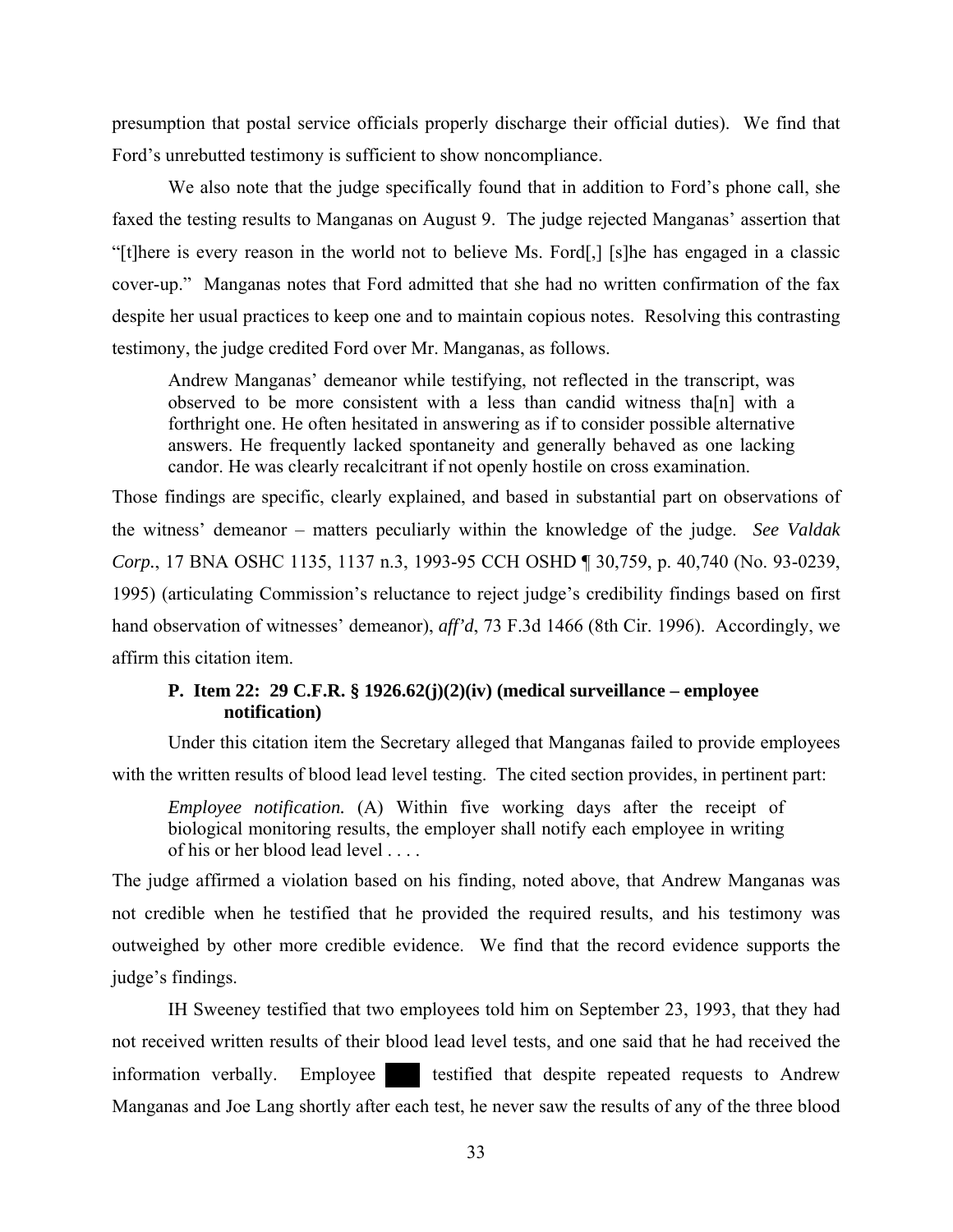lead tests that were taken nor was he verbally informed of the results. Bethesda Share Director Ford testified that when she told Andrew Manganas he was required to give the blood test results to the employees, his reply was "something like, 'I showed them their results.'" Mr. Manganas testified that when he received blood-monitoring results from Bethesda Share, he "made two copies of them. One was sent to [his] office in Pittsburgh, one [he] kept in [his] truck, and one [he] gave to the men." He further testified that he tried to give each employee a written copy of his monitoring results, but "sometimes they gave them back, sometimes they threw them away, [and] sometimes they took them."

The judge rejected Mr. Manganas' testimony as "not credible for the reasons set forth in the discussion of Item 21." As indicated in our discussion of that item, we see no basis upon which to reverse the judge's demeanor-based credibility findings. We also note that Mr. Manganas did not testify that he specifically provided any written test results to the three employees in question. In these circumstances, we find that the evidence establishes that Manganas did not "notify each employee in writing of his or her blood lead level." Accordingly, we affirm this citation item.

# **Q. Items 23 and 24: 29 C.F.R. §§ 1926.62***(l)***(1)(ii) and** *(l)***(1)(iii) (information and training)**

Under these citation items, the Secretary cited Manganas for two distinct factual conditions, each under separate paragraphs of the standard. Under Item 23, the Secretary alleged that "[f]or some employees, a training program covering [the lead in construction standard] was never provided[.]" The cited paragraph provides:

(ii) For all employees who are subject to exposure to lead at or above the action level  $[30\mu g/m^3]$  on any day ... the employer shall provide a training program in accordance with paragraph (*l*)(2) of this section and assure employee participation.

1926.62*(l)*(1)(ii). The judge affirmed the violation based on IH Sweeney's testimony that employee Griffis told him on September 23 "that he . . . ha[d] not received any training about lead from Manganas." Sweeney sampled for lead exposure on September 21, and calculated an exposure level of 149  $\mu$ g/m<sup>3</sup>, well above the action level of 30  $\mu$ g/m<sup>3</sup>.

Also in evidence, however, is a signed acknowledgment dated April 1993, showing that received HazCom training from Manganas, which foreman Lang testified focused on lead hazards. Although, as discussed below, such training would not have fully satisfied the requirements of the lead standard, which had not yet been promulgated, unequivocal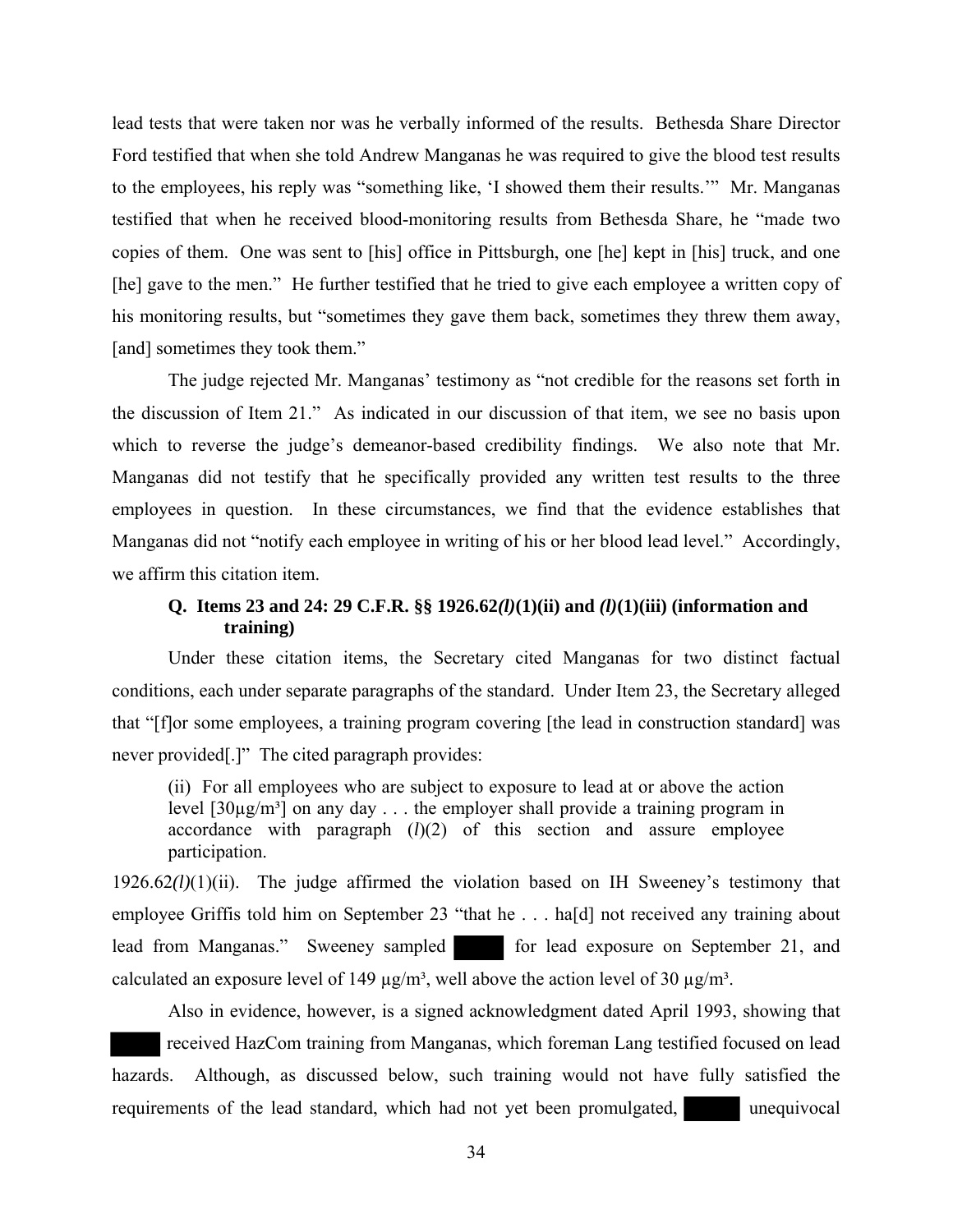statement as to his lack of *any* lead training is inconsistent with his signed acknowledgment. We find that inconsistency and lack of specificity – factors the judge did not address – cast sufficient doubt on the reliability of his testimony as to undermine the Secretary's allegation that he *never* received the required lead training. In these circumstances, we vacate Item 23.

Under Item 24, the Secretary alleged that Manganas "did not begin to provide a training program which covered the contents of OSHA's Lead Exposure in Construction Standard . . . until late August of 1993[,]" and that the training was required by the standard's August 2 startup date. The cited section provides:

(iii) The employer shall provide the training program as initial training prior to the time of job assignment or prior to the start up date for this requirement, whichever comes last.

29 C.F.R. § 1926.62*(l)*(1)(iii). The judge affirmed this item as other-than-serious, finding that the Secretary failed to show that the delay between early August [the required date] and September 9, the date on which Manganas ultimately provided lead training, "created a serious hazard independent of the hazard already existing due to the lack [of] proper training" (for which he affirmed a violation in Item 23).

Manganas argues that "these standards are inapplicable since the Secretary did not establish that the employees were exposed above the action level[,]" and it is "unlawfully being required to comply with the standard prior to its start up date." We find that the evidence shows otherwise. As previously discussed, Manganas admits overexposure for abrasive blasters in August, and Sweeney's sampling results establish overexposures during September. IH Sweeney's unrebutted testimony also establishes that Rust Environmental provided information pursuant to an OSHA subpoena indicating that Manganas first provided lead training under the new standard on September 9, 1993. Because the cited provision states that the training was to have been provided prior to the end of the start up date (August 2, 1993), we find that Manganas' delay until September 9 did not satisfy this requirement. Accordingly, we affirm Item 24.

We also find, however, that there is insufficient evidence in the record from which to conclude that this violation is serious. The record shows that Manganas provided lead training to its employees in April 1993, prior to the new standard's promulgation. Foreman Lang's testimony indicates that the April training covered the severe hazards of lead exposure. Although it obviously could not have tracked all of the specific requirements of the new standard, there is no evidence in the record of the training's particular deficiencies. In these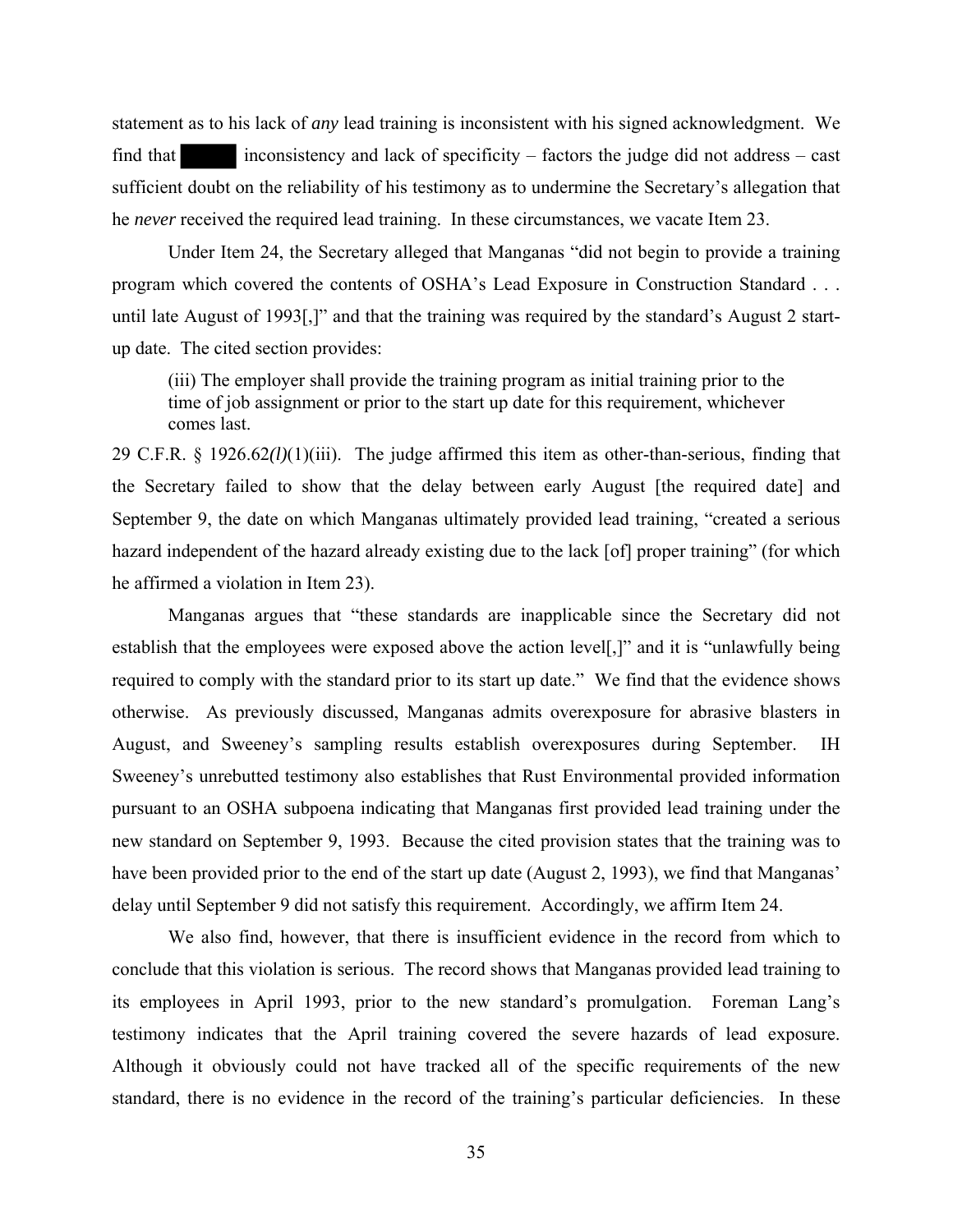circumstances, we are unable to determine whether the training deficiencies posed a "substantial probability that death or serious physical harm could result." Section 17(k) of the Act, 29 U.S.C. § 666(k). Accordingly, we affirm this citation item as other-than-serious.

#### **R. Item 25: 29 C.F.R. § 1926.62(***l***)(3)(i) (access to information – copy of standard)**

Under this item, the Secretary cited Manganas for failing to have a copy of the lead standard available for employees at the worksite. The cited section provides:

(3) *Access to information and training materials*. (i) The employer shall make readily available to all affected employees a copy of this standard and its appendices.

This provision is also subject to the sixty-day start-up period, pursuant to which compliance was required "no later than 60 days from the effective date" of the standard. 29 C.F.R. **§** 1926.62(r)(1). The judge affirmed this item, and we agree.

IH Sweeney testified that on "either August 2 or August 3 of 1993" he had a conversation with Andrew Manganas during which "[Mr.] Manganas indicated . . . that there weren't copies of this standard on site." However, Mr. Manganas testified that there was a copy of the standard on the worksite at some time, though he did not remember "how or when" it was obtained. We find that Mr. Manganas' testimony fails to rebut Sweeney's because it does not refer to any particular time period. We also note that the judge discredited Mr. Manganas for the same reasons earlier discussed, adding that "[Andrew Manganas'] answers to the specific questions regarding this item are again evasive and non-committal." Accordingly, we find that the record establishes that Manganas failed to have a copy of the standard on site on August 2, but we are unable to determine whether this failure extended to August 3.

Manganas contends that this item should be vacated because the standard's startup date provision did not require compliance until August 3, but the record does not show, nor does Manganas contend, that it complied with the cited provision by that time. Nonetheless, based on a straightforward mathematical calculation concerning the relevant dates, we agree with the Secretary that August 2 is the sixtieth day following the standard's June 3 effective date, and the date on which the standard's wording unambiguously prescribes compliance. *E.g., Arcadian Corp.*, 17 BNA OSHC 1345, 1347, 1995-97 CCH OSHD ¶ 30,856 p. 42,916 (No. 93-3270, 1995) ("'when a statute speaks with clarity to an issue[,] judicial inquiry into the statute's meaning, in all but the most extraordinary circumstances, is finished'" (citations omitted)), *aff'd*,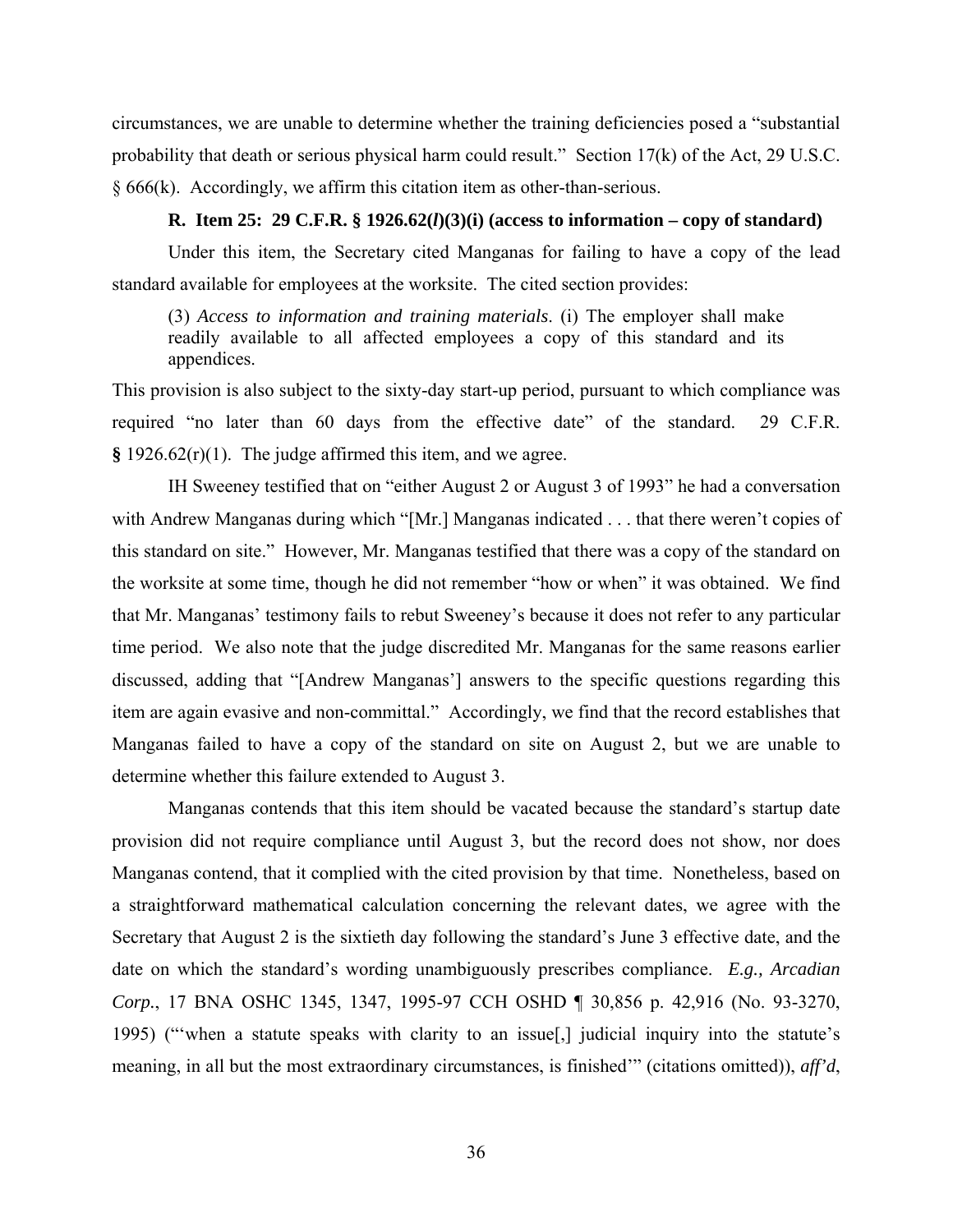110 F.3d 1192 (5th Cir. 1997).<sup>[25](#page-36-0)</sup> In these circumstances, we find that the evidence establishes a violation and affirm this citation item.

## **S. Item 26: 29 C.F.R. § 1926.62(m)(2)(i) (lead warning signs)**

Under this item, the Secretary alleged that Manganas failed to have required warning signs on the jobsite, which the judge affirmed as a serious violation. Before us is only the characterization of this citation item. The cited section provides:

(m) *Signs—*(1) *General.* 

. . . (2) *Signs.* (i) The employer shall post the following warning signs in each work area where an employee's exposure to lead is above the PEL.

WARNING LEAD WORK AREA POISON NO SMOKING OR EATING

The judge found that "[f]ailing to warn employees on a site as to locations where airborne lead exceeds the PEL is a serious hazard. Those work areas pose particular dangers and extensive precautions are required in those areas." Manganas does not contest these factual findings, but argues that the violation should be characterized as other-than-serious because it provided the required signs by September 24, "shortly over one month after the standard became effective." We reject this argument, because Manganas lacked the required warning signs while it performed abrasive blasting on August 2-8 and 17-31, a period for which it admits employee overexposure to lead – an indisputably serious hazard. *See Schuler-Haas Electric Corp.*, 21 BNA OSHC 1489, 2005 CCH OSHD ¶ 32,816 (affirming as serious violation for single-day entry into asbestos-regulated area without respirator use). Accordingly, we affirm this citation item as serious.

<span id="page-36-0"></span> $^{25}$ We note that Manganas could not have been misled or confused by OSHA's apparent error in a subsequently issued instruction regarding inspection and compliance procedures under the lead standard. Although that instruction incorrectly states that compliance "was to have been accomplished by August 3, 1993[,]" it was not issued until more than four months after the events here occurred. *Lead Exposure in Construction, Interim Final Rule— Inspection and Compliance Procedures*, app'x A at A-9 (Dec. 13, 1993).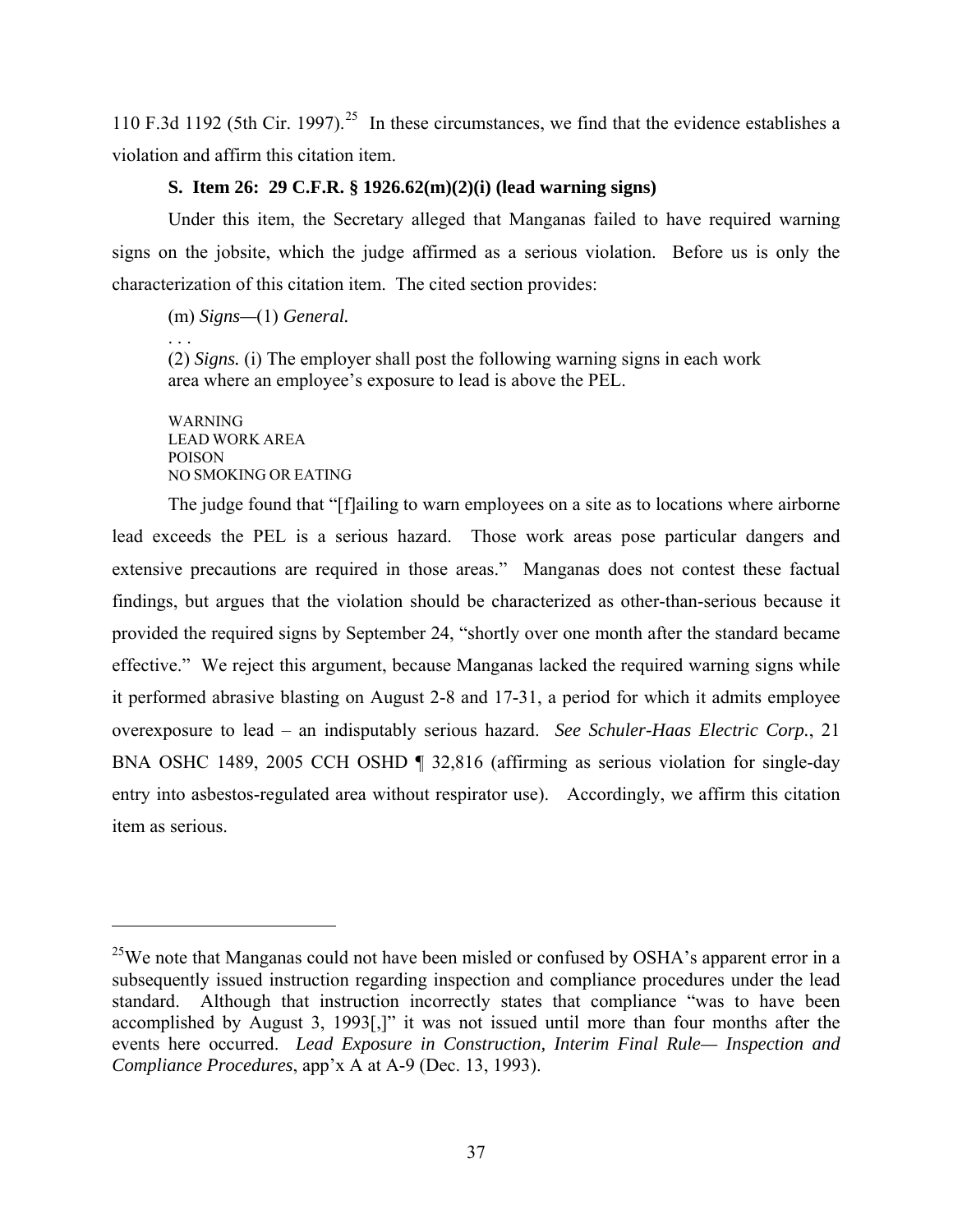#### **T. Item 27: 29 C.F.R. § 1926.62(n)(1)(ii) (recordkeeping)**

Under this item, the Secretary alleged that Manganas failed to maintain complete records of all monitoring data associated with employee exposure assessments.<sup>[26](#page-37-0)</sup> The judge affirmed a serious violation, finding that the lead exposure monitoring "calculation sheets" that Rust provided to Manganas did not include "much of the data required" and that Manganas specifically asked that Rust "not prepare a written report." Before us is only the characterization of this citation item.

In affirming the violation as serious, the judge stated as follows:

While a "record keeping" violation might generally be considered to be other than serious, in this matter I find otherwise. Intentionally arranging to have a consultant deliver data in a format which is incomplete, whether done for economic or venal reasons, effectively deprives the employer of tools necessary for properly plan[n]ing for employee protection and required follow ups. It also deprives the employees as well as OSHA of the opportunity to fully assess conditions at the work site.

We agree with Manganas that the judge's classification of this item is largely based on his assessment that Manganas showed a lack of good faith, a factor not relevant to the question of whether a violation is serious. As set forth in section  $17(k)$  of the Act, the test of seriousness speaks to the consequences of a violation, not the violator's state of mind.

Here, we find the evidence insufficient to show that Manganas' failure to maintain all of the information prescribed by the standard rises to the level of a serious violation. The

. . .

<span id="page-37-0"></span><sup>&</sup>lt;sup>26</sup> The full text of the cited provision states:

<sup>(</sup>n) *Recordkeeping*—(1) *Exposure assessment*.

<sup>(</sup>ii) Exposure monitoring records shall include:

<sup>(</sup>A) The date(s), number, duration, location and results of each of the samples taken if any, including a description of the sampling procedure used to determine representative employee exposure where applicable;

<sup>(</sup>B) A description of the sampling and analytical methods used and evidence of their accuracy;

<sup>(</sup>C) The type of respiratory protective devices worn, if any;

<sup>(</sup>D) Name, social security number, and job classification of the employee monitored and of all other employees whose exposure the measurement is intended to represent; and

<sup>(</sup>E) The environmental variables that could affect the measurement of employee exposure.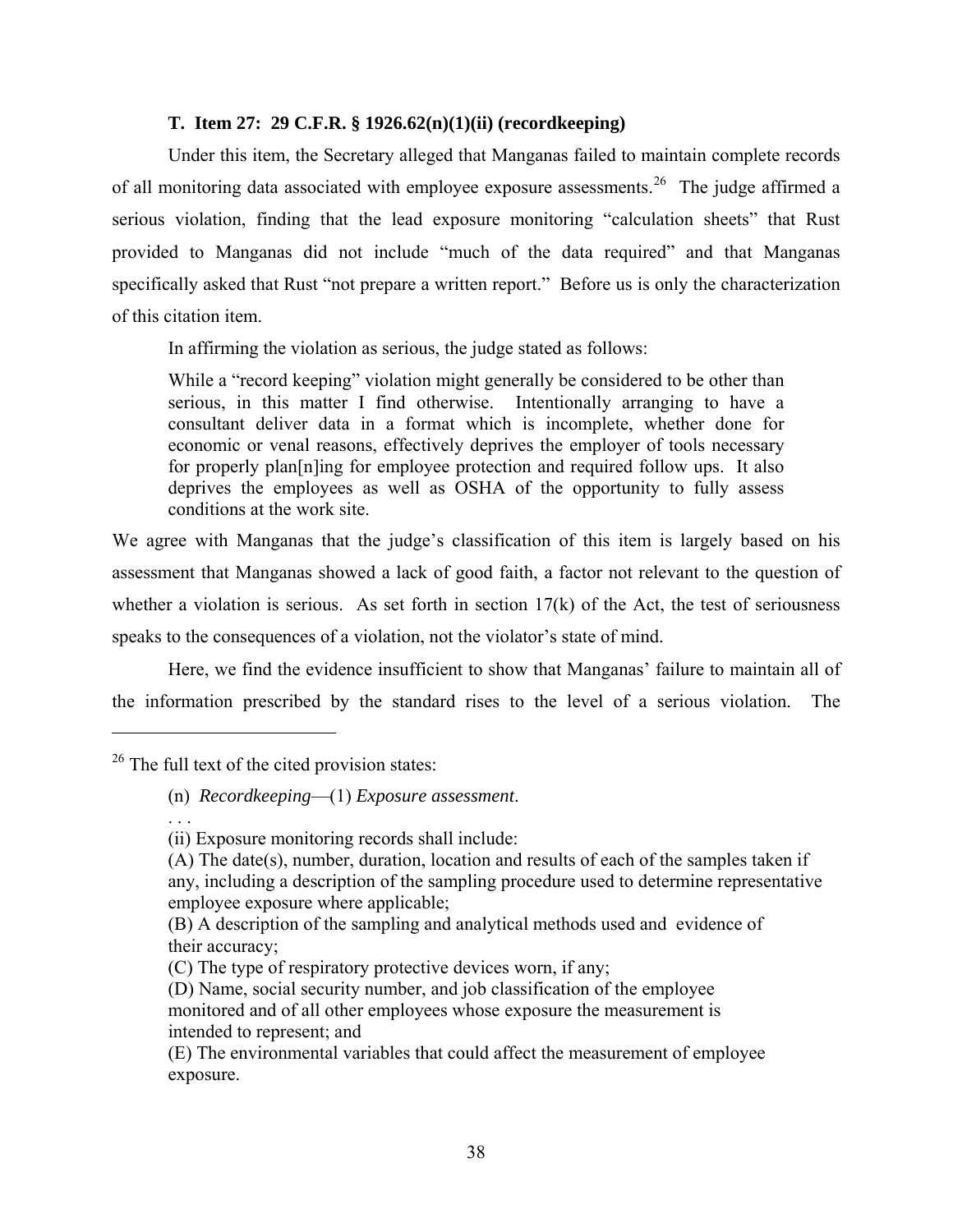calculation sheets that Rust provided contain information pertaining to the consultant's exposure monitoring from August and September 1993, including the date and location of the sampling or name of the sampled employee, the duration of the sampling, and calculated exposure level. Although written in "rough draft" form, and lacking some of the details required under the standard, we find no basis on which to conclude that the cited deficiencies posed a risk of "death or serious physical harm." Moreover, as the judge acknowledged, recordkeeping violations are generally characterized as other-than-serious, including the statutorily prescribed records of serious workplace injuries and illness that may require work restrictions or job transfers. Section 24(a) of the Act, 29 U.S.C. § 673(a). *See Kaspar Wire Works, Inc.*, 18 BNA OSHC 2178, 2185 (No. 90-2775, 2000), 2000 CCH OSHD ¶ 32,134, p. 48,410, *aff'd*, 268 F.3d 1123 (D.C. Cir 2001). In view of the fact that Manganas' records included much of the basic information required under the cited provision, we are unable to distinguish the recordkeeping failures here from those that are routinely characterized as non-serious. Accordingly, we affirm this citation item as other-than-serious.

## **U. Item 30: 29 C.F.R. § 1926.62(f)(1) (provision of appropriate respirator)**

Under this item, the Secretary alleged that employee , whose lead exposure measured 587  $\mu$ g/m<sup>3</sup> inside his blasting helmet on September 22, wore no "air purifying respiratory protection." The cited provision states:

(f) *Respiratory protection*—(1) *General*. Where the use of respirators is required under this section the employer shall provide, at no cost to the employee, and assure the use of respirators which comply with the requirements of this paragraph. Respirators shall be used in the following circumstances:

(i) Whenever an employee's exposure to lead exceeds the PEL.

The judge affirmed the violation based on Sweeney's sampling results and his testimony that reported to him that he did not wear a respirator inside his blasting hood that day. As previously discussed, we reject Manganas' arguments that OSHA's sampling results were not reliable and that adequate respiratory protection was infeasible. We also note that the cited standard specifies not only that respiratory protection be provided, but that the employer "assure" its use.

Nonetheless, we vacate this item based on the Secretary's failure to establish that Manganas had actual or constructive knowledge of its non-compliance. IH Sweeney testified that Manganas could have known that was not wearing his respirator while working inside the containment, because Manganas supervisors "can observe what the blasters do in regard to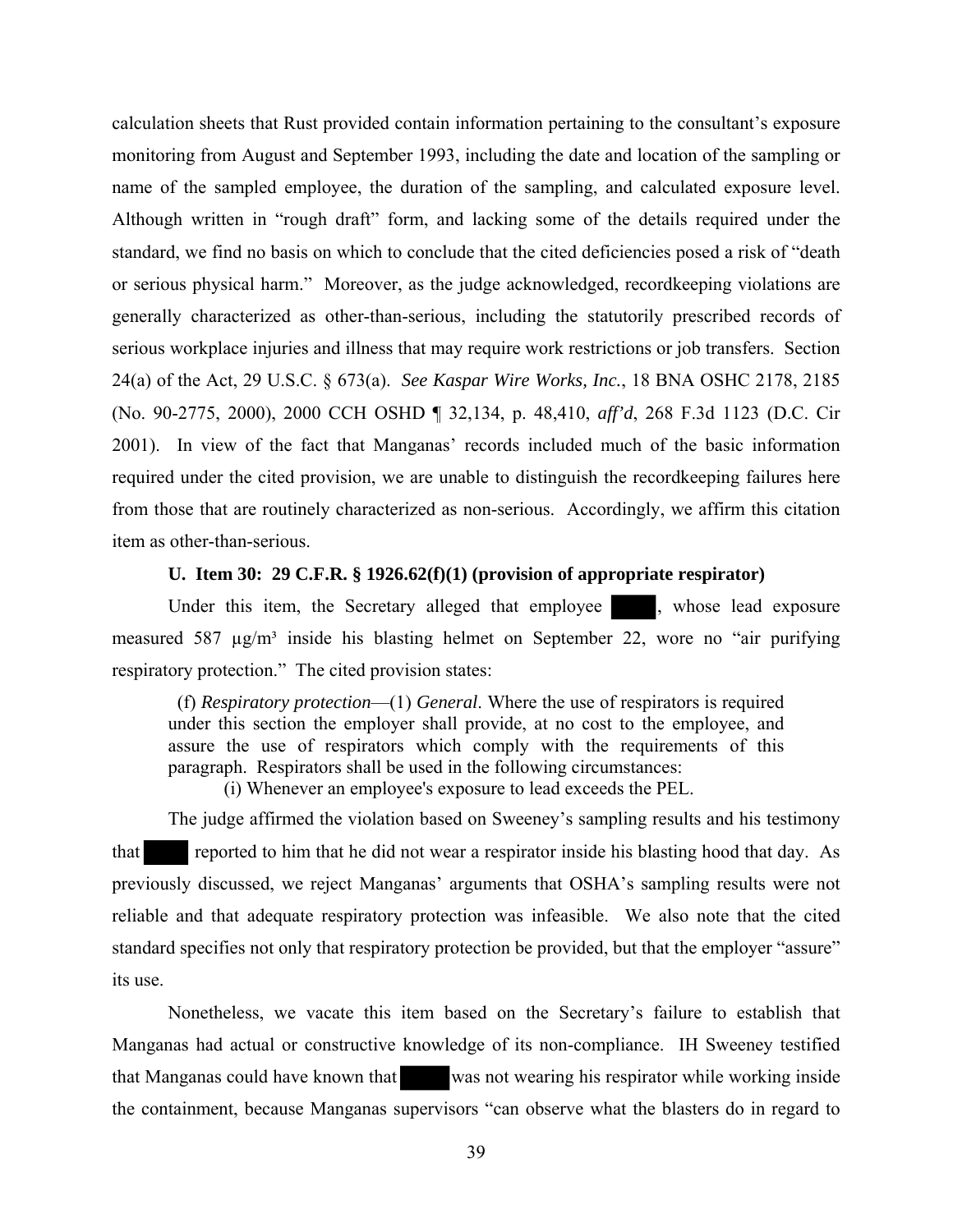what procedures they follow when they're exill ting the containment." We agree with Manganas, however, that Sweeney's testimony was purely hypothetical. There is simply no evidence in this record regarding whether supervisors present inside the containment during blasting could have seen, in the dusty conditions, that was not wearing his respirator inside his blasting hood, and whether supervisory presence at the containment exit was consistent and/or necessary. In these circumstances, we find that the Secretary has not established knowledge, and vacate this citation item.

#### **III. Willful Citation 2**

#### **A. Item 1: 29 C.F.R. § 1926.62(d)(1)(i) (initial determination of exposure)**

#### *1. Merits*

Under this item, the Secretary alleged that Manganas failed to timely initiate air sampling to determine employees' lead exposure levels. The cited provision states:

(d) *Exposure assessment*—(1) *General*. (i) Each employer who has a workplace or operation covered by this standard shall initially determine if any employee may be exposed to lead at or above the action level.

The basis for making this initial determination is set out in  $\S$  1926.62(d)(3). Under that requirement, an employer must make the initial determination of employee exposure to lead based on (1) monitoring results and relevant considerations as set out in paragraphs (d)(3)(i)(A)-(C), or (2) previous monitoring results which were obtained within the past 12 months during work operations in accordance with paragraph  $(d)(3)(iii)$ , or  $(3)$  objective data demonstrating that operations cannot result in lead exposure over the action level. Here, Manganas chose to determine whether there was employee exposure to lead based on monitoring results.

It is undisputed that Manganas commenced sampling on August 4, 1993, after the end of the startup period, and completed the sampling on September 24, 1993. The Secretary contends that the sampling should have occurred "as soon as possible after June 3, 1993, but in no event later than August 2, 1993." At issue is whether the cited standard's requirement to "initially determine" the exposure level applies to work that commenced prior to the standard's effective date and, if so, whether Manganas' effort to assess the exposure levels was timely.

The judge found that the cited section applies, but vacated the item. He found that "[t]he term 'initially' refers to the first sampling" and does not, unlike other standards, "require that an action take place before the commencement of a project." The judge also reasoned, however, that because "sampling was begun within one day and completed within 25 days of the effective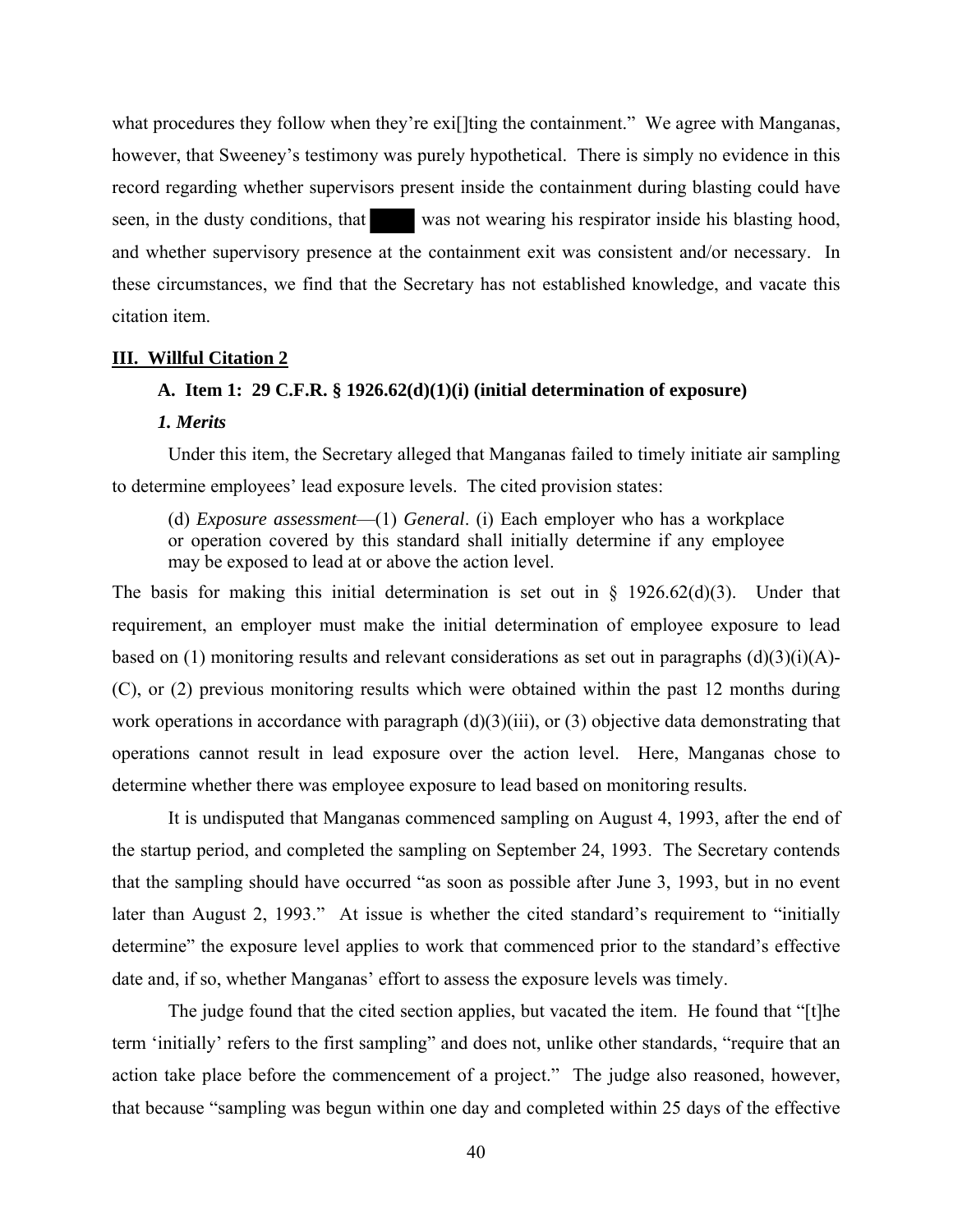date of the cited provision, . . . personal sampling was performed within a reasonable time after the effective date of the standard." While Manganas agrees, it also contends that the cited provision is inapplicable because "[t]he Lead Standard was not effective until August" and it was too late to "initially determine" exposure in August for a project that "started in April." For the following reasons, we reverse the judge and affirm this citation item.

The term "initial" is used in various ways in a number of provisions of the lead in construction standard. Here, the term pertains to a required action – to determine employee exposure – that is not tied to any other event, such as commencement of the job. The required action, however, is subject to the sixty-day startup period, under which compliance was required by August 2, 1993. In these circumstances, we agree with the judge that the word "initial" in this provision is most reasonably interpreted to refer to the first determination of lead exposure, in this case the first sampling, and is required upon effectuation of the standard and pursuant to its applicable startup dates. Accordingly, we find the standard applicable.

With respect to timeliness, Manganas commenced employee sampling on August 4, 1993, after the end of the sixty-day startup period, and the evidence shows that there was a sixday period of abrasive blasting that began on August 2. Manganas does not contend that earlier compliance with this provision was infeasible and does not dispute that, absent the standard applicability issue, the initial determination would be required immediately upon the release of lead into the atmosphere.<sup>[27](#page-40-0)</sup> Based on the wording of the cited provision and standard's startup

58 Fed Reg. at 26,608.

<span id="page-40-0"></span> $^{27}$  In the preamble, OSHA explained the startup dates, as follows.

OSHA believes that expeditious action by employers to achieve compliance with the provisions of this standard is warranted. Construction employees under the current standard are being exposed to lead at concentrations that present significant risk of adverse health impairment.

<sup>. . .</sup> 

Employers performing lead operations in construction to some extent have already instituted protective measures voluntarily or in response to existing OSHA or other regulations . . . . Thus, OSHA believes that it is a reasonable and appropriate judgment that compliance with the new burdens imposed under this interim rule in the time frames specified is achievable.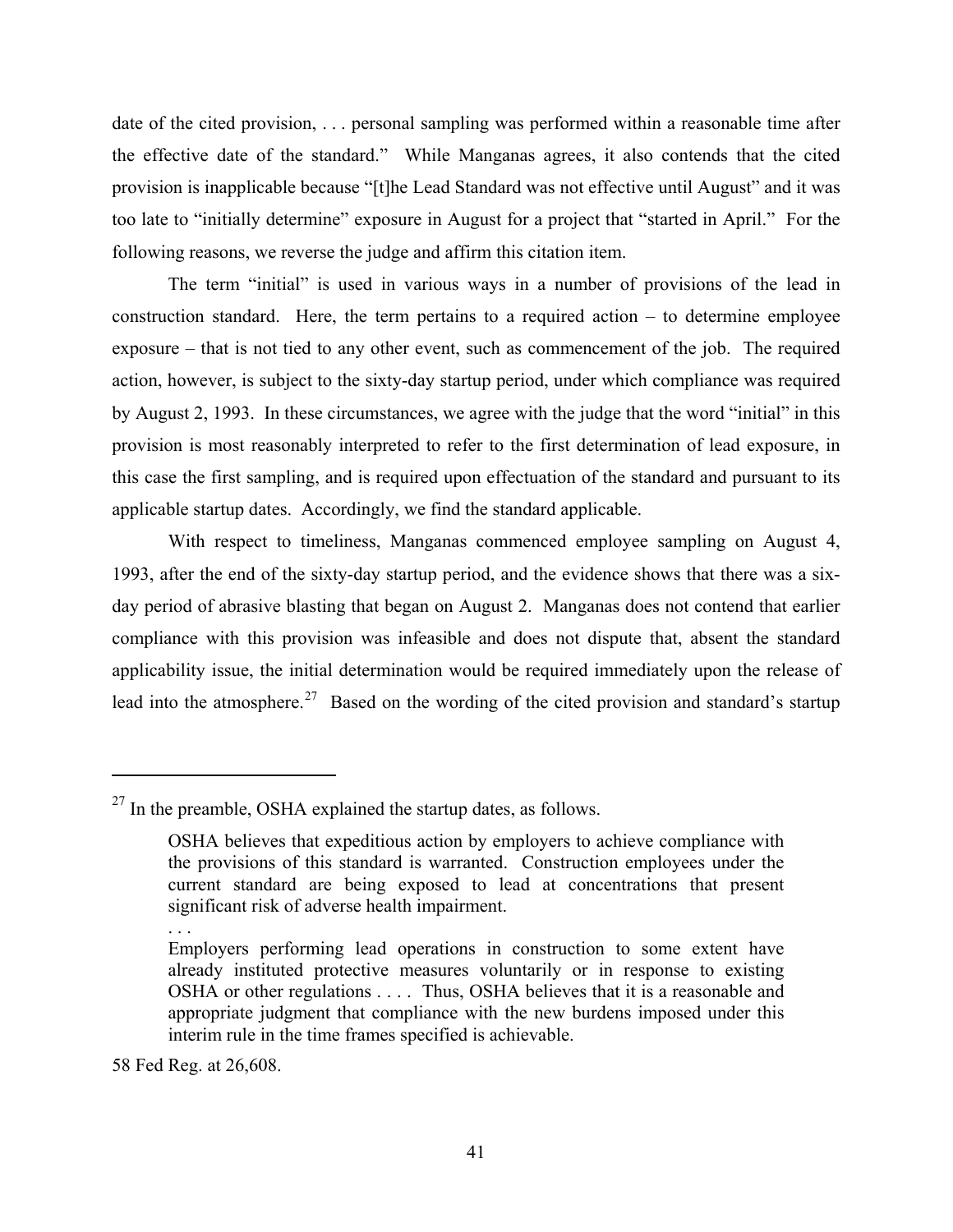dates, we find that an initial determination was required beginning August 2, when Manganas resumed abrasive blasting. Accordingly, we reverse the judge, and affirm this citation item.

#### *2. Characterization*

The Secretary alleged that Manganas' delay in commencing the required air monitoring until August 4, two days after OSHA began its inspection, was willful. Although the judge vacated this item, he characterized all of the citation items that he affirmed in Citation 2 as willful. The judge recited a chronology of events that occurred between March 1993 (five months prior to commencement of the OSHA inspection) and September 1993 (when IH Sweeney conducted air sampling at the worksite). These events included a number of circumstances from which he believed that Manganas could have learned of the new OSHA standard and its applicability to Manganas' ongoing work. Based on these circumstances, the judge found that "Respondent, for all intents and purposes, pulled the wool over its own eyes . . . and took no action until the very moment a compliance officer showed up at its doorstep." He also rejected Manganas' argument that the violations were not willful because it had made a good faith effort to comply with the standard once it knew of its applicability.

As numerous cases have held, the Commission and courts make a distinction between mere negligence and willfulness, holding that the former is sufficient for affirming a non-willful violation, but that willfulness is characterized by an intentional, knowing failure to comply with a legal duty. *E.g., Am. Wrecking*, 351 F.3d 1254, 1264 (D.C. Cir. 2003) (reversing willful finding where employer "should have known" of hazardous condition, court stated that willfulness requires "an intentional or conscious disregard for the applicable safety standard or for employee safety"). Thus, "to sustain a willful violation, '[t]he Secretary must show that the employer was actually aware, at the time of the violative act, that the act was unlawful, or that it possessed a state of mind such that if it were informed of the standard, it would not care.'" *AJP Constr. Inc. v. Sec'y*, 357 F.3d 70, 75 (D.C. Cir. 2004) (emphasis and citations omitted.) Moreover, the courts and the Commission recognize that willfulness "will be obviated by a good faith, albeit mistaken, belief that particular conduct is permissible." *Froedtert Mem. Lutheran Hosp.*, 20 BNA OSHC at 1510, 2002-04 CCH OSHD at p. 51,738 (citations omitted) (affirming violations as non-willful where facts established employer's good faith belief that it owed no legal duty to temporary workers). *Accord Am. Wrecking*, 351 F.3d at 1263 (observing that "[a] company cannot be found to have willfully violated a standard if it exhibited a good faith,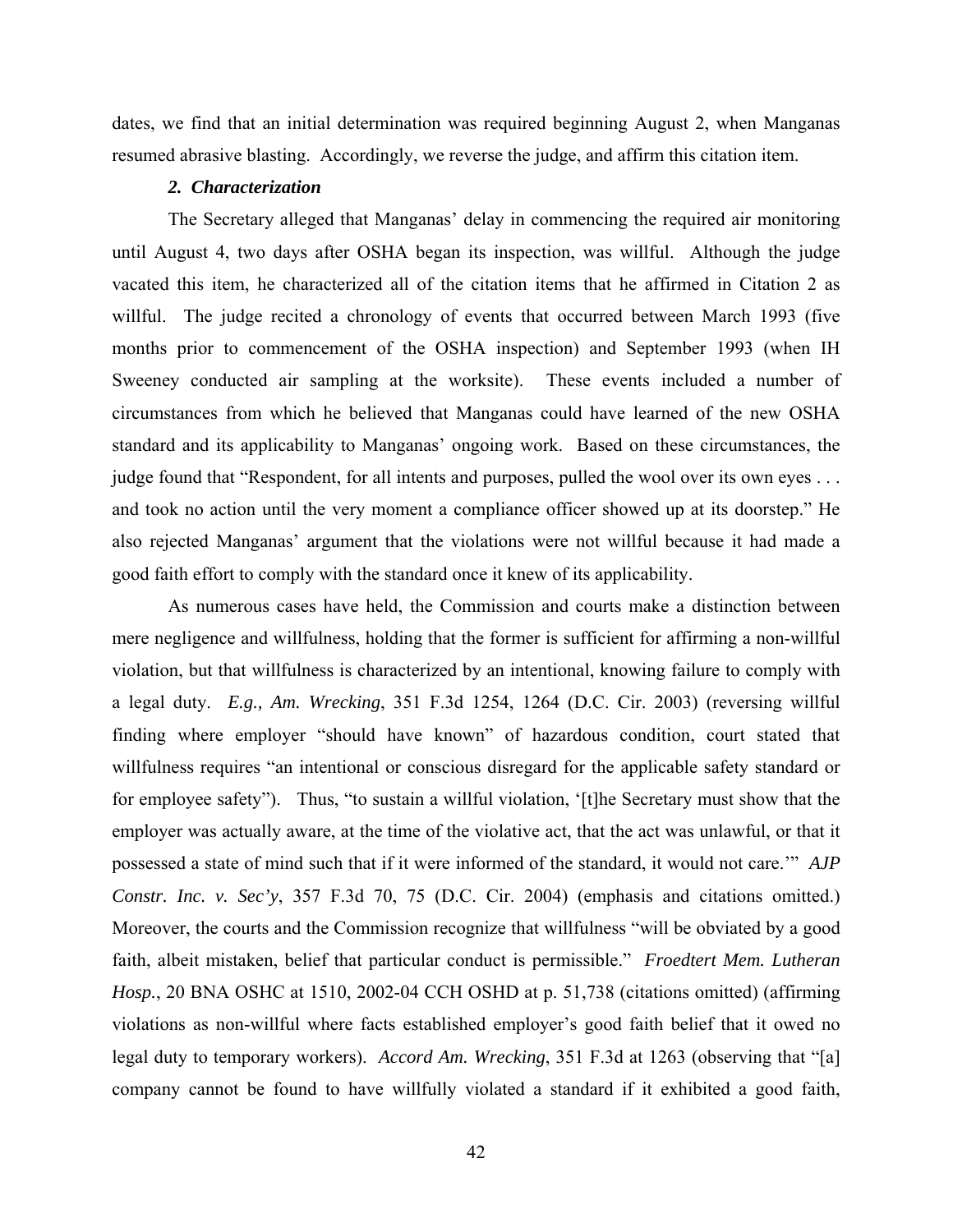reasonable belief that its conduct conformed to law . . . or if it made a good faith effort to comply with a standard or eliminate a hazard") (citations omitted).

Chairman Railton and Commissioner Thompson find that the record here bears out Manganas' claim that it believed that the standard did not apply to this ongoing project because it commenced prior to the standard's effective date, and also shows that Manganas was not alone in that belief. By letter dated June 25, 1993, ODOT notified contractors that it would hold a Federal Highway Administration (FHWA) approved seminar concerning the new OSHA lead in construction rules on July 20, 1993, which was "a mandatory meeting for all contractors who wish to bid on bridge painting projects after July 20, 1993.<sup>7[28](#page-42-0)</sup> Because Manganas had already bid and been awarded the bridge project as of January 6, 1993, and began work in April 1993, the meeting notice would appear not to have applied to this particular project.

In addition, Andrew Manganas testified that beginning in late July, he discussed the applicability of the new OSHA rules with ODOT engineers Mark Wilson and Raymond Koch, and was told that the rules did not apply to the project. Koch's testimony corroborates that of Andrew Manganas, in that he told Andrew Manganas late in the summer of 1993 that FHWA personnel had contacted OSHA and believed that the bridge project was exempt from compliance with the new lead in construction rules. Wilson testified about discussions with Koch, as well as his November 2, 1993 letter to OSHA in which he requested an "official decision" about enforcement of the new lead standard as it pertained to the ongoing bridge project. Wilson explained in the letter, and confirmed at the hearing, that ODOT agreed with Manganas' claim for a cost adjustment for the unforeseen expense of compliance with OSHA"s new requirements for administrative and engineering controls, but that FHWA rejected the claim as "[a]pparently they were informed by the national office of OSHA that these regulations would not be enforced on projects awarded before June 3, 1993 . . . ." Finally, in his July 23, 1993 letter to Manganas concerning employee , Dr. Martin acknowledged Manganas' belief that the new standard did not apply to the ongoing project – "I know that it is your understanding that this job is exempt from those rules because [] it was bid before the rules were

<span id="page-42-0"></span><sup>&</sup>lt;sup>28</sup> ODOT engineer James Barnhart testified that he stated during the seminar that the new OSHA rules applied to ongoing projects. However, the record lacks evidence that Nicholas Manganas was present when Barnhart addressed the applicability of the standard to ongoing projects.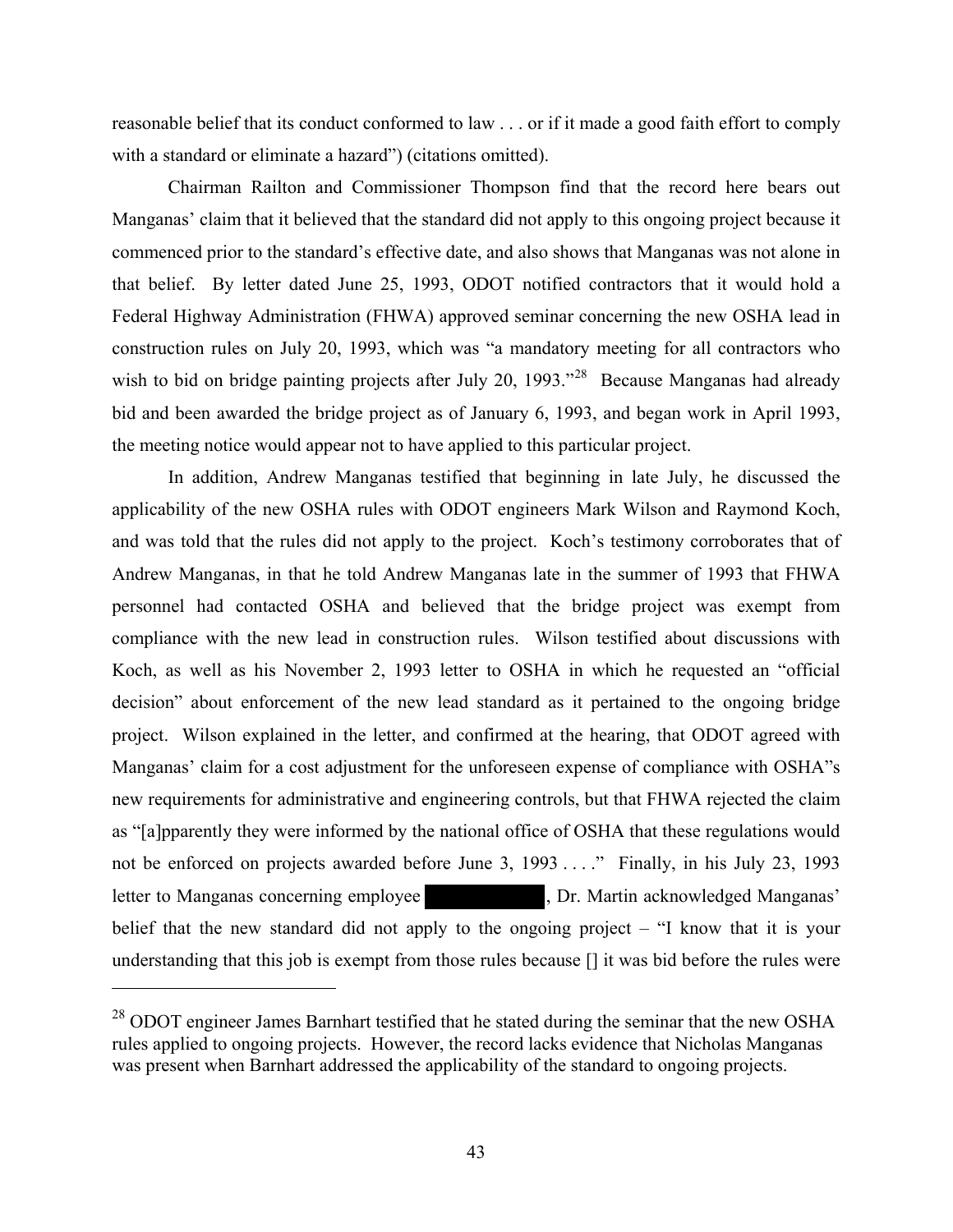passed." Likewise, IH Sweeney testified that upon arriving at the worksite for the inspection, Manganas stated that the new standard did not apply.

In these circumstances, Chairman Railton and Commissioner Thompson find that until the commencement of the OSHA inspection on August 2, Manganas reasonably believed that the new lead in construction standard did not apply to its ongoing project based, at least in part, on information obtained from ODOT and FHWA officials. *See Froedtert Mem. Lutheran Hosp.*, 20 BNA OSHC at 1510, 2002-04 CCH OSHD at p. 51,736 (stating that "willfulness will be obviated by a good faith, albeit mistaken, belief that particular conduct is permissible") (citations omitted). Accordingly, Chairman Railton and Commissioner Thompson conclude that Manganas' two-day delay in commencing exposure monitoring was not willful,  $29$  and affirm this citation item as serious.[30](#page-43-1) 

## **B. Item 2: 29 C.F.R. § 1926.62(j)(1)(i) (initial blood sampling)**

Under this item, the Secretary alleged that Manganas failed to timely make available blood sampling and analysis for lead or zinc protoporphyrin to employees exposed to lead at or above the action level  $(30 \mu g/m<sup>3</sup>)$ . The cited section provides:

<span id="page-43-0"></span><sup>&</sup>lt;sup>29</sup> Commissioner Rogers agrees that Manganas could have had a plausible good faith belief that the new lead in construction standard did not apply to its ongoing project, but only until July 23, 1993. She believes that any plausible good faith belief to that effect was vitiated on that date – more than a week before the OSHA inspection began – when John Manganas had a telephone conversation with Dr. Thomas Martin, the Medical Director, Toxicology Treatment Program, University of Pittsburgh Medical Center. The conversation concerned a patient under Dr. Martin's care for acute lead poisoning – a worker at the site - and was documented by a letter of the same date to Mr. Manganas. The letter describes the patient's condition, including a "very high" blood lead level, and some of the work practices at the site. It noted Manganas' understanding that the job was exempt, but that Dr. Martin had suggested Manganas "contact the local OSHA office to confirm whether this job is indeed exempt." Dr. Martin also enclosed explanatory material about the new standard, including a newsletter noting that the rule had to be complied with, except for engineering controls, no later than 60 days after the June 3, 1993 effective date. Despite having been put on notice by Dr. Martin, there is no evidence that Manganas took any actions to follow up with OSHA or to begin the exposure monitoring until after the OSHA inspection began. Under these circumstances, Commissioner Rogers would affirm the delay in commencing exposure monitoring as willful.

<span id="page-43-1"></span><sup>&</sup>lt;sup>30</sup> The Secretary's amended complaint alleges that the violations contained in Willful Citation 2 were serious under section 17(k) of the Act.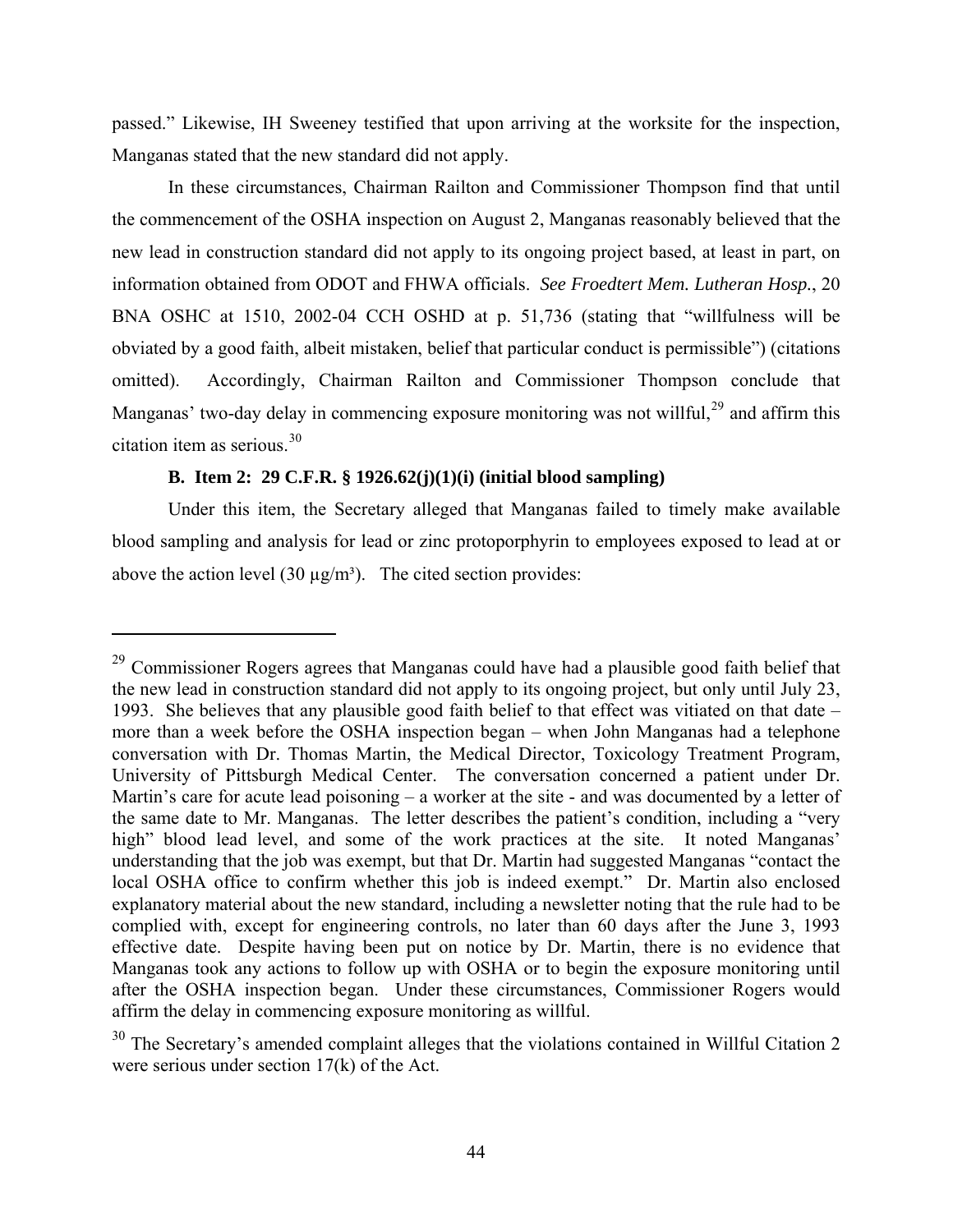The employer shall make available initial medical surveillance to employees occupationally exposed on any day to lead at or above the action level. Initial medical surveillance consists of biological monitoring in the form of blood sampling and analysis for lead and zinc protoporphyrin levels.

It is undisputed that Manganas began providing blood testing to some employees on August 5, 1993, three days after the end of the sixty-day startup period. The judge vacated this item, finding that Manganas made the required testing available within a reasonable time after August 2, 1993, and that, in any event, the Secretary did not show whether any employees were exposed at or above the action level as a time weighted average prior to September 21, 1993. We affirm the judge and vacate this item, but for different reasons.

Although the blood testing requirement is subject to the sixty-day startup period, it is triggered by employee exposure above the action level. In circumstances where such air monitoring provides the basis for determining the need for blood testing, we find that receipt of the monitoring results would be a predicate for the applicability of the blood testing requirement. Here, despite evidence that Manganas had earlier been aware that some employees suffered lead overexposure, there is no evidence in the record that identifies the type of work each employee performed prior to August 2. Therefore, there is no evidence from which we might infer that Manganas knew that any particular employees had been exposed above the action level prior to that time. In addition, even if Manganas had timely commenced the required air sampling on August 2, it would not have known of the test results showing overexposure for some time thereafter. $31$  In these circumstances, we find that Manganas timely commenced blood monitoring on August 5, and conclude that the judge properly vacated this citation item.

<span id="page-44-0"></span> $31$  We note that the standard also provides for "protection of employees during assessment of exposure" for tasks listed in paragraph  $(d)(2)$ . Such tasks, when performed in the presence of lead, trigger basic protective provisions, including biological monitoring pending receipt of exposure testing results. 29 C.F.R. § 1926.62(d)(2)(v)(E). The Secretary, however, did not cite Manganas for violating this "interim protection" provision of the standard.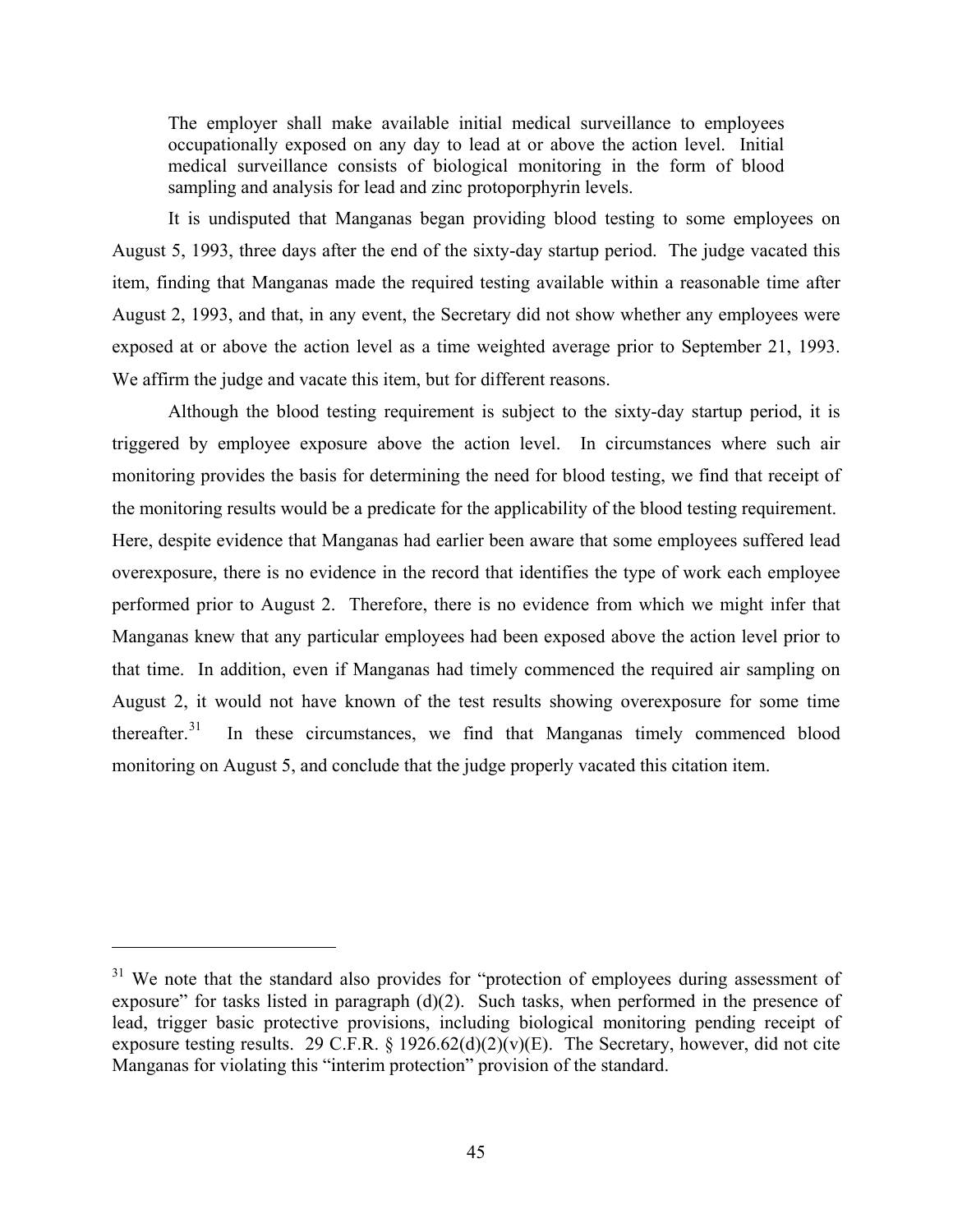## **C. Items 3-9: 29 C.F.R. § 1926.62(k)(1)(i) (medical removal protection (MRP))**

## **1.** *Merits*

Under this item, the Secretary alleged that Manganas did not remove from blasting work each of seven enumerated employees whose periodic and follow-up blood sampling tests showed a blood lead level at or above 50µg/dl. The standard provides, as follows:

(k) *Medical removal protection*—(1) *Temporary medical removal and return of an employee—*(i) *Temporary removal due to elevated blood lead level*. The employer shall remove an employee from work having an exposure to lead at or above the action level on each occasion that a periodic and a follow-up blood sampling test conducted pursuant to this section indicate that the employee's blood lead level is at or above 50  $\mu$ g/dl[.] . . .

The judge affirmed all seven citation items, finding that the identified employees "meet the criteria of the standard." He relied on the blood lead level evidence contained in the following table.

| Item/Employee | Blood Test 1 (8/5/93) | Blood Test 2 (9/1/93) | Blood Test 3 (9/13/93) |
|---------------|-----------------------|-----------------------|------------------------|
| (3)           | 68.5 $\mu$ g/dl       | 55.3 $\mu$ g/dl       | 48.9 $\mu$ g/dl        |
| (4)           |                       | 59.6 $\mu$ g/dl       | 56.4 $\mu$ g/dl        |
| (5)           | $80.7 \mu g/dl$       | 60.0 $\mu$ g/dl       | 52.2 $\mu$ g/dl        |
| (6)           | 88.3 $\mu$ g/dl       | 56.9 $\mu$ g/dl       | 56.4 $\mu$ g/dl        |
| (7)           | 79.6 $\mu$ g/dl       | 66.0 $\mu$ g/dl       | 63.3 $\mu$ g/dl        |
| (8)           | 61.3 $\mu$ g/dl       | 55.1 $\mu$ g/dl       | 54.7 $\mu$ g/dl        |
| (9)           | 59.4 $\mu$ g/dl       | 58.1 $\mu$ g/dl       | 55.0 $\mu$ g/dl        |

With respect to subsequent exposure, the judge found that each of these employees worked on September 21, 22, or 24 in areas where air-lead levels exceeded the action level, as the Secretary alleged. Our review of the evidence shows that three of the seven employees – (Item 3), (Item 5), and (Item 7) – met those criteria, as each was personally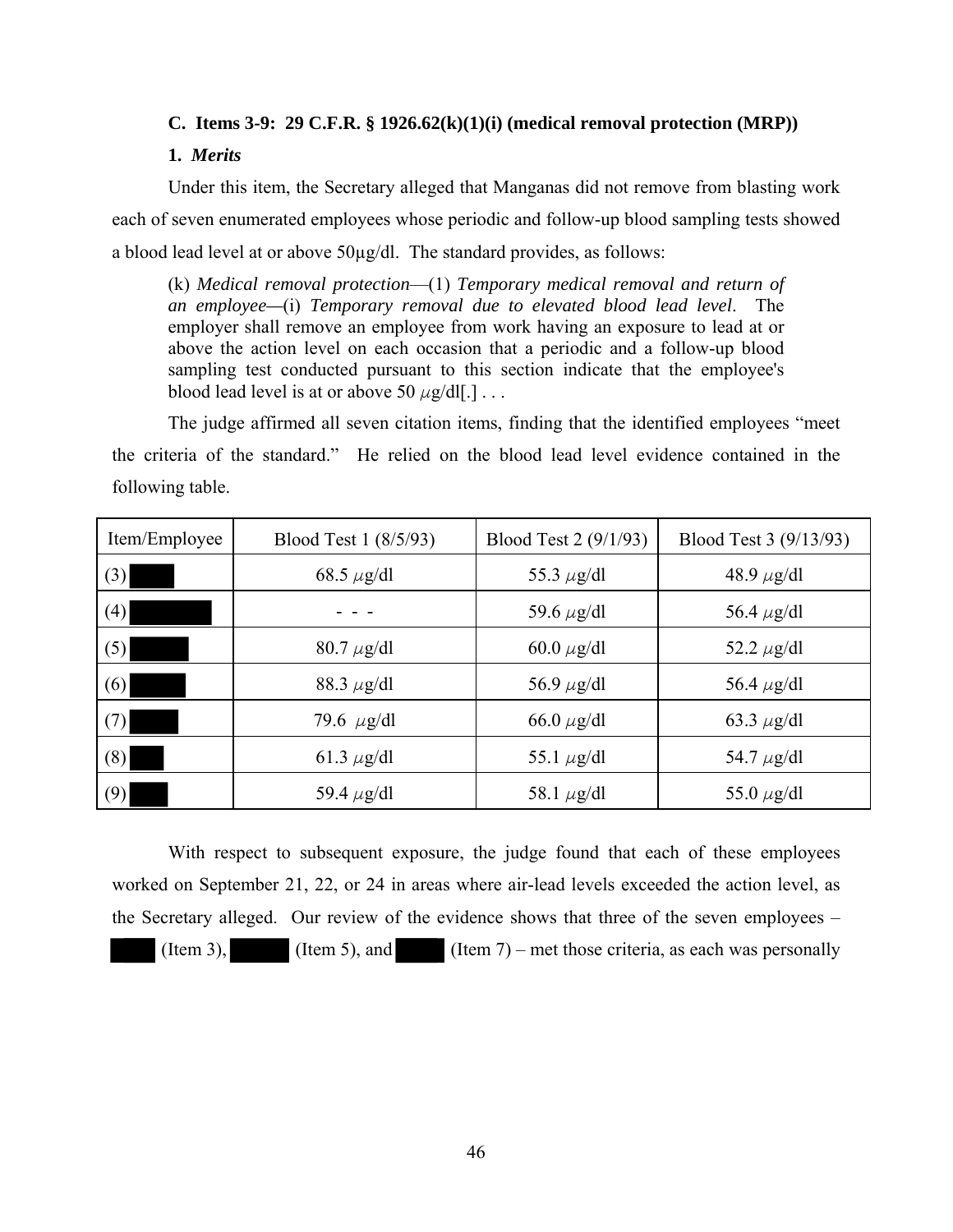sampled during IH Sweeney's air monitoring on September 21 and 22, which showed that the ambient air-lead level for each far exceeded the action level. $32$ 

Although employees (Item 4) and (Item 8) were not sampled, payroll records show that each worked eight hours on the three days during which Sweeney performed air sampling. Sweeney testified that his failed attempt to sample occurred "on September 22, 1993[,] a day on which he was performing abrasive blasting inside the containment[,]" and that "during the week of September 21" "stated that he ha[d] been continuing to perform abrasive blasting in spite of having high blood levels and that he was scheduled to perform abrasive blasting on September 23rd[,] but Andy [Manganas] took him off of abrasive blasting at the last minute on that day." We find that the judge reasonably inferred from this evidence that and each worked inside the containment where blasting was performed for at least one hour on the days Sweeney performed air sampling, which the judge's uncontested calculation showed would have resulted in a time-weighted exposure exceeding the  $30 \mu g/m^3$  action level. However, unlike the others, employee was first tested on September 1, and re-tested on September 13, and we could find no indication in the record as to when Manganas learned of the second test result. Because Bethesda Share sent other test results as late as eight days after testing, we find the evidence insufficient to show that Manganas would have received Finnefrock's test results by September 22. In these circumstances, we affirm Item  $8($  ), but vacate Item  $4$  ).

Superintendent Lang (Item 9) was also not sampled, but Sweeney testified that he observed Lang "periodically entering the grit recycling area . . . to deliver materials" "on September 21st[.]" Sweeney's air sampling that day in the grit recycling area showed airbornelead exposure significantly above the action level. As the judge noted, Lang described his work as including entry into the containments when blasting was being performed for periods of "15 [m]inutes to a<sup>[]</sup> half hour maybe" and that he would go into the grit recycling area "[m]aybe a few times a day, sometimes 20 minutes, sometimes 5 minutes, sometimes an hour . . . ." Based

<span id="page-46-0"></span><sup>&</sup>lt;sup>32</sup> We reject Manganas' contention that was not subject to medical removal because his September 13 test showed a blood lead level below 50 μg/dl. The standard clearly provides that a return to job status for a removed employee must follow "two consecutive blood sampling tests indicat [ing] that the employee's blood lead level is at or below 40  $\mu$ g/dl." 29 C.F.R. § 1926.62(k)(1)(iii)(A)(*1*).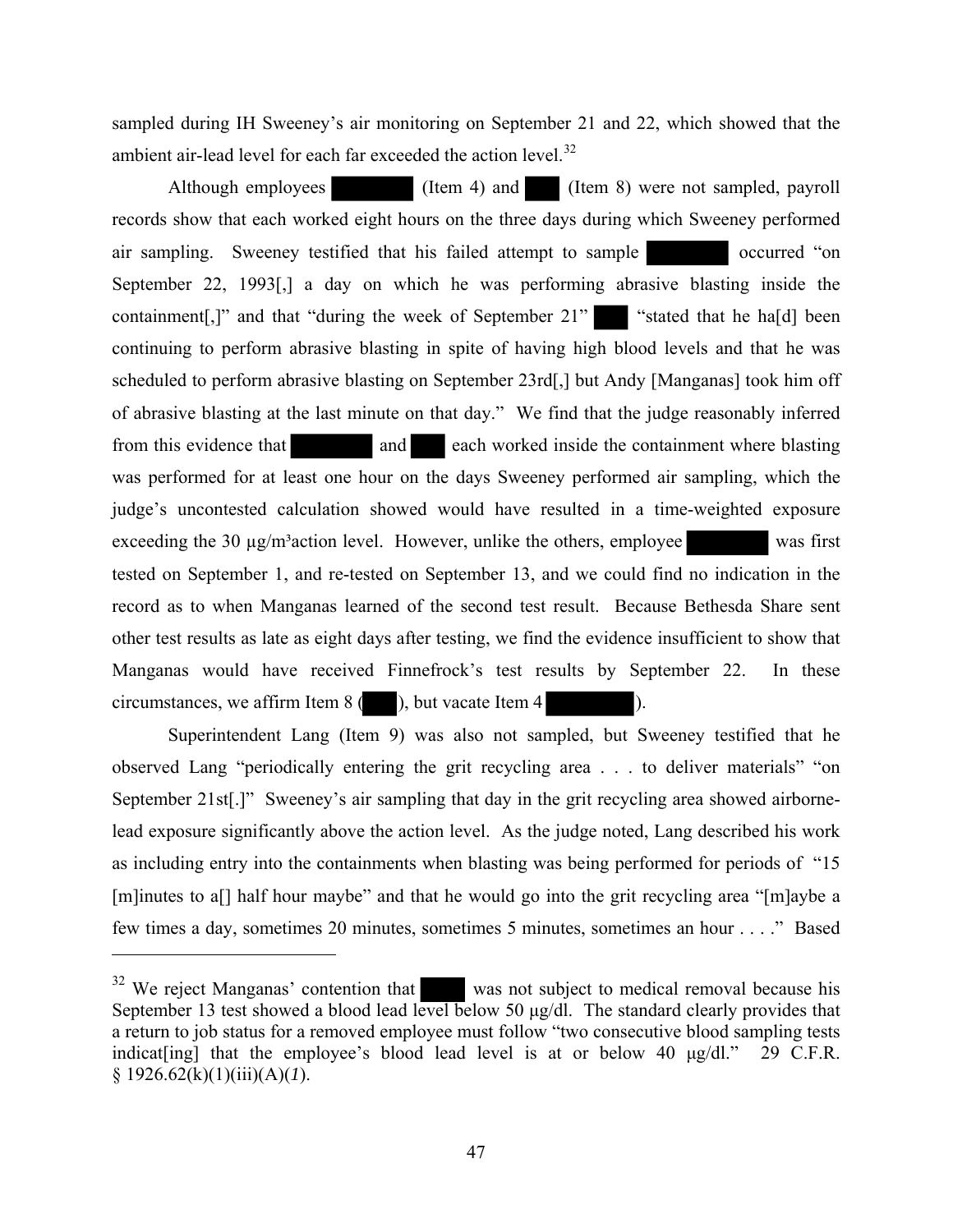on the judge's uncontested calculation that just fifteen minutes in that environment would have resulted in a time-weighted exposure exceeding the action level, we find that the evidence supports the judge's conclusion that Lang was exposed above the action level on September 21.

Finally, with respect to employee (Item 6), who also was not sampled, payroll records show he worked eight hours on September 21 and 24, and four hours on September 22, and was listed as a painter, as were the abrasive blasters discussed above. Sweeney testified that he "observed coming out of the containment with other abrasive blasting employees during the week of September 21, 1993[.]" We find the judge reasonably inferred from this evidence that "was [inside the containment] for at least one hour while blasting was going on." As with and , such exposure would have exceeded the action level.

Based on this evidence, we affirm Item 3 and Items 5-9 for Manganas' failure to remove these employees from lead exposure as required. We also vacate Item 4, based on insufficient evidence to establish a violation.

#### *2. Characterization*

In contrast to the circumstances surrounding the exposure monitoring citation item, the conditions cited here all occurred in late September, more than six weeks after IH Sweeney advised Manganas that OSHA considered the standard applicable to the project, and after Manganas had commenced its efforts to comply. As Manganas admits, it "took the Compliance Officer at his word" when it "chose to begin compliance." We find that by this time Manganas could not plausibly have maintained a good faith belief that it was exempt from complying with the standard's requirements, and the evidence shows that it did not. *Cf. Froedtert Mem. Lutheran Hosp., Inc*., 20 BNA OSHC at 1511, 2002-04 CCH OSHD at p. 51,732 (finding willfulness obviated by mistaken but sufficiently plausible belief that hospital was not temporary workers' employer).

The evidence also shows that Manganas was fully aware of the standard's medical removal requirement. Dr. Martin, by letter dated July 23, 1993, and Linda Ford, by letter dated September 8, 1993, each advised Manganas of the hazards of lead overexposure and warned of the need to medically remove overexposed employees well before the employees continued work in an overexposed environment in late September. Manganas acknowledges that Bethesda Share recommended it medically remove particular employees, and claims it did so. Moreover, Manganas provided for the required blood testing for each of the six employees that occurred on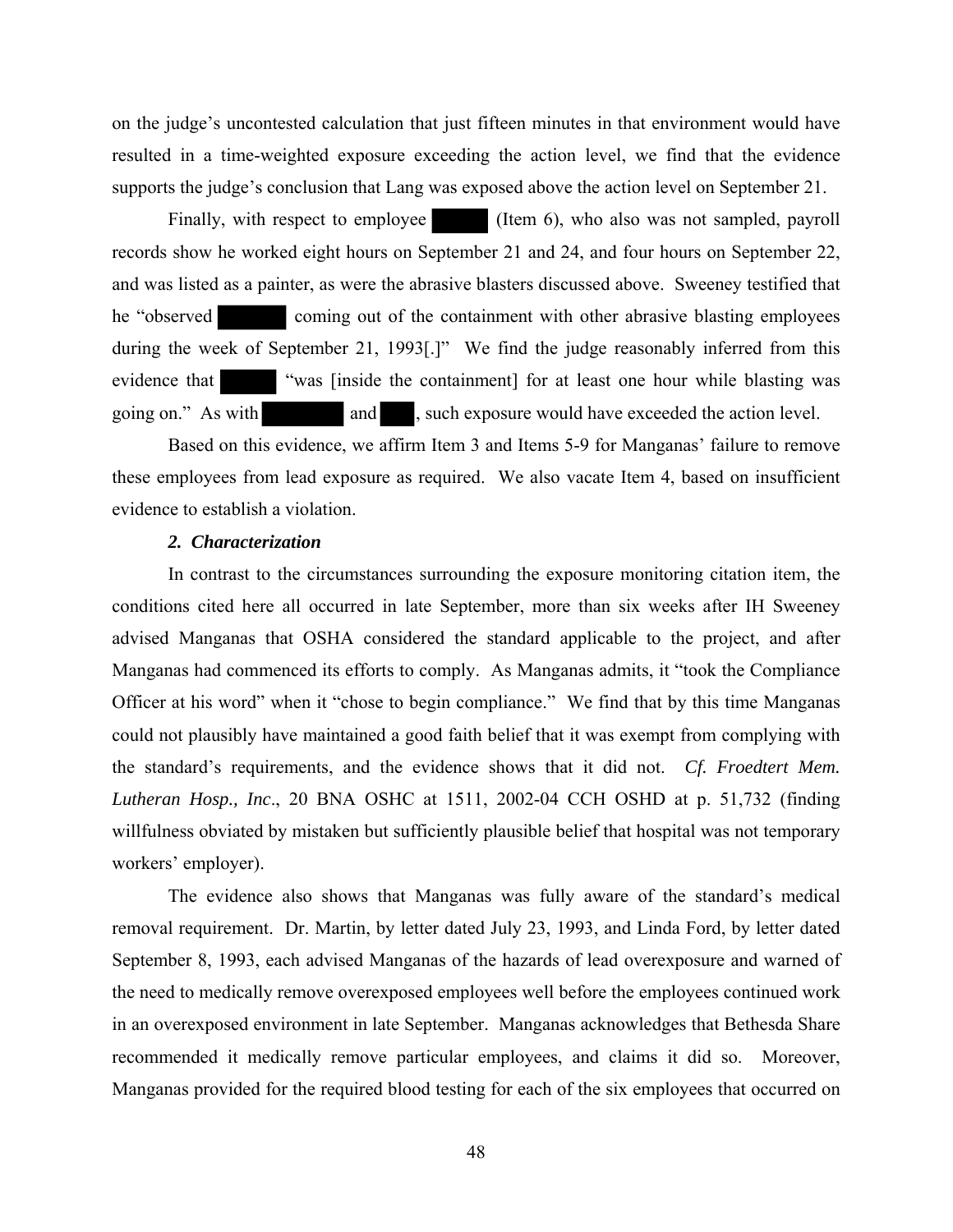August 5, September 1, and September 13. When each employee's first two readings showed blood lead levels above 50 mg/dl, section 1926.62(k)(l)(i) required that their removal from work assignments exposing them to ambient lead levels above the  $30 \mu g/m<sup>3</sup>$  action level. Nonetheless, Manganas permitted these six employees to work on September 21, 22, and/or 24 in conditions where the ambient lead exceeded the action level. In these circumstances, we find that the evidence shows that Manganas' failure to medically remove these six employees demonstrated a conscious disregard for the requirements of the standard. *AJP Constr. Inc. v. Sec'y*, 357 F.3d at 75. *See also Gunite Corp.*, 20 BNA OSHC 1983, 1989, 2005 CCH OSHD ¶ 32,762, p. 51,126 (No. 98-1986, 2004) (consolidated) (finding that employer's "dilatory" response to safety recommendations of outside consultant can be factor in determining willfulness), *rev'd and remanded on other grounds*, 442 F.3d 550 (7th Cir. 2006).<sup>33</sup>

#### *3. Per-employee citation authority*

The Secretary cited, and the judge affirmed, these items on a per-employee basis with individual penalties assessed for each item. Manganas argues that such instance-by-instance citation is inappropriate based on its contention that the cited provisions prohibit a single course of action rather than individual acts. We reject Manganas' argument, and affirm a willful violation for each of these citation items.

The Commission has addressed the legality of the Secretary's instance-by-instance policy in numerous cases, including one under the general industry lead standard – *Sanders Lead Co.*, 17 BNA OSHC 1197, 1993-95 CCH OSHD ¶ 30,740 (No. 87-260, 1995). There, the Commission stated:

It is now settled that the Commission has the authority to assess separate penalties for separate violations of a single standard. *Caterpillar, Inc.*, 15 BNA OSHC 215[3], 2172-73, 1991-93 CCH OSHD ¶ 29,962, p. 41,005 (No. 87-922, 1993).

<span id="page-48-0"></span><sup>&</sup>lt;sup>33</sup> Manganas points out that upon learning of the standard's applicability it took numerous steps towards compliance, including obtaining a decontamination trailer, laundry equipment, protective clothing, and dust collectors, as well as commencing air and blood monitoring. However, where Manganas had sufficient notice of the need to remove these six employees, yet allowed them to continue working under conditions that exposed them to lead above the action level, we find no merit in Manganas' claim that its compliance efforts should obviate willfulness as to these citation items. *See Caterpillar Inc.*, 17 BNA OSHC 1731, 1733, 1995-97 CCH OSHD ¶ 31,134, p. 43,484 (No. 93-373, 1996) (willfulness not obviated by patently inadequate abatement measures).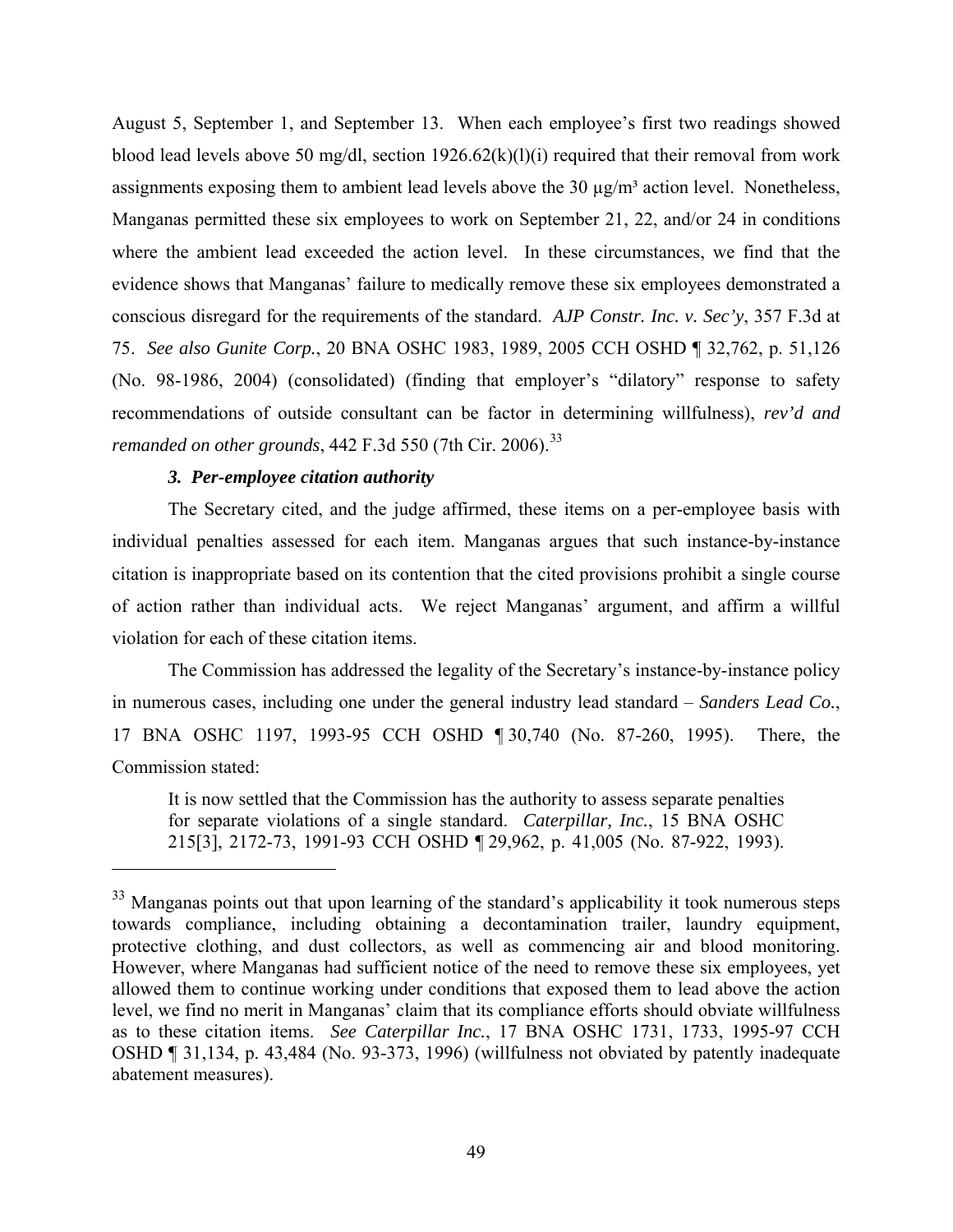The standard cited in *Caterpillar*, 29 C.F.R. § 1904.2(a), required employers to enter each recordable injury or illness on the log. The Commission held that this language permitted the Secretary to cite as many violations as there were failures to record. In this case, the MRP standard requires the employer to 'remove an employee from work having an exposure to lead at or above the action level.' Under *Caterpillar*, this language permits the Secretary to cite as many violations as there were failures to remove.

Sanders does not persuade us that individual violations may not be cited for its failure to remove each employee. It is not the single decision by an employer not to remove employees, but the language of the standard that is determinative.

17 BNA OSHC at 1200, 1993-95 CCH OSHD at p. 42,692 (footnote omitted). As the Commission emphasized, "[t]he test under *Caterpillar* for the appropriateness of instance-byinstance penalties is whether the language of the standard prohibits individual acts or a single course of action." 17 BNA OSHC at 1203, 1993-95 CCH OSHD at p. 42,695. In *Caterpillar*, the Commission affirmed separate citations for each failure to record an illness or injury despite its characterization of the violations as non-willful. 15 BNA OSHC at 2173, 1991-93 CCH OSHD at p. 41,005.

Rejecting per-employee citations for multiple violations of a single standard in *Hartford Roofing Co.*, the Commission differentiated between those standards that permit multiple units of prosecution, and those that do not.

Some standards implicate the protection, etc. of individual employees to such an extent that the failure to have the protection in place for each employee permits the Secretary to cite on a per-instance basis. However, where a single practice, method or condition affects multiple employees, there can be only one violation of the standard.

17 BNA OSHC 1361, 1365, 1995-97 CCH OSHD ¶ 30,857, p. 42,935 (No. 92-3855, 1995). Most recently, in *Eric K. Ho*, the Commission noted that it was "not persuaded . . . to depart from those precedents[,]" and that "[t]he key to all these decisions was the language of the statute or the specific standard or regulation cited." 20 BNA OSHC 1361, 1370-71, 2002-04 CCH OSHD ¶ 32,692, pp. 51,580-581 (No 98-1645, 2003) (consolidated), *aff'd in relevant part*, 401 F.3d 355 (5th Cir. 2005).

Based on this precedent, we find that the Secretary properly cited the medical removal protection violations of section  $1926.62(k)(l)(i)$  on a per-employee basis. The language of the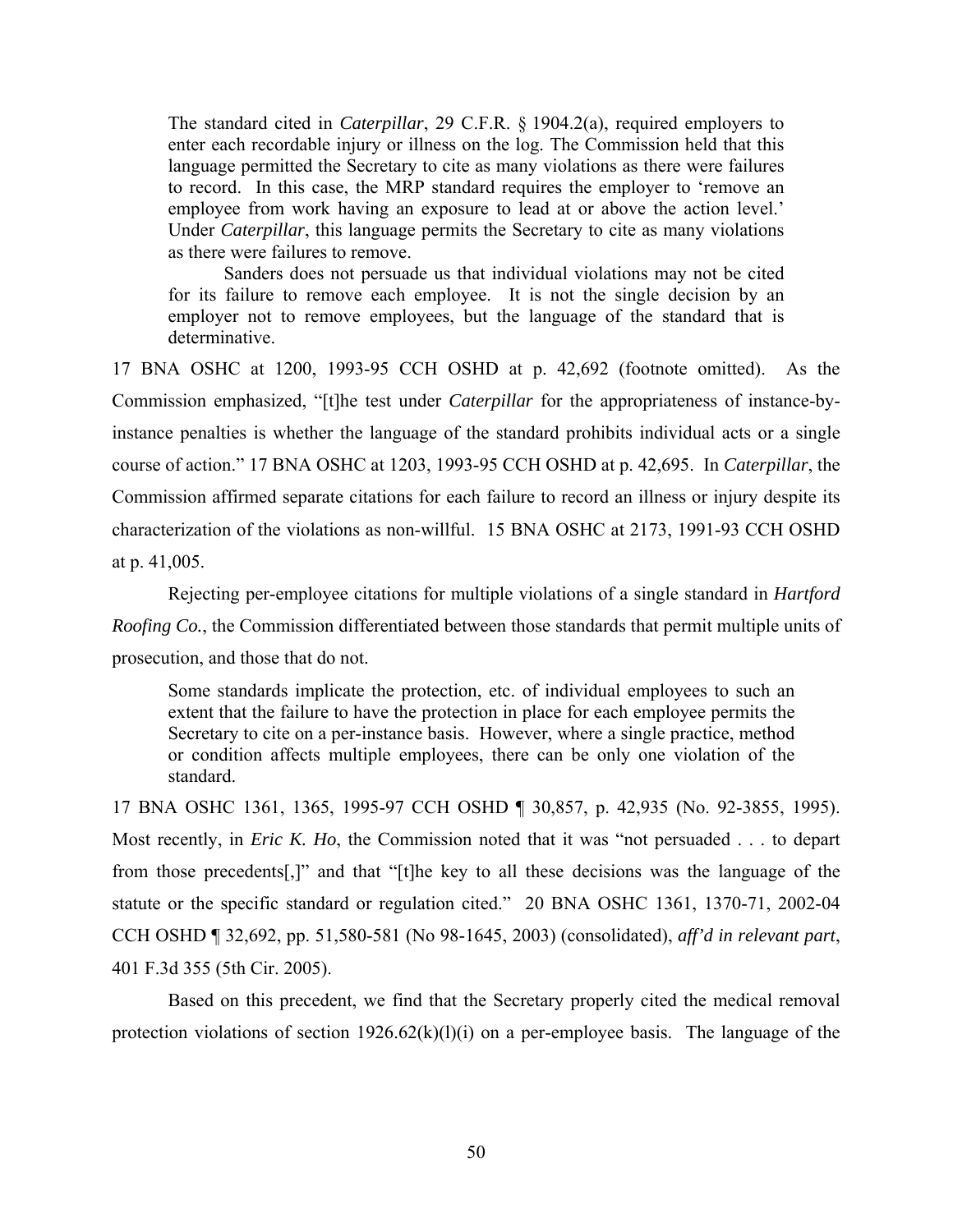cited provision is virtually identical to that of section  $1910.1025(k)(l)(i)$ , which the Commission found susceptible to per-employee citation in *Sanders Lead.*[34](#page-50-0) On review, Manganas has not acknowledged this precedent, which the Commission adhered to in *Eric K. Ho*. Accordingly, we affirm as willful each of the six violations of section  $1926.62(k)(1)$ .<sup>35</sup>

# **D. Items 10-18: (sampled employees other than abrasive blasters) 10(a)-18(a) – 29 C.F.R. § 1926.62(c)(1) (lead overexposure) 10(b)-18(b) – 29 C.F.R. §§ 1926.62(f)(1) or (2)(i) (respirator use and selection)**

## *1. Merits*

. . .

For each of these items, the Secretary issued two grouped sub-items, (a) and (b). Under each sub-item (a), she alleged that the employee was overexposed to lead (PEL sub-items). Under each sub-item (b), she alleged that the employee did not use proper respiratory protection (respirator sub-items). The Secretary proposed a single penalty for each of the nine items that

The general industry standard, section 1910.1025, provides, in pertinent part:

(k) *Medical removal protection*—(1) *Temporary medical removal and return of an employee—*(i) *Temporary removal due to elevated blood lead levels*.

 [T]he employer shall remove an employee from work having an exposure to lead at or above the action level on each occasion that the average of the last three blood sampling tests conducted pursuant to this section . . . indicates that the employee's blood lead level is at or above 50  $\mu$ g/100 g of whole blood ...

<span id="page-50-1"></span><sup>35</sup> Manganas also contends that the Secretary did not apply the per-instance citation policy "in a fair and impartial manner[,]" that the penalties were excessive, and that the judge erroneously rejected Manganas' proffer of the Secretary's press releases as evidence of the Secretary's alleged effort to "punish Manganas in order to warn other employers to comply with the [l]ead [s]tandard." Our consideration of the Secretary's citation policy here is based on applicable precedent in light of the facts of the case. Moreover, the assessment of appropriate penalties is considered solely under the statutory factors. *Hern Iron Works*, 16 BNA OSHC 1619, 1621-23, 1993-95 CCH OSHD ¶ 30,363, pp. 41,881-83 (No. 88-1962, 1994).

<span id="page-50-0"></span><sup>&</sup>lt;sup>34</sup> The construction industry standard, section 1926.62, provides, in pertinent part:

<sup>(</sup>k) *Medical removal protection*—(1) *Temporary medical removal and return of an employee—*(i) *Temporary removal due to elevated blood lead level*. The employer shall remove an employee from work having an exposure to lead at or above the action level on each occasion that a periodic and a follow-up blood sampling test conducted pursuant to this section indicate that the employee's blood lead level is at or above 50  $\mu$ g/dl[.] . . .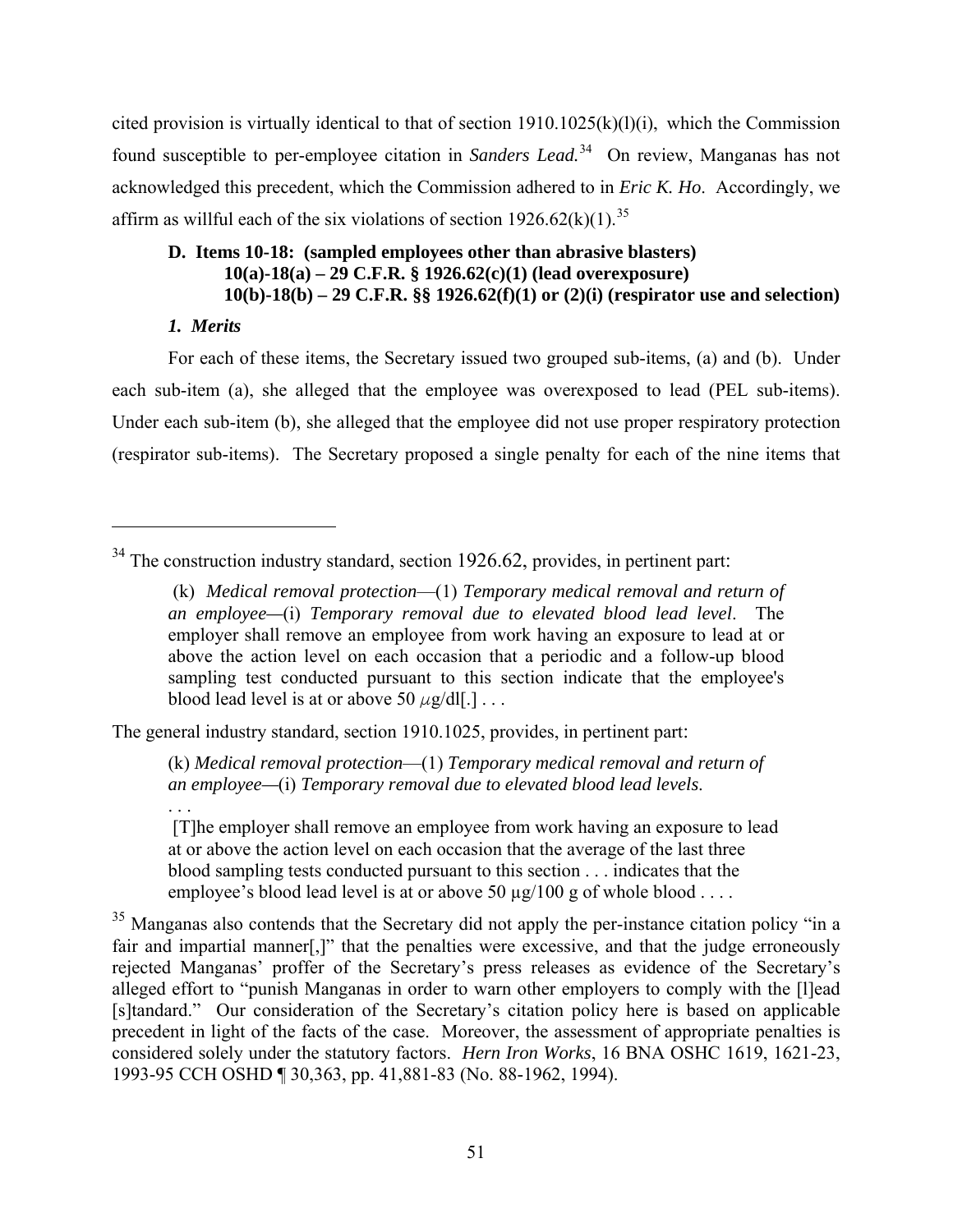| Item No.      | Employee | Date    | Job            | Lead Exp.                    | Respirator Use                   |
|---------------|----------|---------|----------------|------------------------------|----------------------------------|
| $10 (a \& b)$ |          | 9/21/93 | grit recycling | $182 \mu g/m^3$              | None                             |
| 11 $(a & b)$  |          | 9/21/93 | grit recycling | $647 \mu g/m^3$              | None or $\frac{1}{2}$ Face       |
| 12(a & b)     |          | 9/21/93 | grit recycling | 149 $\mu$ g/m <sup>3</sup>   | None for 90% of Shift            |
| 13 $(a & b)$  |          | 9/22/93 | bridge deck    | $82.2 \,\mu g/m^3$           | None for Most of Shift           |
| 14 $(a & b)$  |          | 9/24/93 | vacuum grit    | $4,620 \,\mathrm{\mu g/m^3}$ | $\frac{1}{2}$ Face air purifying |
| 15 $(a & b)$  |          | 9/24/93 | vacuum grit    | $4,570 \mu g/m^3$            | $\frac{1}{2}$ Face air purifying |
| $16$ (a & b)  |          | 9/24/93 | vacuum grit    | $4,100 \mu g/m^3$            | $\frac{1}{2}$ Face air purifying |
| 17(a & b)     |          | 9/24/93 | vacuum grit    | $4,240 \mu g/m^3$            | $\frac{1}{2}$ Face air purifying |
| $18$ (a & b)  |          | 9/24/93 | blow down      | $1,850 \,\mu g/m^3$          | $\frac{1}{2}$ Face air purifying |

included each item's two grouped sub-items. The evidence of lead exposure and respirator usage is summarized in the following chart.

The judge affirmed all of the alleged PEL sub-items,  $10(a)$ -18 $(a)$ , based on his finding that IH Sweeney's sampling results were reliable and established overexposure for each of the identified employees. He also affirmed all but one of the respirator sub-items, 10(b)-12(b) and 14(b)-18(b)), based on his finding that the evidence established the alleged failures to either use any respiratory protection or appropriate respiratory protection.<sup>36</sup>

We have already found that the record supports the judge's factual findings of lead overexposure for each of the PEL sub-items. However, because the only abatement for the PEL overexposures sought by the Secretary and required under the standard at the time covered by the citation was that the employer provide and ensure the use of proper respiratory protection, we find that these items are duplicative of the respirator use sub-items, which require the identical abatement. Accordingly, we vacate PEL sub-items  $10(a)$ -12(a) and  $14(a)$ -18(a) as duplicative. *E.g., Trinity Indus.*, 20 BNA OSHC at 1064, 2002-04 CCH OSHD at p. 51,410 (vacating

<span id="page-51-0"></span> $36$  The judge vacated Item 13(b) because, although employee Roberts wore no respiratory protection while he worked on the bridge deck, the Secretary provided no evidence of lead exposure at that location. This item was not listed in the Briefing Notice, nor addressed by the Secretary on review. Accordingly, we do not address it here.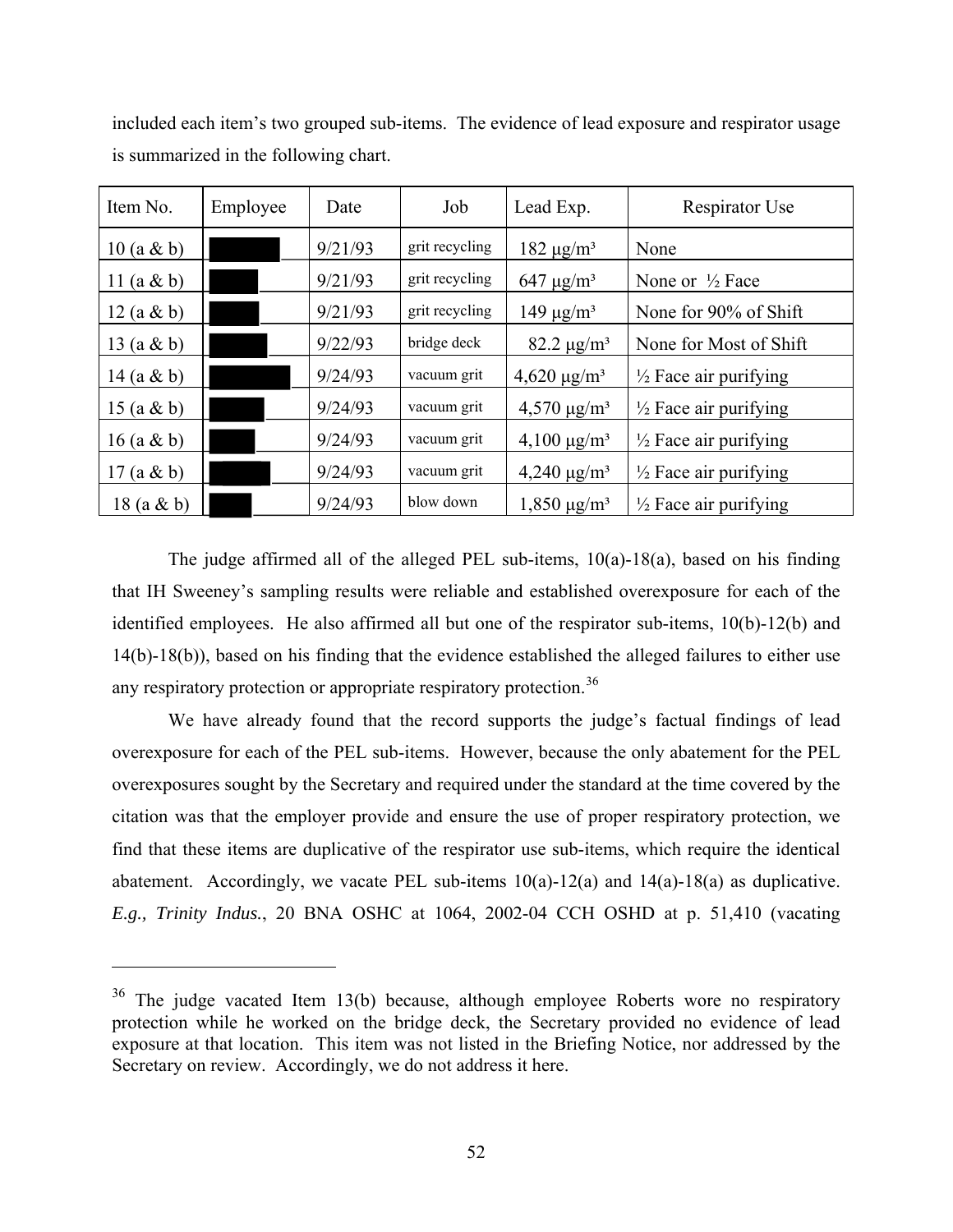duplicative citation involving "substantially the same violative conduct [that requires] the same means of abatement") (citations omitted).

With respect to Item  $13(a)$  concerning employee overexposure, the allegation of his respirator non-use (Item 13(b)) was vacated for a failure to establish exposure at the cited location. Although any duplicativeness is thereby eliminated, we nonetheless vacate this PEL overexposure sub-item for lack of proof. In addition to the time he worked on the bridge deck for which there is no evidence of lead exposure, measured ambient lead exposure of 82.2  $\mu$ g/m<sup>3</sup> covered his brief entry into the containment, during which the record shows that he wore an air-purifying respirator. Because the standard identifies that type of respirator as adequate for exposure level, the Secretary has failed to prove that his exposure exceeded the PEL. *See* 29 C.F.R. § 1926.62(c)(3) (employee exposure may take into account respirator protective factor), and discussion regarding Citation 1, Item 6, above.

The first three respirator use sub-items, Items  $10(b)$ -12(b), involve employees who allegedly wore no respiratory protection for at least part of their shifts.<sup>[37](#page-52-0)</sup> As to these items, CO Medlock and IH Sweeney testified that based on their intermittent observations over a period of several days, employees either wore no respirators, or wore them intermittently while working in the grit recycling area. Based on that unrebutted testimony and on the air sampling that we find establishes exposure exceeding the PEL, the record supports the judge's findings of non-compliance with the cited provision for these employees.

The remaining five items, 14(b)-18(b), involve employees who wore respirators that the Secretary alleges were inadequate.<sup>[38](#page-52-1)</sup> As with the previous respirator items, the record supports the judge's findings of non-compliance for Items 14(b)-18(b). The undisputed evidence shows

<span id="page-52-0"></span><sup>&</sup>lt;sup>37</sup> These citations alleged a violation of 29 C.F.R. § 1926.62(f)(1), which states as follows: *Respiratory protection*—(1) *General.* Where the use of respirators is required under this section the employer shall provide, at no cost to the employee, and assure the use of respirators which comply with the requirements of this paragraph[.]

<span id="page-52-1"></span><sup>&</sup>lt;sup>38</sup> These citations alleged a violation of 29 C.F.R. § 1926.62(f)(2)(i) which, at the time the citations issued, stated as follows:

*Respirator selection*. (i) Where respirators are used under this section the employer shall select the appropriate respirator or combination of respirators from Table I below.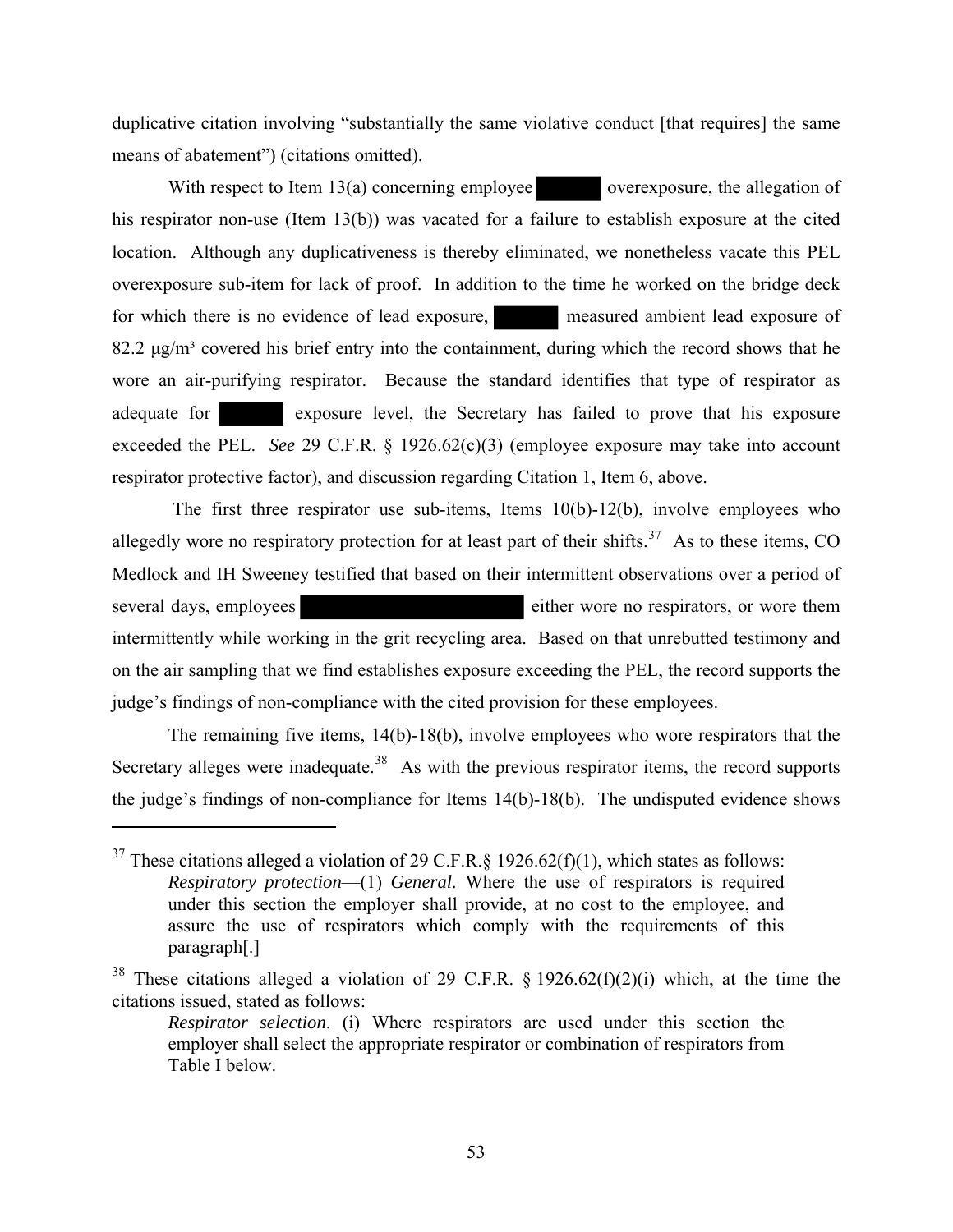that these employees wore half-face, air purifying respirators while working in the containment which, under Table 1 of the standard, would be adequate only up to exposure levels not exceeding 500  $\mu$ g/m<sup>3</sup>. As earlier discussed regarding the reliability of OSHA's air sampling, and based on the particularly high levels of overexposure measured for this group of employees, we find that the sampling evidence is sufficiently reliable to show that the exposures relating to these employees exceeded 500  $\mu$ g/m<sup>3</sup>. Accordingly, we conclude that the employees' respirators were inadequate under the standard.

Manganas contends that these violations should be vacated because sufficiently protective respirators were unavailable, and because they were due to unpreventable employee misconduct. We find that the judge properly rejected the infeasibility defense for these items, as the measured exposure did not exceed  $5,000 \mu g/m^3$ , a level within the protective range of respirators listed in Table 1 of the standard. Manganas has made no attempt to show that these respirators were unavailable. *See SSPC's Lead Paint Bulletin*, June 1993 (describing available positive pressure respiratory protection for exposures greater than  $1250 \mu g/m^3$ .

We also find that the judge properly rejected Manganas' claim of unpreventable employee misconduct (UEM). To establish this defense, an employer must show that it had: (1) established work rules designed to prevent the violative conditions from occurring; (2) adequately communicated those rules to its employees; (3) took steps to discover violations of those rules; and (4) effectively enforced the rules when violations were discovered. *E.g., GEM Indus., Inc.*, 17 BNA OSHC 1861, 1863, 1995-97 CCH OSHD ¶ 31,197, p. 43,688 (No. 93-1122, 1996), *aff'd per curiam*, 18 BNA OSHC 1358 (6th Cir. 1996) (unpublished). The judge based his rejection of the UEM defense as to Items 10(b) - 12(b), concerning the three grit recycling employees' failure to use respiratory protection, on the lack of a work rule, as well as supervisory awareness of employees working without respirators.

Manganas argues that it "established at the hearing that it had unwritten work safety rules relating to lead exposure that were . . . effectively communicated . . . [and] enforced." According to foreman Lang, respiratory protection was required whenever employees worked in any area where dust was being generated, including the recycling area. He added that on those occasions when he was present in the recycling area to "oversee" the workers there, he would remind employees to use respirators. The record shows, however, that the three grit recyclers worked without respiratory protection in plain view over a period of several days. Moreover, IH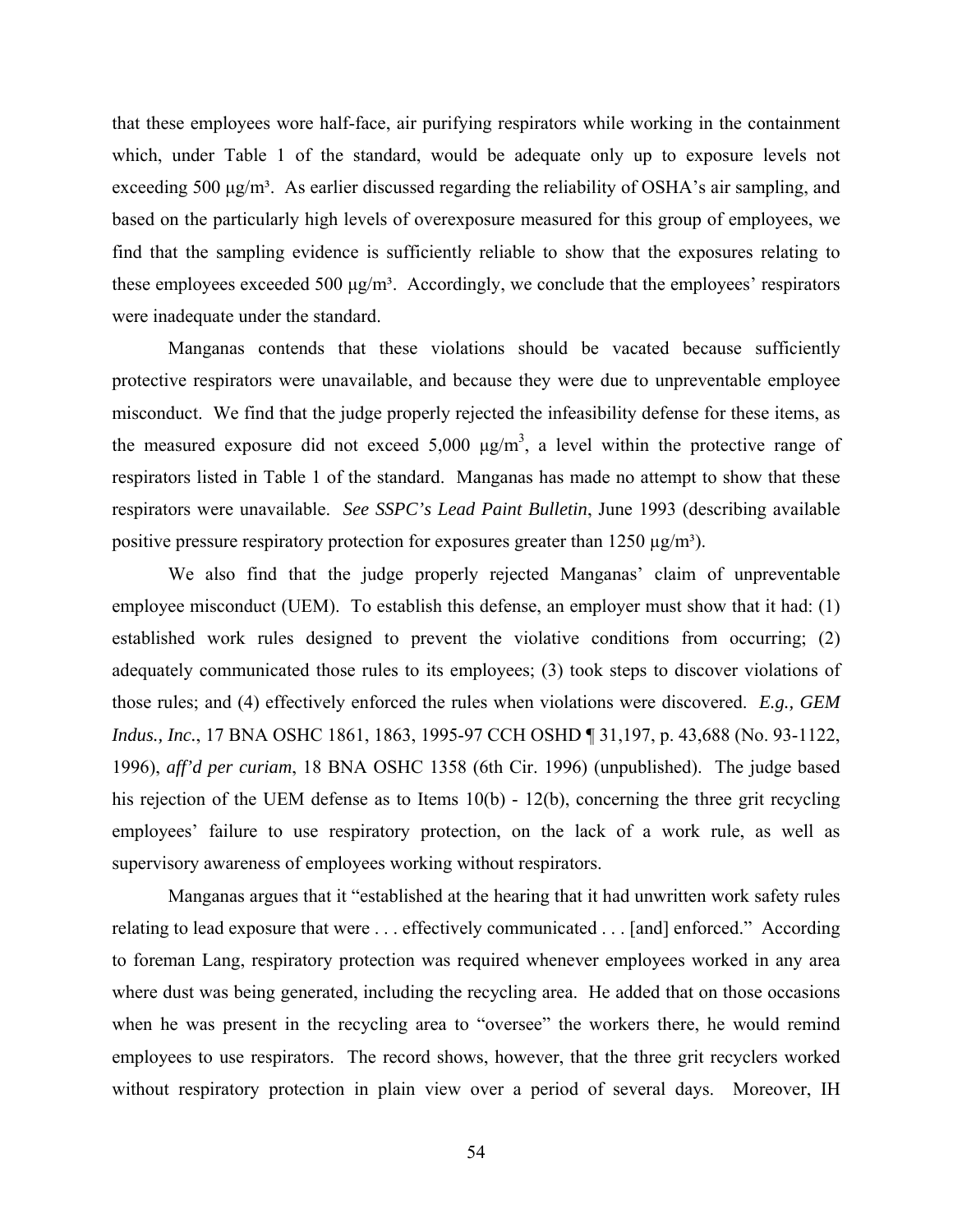Sweeney testified that foreman Lang and Andrew Manganas could have seen these employees because Sweeney had observed Lang periodically enter the grit recycling area, and also observed Andrew Manganas "frequently" drive close by on the forklift while yelling comments towards the area as he looked at it. Sweeney further testified that when he pulled out his video camera on September 21, Andrew Manganas was watching and yelled to the employees in that area to put on their respirators, which they all did "for awhile." Based on this evidence, we find that Manganas failed to exercise reasonable diligence to either discover violations of its work rule requiring the use of respirators, or to effectively enforce it. *E.g., N & N Contractors, Inc.*, 18 BNA OSHC 2121, 2126, 2000 CCH OSHD ¶ 32,101, p. 48,242 (No. 96-0606, 2000) (rejecting UEM defense where employer not diligent in discovering or discouraging non-compliance with safety program). Accordingly, we affirm Items 10(b)-12(b).

We also find that the judge correctly rejected Manganas' UEM defense with respect to Items 14(b)-18(b) concerning the use of inadequate respirators. As the judge noted, "[e]ach of the employees . . . was in fact using a respirator while working in the containment[,]" but the respirators used were inadequate. Relying on Manganas' failure to show that it had a work rule regarding the selection of a proper respirator, which Manganas does not contest on review, the judge properly concluded that it "has not shown the necessary elements of its asserted affirmative defense of unpreventable employee misconduct." *See Danis-Shook v. Sec'y*, 319 F.3d 805, 812-13 (6th Cir. 2003) (rejecting UEM defense where employer lacked work rule related to cited hazard). Accordingly, we affirm Items 14(b)-18(b).

### *2. Characterization*

While the evidence shows with respect to Items 10(b)-12(b), that the three grit recyclers worked in an overexposed environment in plain view over several days when supervisors were present, the record lacks direct evidence that any particular Manganas supervisor observed these employees perform work without respirators. Similarly, with respect to Items 14(b)-18(b), there is no direct evidence that Manganas knew of the employees' use of improper respirators on September 24. In rejecting Manganas' UEM defense for all of these items, we noted the insufficiency of Manganas' efforts to effectively communicate its work rules, take steps to discover violations, and discipline lapses. As a whole, this evidence shows that Manganas had constructive rather than actual knowledge of these violations. Under applicable precedent, the factual circumstances here would not support a willful characterization. *Am. Wrecking*, 351 F.3d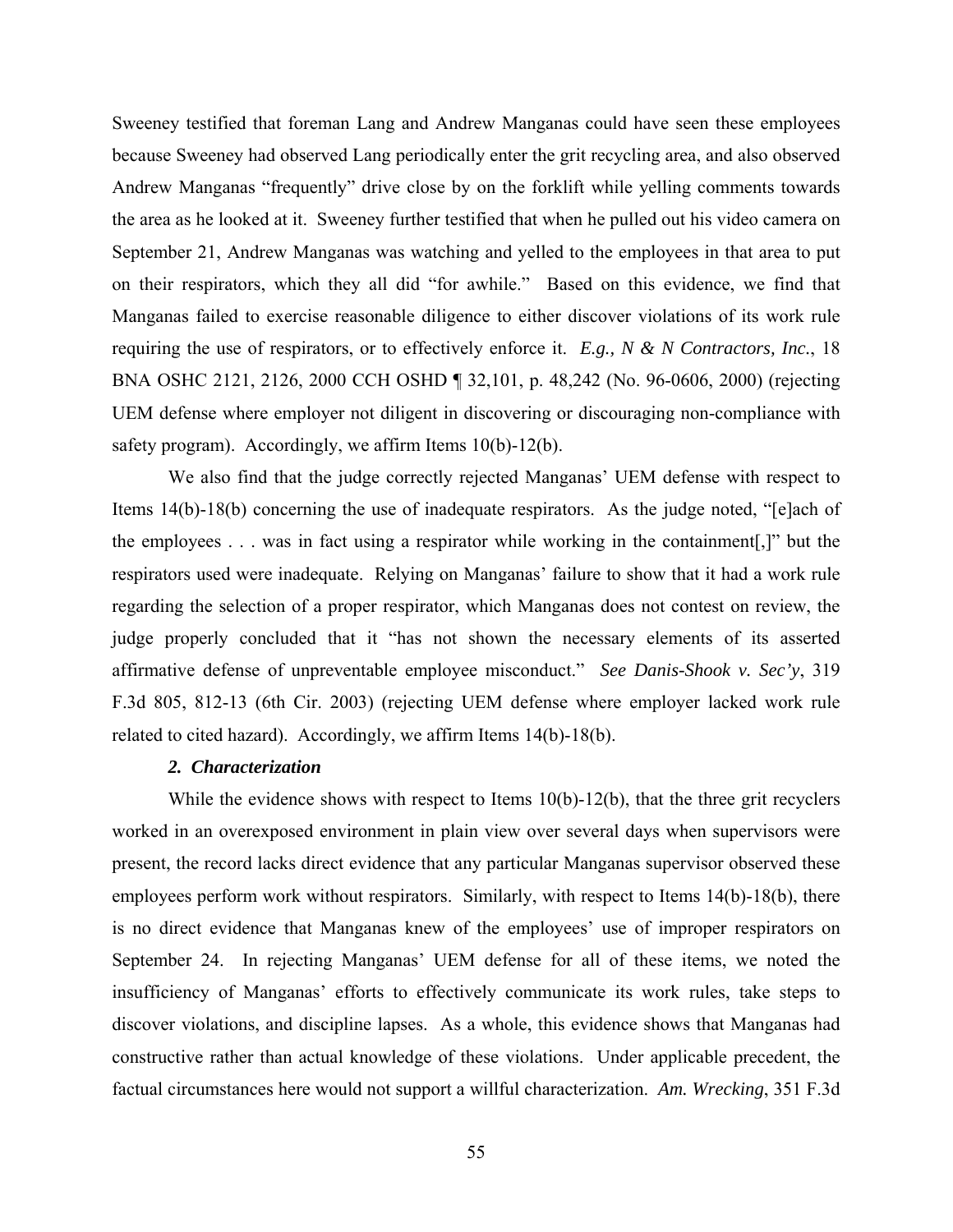at 1264 (reversing willful finding where employer "should have known" of hazardous condition). Accordingly, we affirm Items 10(b)-12(b) and 14(b)-18(b) as serious violations.

#### *3. Per-employee citation authority*

The Secretary cited, and the judge affirmed, all of the respirator items on a per-employee basis. In considering whether the language of the respirator provision supports per-employee citation, we note it specifically states that where respirator use is required, it must "*comply with the requirements of this paragraph.*" 29 C.F.R. § 1926.62(f)(1) (emphasis added). Included in the respiratory protection "paragraph" is a fit-testing requirement. 29 C.F.R.  $\S$  1926.62(f)(3)(ii). The Commission has previously concluded that a respirator fit-testing requirement is susceptible to per-employee citation as it "must of necessity be individualized." *Eric K. Ho*, 20 BNA OSHC at 1372, 2002-04 CCH OSHD at p. 51,582. *See also Sanders Lead*, 17 BNA OSHC at 1203, 1993-95 CCH OSHD at p. 42,695 (finding that respirator fit-test standard requires individual employee evaluation under "unique circumstances peculiar to each employee" and "permits a per-instance assessment").

Although the Commission found that the cited provision of the asbestos respirator standard in *Eric K. Ho* did not authorize per-employee citation, that standard was worded differently than the lead respirator standard cited here. 20 BNA OSHC at 1371-73, 2002-04 CCH OSHD at p. 51,581. The asbestos provision then in effect stated that employers "shall provide respirators, and ensure that they are used, where required by this section." 29 C.F.R. § 1926.1101(h)(1)(i). Compliance with the cited section was not predicated on compliance with all provisions of the asbestos respirator standard, which included a fit-test requirement in another section. In contrast, we find that the plain wording of the provision cited here prescribes that respirator use is predicated upon compliance with all "requirements of th[e] paragraph[,]" including fit-testing. Accordingly, we conclude that the lead standard respirator provisions may be cited on a per-employee basis.

As noted above, however, we affirm Manganas' violations of the respirator use and respirator selection provisions as serious. We also find it appropriate to assess a total penalty of \$4,900 for Manganas' failure to comply with 29 C.F.R.§ 1926.62(f)(1), the respirator use provision of the standard, and a total penalty of \$4,900 for Manganas' failure to comply with 29 C.F.R. § 1926.62(f)(2)(i), the respirator selection provision of the standard. *See Hoffman Constr. Co.*, 6 BNA OSHC 1274, 1275-76, 1977-78 CCH OSHD ¶ 22,489, p. 27,119 (No. 4182, 1978)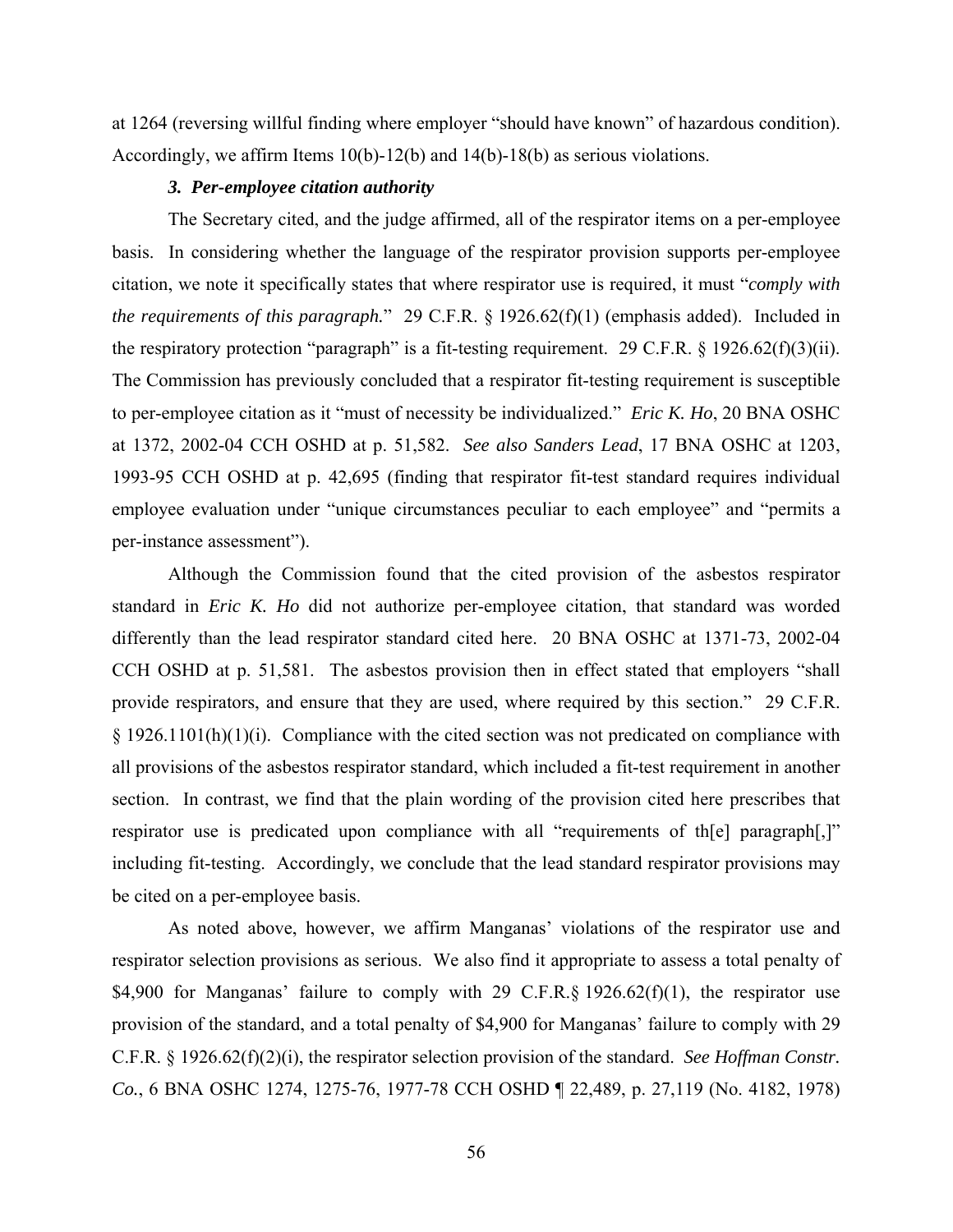(assessing single combined penalty for two separate non-willful violations). *See also Chao v. Saw Pipes USA, Inc.,* No. 05-61089, 2007 WL 519865 (5th Cir. Feb. 21, 2007) (rejecting single penalty for multiple willful violations where total amount failed to satisfy statutory minimum penalty for each violation). In these circumstances, we need not determine whether Manganas' noncompliance with these provisions comprises a single violation of each provision, or multiple violations of each of the cited provisions. *Cf. Atl. Battery Co.*, 16 BNA OSHC 2131, 1993-95 CCH OSHD ¶ 30,636 (No. 90-1747, 1994) (declining to resolve disputed characterization where "[r]esolution of th[e] issue w[ould] not affect the abatement requirement or penalty …, and neither party's rights w[ould] be adversely affected").

#### **IV. Penalties**

The Secretary proposed penalties of \$63,000 for each willful violation and \$6,300 for each serious violation. She accorded Manganas a ten percent credit for its small size (thirty-five employees), but no credit for history based on the previous citations issued to Manganas on the same project in April 1993. Noting Manganas' small size and lack of prior violations involving lead or toxic exposure, the judge reduced the proposed penalty amounts to \$44,100 for each willful violation, \$4,410 for each serious violation, and \$440 for the items he affirmed as otherthan-serious. Although he stated that his intent was to reduce the penalties to "70% of the maximum allowable under the Act," his calculations reflect an amount that is less than seventy percent of the maximum allowable.

Manganas contends that the penalties are excessive, punitive, and lack a rational basis, and that it should be accorded a reduction for its "good faith attempts to comply with the Lead Standard." The Secretary contends that the proposed penalty amounts are "reasonable," emphasizing the "extremely high" gravity of the violations based on the nature of the hazard and number of exposed employees. She also notes that Manganas had been previously inspected in April 1993, when it was cited for alleged fall protection violations, and exhibited bad faith here by deceiving OSHA in an attempt to delay the August 1993 inspection.

The judge accurately described the four statutory penalty factors – size, gravity, good faith, and history. Section 17(j) of the Act, 29 U.S.C.  $\S$  666(j). He also identified what he characterized as "Respondent's lack of good faith [a]s the most salient feature of this case and [its] most significant penalty aspect." He cited Manganas' failure to follow its own "elaborate" safety program, which he found resulted in managerial tolerance of, and participation in,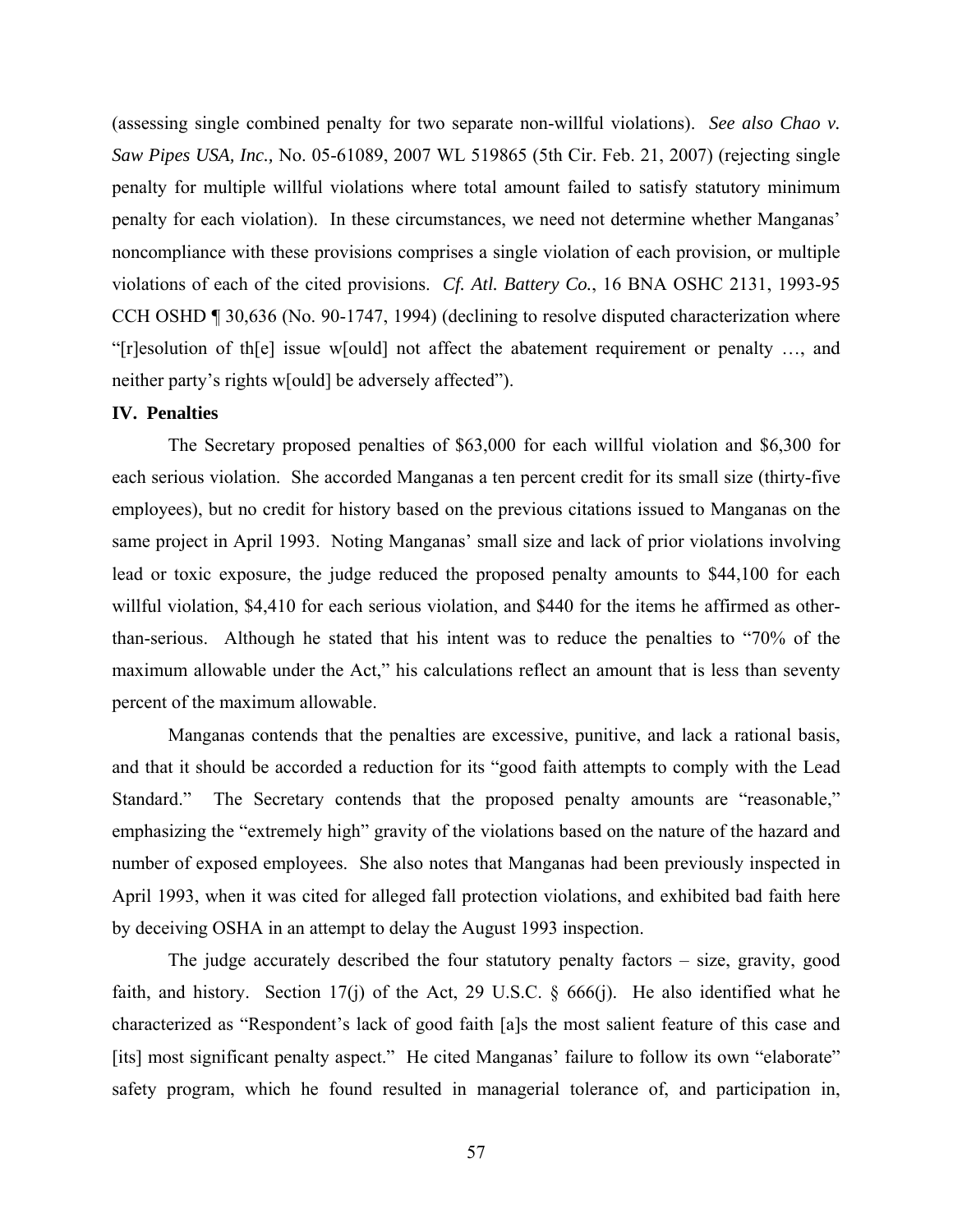hazardous activities such as eating and smoking in areas contaminated with lead. The judge also noted Manganas' lack of cooperation with OSHA personnel, including misleading the CO in order to delay "personal sampling of exposed employees while it rushed to . . . come into compliance." We agree that Manganas' delay of the OSHA inspection by advising the CO on August 3, 1993, that abrasive blasting would be suspended for at least a week, when in fact blasting continued daily through August 8, 1997, in conjunction with its slow response to repeated warnings from Linda Ford and Dr. Martin about the harmful effects of the lead exposure its employees were subjected to at the worksite, undermines any claim of good faith credit for penalty assessment purposes. *See Valdak Corp.*, 17 BNA OSHA at 1139, 1993-95 CCH OSHD at p. 30,401 (according no good faith penalty credit where employer held cavalier attitude toward employee safety).

With respect to gravity, the judge found that it was "very high," noting the inherent dangers of lead, the high ambient exposure readings here, and evidence that several employees were hospitalized for treatment due to lead toxicity. Indeed, the record shows that fifteen Manganas employees had blood lead levels exceeding the removal threshold of  $50\mu\text{g/d}$ , which Linda Ford characterized as "dangerously elevated." In addition, Dr. Martin diagnosed employee in July 1993 with "acute lead poisoning" based on a blood lead level of 120 µg/dl, necessitating chelation therapy. Based on this evidence, we find that the gravity of lead exposure in this case was very high, and comprises a significant penalty factor. *See J.A. Jones Constr. Co*., 15 BNA OSHC 2201, 2214, 1993-95 CCH OSHD ¶ 30,301, p. 41,753 (No. 87-2059, 1993) (observing that four penalty factors not necessarily accorded equal weight, and gravity is often cited as "the primary element in the penalty assessment").

In these circumstances, we find the record supports the judge's findings under the four section 17(j) penalty factors. Therefore, with the exception of Citation 1, Items 12, 19, and 20, we find that it is appropriate to assess a penalty of seventy percent of the maximum allowable under the Act for each affirmed violation – \$49,000 for each willful violation, \$4,900 for each serious violation, and \$490 for each other-than-serious violation. Citation 1, Item 12(a) and (b) involved two allegations concerning contaminated clothing storage, for which the Secretary proposed a single penalty. Because we vacated instance (a), we reduce the penalty for affirmed instance (b) to \$2,450. Similarly, Citation 1, Item 20(a-c) involved three hygiene-related allegations for which the Secretary proposed a single penalty. Because we vacated instance (b),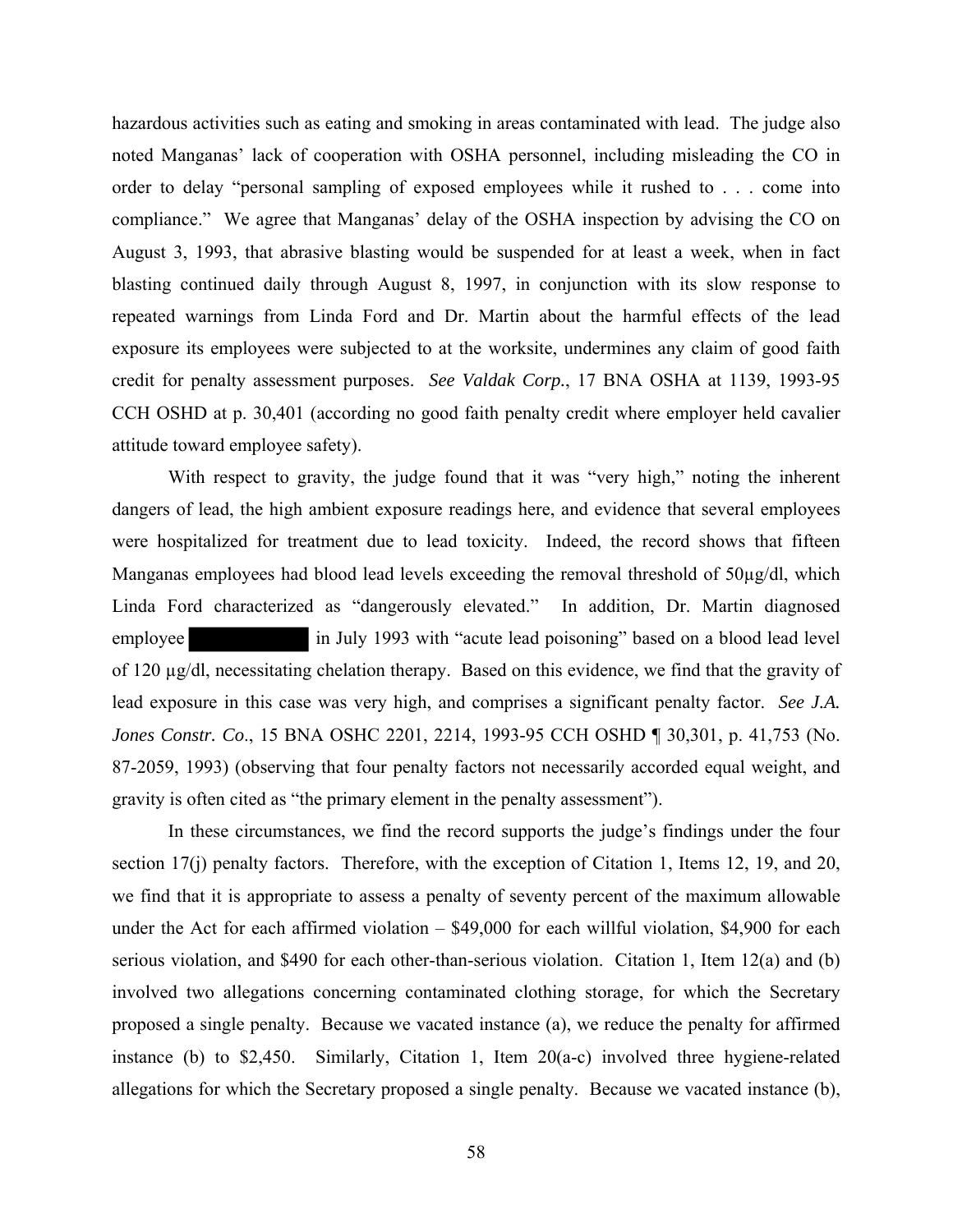we reduce the penalty for affirmed instances (a) and (c) to \$3,270. Finally, with respect to Citation 1, Item 19, concerning Manganas' failure to timely provide shower facilities, we find that some penalty reduction is appropriate based on the infeasibility of having acquired the showers any sooner once Manganas ordered the showers. Accordingly, we assess a penalty of \$4,000 for this violation.

#### **ORDER**

Based on the foregoing discussion, we vacate Citation 1, Items 12(a) and 20(b), and Citation 2, Items 2, 4, and 10(a)-18(a). We affirm Serious Citation 1, Items 5, 14, and 24 as other-than-serious violations. We affirm Serious Citation 1, Items 7, 10, 11, 12(b), 13, 15, 16, 17, 18, 19, 20(a & c), 21(a-o), 22, 25, 26, and 27 as serious violations. We affirm Willful Citation 2, Items 1, 10(b)-12(b), and 14(b)-18(b) as serious violations. We affirm Willful Citation 2, Items 3, 5, 6, 7, 8, and 9 as willful violations. Accordingly, for the items we affirm herein, we assess a total penalty of \$383,590, as follows:

**Serious Citation 1:** Item 5 - \$490; Item 7 - \$4,900; Item 10 - \$4,900; Item 11 - \$4,900; Item 12(b) - \$2,450; Item 13 - \$4,900; Item 14 - \$490; Item 15 - \$4,900; Item 16 - \$4,900; Item 17 - \$4,900; Item 18 - \$4,900; Item 19 - \$4,000; Item 20(a & c) - \$3,270; Item 21(a-o) - \$4,900; Item 22 - \$4,900; Item 24 - \$490; Item 25 - \$4,900; Item 26 - \$4,900; Item 27 - \$4,900.

**Willful Citation 2:** Item 1 - \$4,900; Item 3 - \$49,000; Item 5 - \$49,000; Item 6 \$49,000; Item 7 - \$49,000; Item 8 - \$49,000; Item 9 - \$49,000; Items 10(b)-12(b) - \$4,900; Items  $14(b)-18(b) - $4,900.$ 

SO ORDERED.

 $\sqrt{s}/$  W. Scott Railton Chairman

 $\sqrt{s}$ /

 Thomasina V. Rogers Commissioner

 $\sqrt{s}$ /

Horace A. Thompson  $\overline{III}$ 

Dated: March 23, 2007 Commissioner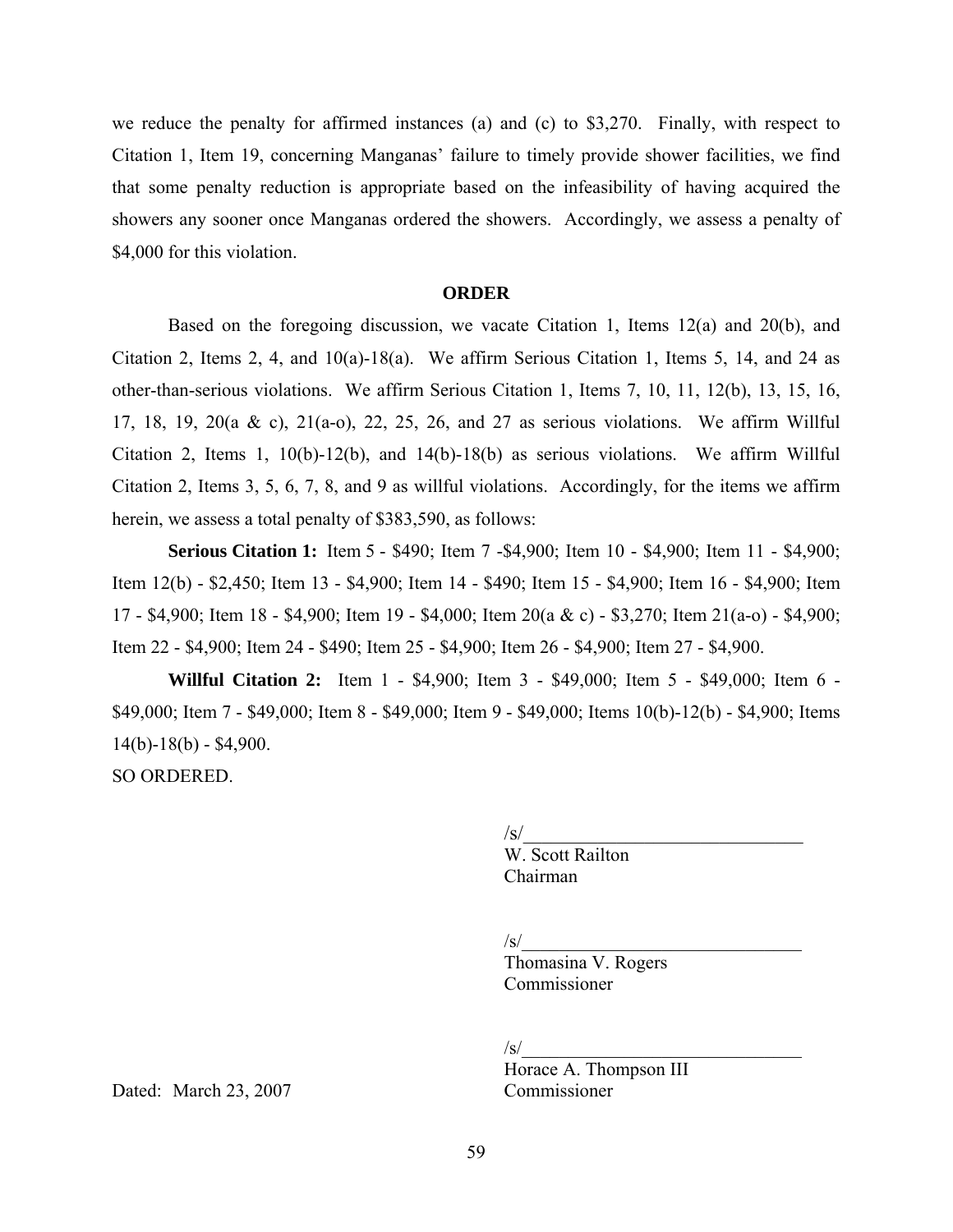# SECRETARY OF LABOR,

Complainant,

MANGANAS PAINTING COMPANY, INC.,

Respondent.

#### v. DOCKET NO. 94-0588

Appearances: Mary Ann Garvey, Heather A. Joys and Elizabeth R. Ashley Office of the Solicitor U. S. Department of Labor For Complainant

> Roger L. Sabo, Robert H. Nichols and Denise L. Hanson Schottenstein, Zox and Dunn Columbus, Ohio For Respondent

BEFORE: MICHAEL H. SCHOENFELD, Administrative Law Judge

# **DECISION AND ORDER**

*Procedural History* 

This case arises under the Occupational Safety and Health Act of 1970, 29 U.S.C. § § 651 - 678 (1970) ("the Act").

This case stems from an inspection conducted at Respondent's work site in August and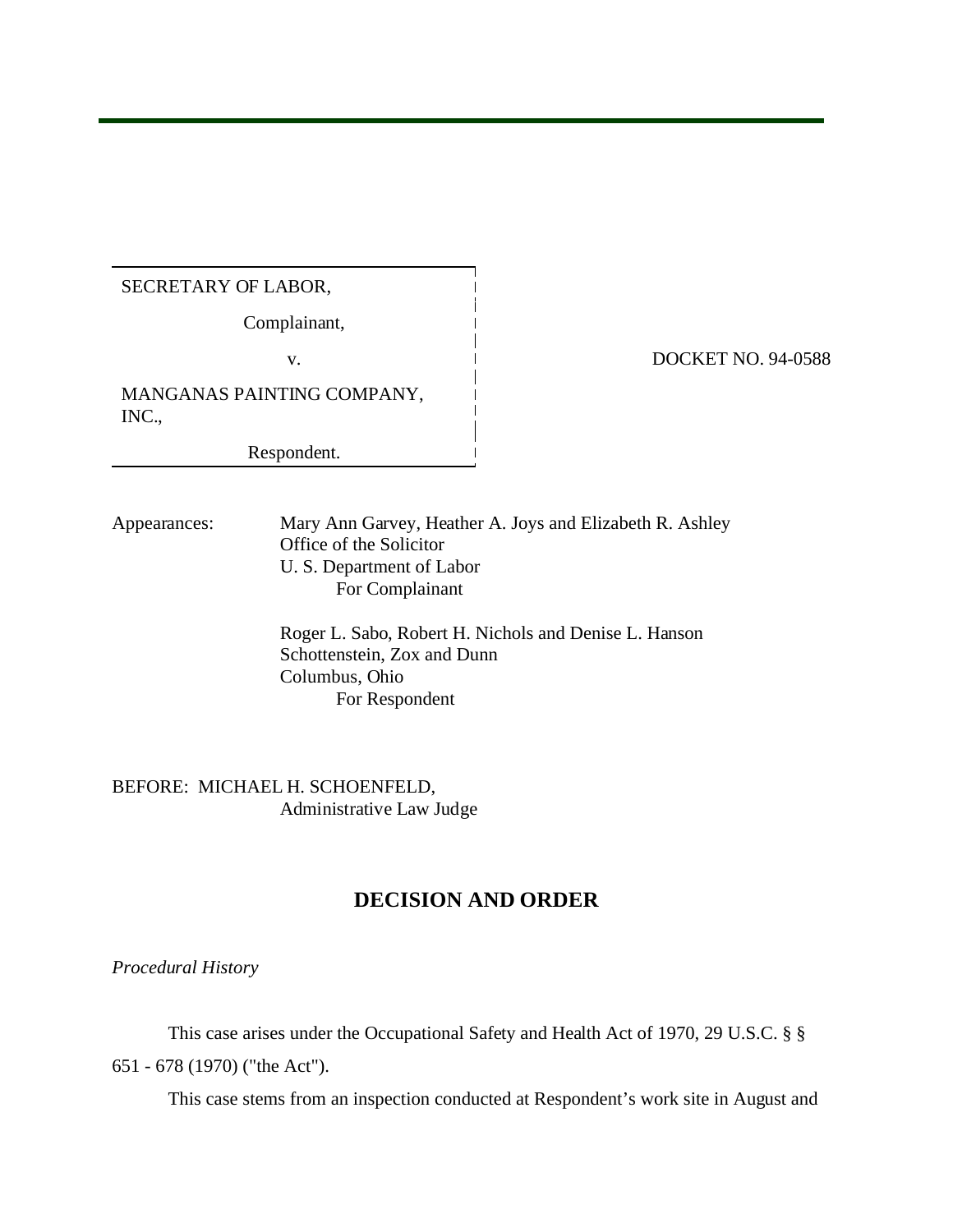September 1993. As a result of the inspection two citations, one alleging thirty (30) serious violations and one alleging eighteen (18) willful violations were issued to Respondent. Civil penalties in totaling \$1,319,850 were proposed by OSHA. Respondent timely contested both citations. Pursuant to a notice of hearing, the case came on to be heard in Columbus, Ohio. No affected employees sought to assert party status. Both parties have filed post-hearing briefs.

#### *Jurisdiction*

Complainant alleges and Respondent does not deny that it is an employer engaged in industrial painting. It is undisputed that at the time of this inspection Respondent was blasting and repainting an interstate highway bridge. Respondent does not deny that it uses tools, equipment and supplies which have moved in interstate commerce. I find that Respondent is engaged in a business affecting interstate commerce.

Based on the above finding, I conclude that Respondent is an employer within the meaning of  $\S 3(5)$  of the Act.<sup>1</sup> Accordingly, the Commission has jurisdiction over the subject matter and the parties.

#### *Background*

Respondent, an industrial painting company, was engaged by the Ohio Department of Transportation ("ODOT") as a result of competitive bidding, to re-paint (including blasting to remove old paint and repainting) a highway bridge known as the Jeremiah Morrow Bridge. The company had performed similar work in the past but this project was the largest ever undertaken by Respondent. The bridge is actually a pair of parallel bridges spanning a gorge north of Cincinnati, Ohio through which the Little Miami River flows. The bridges provide the river crossings for Interstate Highway 71. The structure consists of two spans, each made up of a concrete road bed supported by steel structure framework below.

<sup>&</sup>lt;sup>1</sup> Title 29 U.S.C. § 652(5).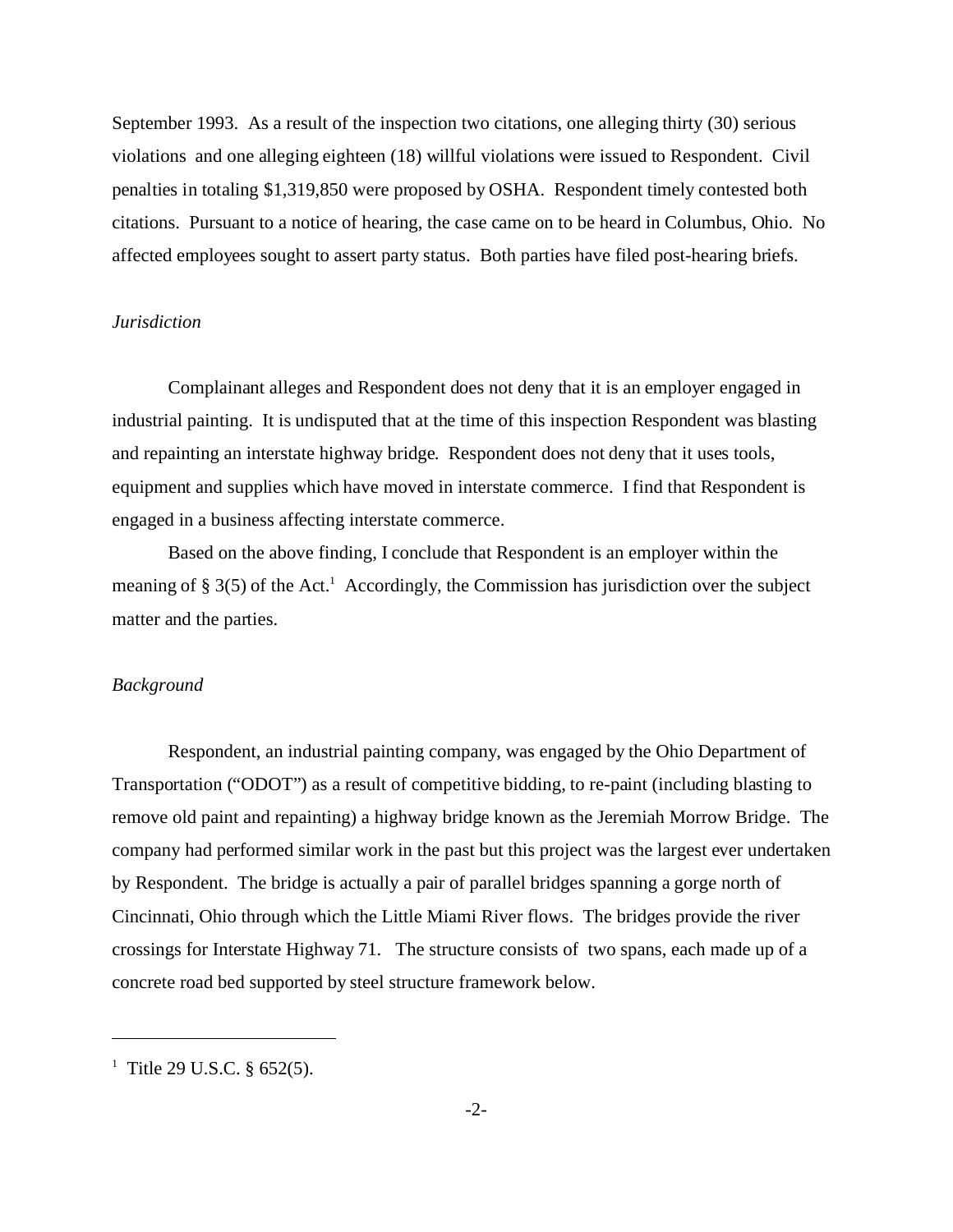The old paint, some of which contained lead, was removed from the structural steel framework by "blasting" the paint covered steel surfaces with "grit" consisting of fine steel pellets propelled by compressed air fed by hoses into hand-held spray nozzles operated by employees classified as painters. The blasting was performed inside canvas "containments." The containments were tent-like structures consisting of a series of canvas tarpaulins draped down from the outer edges of the concrete bridge deck. They were long enough to be below the lowest point of the steel framework. Each containment was completed by additional tarpaulins underneath the entire width of the bridge forming a floor. The steel grit blasted loose the old paint from the steel surfaces and, with the debris from the paint, fell to surfaces below the point of blasting including other steel beams on the floor of the containment. The process of blasting also released into the atmosphere inside the containment, considerable amounts of lead dust and particles. Fine dust, including lead dust, stayed suspended, cloud-like, in the atmosphere inside the containment during blasting. The expended grit was vacuumed, along with debris, by other employees (grit suckers) and collected on the bridge deck for cleaning and re-use. The grit was cleaned to remove debris by a recycling machine after which it was transferred for further use. Once all of the structural steel inside a particular containment had been blasted, fine cleaned and painted, the containment was dismantled. The tarpaulins would be checked and, if necessary, repaired or repaired then used again in the building of other containments.

## *Exposure Finding - Generally*

This case contains numerous alleged violations which require the Secretary of Labor to prove as an element of the alleged violation that employees were exposed to airborne lead either equal to or exceeding a specified level permitted by a particular standard.<sup>2</sup> Throughout the Lead

 $2$  In general, to prove a violation of a standard, the Secretary must demonstrate by a preponderance of the evidence (1) that the cited standard applies, (2) non-compliance with the terms of the standard, (3) employee exposure or access to the hazard created by the noncompliance, and (4) the employer knew or, with the exercise of reasonable diligence, could have known of the condition. *Astra Pharmaceutical Products, Inc.*, 9 BNA OSHC 2126, 2129 (No. (continued...)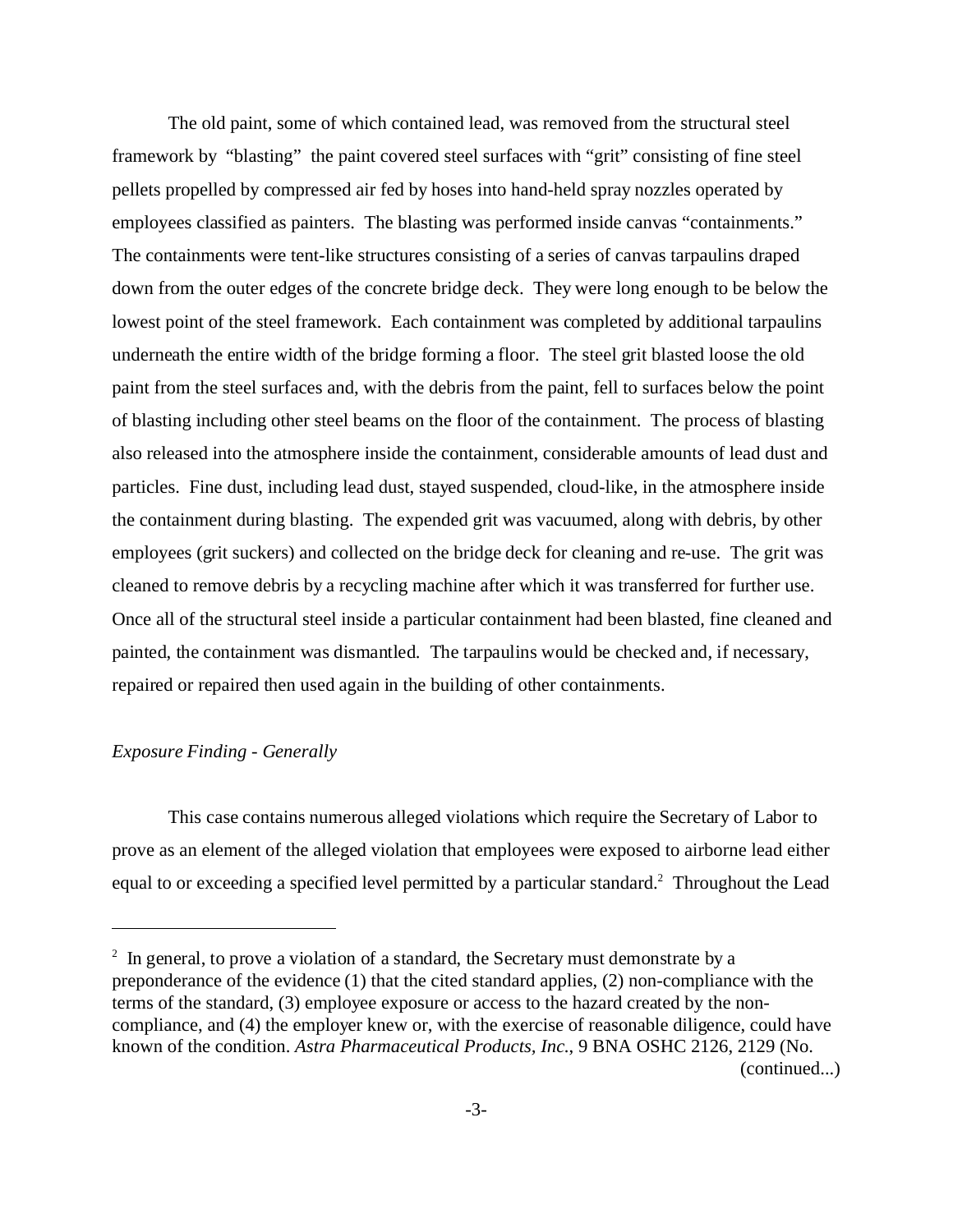in Construction Standard, 29 CFR 1926.62, various actions are required to be taken by employers (or actions are prohibited to be taken by them) depending on whether employees are exposed to airborne lead at or above a particular level. Regardless of whether the action proscribed or prescribed under the particular alleged violation is based upon exposure of employees to more than the "action level"<sup>3</sup> or more than the "permissible exposure level"<sup>4</sup> of airborne lead.<sup>5</sup> Such exposure measurements are time weighted averages. Thus, the measure of exposure to airborne lead, for the purposes of the Lead in Construction Standards, necessarily contains two essential components - first; how MUCH lead exposure was there (quantity of exposure) and, second, for how LONG did the exposure last (duration of exposure).

Some items in each of the citations in this case encompass various alleged violations which require the Secretary to prove the airborne lead exposure of employees who may, for analytical purposes, be categorized into two groups. First, those employees for whom there is evidence of actual personal sampling results based upon which there is a calculated documentation of an 8-hour time weighted average exposure to airborne lead. ("Sampled employees.")(See, Appendix A). Second, those employees who were not sampled. The evidence and arguments as to each of these groups of employees is different and require separate analyses.

#### *Exposure Finding - Sampled Employees*

Compliance Officer Sweeny conducted personal sampling of a number of Respondent's

 $2$ (...continued) 78-6247, 1981).

 $3$  The "action level" is lead at or above 30 micrograms per cubic meter of air averaged over an 8-hour period.  $(30 \,\mu\text{g/m}^3)$ .

<sup>&</sup>lt;sup>4</sup> The permissible exposure limit ("PEL") for airborne lead equal to or greater than 50 micrograms of lead per cubic meter of air averaged over an 8-hour time period (50  $\mu$ g/m<sup>3</sup>).

<sup>&</sup>lt;sup>5</sup> The Lead in Construction Standard generally refers to concentrations of airborne lead as measured in units of micrograms per cubic meter of air  $(\mu g/m^3)$ . One microgram equals 1 onemillionth of a gram.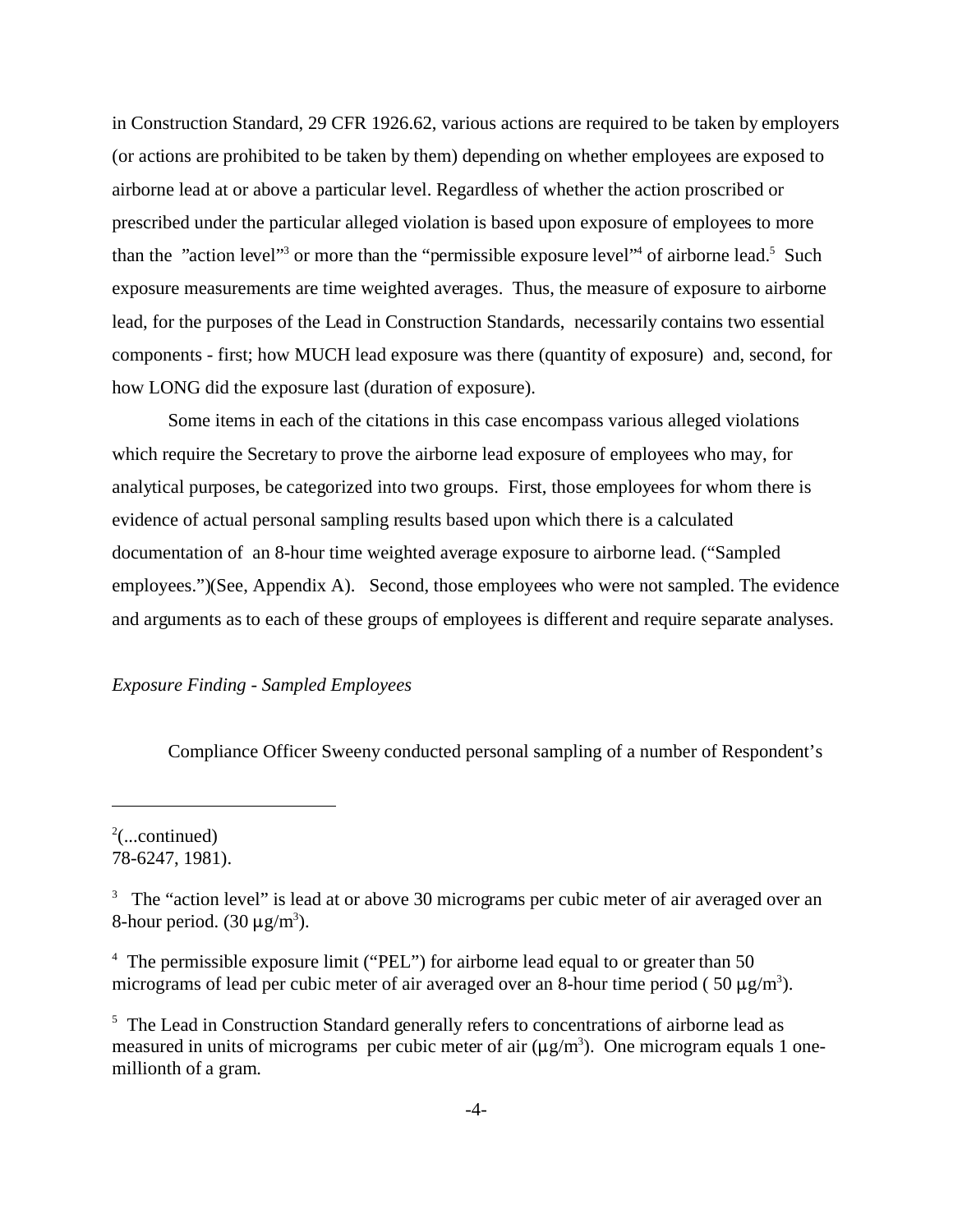employees on September 21, 22 and 24, 1993. He testified as to his method of attaching the sampling devices, checking on them during the day and removing the samples at the end of the day. The filters on which airborne lead was captured in the process of sampling were shipped to the OSHA laboratory in Salt Lake City, Utah for analysis. (Tr. 184, 223.) The filters were examined there and analyzed for the presence of lead. If lead was found, the amount was determined. The lab results were returned to the Compliance Officer who then calculated the employees' time-weighted average exposure levels. (Tr.184, 188-189, 223; C-8, C-9, C-11, C-12). The results for each employee sampled showed exposure to airborne lead above the PEL<sup>6</sup>.

Respondent elicited extensive testimony from Robert Leighton, an expert industrial hygienist specializing in the painting of steel structures to the effect that he had "questions" or "reservations" about the methods used by Compliance Officer Sweeney in conducting the sampling and the validity of the results obtained as a result of that sampling. He opined that several steps in the Compliance Officer's sampling procedures raised questions and problems which inferred that the sampling procedure used rendered the results unreliable. He was particularly concerned that the workers were not observed while performing their duties or at least at their work stations during the testing, that the filters were placed on their lapels and they were instructed to re-attach them after entering the containment and putting their blasting hoods in place and that the flow rates of some of the pumps were adjusted during the lunch break (*e.g.,*  Tr. 2305, *generally,* Tr. 2277-2289, 2302-2319, 2331, 2350, 2382). Respondent also elicited testimony from Mr. John Cignatta, a professional engineer and expert in corrosion, called by Complainant, to the effect that airborne lead sampling of employees while blasting operations are underway could be problematic. (Tr. 2279-80, 2287-89, 2300, 2539-2540). On cross examination, the Compliance Officer conceded that the sampling procedure used on this worksite did not fully comport with the instructions in the OSHA Technical Manual. (Tr. 670-679). Mr. Cignatta specifically disagreed with Mr. Leighton as to whether it was appropriate to adjust the sampling pump flow rate during sampling. (Tr. 2479-2480).

Respondent argues that the procedure for sampling as used by the Compliance Officer did

<sup>&</sup>lt;sup>6</sup> The specific results of Compliance Officer Sweeney's sampling are set forth in Appendix A.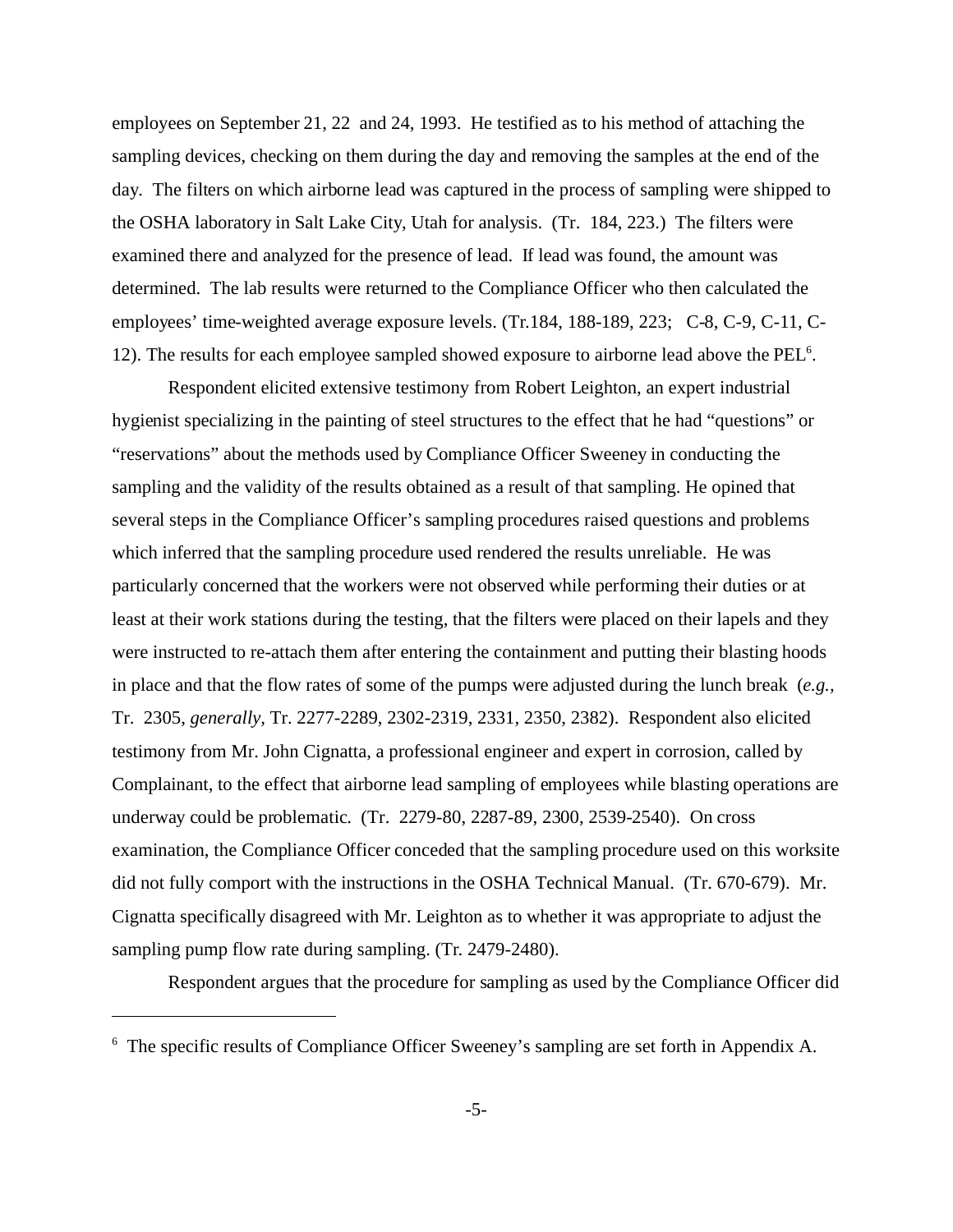not fully comport with the OSHA Technical Manual ( R-46) as well as certain "inherent problems associated with conducting personal sampling of employees doing abrasive blasting in containment areas. (Brief, p. 12). A Compliance Officer's failure to conduct testing in a manner fully consistent with the contents of OSHA's Technical Manual, or other similar bulletins or compliance manuals does not, by itself, provide a basis for rejecting the results of the testing. See, *Caterpillar, Inc.,* 15 BNA OSHC 2153, 2173 n. 24 (No. 97-0922, 1993) (Bulletins, compliance manuals and the like do not create substantive rights in employers.)

Respondent maintains that inconsistencies in the sampling results obtained by Compliance Officer Sweeney is a basis upon which the results are to be rejected or, at least, considered unreliable to the degree that a violation cannot be based upon them. Respondent points out that the airborne lead levels arrived at by Compliance Officer Sweeney for the cited employees, even those four in the same containment area, appeared to vary considerably, from 430  $\mu$ g/m<sup>3</sup> (TWA) to as much as 1,850  $\mu$ g/m<sup>3</sup> (TWA) Respondent finds significance in the differences between Compliance Officer Sweeney's morning and afternoon sampling results as well as the differences between the Compliance Officer's results and those reported by Rust (C-7). In sum, Respondent claims that the sampling results are unreliable.

Complainant counters that there may be differences in the results obtained at different times, in different places and/or reached by different testing but that in the absence of a showing by Respondent that there were different conditions or work being performed at each testing, that the differences do not rise to any significance as to the reliability of the sampling evidence obtained by the Compliance Officer. (Sec. Reply brief, p. 8). The Secretary goes on to point out that "when one compares the results of sampling performed under similar conditions ...the consistency of OSHA's samples is evident." (*Id.*) In addition, Complainant discounts Mr. Leighton's questioning the accuracy of CO Sweeney's test data because Mr. Leighton admitted that he had not reviewed complete copies of OSHA's sampling worksheets.

The Commission and its judges rely on reasonably reliable relevant evidence in reaching a factual finding. There need not be uncontrovertible or perfect evidence. The standard of proof in supporting an alleged violation of the Act is a preponderance of reasonably reliable evidence. The overall consistency of the sampling as well as the lack of any significantly different test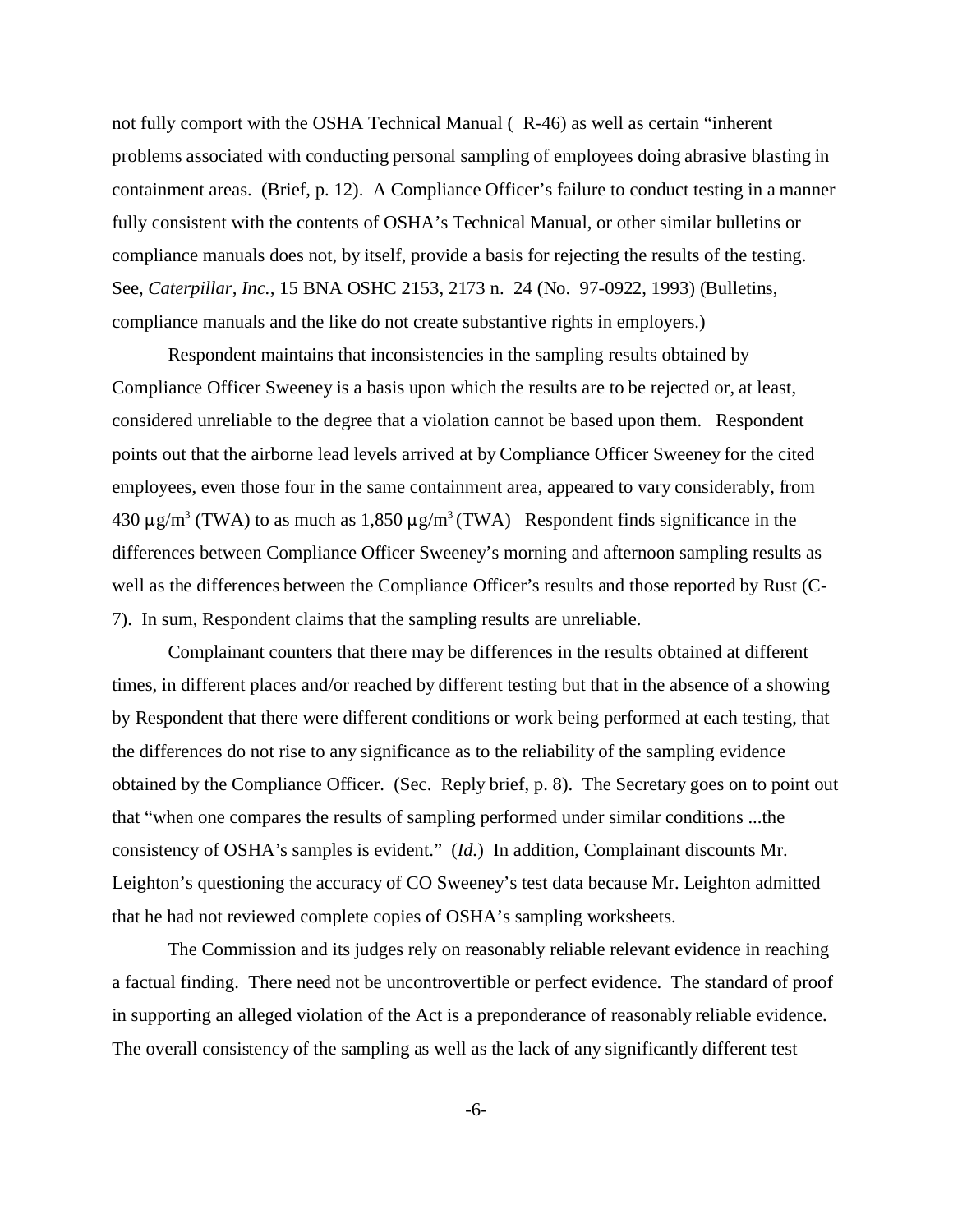results leads to the finding that Compliance Officer Sweeny's sampling data is reasonably reliable. In this regard, contrary to Respondent's claim, I do not find the differences between Compliance Officer Sweeny's results and Rust's results on this record, to be highly significant or a reasonable basis upon which to find Compliance Officer Sweeny's results unreliable. Respondent's reliance on data supplied by Rust (Resp. brief, p. 13; C-7) is questionable. A review of the Rust data reveals an important lack of information as to the procedures used for sampling, numerous apparent samples considered invalid, many samples identified only by the employee's name without any identification or correlation as to where the employee was located or what he was doing during sampling (*e.g.,* sample #005 on 8/19/92; samples #001 & #002 on 8/5/93; samples #001 & #002 of 8/8; and samples #002 & #003 of 9/16.) Of the Rust samples, the only two clearly identified as having been taken "in the containment area" (#3 of 8/5 and #004 of 9/16). They yielded results of 1371  $\mu$ g/m<sup>3</sup> and 803  $\mu$ g/m<sup>3</sup>, respectively<sup>7</sup>. Indeed, many, if not most of the faults and "questions" Respondent had regarding Compliance Officer Sweeney's test results, apply with equal force to the Rust sampling.

Finally, to the degree that they conflict or are inconsistent, I accord more evidentiary weight to the expert opinions of Mr. Cignatta than those of Mr. Leighton. Mr. Cignatta's experience, particularly with designing containments and systems to measure exposure to airborne lead is far greater. He was specifically trained and has qualified for licensing as a professional engineer and many of the matters addressed are engineering type problems. Cignatta carefully approached the questions in this case. He studied drawings of the bridge and photographs of various stages of the work. He visited the bridge with the ODOT project engineer, and he even reviewed daily inspection reports filed by ODOT inspectors (Tr 2441-2449). He prepared a far more complete and detailed basis for formulating his opinions about the work done at the Jeremiah Morrow Bridge than did Mr. Leighton who spoke in more general terms. Mr. Cignatta, in dealing with the methods of containment and how blasting was conducted, demonstrated that although he never visited the bridge during its painting by

 $^7$  A third Rust sample (#004 of 9/17) identified as having been taken in the containment area is noted to have been "based on previous sample when the pumped stopped in the first hour." This sample is disregarded.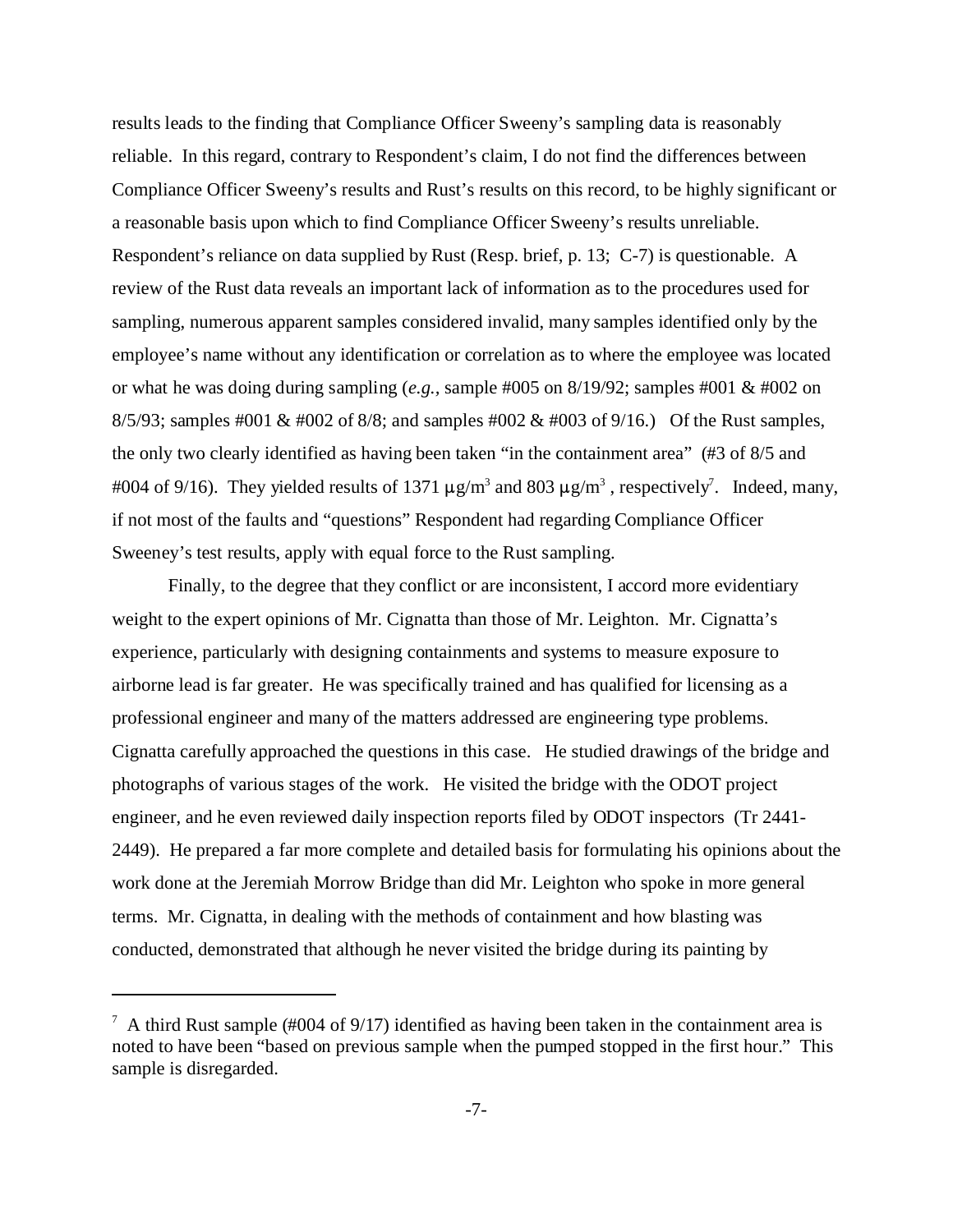Respondent, was careful in seeking out dimensions and measurements of the bridge and its components. He sought and relied on far more detailed information regarding the equipment, tarps, Etc. used at the bridge than did Mr. Leighton. It also appeared that Mr. Cignatta had more thoroughly reviewed the file and relevant data in the file. In addition, he more fully explained and justified his conclusions. In light of these factors, I find that the opinion testimony of Mr. Cignatta warrants more evidentiary weight than that of Mr. Leighton.

I find that under all of the circumstances of this case, the sampling results reached by Compliance Officer Sweeney are reliable evidence upon which a factual finding of exposure may rest.

The results of the personal sampling, by themselves, established the amount of airborne lead to which sampled employees were exposed. The duration of that exposure, necessary to calculate the time weighted average exposure, was based upon the number of minutes the sampling pump ran. Based upon that measure, the Compliance Officer calculated the time weighted exposure of each of the sampled employees. ( C-9, C-12 through 24 and C-36). His arithmetical calculations have not been challenged. I find established as fact that the time weighted average exposures to airborne lead of the sampled employees on the date(s) on which the samples were taken are those as calculated by the Compliance Officer and set forth in Appendix A.

#### *Exposure Finding - Employees Not Sampled*

A number of the items in the citations issued to Respondent in this case must rest on the level of employee exposure to airborne lead which was never measured by the Compliance Officer or, for that matter, by anyone else. Exposure findings in those instances can only be made by determining what evidence exists in each instance which would warrant a reasonable inference that the lead level to which the employees affected were exposed was at a level equal to or higher than that established by the standard in the item cited so as to constitute a violative condition.

It is reasonable to infer that employees who were not sampled were exposed to airborne

-8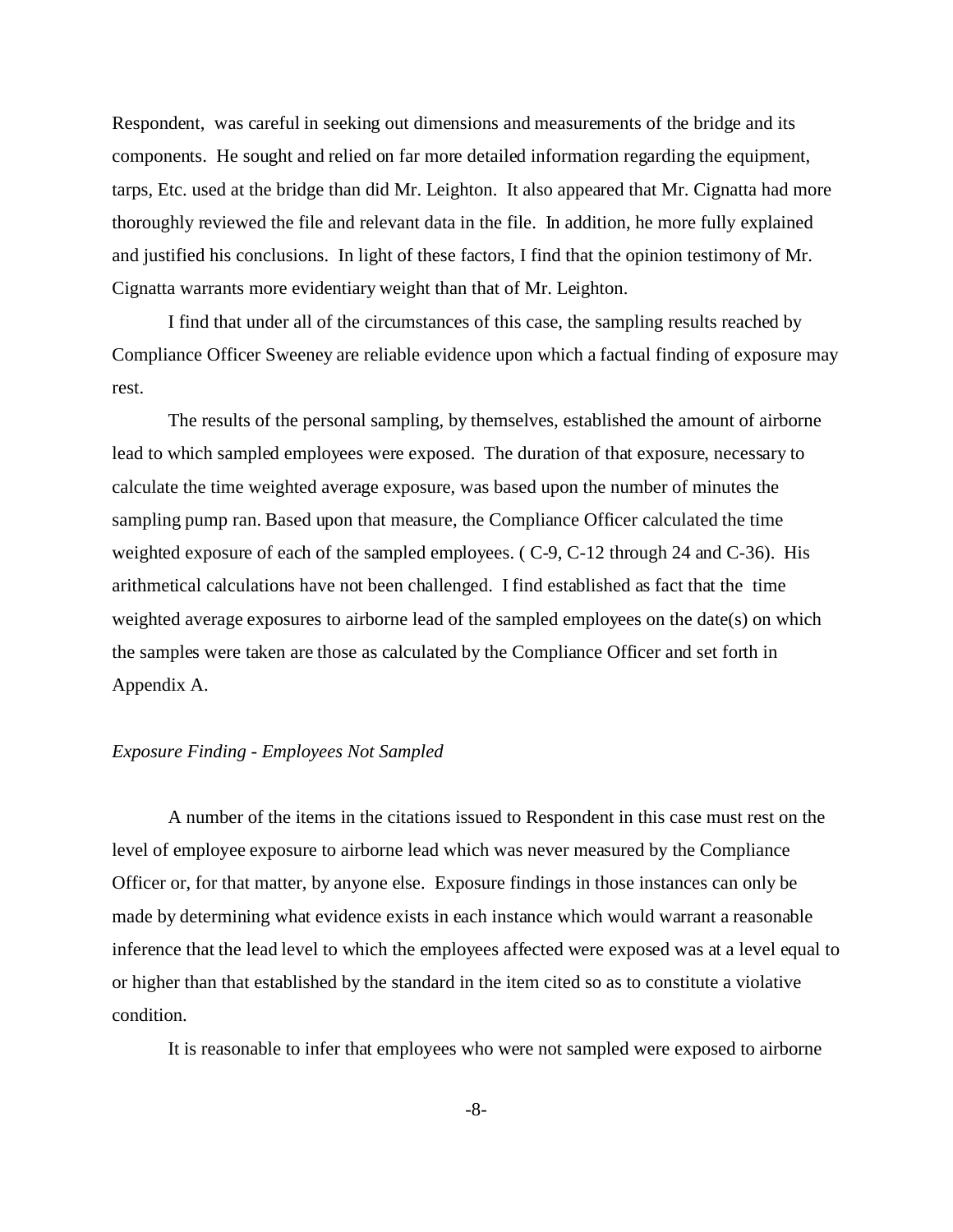lead in the same or similar amounts as those sampled employees who are shown to have worked under substantially similar conditions. Respondent's expert, Mr. Leighton, testified that;

> Air sampling is done to represent a worker's exposure for not just that day, but for many days, for the entire project, perhaps. It's there to represent that worker as well as workers who have similar positions as that worker. Other blasters who perhaps were not working that day, or were working that were not sampled so we need to know if there was anything unusual that happened with that worker that would not represent exposure of other workers, so there's a lot of information that had to be taken during the course of the day either from personal observations of from interviewing the person who is being sampled as well, or ask other people. If you want to say that a particular air sample represents all of the blasters, you're going to have to speak to the other people who you didn't sample and find out what they did. You're actually going to have to observe all the people there, not only the ones you did sample, but the ones that you didn't sample if you want to use that data to represent other people, so there's a lot of things that you have to look out for.

(Tr. 2286-2287). The context in which Mr. Leighton made the above statement was that of a caveat to the Secretary's case. It is, however, a matter of logic and reason to accept the proposition that if it can be shown that under a certain set of circumstances the employee exposure to airborne lead was a certain amount then under reasonably similar circumstances, and in the absence of evidence of unusual or dissimilar circumstances, employee exposure to airborne lead will be similar.

Based on the above and on the following reasons, I find that the evidence on this record and the reasonable inferences arising therefrom demonstrate that the amount of airborne lead within a containment in which blasting was done exceeded 50  $\mu$ g/m<sup>3</sup> during any time blasting was being conducted.

As discussed previously, the blasting and repainting of the structural steel progressed in sections across one span then the other. A series of containments, each one, an area enshrouded on three sides by canvas tarpaulins draped over the sides of the bridge deck and suspended completely from one side of the bridge to the other across the bottom of the structural steel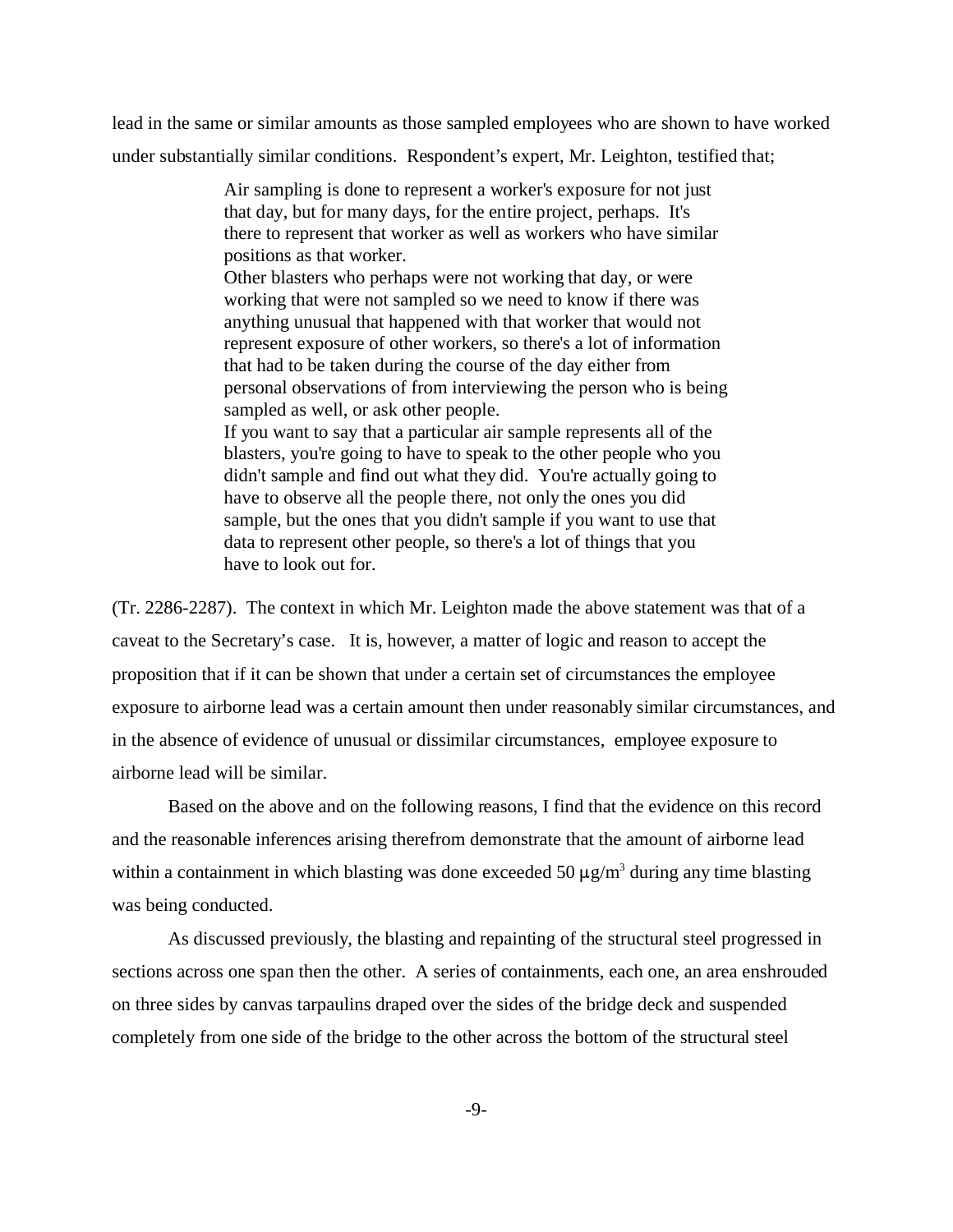framework, was erected as the blasting progressed. Additional canvas tarps closed off each end of the containment. Each containment was thus a fully enclosed, tent like structure. As the work progressed from one end of a span to the other, a sequence of containments was erected, each being set up, used until blasting and repainting of the sections was complete, then dismantled. Virtually all blasting and grit vacuuming on the bridge took place within a containment.

First, Respondent conceded that the amount of airborne lead within the containment while blasting operations were in progress during the month of August 1993 exceeded 50  $\mu$ g/m<sup>3</sup> (PEL). (Response to Request for Admissions No. 23).

Second, computer simulations and modeling done by Mr. Cignatta, showed that high concentrations of airborne lead dust, far exceeding the level of 50  $\mu$ g/m<sup>3</sup> were present in the vast majority of the areas within the containments when blasting was going on. Daily inspection reports by ODOT inspectors indicate that when blasting took place, between 2 and four blasters operated simultaneously. (C-48). Mr. Cignatta thoroughly explained the computer modeling he performed (Tr. 2429-2460). He presented results which showed that in a containment similar or close to the size and type in place during the inspection with two to four blasters operating, a "cloud" of lead dust with a concentration from 1,000 to 8,000  $\mu$ g/m<sup>3</sup> would be present which would cover a majority of the areas in the containment (Tr. 2527). He outlined the areas of the dust cloud within which concentrations of lead of 3,000, 2,000 and 1,000 micrograms per cubic meter would have been present. (Tr. 2462-2466; C-75, C-76 & C-77). Mr. Cignatta depicted a measurement below 700  $\mu$ g/m<sup>3</sup> (fourteen TIMES the PEL) as "an exceedingly low level of lead dust exposure" within the containment. (Tr. 2466). Mr Cignatta pointed out that his computer modeling data presented results in terms of the amount of lead in the air at a given point in time. He was not discussing time weighted averages. (*Eg.,* Tr. 2476).

In sum, based upon the above evidence, I find it more likely than not that in any one of the series of containments used by Manganas employees in the blasting and repainting of the Jeremiah Morrow bridge, the quantity of airborne lead exceeded 50  $\mu$ g/m<sup>3</sup> while blasting operations were underway.

Pursuant to the above finding, where a particular citation item requires proof that an employee of Manganas was exposed to a quantity of airborne lead, irrespective of time weighted

 $-10-$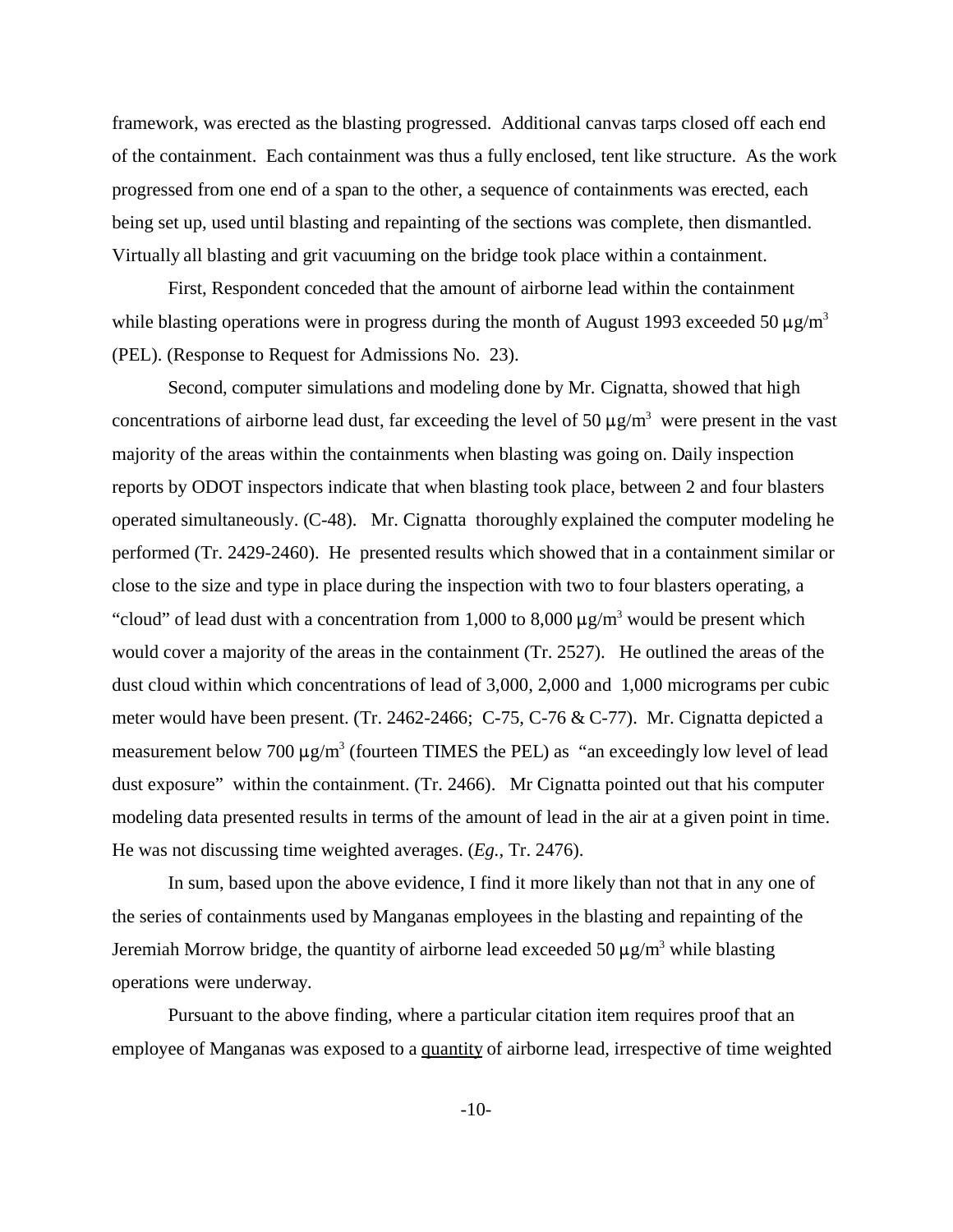average, at or above 50  $\mu$ g/m<sup>3</sup> as a necessary element, I also find that the computer modeling and related testimony presented by Mr. Cignatta is *prima facie* evidence of such exposure of all employees within a containment while blasting was taking place.<sup>8</sup>

*Citation 1, Alleged Serious Violations* 

*Citation 1, Items 3a and 3b 29 CFR § 1926.59(e)(1) Hazard Communications*.

Item 3a charges that Respondent failed to develop, implement and maintain at the worksite a written hazard communications program as required by the standard<sup>9</sup> while Item 3b charges Respondent with the failure to include in such a program a specific list of all hazardous chemicals known to be present at the site.

Complainant's case is built around the testimony of the Compliance Officer that he requested a copy of Respondent's hazard communication program and a list of the hazardous chemicals used on the site and received neither document. (Sec. brief, p. 11; Tr. 348-351). He did acknowledge receiving "some material safety data sheets and some sheets relating to when some employees had been trained." (Tr. 348).

Respondent first argues that the standard, as cited in the citation (29 CFR §

<sup>&</sup>lt;sup>8</sup> The other required element of exposure, duration, is discussed where relevant to an item.

<sup>9</sup> Title 29 CFR  $\S$  1926.59(e)(1) and .59(e)(1)(i) provide as follows:

<sup>(</sup>e) *Written hazard communication program*. (1) Employers shall develop, implement, and maintain at each workplace, a written hazard communication program which at least describes how the criteria specified in paragraphs (f), (g), and (h) of this section for labels and other forms of warning, material safety data sheets, and employee information and training will be met, and which also includes the following:

<sup>(</sup>i) A list of the hazardous chemicals known to be present using an identity that is referenced on the appropriate material safety data sheet (the list may be compiled for the workplace as a whole or for individual work areas).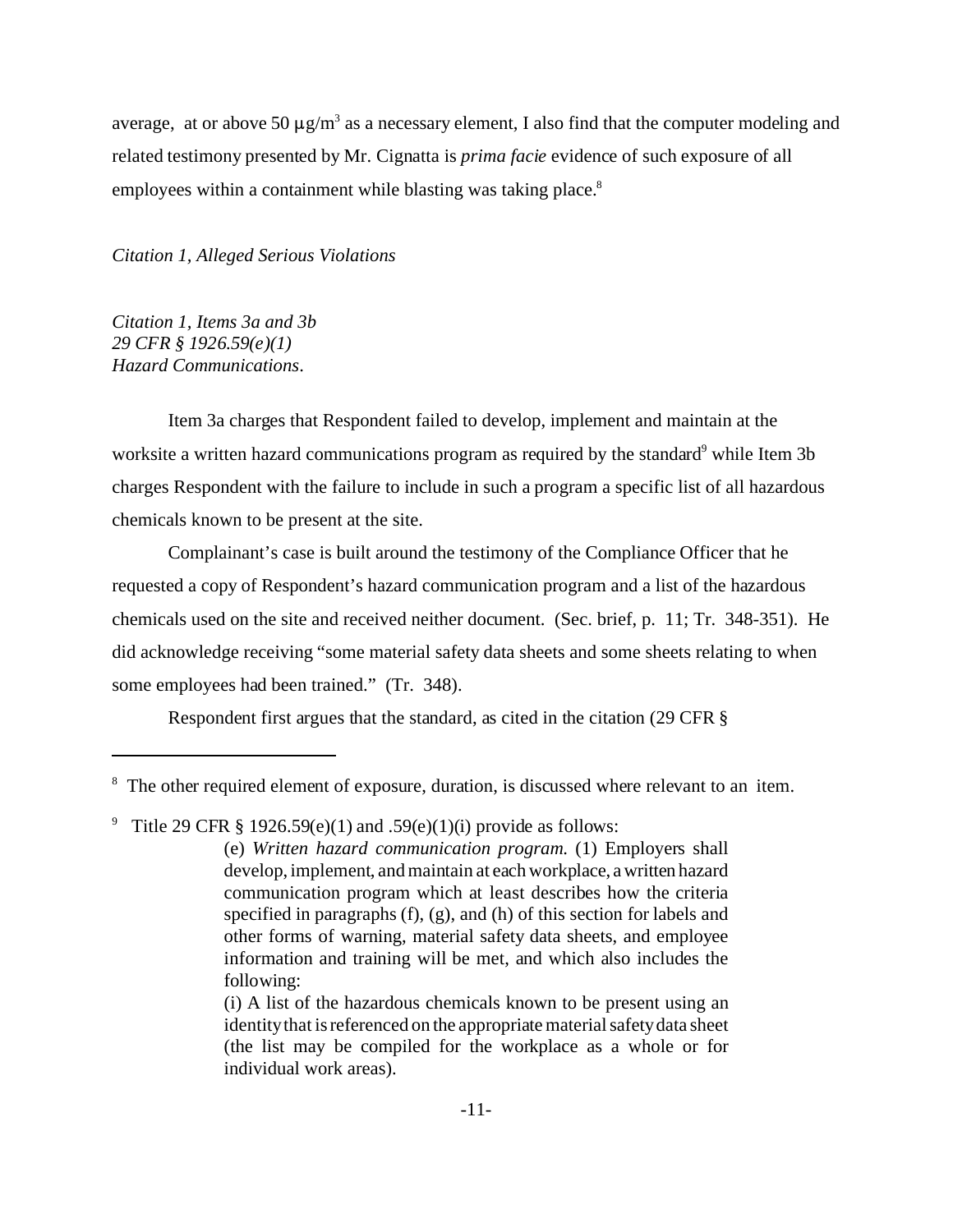$1926.29(e)(1)$ ) "does not exist." The argument is rejected since the item was amended in the complaint without having prejudiced Respondent. More importantly, the Compliance Officer's cross examination seems to contradict, or at least fatally modify his testimony on direct. He stated that he saw Respondent's safety program at the site during the inspection and that he received a copy of Chapter 40 of Respondent's safety manual ( C-6) (relating to lead) "in approximately mid-September of 1993." (Tr. 449-450) He then states that he asked for a copy of the program and none was produced or shown to him (Tr. 506). He concedes that he saw such a program at a later point in time, but could not recall when that occurred. (Tr. 507). The Compliance Officer's cross examination on this matter demonstrates that during the course of the inspection he was shown a company safety and health program and that he "took notes" about the manual. He recommended the issuance of this item on the basis that he does not recall "a chapter on chemical hazard communication on site at that time." (Tr. 719). The Secretary has not meet his burden of proving the alleged violation. It is less than reasonable to infer, as would be required to find this violation, that a chapter (chapter 39 out of 45 chapters) was "missing" from the manual shown to the Compliance Officer at the site and that his notes specifically fail to reflect that. His testimony at the hearing that he could not remember finding a chapter on hazard communications in the manual at the site does not amount to a preponderance of the reliable evidence that such a chapter either did not exist or was not present at that time. Item 3a is VACATED.

Item 3b, as interpreted by the Compliance Officer requires a list of chemicals quite separate and apart from the relevant material safety data sheets being maintained on site. (Tr. 715-716). Although the Compliance Officer received three MSDS Sheets, he cited Respondent for the lack of a separate sheet of paper listing every hazardous chemical at the site. There is no dispute that Respondent had posted MSDS Sheets in the office trailer and there is no allegation or evidence that the sheets were inadequate or that there were chemicals at the site for which Respondent did not have MSDS Sheets. The lack of a separate list, however, fails to comply with the clear wording and meaning of the regulation. Respondent's argument that having all of the appropriate MSDS Sheets present at the site meets the requirement to have a list of such chemicals is rejected. Item 3b is AFFIRMED as a violation of the cited standard.

 $-12-$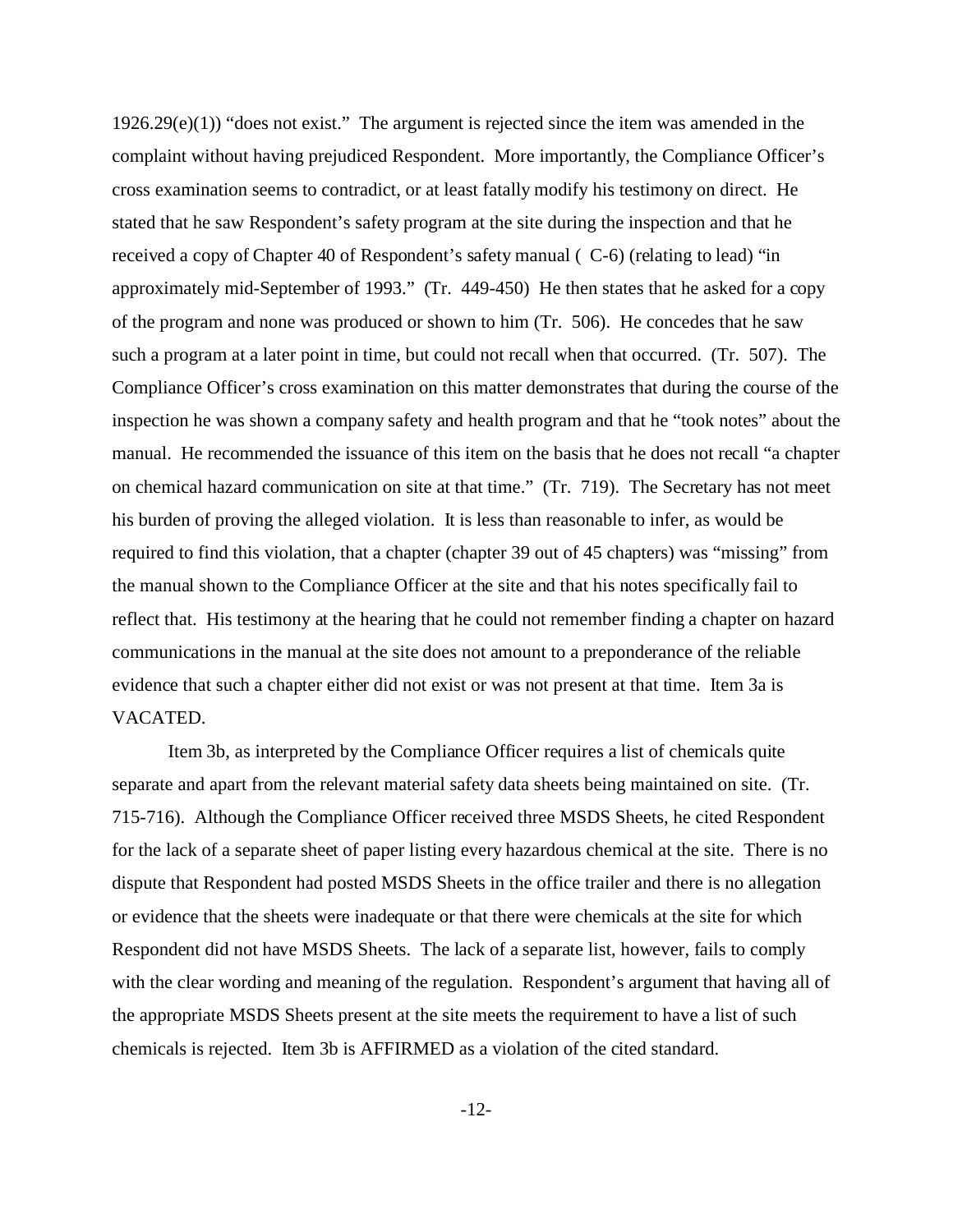The Compliance Officer, in attempting to describe what, if any, hazard was created by the lack of a list of such chemicals repeatedly sought to describe the consequences of an employee coming into contact with the chemicals. The hazards presented by the chemicals are, however, not the hazards presented by the lack of a list of such chemicals. This is especially so where, as here, there is no violation alleged or found for a failure to have an MSDS Sheet for each of the hazardous chemicals at the site. The Secretary sought to demonstrate that hazards were "associated with exposure to the chemicals" for which MSDS Sheets were present on the site. There never was any evidence that the lack of one list of such chemicals presented any hazard. (Tr. 353-356). Accordingly, I find that the failure to comply with the standard cited in item 3b is other than serious. Given the lack of any demonstrated hazard whatsoever, no monetary penalty is assessed.

*Citation 1, Items 4a and 4b 29 CFR § 1926.59(f)(5)(i) and (ii) Lack of label(s) on gasoline can.* 

Respondent was cited under these two standards because, according to the Compliance Officer, a safety can containing gasoline had neither an "identity" label nor a "hazard information" label.<sup>10</sup>

The Secretary merely states that the record shows that "a five-gallon safety can...contained gasoline." (Sec. brief, p. 11) That gasoline was present in the unlabeled safety can is based on the following testimony by the Compliance Officer:

> Q How did you determine that the unlabeled can contained gasoline?

> A I asked I believe it was Andy Manganas that I asked that

<sup>10</sup> The citation items refer to the following standards:

(ii) Appropriate hazard warnings....

<sup>(</sup>f) *Labels and other forms of warning*. (1) The chemical manufacturer, importer, or distributor shall ensure that each container of hazardous chemicals leaving the workplace is labeled, tagged or marked with the following information: (i) Identity of the hazardous chemical(s);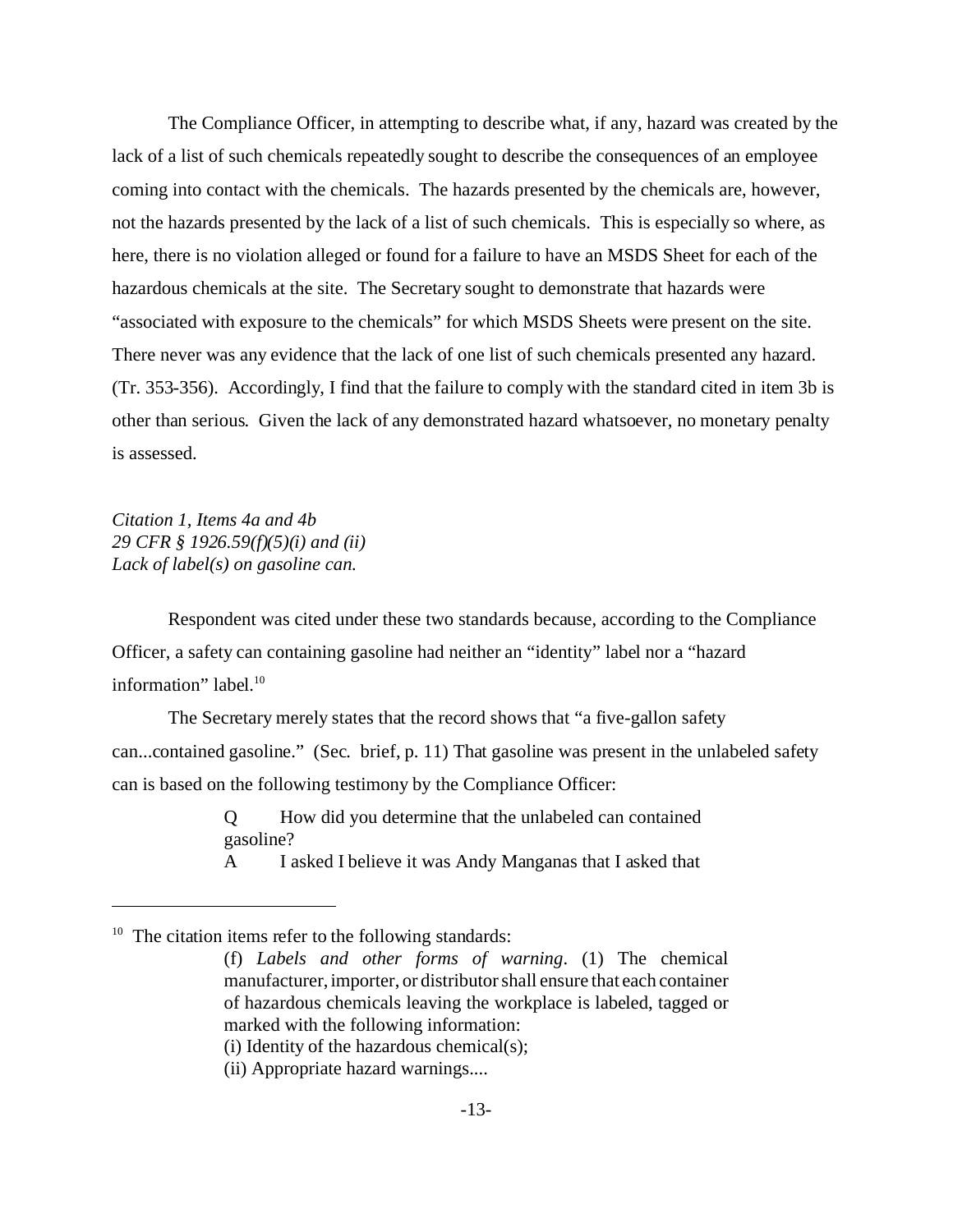question of.

Q What did Mr. Manganas tell you?

A He told me that it contained gasoline and that he had identity and hazard information labels for gasoline stored in his trailer but that it had been awhile since he had checked to make sure that all containers of chemicals had proper labels on them.

(Tr. 356-357). This rather central fact is controverted.

Respondent maintains that the evidence fails to establish "that the can actually contained any hazardous element." (Resp. brief, p. 33.) Manganas points to testimony by Andrew Manganas that he told the Compliance Officer that the can, which was in an area with broken equipment, had a hole in the bottom and could have no gasoline in it. (Tr. 2128).

For the following reasons, I find that the Secretary has failed to show by a preponderance of the evidence that the can contained gasoline, an essential element of the alleged violation.

In this instance, I find that the Compliance Officer's testimony is less reliable and warrants far less weight than that of Andrew Manganas because Mr. Manganas' testimony is more consistent with other, uncontroverted facts. First, the Compliance Officer's initial description of the contents rests upon his somewhat unclear (or at least attempted non-committal) response to the question of how he determined the contents of the can. Second, the Compliance Officer, on cross examination, when asked if the gasoline can was stored with other scrap material, replied, "I don't recall garbage or waste being stored near it (the gasoline can)." (Tr. 543) This reply is equivocal or evasive as to whether the gasoline can was stored with other scrap material. At best, it is an unclear recollection. Third, the Compliance Officer further testified on cross-examination to the effect that he never observed any employee using the cited gasoline can and he acknowledged that he was aware of no instance of any employee on the site using gasoline from any can rather than fueling their cars "from a (gasoline) station." (Tr. 544). These facts are more consistent with Mr. Manganas' description of the cited gasoline can than that of the Compliance Officer. Fourth, and not the least, the Compliance Officer's failure to take the few moments to check the contents of an unmarked safety can raises the inference that the matter was not that important to him at the time. It surely would have been a simple matter for the Compliance Officer to check the can, especially since merely lifting it or turning it over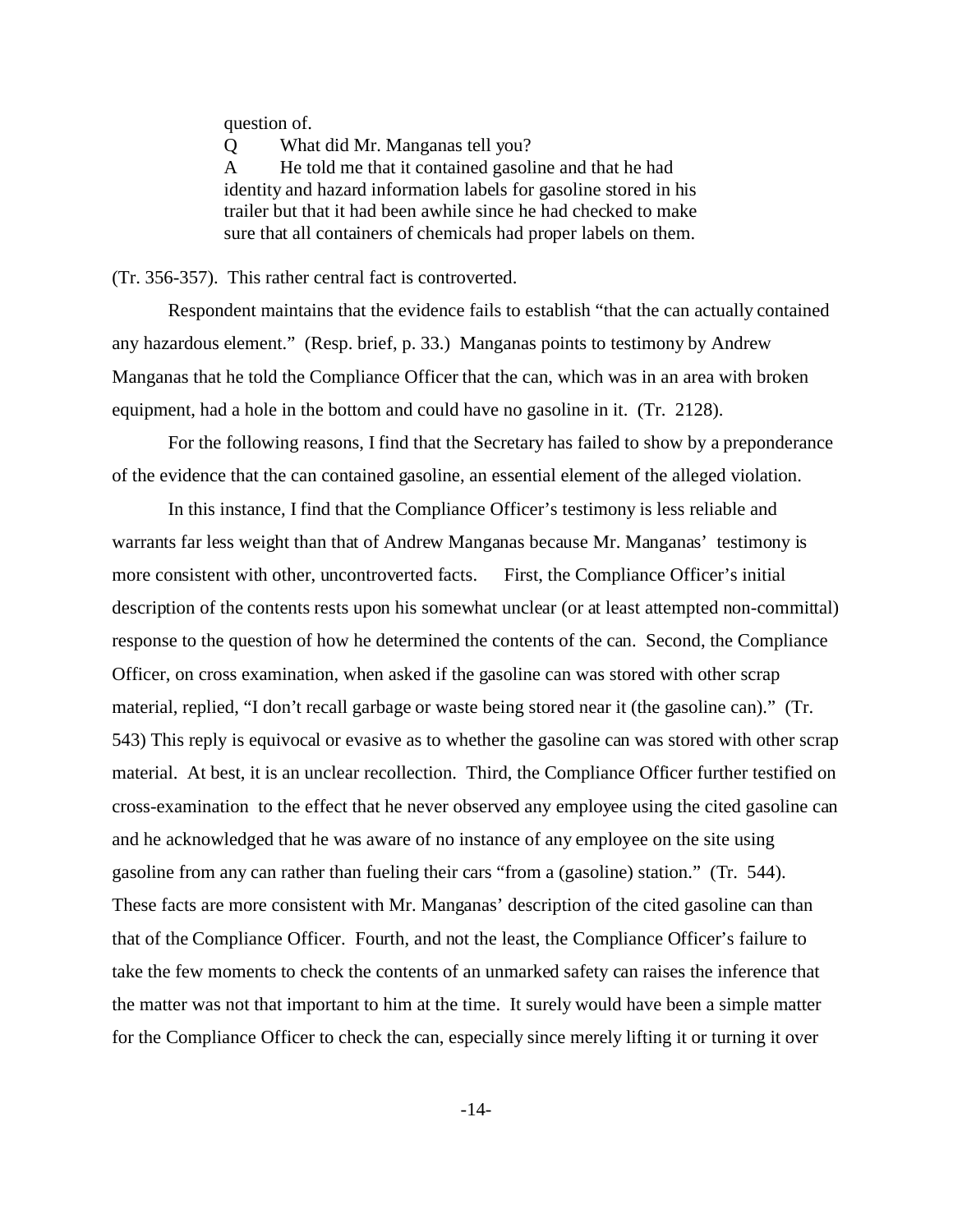would have revealed whether it was empty or whether there were holes in the bottom which would have rendered it useless. The lack of basic evidence needed to support the charge is thus properly laid at the feet of the Secretary.

Under these circumstances, I find that the evidence does not show that the can contained any hazardous chemical or substance. Accordingly, items 4a and 4b are VACATED.

*Citation 1, Item 5 29 CFR § 1926.59(h) Lack of Hazcom Training*.

Item 5 of Citation 1 alleges that;

[n]umerous employees at this worksite were not trained about (1) the hazards which are linked to Manganese, Lead, Methyl Ethyl, Ketone, Diesel Fuel, Gasoline and the paints which were sprayed at this worksite; (2) The contents of OSHA's Chemical Hazard Communication Standard (1926.59); and (3) The location, availability and contents of any written hazard communication program which may have been developed by or for this employer.

The standard cited requires that:

(h) *Employee information and training*. (1) Employers shall provide employees with effective information and training on hazardous chemicals in their work area at the time of their initial assignment, and whenever a new physical or health hazard the employees have not previously been trained about is introduced into their work area. Information and training may be designed to cover categories of hazards (e.g., flammability, carcinogenicity) or specific chemicals. Chemical - specific information must always be available through labels and material safety data sheets.

The Compliance Officer testified as to several statements signed by employees of Manganas that they had never received any training with regard to chemical hazard communication or hazards linked to certain chemicals or substances (arsenic, manganese, gasoline, diesel fuel or exhaust, cambium (sic.) or "any chemical other than lead." (Tr. 359 362, 360). He also testified about the hazards of several of the materials at the worksite and concluded they were, in fact used at the site, based upon the presence at the worksite of MSDSs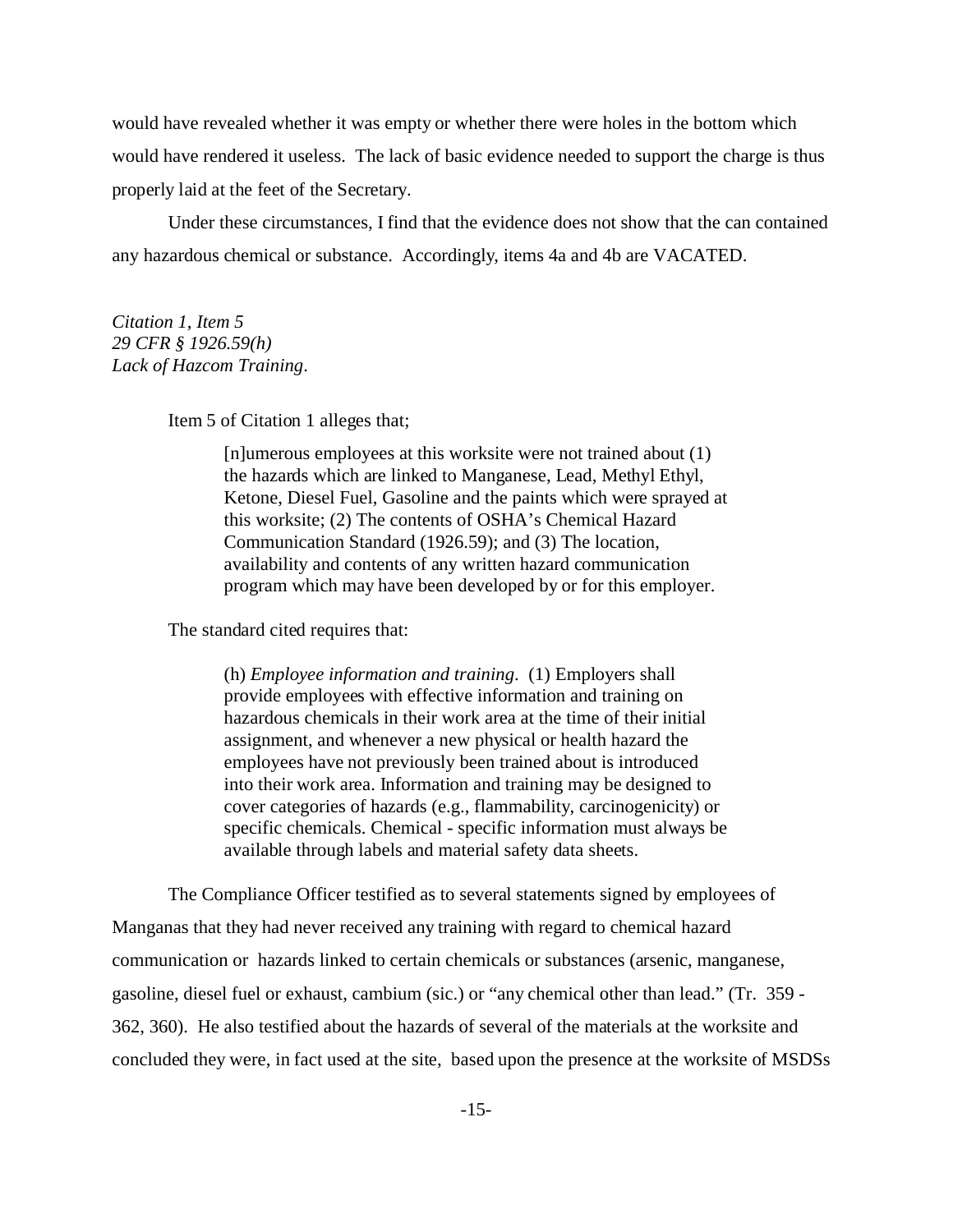for those items. (Tr. 362-364).

As to training regarding specific materials, Respondent argues that since no arsenic was found at the worksite and the levels of manganese found there were below the PEL that training regarding chemicals which are not present, is not required." (Resp. brief, Pp. 31-32). While Respondent's argument might be correct theoretically, it is incorrect factually. First, a reasonable interpretation of the standard requires dissemination of effective information and training as to hazardous materials present at the site regardless of whether the amount present exceeded the PEL. Any other interpretation would render employees ignorant of materials at the site which could present a health hazard if there was an increase in exposure either through an increase in the amount present or the time exposed. Second, the Compliance Officer's testimony covered more than just arsenic and manganese. Other hazardous chemicals and materials were present at the worksite. I thus find as fact that employees of Respondent at the worksite were not provided with either effective information or training regarding hazardous chemicals in their work areas as required by the cited standard.

 conflict with the documentary evidence." (Resp. brief, p. 32) (Footnote omitted.) Respondent Respondent also argues that the Secretary's evidence as to lack of Hazcom training in general is lacking because it is based on the Compliance Officer's testimony which, in turn, was based on written statements made and signed by employees of Respondent. Respondent maintains that such testimony was improperly admitted into evidence. The evidentiary ruling made at the hearing is affirmed. In addition, Respondent claims that the "hearsay testimony" to the effect that employees interviewed received no hazard communication training is "in direct points to a series of statements signed by various employees acknowledging that they received training "relevant to Hazard Communication 1926.59." (R-4). This exhibit consists of approximately 42 pages, several of which are dated long after the inspection and dates of alleged violation. The acknowledgments include at least four from the five employees identified by the Compliance Officer as those who gave statements indicating they had not received training (Tr. 359). Three such acknowledgments are, however, dated April 6, 1994. Two others are dated "4/13/93". Such evidence shows that at least some employees did not receive Hazcom training until after the inspection in this case and after the employee statements on which the Compliance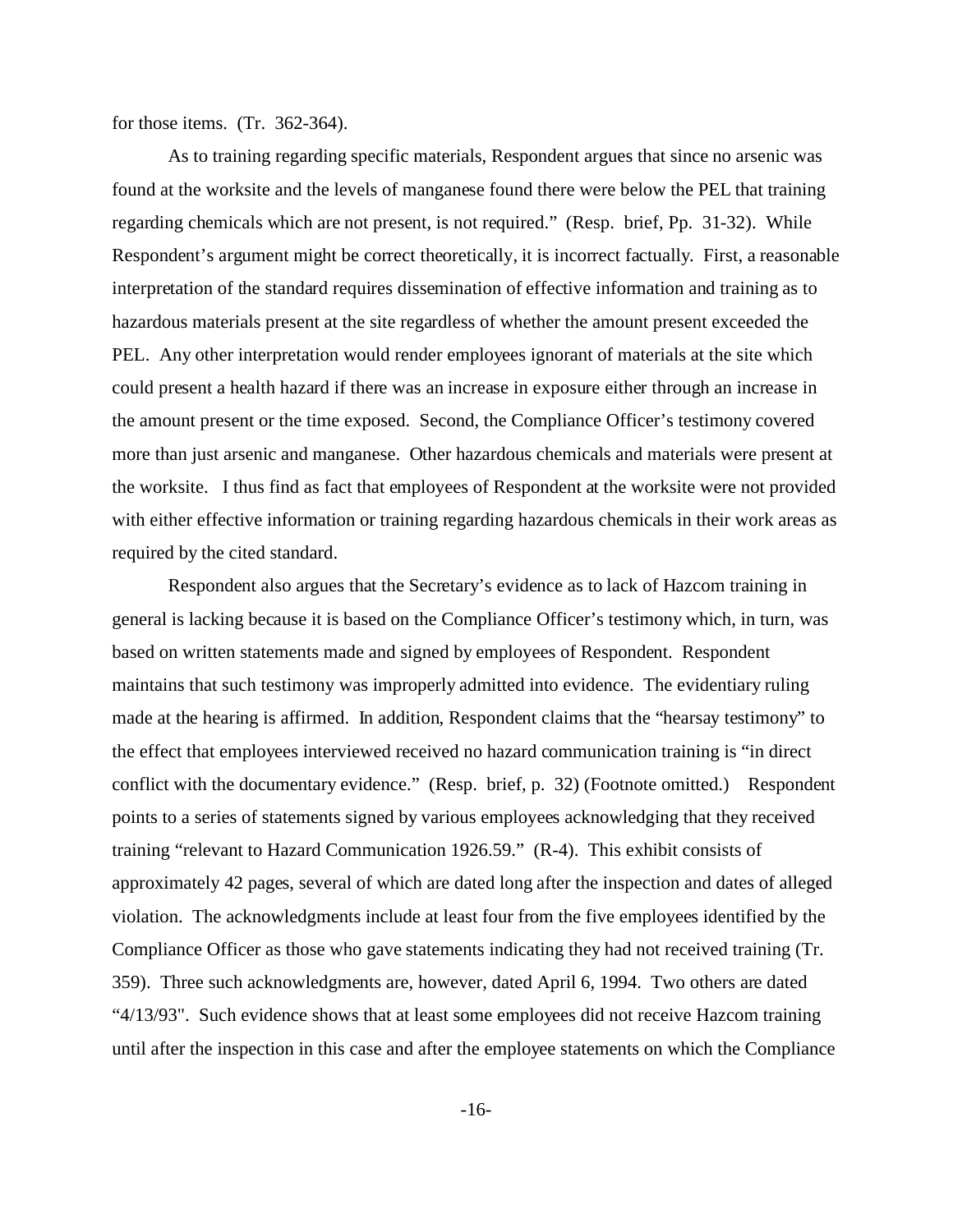Officer relied were taken. Respondent also relies (proposed finding of fact, ¶ 7) on the testimony of three of its supervisory personnel (Lang, McCully and Andrew Manganas) that there were weekly safety meetings at which new chemicals being introduced were discussed. Such general evidence does not directly rebut the employee statements relied upon by the Secretary. Finally, Respondent's reliance on the attendance of some of its experienced employees at training courses at other locations is misplaced. The evidence shows that the training course provided by the union consisted of training in general safety, fall protection and lead abatement. (Tr. 1900 1901). Respondent points to no evidence that employees received the necessary training regarding Hazcom generally or the hazards at the Jeremiah Morrow Bridge worksite at any other location at any other time.

For the above reasons, I find that at least some employees of Respondent failed to receive effective information and training as required by the cited standard. Accordingly, Citation 1, Item 5 is AFFIRMED.

In seeking to support the classification of the alleged violation as serious, the Secretary relied on Compliance Officer Sweeney's testimony that exposure to some of the chemicals and materials listed in the citation could "produce adverse effects to the central nervous system." (Sec. brief, p.12). The Secretary has not, on this evidence sustained his burden of showing the violation is serious within the meaning of § 17(k) of the Act. The violation is not based on actual exposure to any amounts of any chemicals or materials. It is based solely on the failure of Respondent to fully inform and train its employees in the hazards which could be present. Of course, that assumes that proper training would prevent or, at least lessen the likelihood of employee exposure to the dangerous materials. It does not, however guarantee no exposure. Moreover, the Compliance Officer did not relate the specific dangers to specific materials which were shown to be present at the worksite. One of the problems engendered by OSHA's apparent policy of issuing citations with separate alleged violations of numerous subparts of more comprehensive standards is demonstrated here. The Secretary simply cannot always show hazards specific arising from an employers failure to comply with each subpart of a larger, more encompassing requirement. Since the Secretary has not shown that Respondent's failure to comply with the standard cited in this item gave rise to a particular hazard, he cannot sustain an

 $-17-$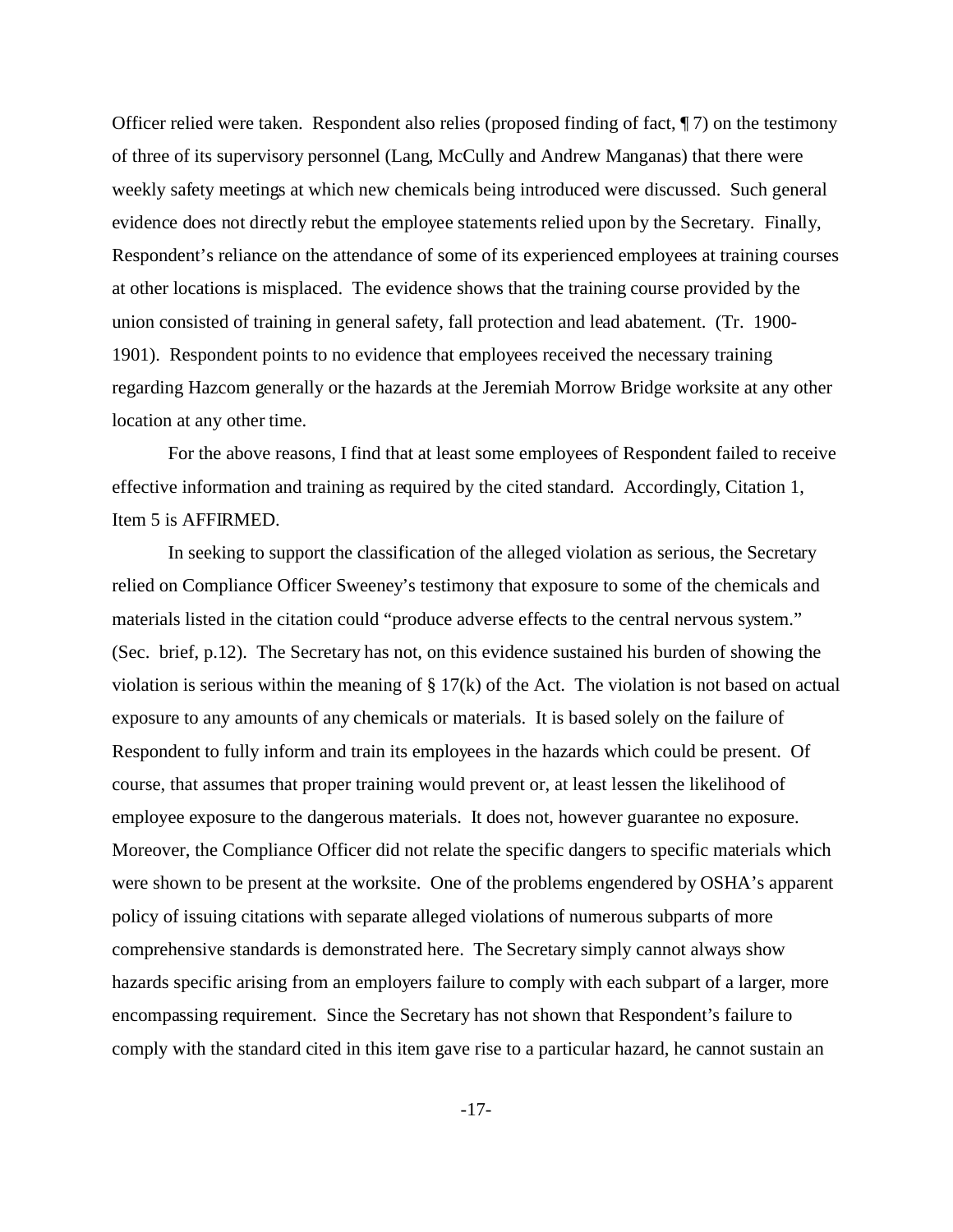allegation that this violation is serious. Accordingly, I find that the violation is other than serious.

*Citation 1, Item 6 1926.62(c)(1) Exposure of Employees to Airborne Lead Above Permissible Levels*.

The regulation requires that employees not be exposed to airborne lead in excess of the Permissible Exposure Level (PEL).<sup>11</sup>

Each of the employees identified in this item were sampled. The results for each showed exposure to airborne lead above the PEL<sup>12</sup>. (See, *Exposure Finding - Sampled Employees*).

Respondent conceded that the amount of airborne lead within the containment while blasting operations were in progress during the month of August 1993 exceeded the PEL. (Response to Request for Admissions No. 23).

On these facts, and for the reasons set forth in the discussion of *Exposure Finding* 

 $11$  The standard provides:

.

(c) *Permissible exposure limit.* (1) The employer shall assure that no employee is exposed to lead at concentrations greater than fifty micrograms per cubic meter of air  $(50 \mu g/m^3)$  averaged over an 8hour period.

|  |  |  |  | $12$ The specific results of the sampling of the blasters are as follows: |  |
|--|--|--|--|---------------------------------------------------------------------------|--|
|  |  |  |  |                                                                           |  |

| Item No.       | Employee | Date<br>Sampled | Lead<br>Exposure<br>g/m <sup>3</sup> | Exceeds<br>PEL by<br>Factor Of |
|----------------|----------|-----------------|--------------------------------------|--------------------------------|
| ба             |          | 9/21/93         | 4,960                                | 99.2                           |
| 6 <sub>b</sub> |          | 9/22/93         | 4,070                                | 81.4                           |
| 6c             |          | 9/22/93         | 3,700                                | 74.0                           |
| 6d             |          | 9/22/93         | 1,620                                | 32.4                           |
| 6e             |          | 9/22/93         | 430                                  | 8.6                            |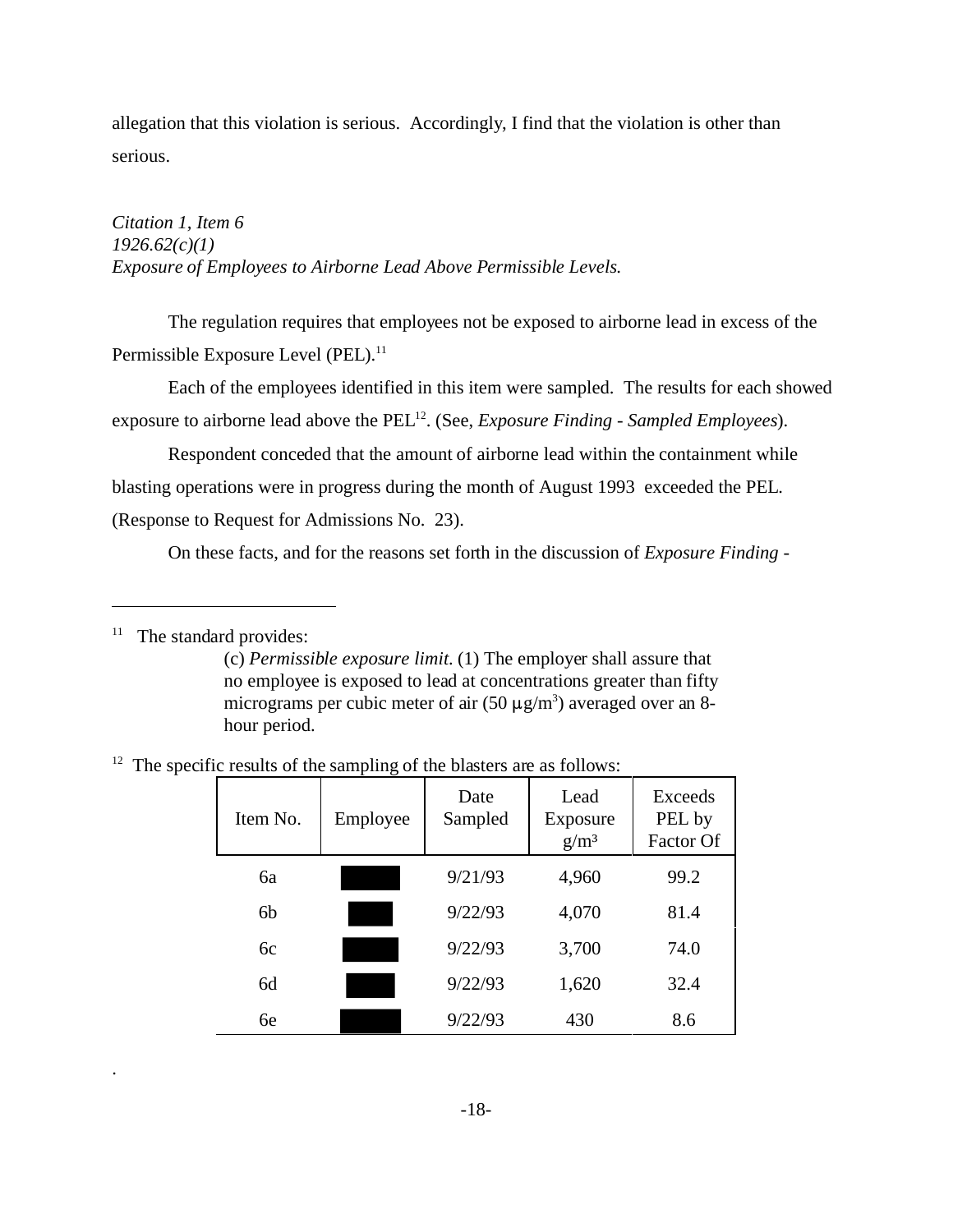*Sampled Employees*, I find that the Secretary has demonstrated that the cited employees were exposed to lead in excess of the PEL.

Respondent argues that the cited standard "is merely an overall admonition" (Brief, p. 10) which cannot, by itself, be the basis of a separate violation. Respondent's argument is rejected. It is true, as Respondent suggests, that the exposure of employees to airborne lead above the PEL, which is defined by 1926.62(c), "triggers" subsequent requirements. So stating, however, does not mean that a violation of 1926.62(c) alone cannot stand. The structure of the standards is such that engineering and work practice controls must be implemented to the extent feasible. Only where their implementation fails to reduce employee exposure to or below the PEL, is an employer permitted to use respirators, and then only in a manner that complies with other subsections of the standard. (1926.62(e)). Where the Secretary alleges that there is employee exposure to airborne lead at levels above the PEL and improper respirator selection or usage, violations of both the "general admonition" and the specific respirator requirements can and do exist.

Because the sampling was unreliable, argues Respondent, it did not know at the time of the inspection that its employees working in the containment were so exposed. It presents virtually no details or other arguments regarding its knowledge. Respondent's argument is rejected because the evidence presented by the Secretary is found to be reliable. Finally, there is no dispute that overexposure to airborne lead is a serious hazard. Accordingly, Citation 1, Item 6 is AFFIRMED.

*Citation I, Item 7 29 CFR 1926.62(d)(8)(1) Inform employees in writing of results of air sampling for lead*.

The cited standard<sup>13</sup> requires that employees be notified in writing of the "exposure"

(continued...)

<sup>&</sup>lt;sup>13</sup> The cited standard reads;

<sup>(8)</sup> *Employee notification.* (i) Within 5 working days after completion of the exposure assessment the employer shall notify each employee in writing of the results which represent that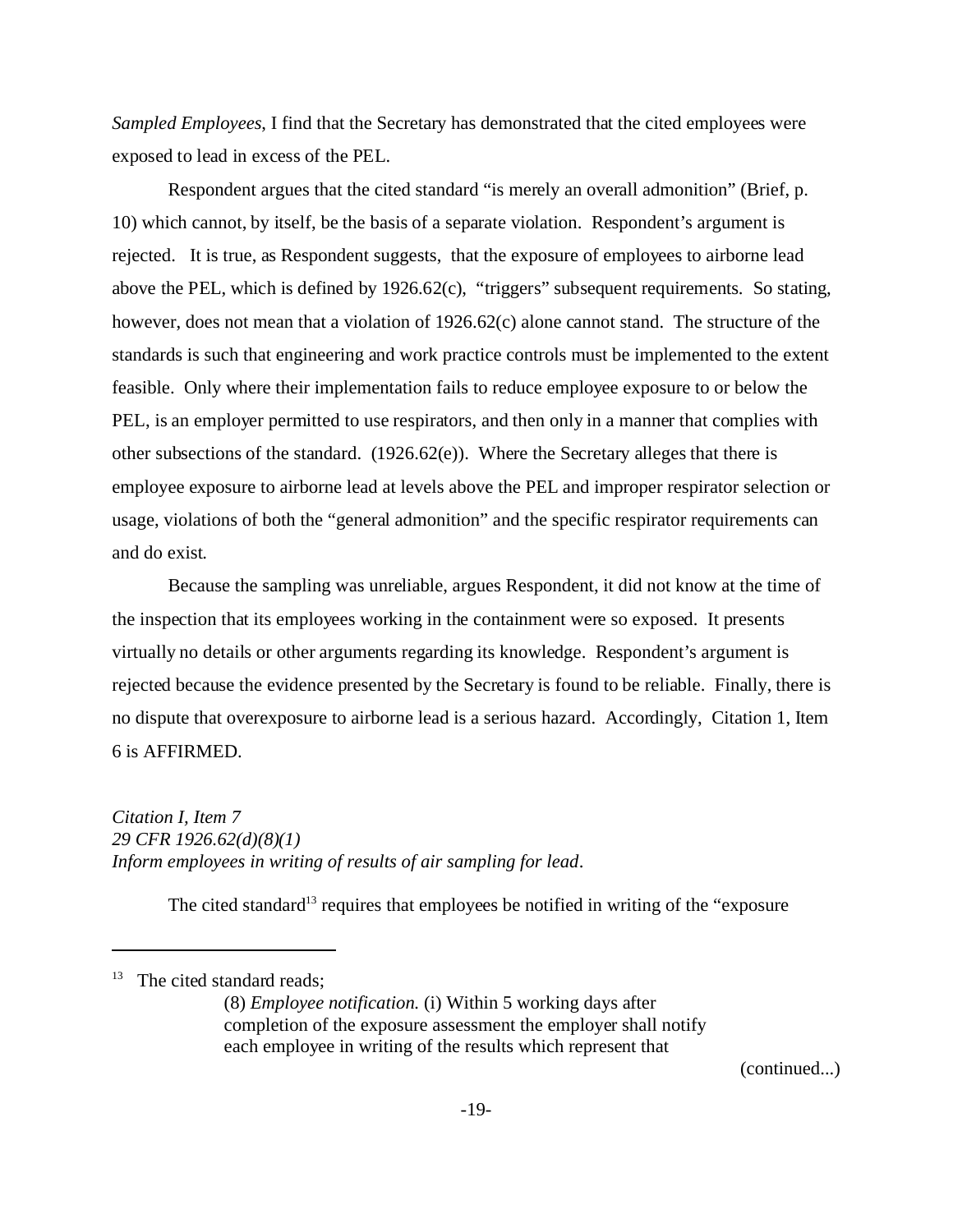assessment" results "which represent that employee's exposure." Such an "exposure assessment" must be made by employers to determine whether its employees are exposed to airborne lead above the "action level."14 Several employees were the subject of personal air sampling, *e.g.* was tested but never received written results (Tr. 1338-1339). Written test results were provided to Respondent (Molander deposition, p. 38).<sup>15</sup>

Respondent maintains that the Compliance Officer's testimony as to the contents of employee statements that they never received written test results was improperly admitted at the hearing. (Brief, Pp. 15, n. 2.) That holding is affirmed. Respondent also argues that in the absence of proof of when Respondent received the test results from Rust, there can be no violation of the standard because the five-day notification deadline is measured from the date of the receipt of the results by the employer. While Respondent's argument may be logical, it is not applicable to the facts of record. Rusts sampling results, according to Respondent, were transmitted to Manganas, albeit sometime after September 29, 1993. At least one employee who was sampled had not received any written results, at least as of the day he testified on November 1, 1995. Finally, posting the results in the company trailer is not sufficient notification in writing to the employees. Accordingly, Citation 1, Item 7, is AFFIRMED.

*Citation 1, Item 8 29 CFR 1926.62(e)(2)(i) Lack of complete written compliance program*.

The cited standard, 29 C.F.R.  $\S$  1926.62(e)(2)(i), provides, in pertinent part, that, "[p]rior to the commencement of the job each employer shall establish and implement a written

 $13$ (...continued)

employee's exposure.

14 Title 29 CFR § 1926.62(b).

 $15$  By agreement of the parties, the testimony of Lars E. Molander was taken by deposition after the hearing. The transcript of that deposition has been marked as document J-87 and is part of the record in this case as would be the transcription of his testimony as if it were taken in open court. The exhibits proffered by Complainant at the time of the deposition are also admitted over Respondent's objections.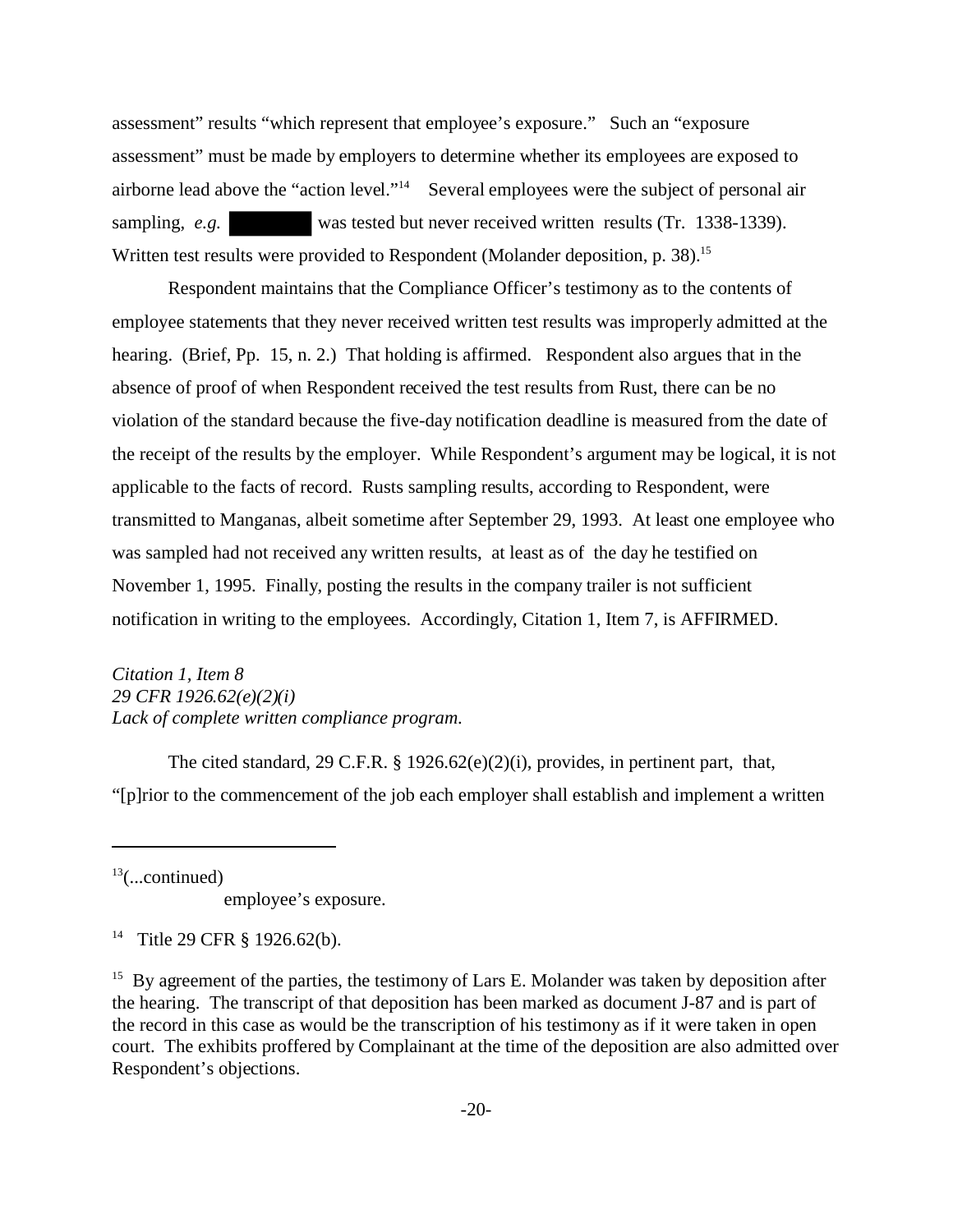compliance plan to achieve compliance with paragraph (c) of this section."

The Secretary argues that the Compliance Officer asked Respondent's officials on the job "if it had a program designed to meet the requirements" of the standard. He was presented with a "generic safety and health program" which did not contain "any of the job specific information required by the standard." (Sec. Brief, p. 14.)

The Secretary's argument ignores the clear and plain wording of the standard. As argued by Respondent (Resp. brief, p. 17) the Lead in Construction Standard became effective after the commencement of the job. Thus, the cited standard, which requires that certain actions be taken "before the onset of work," could not possibly apply to the work Respondent was performing at the Jeremiah Morrow Bridge.

Inasmuch as the cited standard does not apply, Item 8 of Citation 1 is VACATED.

*Citation 1, Item 9 29 CFR § 1926.62(f)(3)(ii) Respirator fit testing not performed by required date.*

The standard cited requires an employer to perform respirator fit testing "at the time of initial fitting and at least every six months thereafter.<sup>16</sup>

The Secretary maintains that a violation of the cited standard is shown by the facts that Respondent's employees, who used negative pressure respirators, who were interviewed by the Compliance Officer, were not fit tested until September of 1993. A representative of Rust Engineering, hired by Respondent, testified that she performed qualitative fit testing of Respondent's employees in September of 1993. (Tr. 1232).

<sup>&</sup>lt;sup>16</sup> The standard provides;

<sup>(</sup>ii) Employers shall perform either quantitative or qualitative face fit tests at the time of initial fitting and at least every six months thereafter for each employee wearing negative pressure respirators. The qualitative fit tests may be used only for testing the fit of half-mask respirators where they are permitted to be worn, and shall be conducted in accordance with appendix D. The tests shall be used to select facepieces that provide the required protection as prescribed in Table I.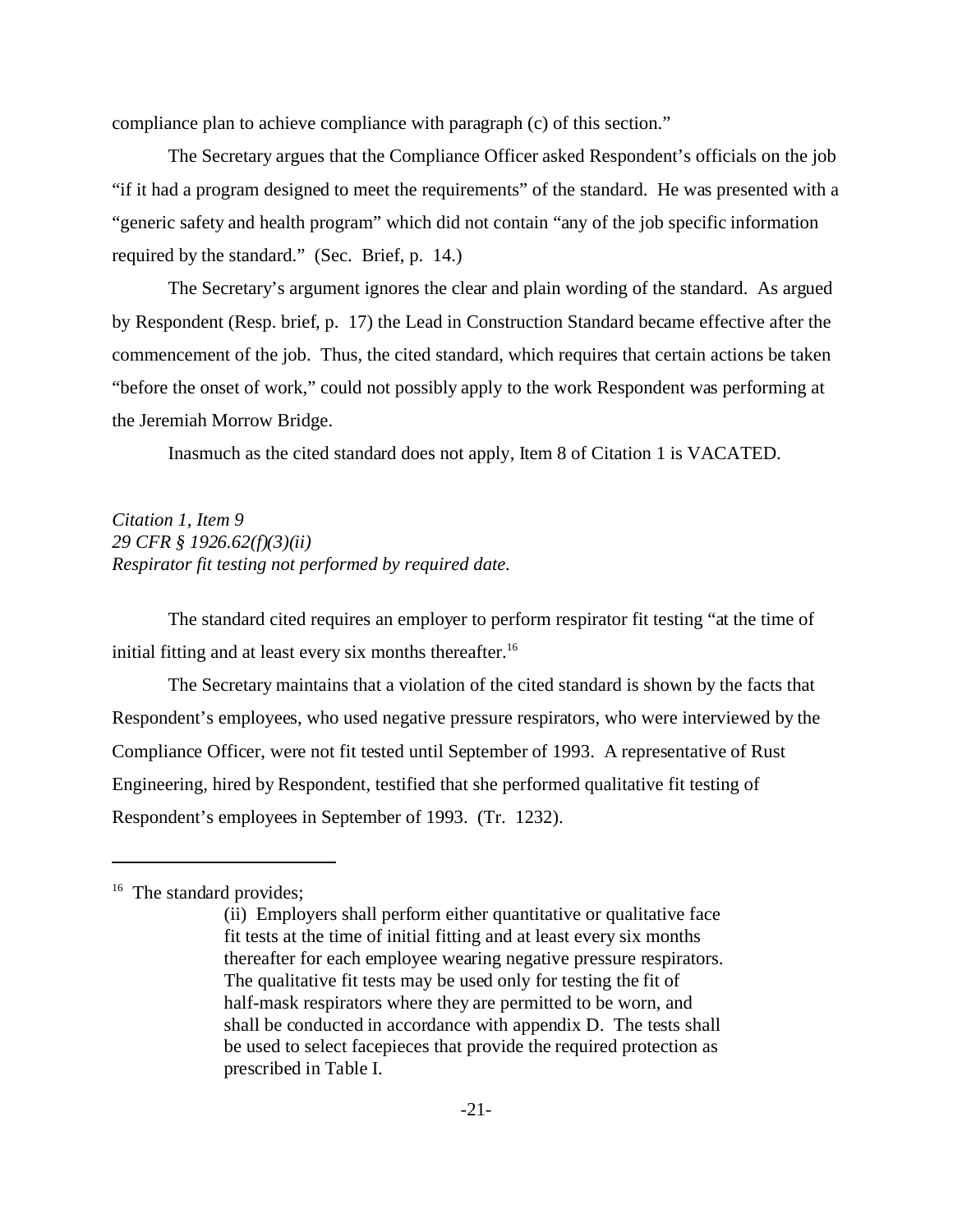Respondent first argues that it could not take any "initial" steps after work on the project began. Respondent's argument is rejected. The term "initial fitting" is broad enough to encompass the first time a respirator is worn, not necessarily the time when work on the project began. (See, Citation 1, Item 8). Respondent also argues that the Compliance Officer's testimony regarding employees' statements to him that they were not fit-tested is insufficient to carry the Secretary's burden of proof. At the hearing the Compliance Officer testified that he spoke to seven employees. He isolated "as an example" two of those seven employees (

) who reportedly told him they had not received fit tests until September 1993. (Tr. 374-375). Respondent notes that one of the two employees specifically identified by the Compliance Officer as having claimed to have not been fit tested until September 1993 ( ) signed a statement that he had been fit tested in April 1993. (R-12). The record as to the other specifically identified employee (Foley) shows no such thing. Moreover, Respondent notes that the only "live" testimony as to lack of fit testing by employees at the hearing was made by two former employees who both have civil suits pending against Respondent. The record includes a statement signed by , one of those employees, in which he acknowledging fit testing in April 1993. (R-12).

Respondent is incorrect in urging rejection of a finding of failure to conduct initial fit testing after the Compliance Officer referred to statements made to him by seven employees. A fair and reasonable reading of the Compliance Officer's testimony, interrupted by Respondent's objection, is that the seven employees he identified all told him what amounted to the same thing. This is not, as asserted by Respondent at the hearing, a "generic response." Here a group of people all gave similar statements to the Compliance Officer. There need not be testimony as to the statement of each one individually. Complainant was free to summarize their similar individual statements. This is so especially in light of Respondent's failure to show that the summary offered by the Compliance Officer was inaccurate in any significant respect. Moreover, there is clear, uncontroverted evidence that whatever fit testing was done by Respondent prior to September 1993 was accomplished by Mr. Lang on the worksite. (Tr. 983). While he claimed that he made a record of the initial fit testing for each employee tested, he conceded on cross examination that there was no record of fit testing for several employees whom he conceded

 $-22-$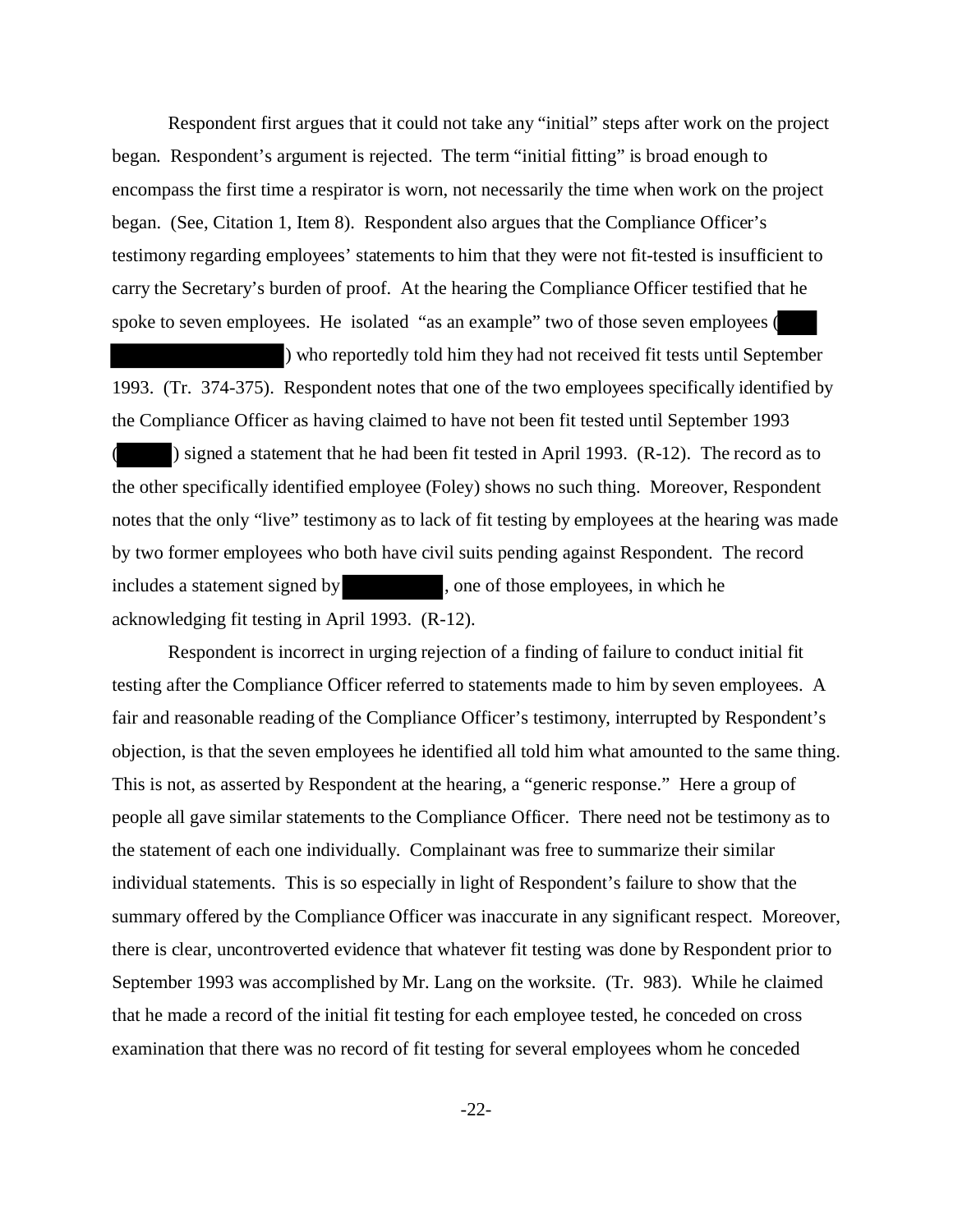worked at the site wearing respirators. (Tr. 984-987).

Under this standard, it is the Secretary's burden to show by a preponderance of the evidence that at least one or more employees worked at the site wearing respirator without first having undergone fit testing. He has done so. The fact that documentation exists which shows that some employees were fit tested does not, by itself, raise an inference that all employees were fit tested and that it is merely the documentation which is missing. Further, any such inference is negated by Lang's testimony that there are no records for some employees who wore respirators on the job. If Mr. Lang did indeed make a record of everyone he tested and there were men on the job using respirators for whom there are no test records, either Mr. Lang; 1) tested them but did not make a record: or, 2) tested them and made a record which is not included in the evidence for some reason: or, 3) did not test them . In light of the statements and testimony of some employees who used respirators that they were not tested, the most reasonable inference is that some employees were not fit tested before they began working on the site using a respirator. Accordingly, I find as fact that Respondent failed to provide initial fit testing of respirators for all employees who, during their employment used respirators. Citation 1, Item 9 is AFFIRMED.

The violation is serious as alleged. Employees sent into an environment where these is actual or likely exposure to significant levels of toxic materials without first fit testing their respirators run the risk of exposure to higher levels of the toxic material than would occur in the presence of properly fitted equipment. In this case, that toxic material is airborne lead. Exposure to airborne lead is serious.

### *Citation I, Item 10 29 CFR 1926.62(g)(1) Failure to Provide Protective Clothing.*

Citation 1, Item 10 alleges that Respondent did not provide appropriate work clothing in that work shoes or disposable covers were not provided to any employees as of September 24, 1993 and Coveralls were not being provided to or worn by grit recycling area employees as of September 21, 1993.

The standard cited, 29 CFR § 1926.62(g)(1), requires that employers provide at no cost to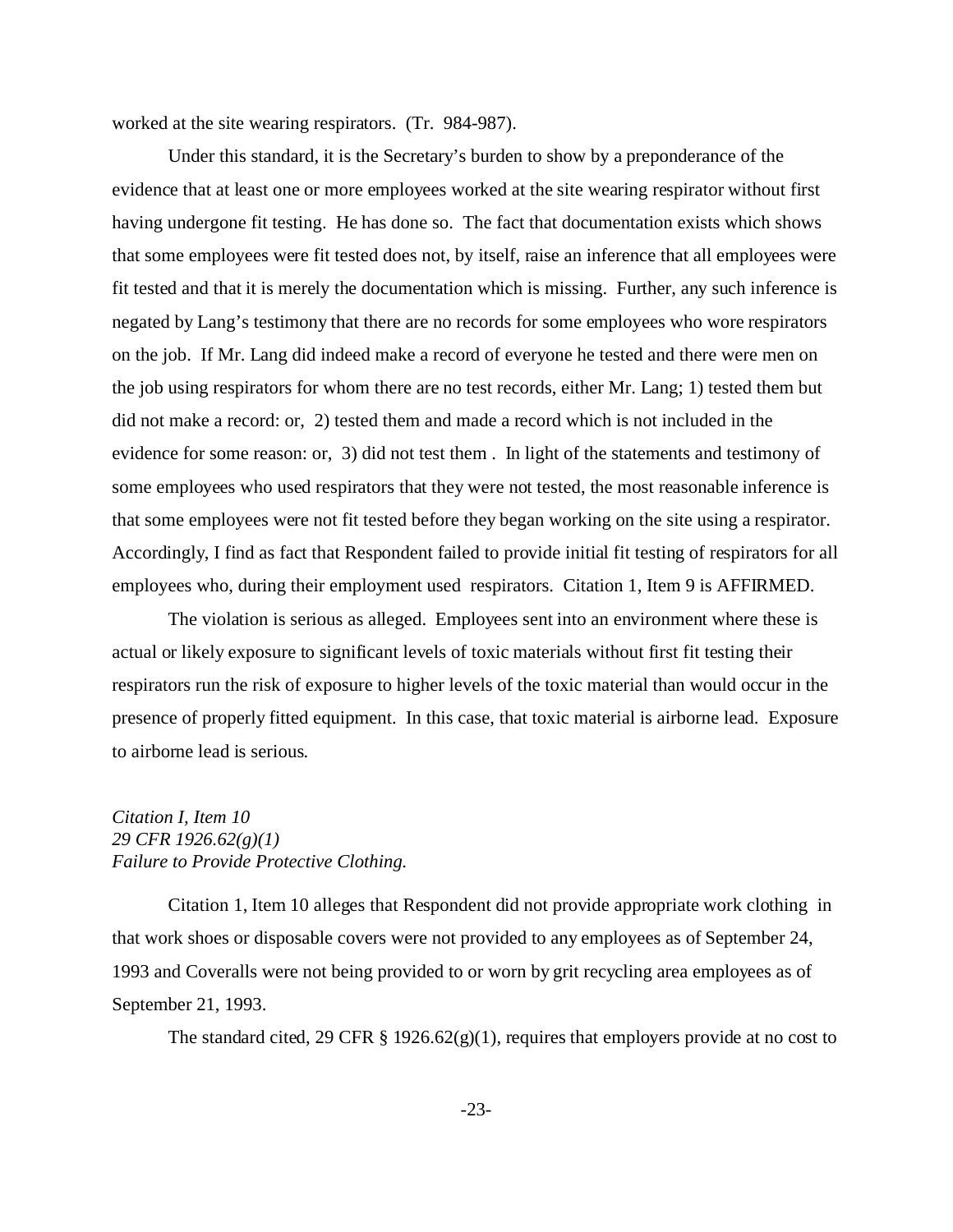certain employees (and assure their use of) appropriate protective work clothing and equipment. $17$  The employees specified are those;

> exposed to lead above the PEL without regard to the use of respirators, where employees are exposed to lead compounds which may cause skin or eye irritation...and as interim protection for employees performing tasks as specified in paragraph (d)(2) of this section.

The Secretary, referring to 29 CFR 1926.62(d)(2)(v)(B), maintains that the cited standard requires that, even "prior to initial personal monitoring, the employer "provide such clothing to employees performing any of the tasks enumerated in 29 CFR 1926.62(d)(2)." (Sec. Brief, p. 15). He maintains that full protective clothing should have been provided and used by the employees who were tested and found to be exposed to airborne lead above the PEL and, regardless of exposure, to all employees who were performing tasks enumerated in 29 CFR 1926.62(d)(2). (Sec. Brief, p. 16.).

The Secretary points to uncontroverted testimony of the Compliance Officer that when he arrived at the worksite for the first time no protective clothing was being provided by Respondent to its employees. He also relies on unrebutted employee testimony that some employees (those working in the grit recycling area) were never provided with coveralls and additional testimony

 $17$  The standard provides:

 <sup>(</sup>g) *Protective work clothing and equipment* - (1) *Provision and use*. Where an employee is exposed to lead above the PEL without regard to the use of respirators, where employees are exposed to lead compounds which may cause skin or eye irritation (e.g. lead arsenate, lead azide), and as interim protection for employees performing tasks as specified in paragraph (d)(2) of this section, the employer shall provide at no cost to the employee and assure that the employee uses appropriate protective work clothing and equipment that prevents contamination of the employee and the employee's garments such as, but not limited to:

 <sup>(</sup>i) Coveralls or similar full-body work clothing;

<sup>(</sup>ii) Gloves, hats, and shoes or disposable shoe coverlets; and

<sup>(</sup>iii) Face shields, vented goggles, or other appropriate protective

equipment which complies with 1910.133 of this chapter.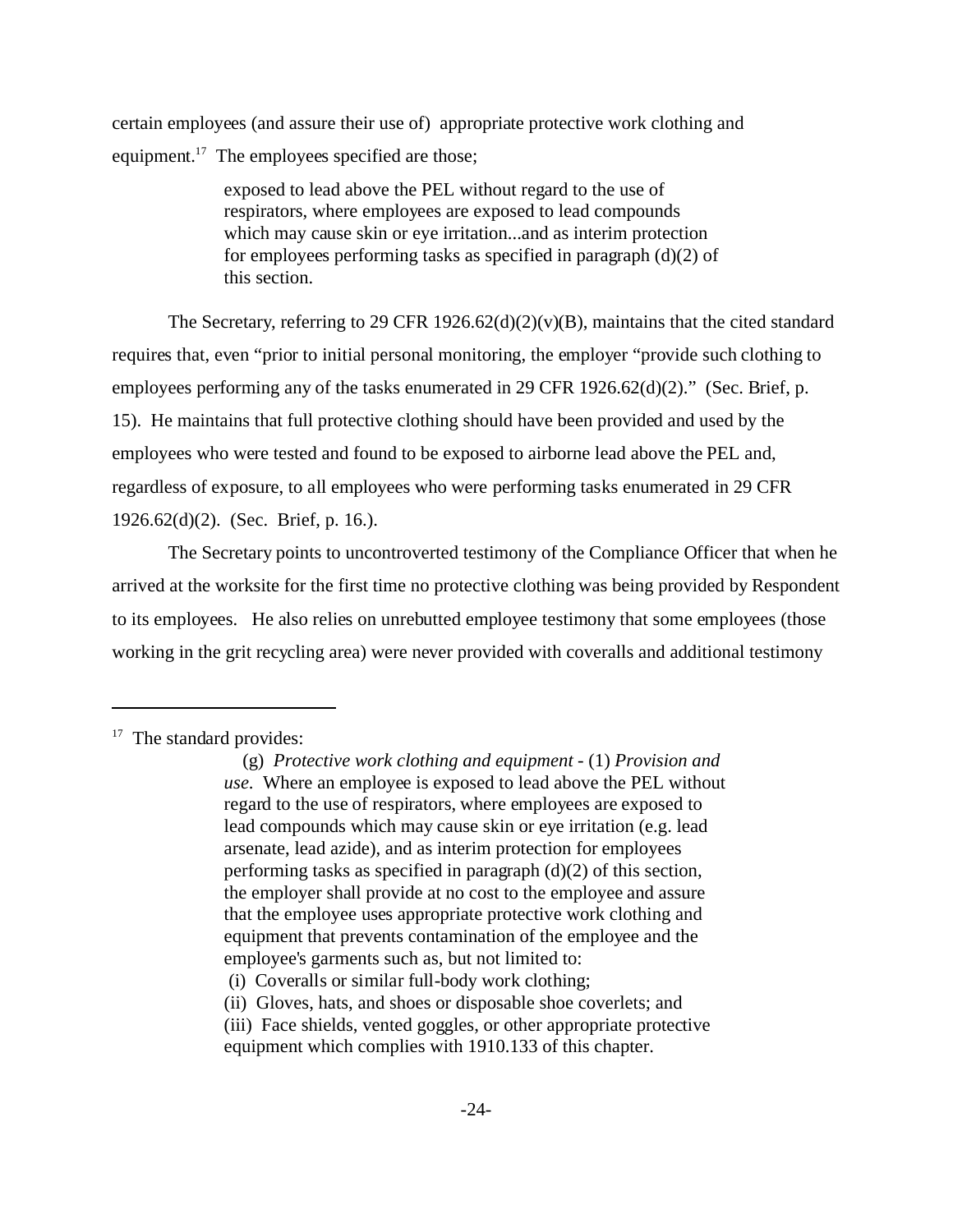that neither shoes nor shoe covers were ever provided to any employees.

Respondent states that it took several remedial actions including the purchase of a washer and dryer, purchase of a decontamination trailer, hiring an individual to launder work clothes at the site, Etc., in "September" (of 1993). (Tr. 2130-2131.) Respondent claims that there was "little, if any duration of time when employees lacked protection" because blasting on the bridge had ceased for the Labor Day holiday and commencement of blasting operations on the northbound span did not begin until after the holiday. (Resp. brief, p. 18). Respondent relies on the decision of an administrative law judge in *Central Brass Manufacturing,* 13 BNA OSHC 1609, 1610 ( Nos. 86-0978 and 86-1610, 1987) holding that a failure to administer a hearing conservation program was a *de minimis* violation because hearing protection was available while two "less important" standards were not complied with.

The Secretary's essential factual allegation is unrebutted. Employees exposed to airborne lead above the PEL were not provided with the protective clothing required by the standard.<sup>18</sup> Respondent's argument as to short duration is relevant, if at all, to the possible consequences or gravity of the violation, or both. Its reliance on *Central Brass Manufacturing, Co.,* is rejected. The decision of an administrative law judge, even one as instructive as that of Judge Salyers, is not precedental to the Commission. Moreover, the facts of that case are so different as to render it distinguishable from this case. There, the judge found as fact that the two less important parts of the cited standard not complied with had little or no impact on the safety or health of employees. Respondent has made no such showing here.

Respondent was aware of the hazards of lead as well as the repeated use of unlaundered clothing. Lead is a hazard where it can be absorbed, ingested or inhaled - all routes of entry to which employees were exposed due to the lack of appropriate protective clothing. These hazards existed at least until Manganas initiated and enforced a full protective clothing policy. Accordingly, Citation1, Item 10 is AFFIRMED.

 $18$  Since the identified employees were overexposed by actual measurement, the requirement to provide protective clothing as "interim protection" to persons performing certain specific tasks under 29 CFR 1926.62(d)(2) is not an issue in this case.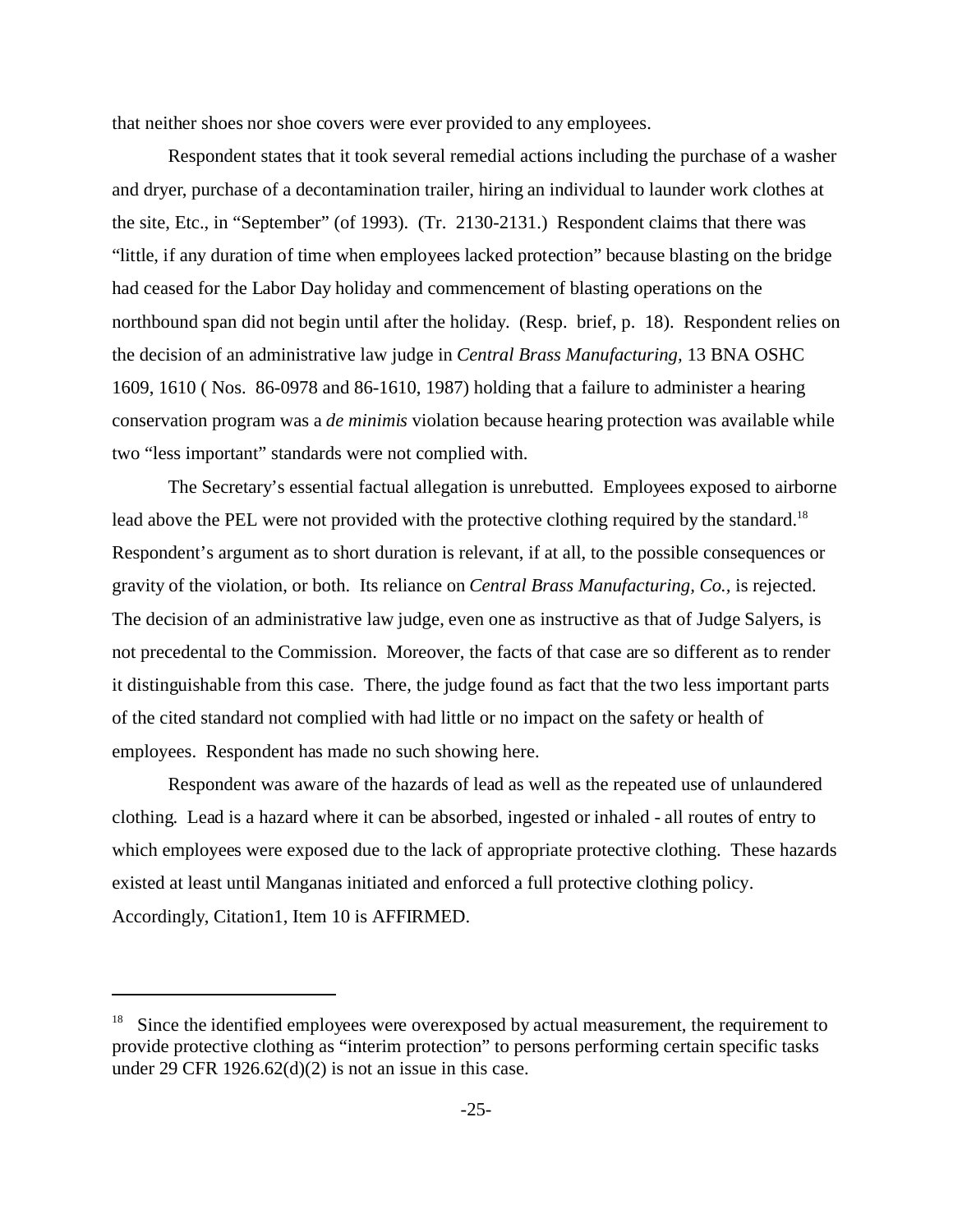*Citation 1, Item 11 29 CFR 1926.62(g)(2)(i) Provision of cleaned or laundered protective equipment.*

The cited standard<sup>19</sup> requires that an employer provide appropriately laundered or cleaned protective equipment at least weekly or daily to employees whose exposure to airborne lead (without regard to the use of a respirator) exceeds  $200 \mu g/m^3$ .

The Secretary again points out that it is undisputed that Respondent did not provide for the laundering of employee work clothing until September 1993. He alleges that Respondent's failure to do so was recognized by it as hazardous because such a provision is included in its own safety program and that "cross contamination" of employee personal clothing with lead dust and residue was a serious hazard.

Respondent, as it did in regard to Citation 1, Item 10, argues merely that it put the controls into place as soon as possible (after the inspection began.) For the reasons stated in regard to Item 10, even if the non-compliance lasted only a short duration after the initiation of the inspection, there is a violation on the undisputed facts. Citation 1, Item 11 is thus AFFIRMED.

Even though the standards require somewhat different actions, the hazards discussed in Item 10 are generally applicable here. Employees not provided with properly cleaned or laundered clothing were exposed for longer periods of time and to greater accumulations of lead dust than would have occurred had Respondent been in compliance with the standard. Given the consequences of lead exposure the violation is serious.

<sup>&</sup>lt;sup>19</sup> The standard provides:

<sup>(2)</sup> Cleaning and replacement. (i) The employer shall provide the protective clothing required in paragraph  $(g)(1)$  of this section in a clean and dry condition at least weekly, and daily to employees whose exposure levels without regard to a respirator are over 200 µg/m(3) of lead as an 8-hour TWA.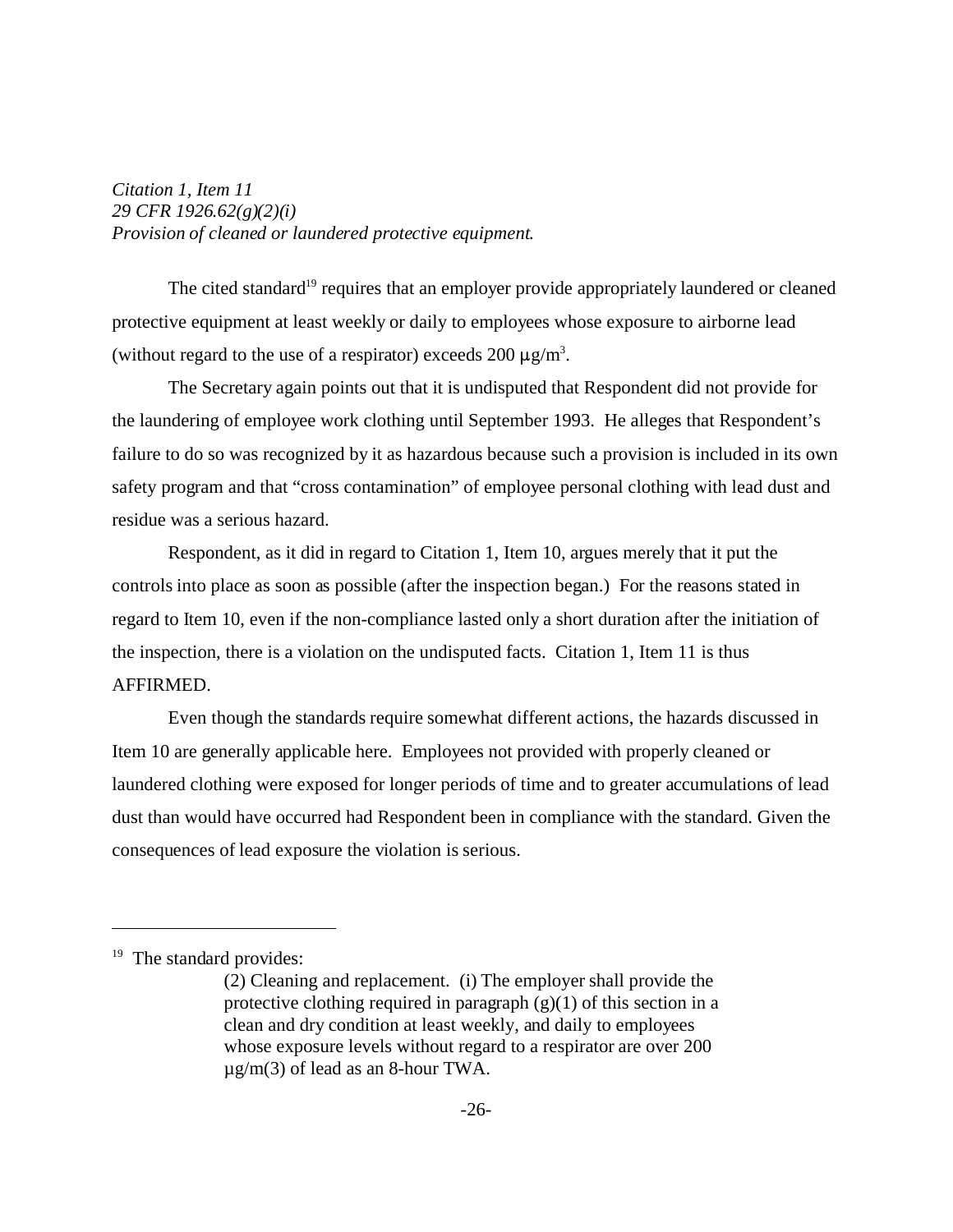*Citation 1, Items 12a and 12b 29 CFR 1926.62(g)(2)(v) and (vii) Container for contaminated clothing*.

The two subparts of Item 12 allege violations of standards requiring an employer to assure that lead contaminated clothing is placed in a closed container which is separated from street clothing and that such a container is properly labeled.<sup>20</sup>

The Secretary relies on the testimony of the Compliance Officer and two employees that work clothes were hung in the changing trailer intermingled with or, at least right next to, soiled work clothes and that prior to the inspection there was no particular container into which contaminated clothing would be placed. (Sec. brief. p. 18). According to the Secretary's evidence, even after specific containers were provided for the placement of protective clothing, they were not labeled as such for some period of time.

Respondent complains that at least one witness (Lang) stated that there was a clothing drum in place with a warning label affixed to it. Respondent further argues that the Compliance Officer made no determination that the soiled clothing hanging in the changing trailer in fact was worn by employees exposed to lead levels above  $200 \mu g/m<sup>3</sup>$ . Respondent also argues to the effect that there can be only one violation in that the Secretary "cannot require Respondent to label a container and at the same time conclude that it does not exist." (Respondent, Brief, p. 19)(Citation omitted.)

Caution: Clothing contaminated with lead. Do not remove dust by blowing or shaking. Dispose of lead contaminated wash water in accordance with applicable local, state, or federal regulations.

<sup>&</sup>lt;sup>20</sup> The standards provide:

<sup>(</sup>v) The employer shall assure that contaminated protective clothing which is to be cleaned, laundered, or disposed of, is placed in a closed container in the change area which prevents dispersion of lead outside the container.

<sup>(</sup>vii) The employer shall assure that the containers of contaminated protective clothing and equipment required by paragraph  $(g)(2)(v)$ of this section are labeled as follows: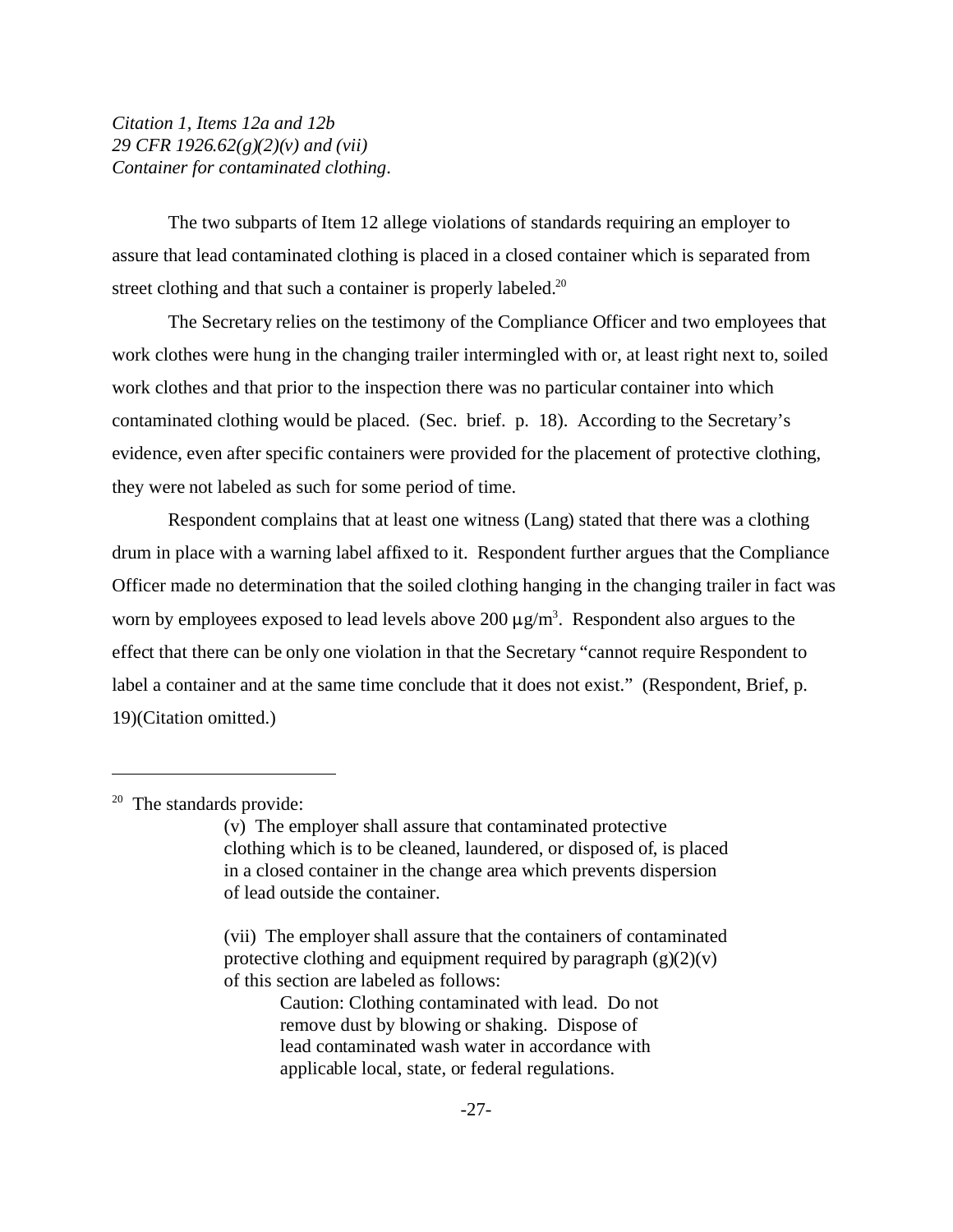Respondents arguments are rejected. First, the Compliance Officer did not have to determine that the contaminated clothing in the trailer was worn by employees exposed to airborne lead at any level higher than the PEL under the terms of the standard's applicability provision, 29 CFR 1926.62 $(g)(1)$ . Lang's testimony is accorded less weight than that of the Compliance Officer, the latter witnesses taken together. The latter witnesses corroborated one another independently. There is no such corroboration or independent affirmation of Lang's testimony. Moreover, Lang's testimony is less specific and less clear as to the time frame than is that of the Compliance Officer. Finally, Respondent, in arguing that the two separate violations could not exist, overlooked the time factor. That is - the facts here are consistent with providing no container at all then providing an appropriate type of container, albeit, without proper labeling. As a matter of fact, Respondent violated both cited standards. Accordingly, Citation 1, Items 12a and 12b are AFFIRMED.

As with other, similar items, failure to separate out contaminated clothing serves to spread contamination further and leave employees exposed for longer periods of time. The hazards of lead exposure are serious and further aggravation and extension of such exposure is also serious.

*Citation 1, Item 13 29 CFR 1926.62(g)(2)(vi) Warning clothing launderers about lead.* 

Respondent, it is alleged by the Secretary, failed to provide written notice of the effects of lead to those who laundered contaminated clothing worn by its employees as required by the standard cited. The standard provides:

> (vi) The employer shall inform in writing any person who cleans or launders protective clothing or equipment of the potentially harmful effects of exposure to lead.

The basis of the Secretary's claim in support of this alleged violation is that prior to the installation and use of laundry facilities at the worksite, two employees, took contaminated clothing from the worksite and laundered it themselves. (Tr. 384-385, 1410 1411). The required warning, according to the Secretary must be in writing and must be given to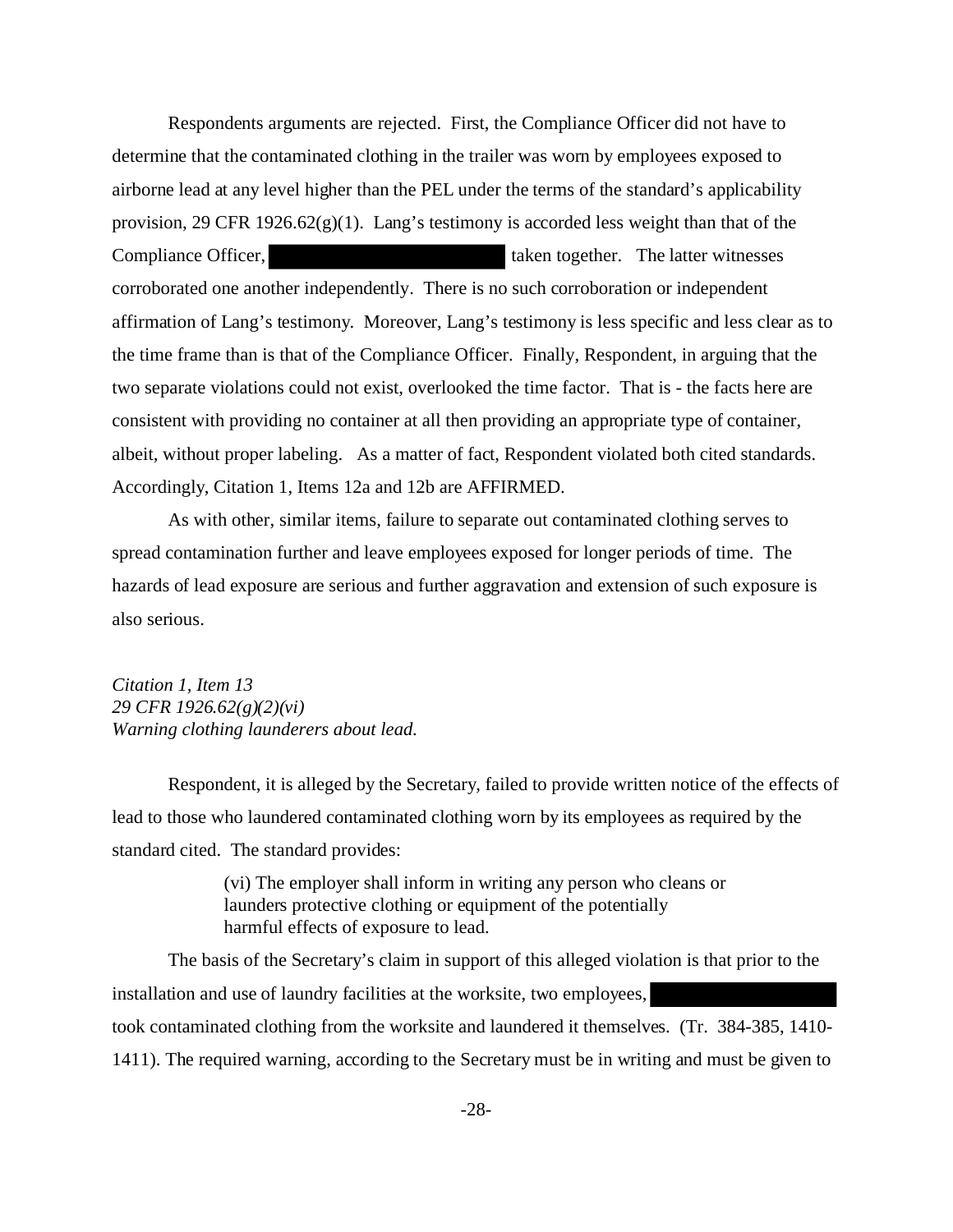any person who launders the clothing, including the employee himself. The Secretary also notes that such a warning would not have been redundant since the employees had not had training in the hazards of lead exposure prior to the time they were laundering their own work clothes.

Respondent maintains that "the regulation can apply only to individuals hired by the employer to provide cleaning and laundering services at the work site." (Brief, p. 19)(Citation omitted.) It cites a portion of the Federal Register discussing the intent of the general industry lead standard. Regardless of the intent of the drafters of the general industry standard, or even the lead in construction standard, resort to the language accompanying the issuance of a standard is simply irrelevant where, as here, the language of the standard is clear and unambiguous. There could hardly be a plainer meaning of "any person" than that urged by the Secretary. A violation of the Act might not exist if a person other than an employee does the laundering or cleaning, or if an employee who launders his/her own clothing has previously been given written notice of the dangers of lead exposure as a result of employment training. That does not mean that the standard's requirements are necessarily redundant or superfluous when applied as it is here, to employees who laundered their own work clothes. Respondent also maintains that its employees had been advised of the harmful effects of lead. The record does not support Respondent's factual assertion. The "training" it relies on was described vaguely, at best, by Foreman Lang. It is not at all clear that specific warnings about the dangers of lead exposure were provided. Moreover, the more thorough and complete lead training provided by Respondent occurred after the dates of the alleged violation. Item 13 is thus AFFIRMED.

The hazard created by this violation adds to the duration and routes of exposure to lead experienced on the worksite. It is thus a serious violation

*Citation 1, Item 14 29 CFR 1926.62(h)(3) Brushing/sweeping lead dust instead of vacuuming.*

The Secretary alleges that two employees swept grit and dust from the floor of the storage trailer instead of using a properly equipped vacuum to capture lead particles. The cited standard states;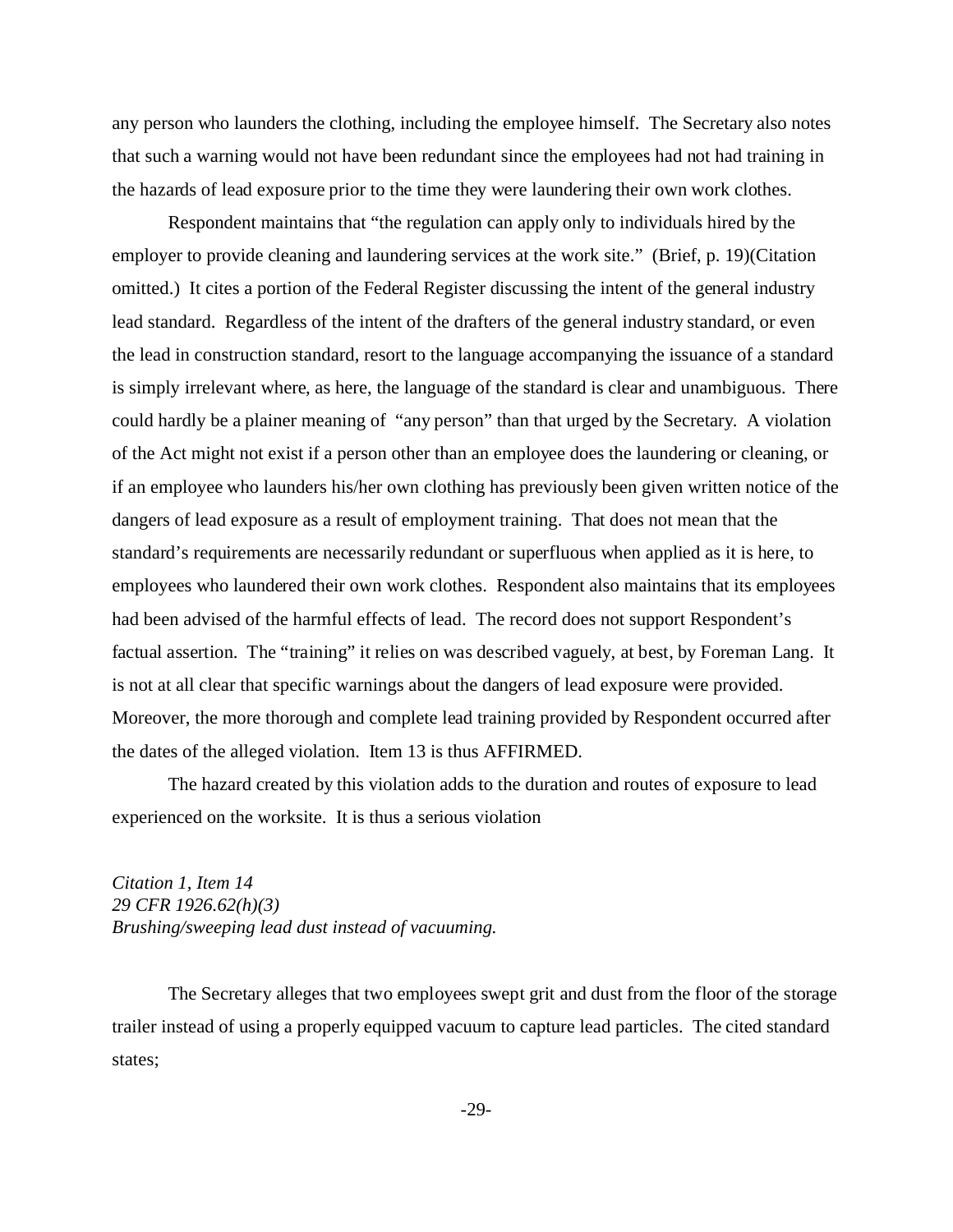(3) Shoveling, dry or wet sweeping, and brushing may be used only where vacuuming or other equally effective methods have been tried and found not to be effective.

Respondent admitted that the sweeping took place but denied that it was directed by any management official. The Compliance Officer reached the conclusion that the employees were directed to sweep the trailer by Andrew Manganas because;

> Andy Manganas was the person who directed what employees should perform which task and activities and he spoke to them very shortly before they began to perform this task.

#### (Tr. 386-387).

Respondent argues only that the Secretary never tested the trailer's floor to determine whether there was lead.

Respondent's argument, while a true statement of fact, would require rejecting a logical and reasonable inductive conclusion based on the evidence. While the standard does not set any threshold amount of lead but merely requires that some lead be on the surface to be cleaned, it does not preclude the application of logic and reasonable inference. It is logical and reasonable to infer that a trailer used to store equipment, including respirators, used on a site at which significant amounts of airborne lead exist, will have included in the dust and grit admittedly accumulated on its floor, some amount of lead. I so find. Accordingly, Item 14 of Citation 1 is AFFIRMED.

*Citation 1, Item 15 29 CFR 1926.62(h)(5) Blowing lead dust with compressed air*.

The cited standard prohibits the use of compressed air to remove lead from surfaces unless it is used in conjunction with "a ventilation system designed to capture the airborne dust created by the compressed air."21

(continued...)

<sup>&</sup>lt;sup>21</sup> The standard provides: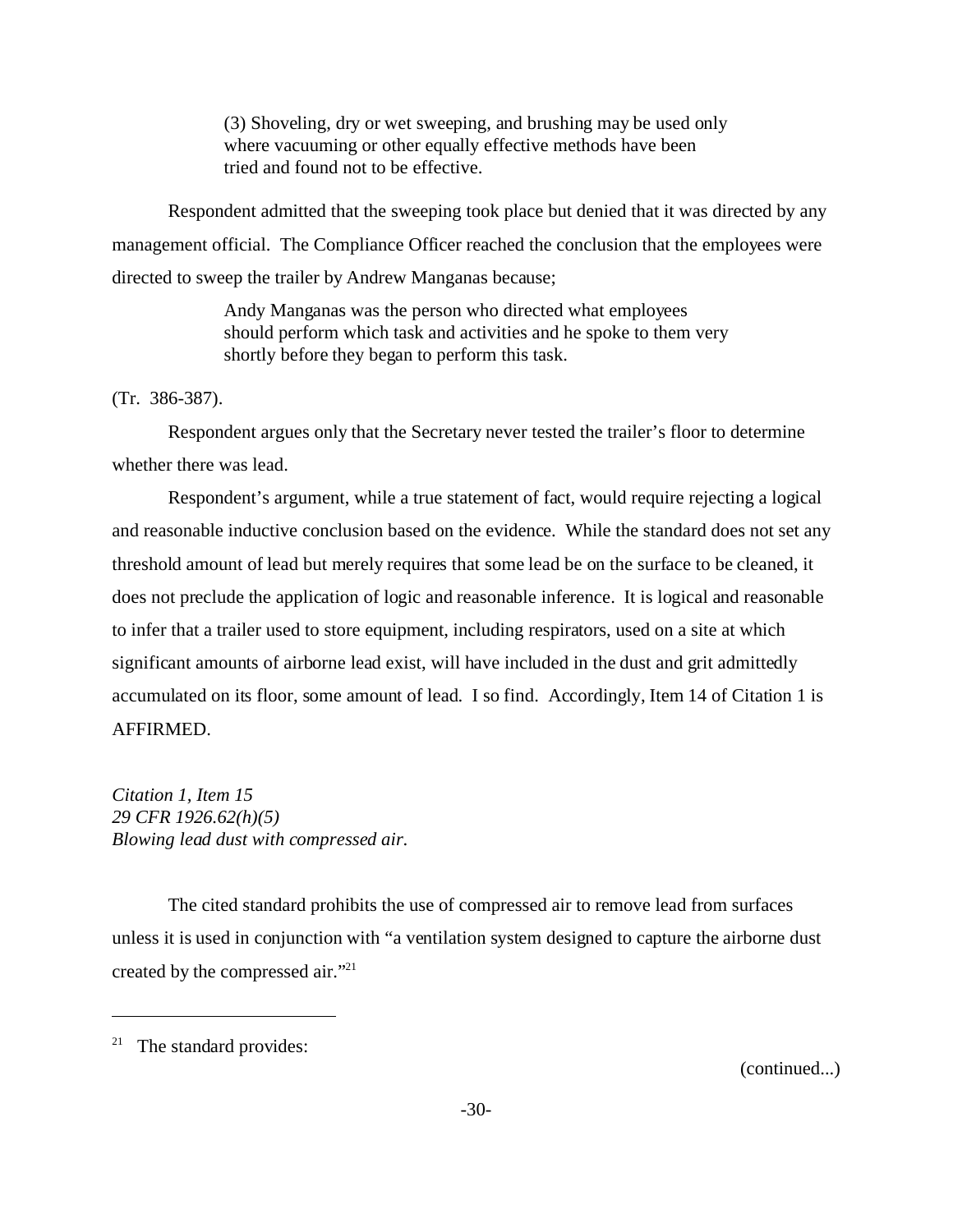There is no dispute that, as a matter of fact, Respondent's employees used compressed air to "blow down" the steel girders after blasting the old, lead based, paint off and in preparation for repainting. It is also undisputed that the compressed air system was not used in conjunction with a ventilation system designed to capture the airborne dust created by the operation.

Respondent maintains that the standard, appearing in a section entitled "housekeeping," does not apply to actual construction operations. In addition, Respondent maintains that it was required to "blow down" the steel under its contract with ODOT. It also argues that by vacuuming the surface of the steel girders prior to blow down it was engaging in an "engineering control". It notes that it had three vacuum trucks to do this work.

The standard is applicable. Respondent points to no definition or other provision of the lead in construction standards which excludes actual construction activities from "housekeeping" provisions. Also, it fails to identify any specific provision of its contract with ODOT requiring the use of compressed air, as opposed to other methods, to remove residual dust from blasted beams. Moreover, even if the ODOT contract contained such a requirement, there is no claim and no evidence that the contract precluded the use of compressed air within a system designed to capture the dust created by its use. Respondent has shown no contractual bar to compliance with the OSHA standard. Finally, its argument that vacuum trucks "to do this work" were in use is rejected in the absence of any showing that the ventilation system powered by the trucks included consideration of capturing blow down dust as part of its design. Accordingly, Item 15 of Citation 1 is AFFIRMED.

*Citation 1, Item 16 29 CFR 1926.62(i)(1) Eating and Smoking.* 

 $21$ (...continued)

Compressed air shall not be used to remove lead form any surface unless the compressed air is used in conjunction with a ventilation system designed to capture the airborne dust created by the compressed air.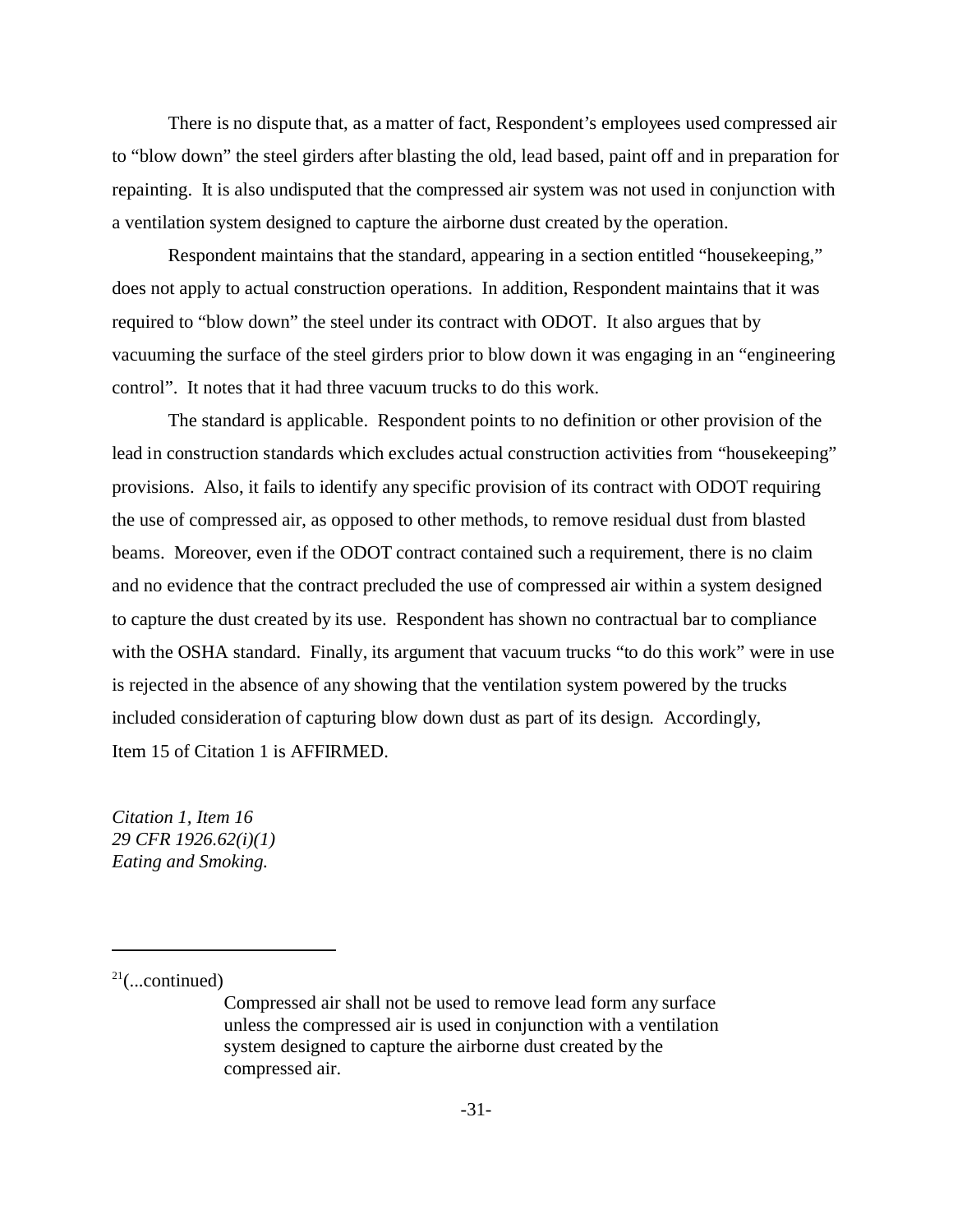Employers are responsible, under the cited standard, for assuring that food, beverage or tobacco products are not present or used in areas where employees are exposed to lead above the PEL."22

Testing by OSHA showed that employees in the grit recycling area and on top of the bridge (deck) had been exposed to airborne lead above the PEL. (*Exposure Finding - Sampled Employees,* Appendix A). Employees testified that they ate, drank and smoked inside the containment area and the grit recycling area. (Tr. 1336-1338, 1411-1412). The testimony is unrefuted. Respondent's post hearing brief directs its attention solely to the Compliance Officer's testimony. Item 16 of Citation 1 is AFFIRMED.

Highly credible and reliable expert testimony establishes that ingestion or inhalation of lead or smoking in the presence of lead exacerbates the dangers of exposure to airborne lead. The violation is thus serious.

*Citation 1, Items 17, 18 and 19 29 CFR 1926.62(i)(2)(ii), (iii) and .62(i)(3)(i). Contaminated clothing.* 

The "hygiene" standards involved seek to prevent cross contamination of lead from work clothes to street clothes by requiring separate storage facilities for work and street clothing (subsection (ii)), preventing employees from leaving the worksite wearing any work clothing (subsection (iii)) and mandating that shower facilities be provided for employees who have been exposed to lead in excess of the PEL  $(62(i)(3)(ii))$ .<sup>23</sup>

(ii) The employer shall assure that change areas are equipped with

(continued...)

 $22$  The standard provides;

 <sup>(</sup>i) *Hygiene facilities and practices*. (1) The employer shall assure that in areas where employees are exposed to lead above the PEL without regard to the use of respirators, food or beverage is not present or consumed, tobacco products are not present or used, and cosmetics are not applied.

 $23$  The standards provide;

<sup>1926.62(</sup>i)(2)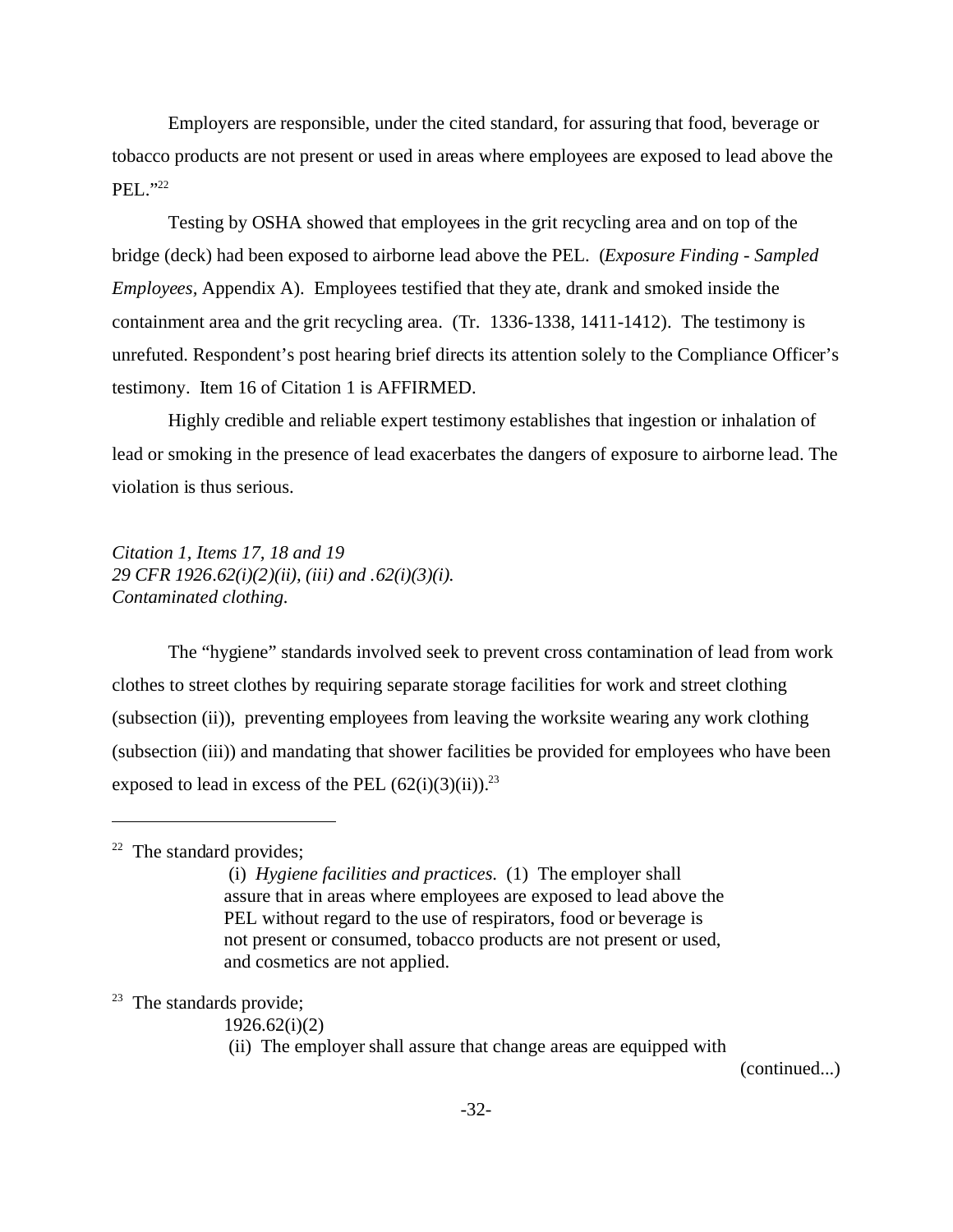Testimony which is unchallenged and unrebutted by Respondent establishes that work clothes and street clothes were stored alongside one another and that prior to the installation of laundry facilities, employees left the worksite at the end of their shift still wearing work clothing. The lack of shower facilities prior to the inspection is also unchallenged. These conditions were admittedly known to management personnel.

In response to Item 17, Respondent argues only that since abatement of Citation 1, Item 12a would result in the abatement of the hazard generated by the violation in Item 17, "no basis exists for separate violations." This argument is rejected for the reasons set forth in the discussion regarding the validity of the Secretary's employee by employee citation policy. (The same rationale requires rejection of Respondent's claim that Citation 1, Items 16 and 20 should have been "grouped together."

Respondent incorrectly argues that Item 18 is based solely on the testimony of the Compliance Officer. The violation is established through employee testimony as well. (See, Eg., Tr. 1333-1334, 1410).

Regarding Item 19, Respondent's providing a shower facility "as soon as it could" but only after the inspection commenced constitutes abatement - the promptness of which may be indicative of good faith but cannot serve as the basis to diminish the degree of employee exposure at the time of the alleged violations.

For the above reasons, Citation 1, Items 17, 18 and 19 are AFFIRMED.

 $23$ (...continued)

separate storage facilities for protective work clothing and equipment and for street clothes which prevent crosscontamination.

(iii) The employer shall assure that employees do not leave the workplace wearing any protective clothing or equipment that is required to be worn during the work shift.

#### 1926.63(i)(3)

 (i) The employer shall provide shower facilities, where feasible, for use by employees whose airborne exposure to lead is above the PEL.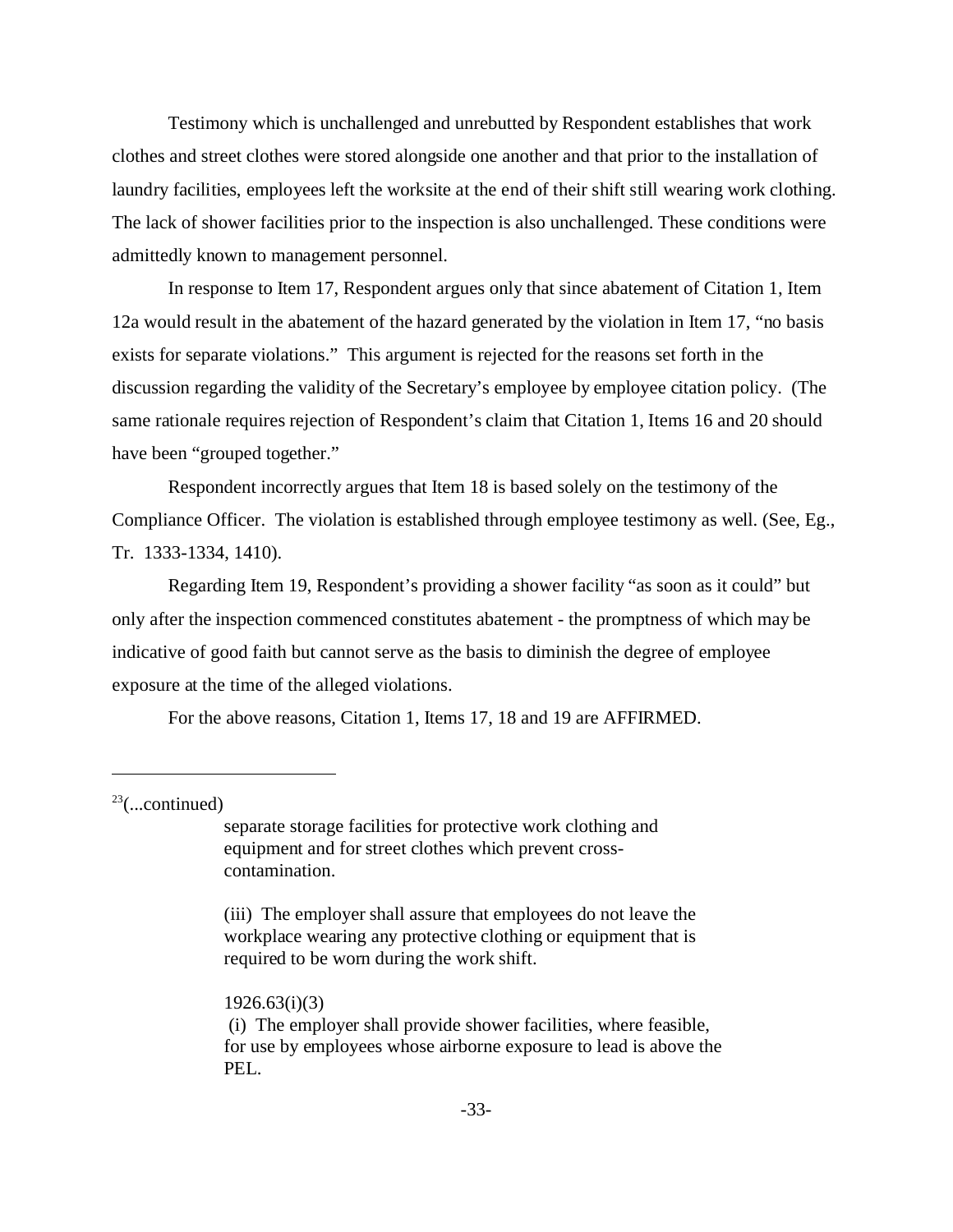Each of the violations alleged in Citation 1, Items 17, 18 and 19 contributed to increasing the amounts of lead to which the affected employees were exposed and could absorb. As such, they are serious violations.

*Citation 1, Item 20, Instances a, b & c 29 CFR 1926.62(i)(4)(iii) Washing hands and faces.* 

The cited standard states;

(iii) The employer shall assure that employees whose airborne exposure to lead is above the PEL, without regard to the use of respirator, wash their hands and face prior to eating, drinking, smoking or applying cosmetics.

The item, alleges that on September 21 and 22, 1993, employees of Respondent, without first washing hands or face; stepped out of the containment and drank water (instance a); smoked a cigarette in the grit recycling area (instance b); and smoked cigarettes on the bridge deck (instance c).

Each of these three instances were testified to by the Compliance Officer as observations he made during his inspection of the worksite. (Tr. 400-403). Each of these areas, the containment, the grit recycling area, and the bridge deck have been found to have been areas where employees were exposed to airborne lead in excess of the PEL. (Appendix A, *Exposure Finding - Sampled Employees*). It is undisputed that management did not explicitly require washing before smoking or drinking and that at least one supervisory employee smoked without washing first.

Respondent does not disagree with the facts but rather argues that the Secretary has not established that the identified employees were exposed to lead above the PEL at the time of their smoking or drinking. It also relies on the Compliance Officer's failure to state "conclusively" that management officials observed the conduct.<sup>24</sup> The arguments are rejected.

The standard speaks to requirements for "employees whose airborne exposure to lead is

<sup>&</sup>lt;sup>24</sup> Respondent also argues that this alleged violation should have been "grouped" with Item 16 of Citation 1. This argument was rejected in the discussion of Item 16.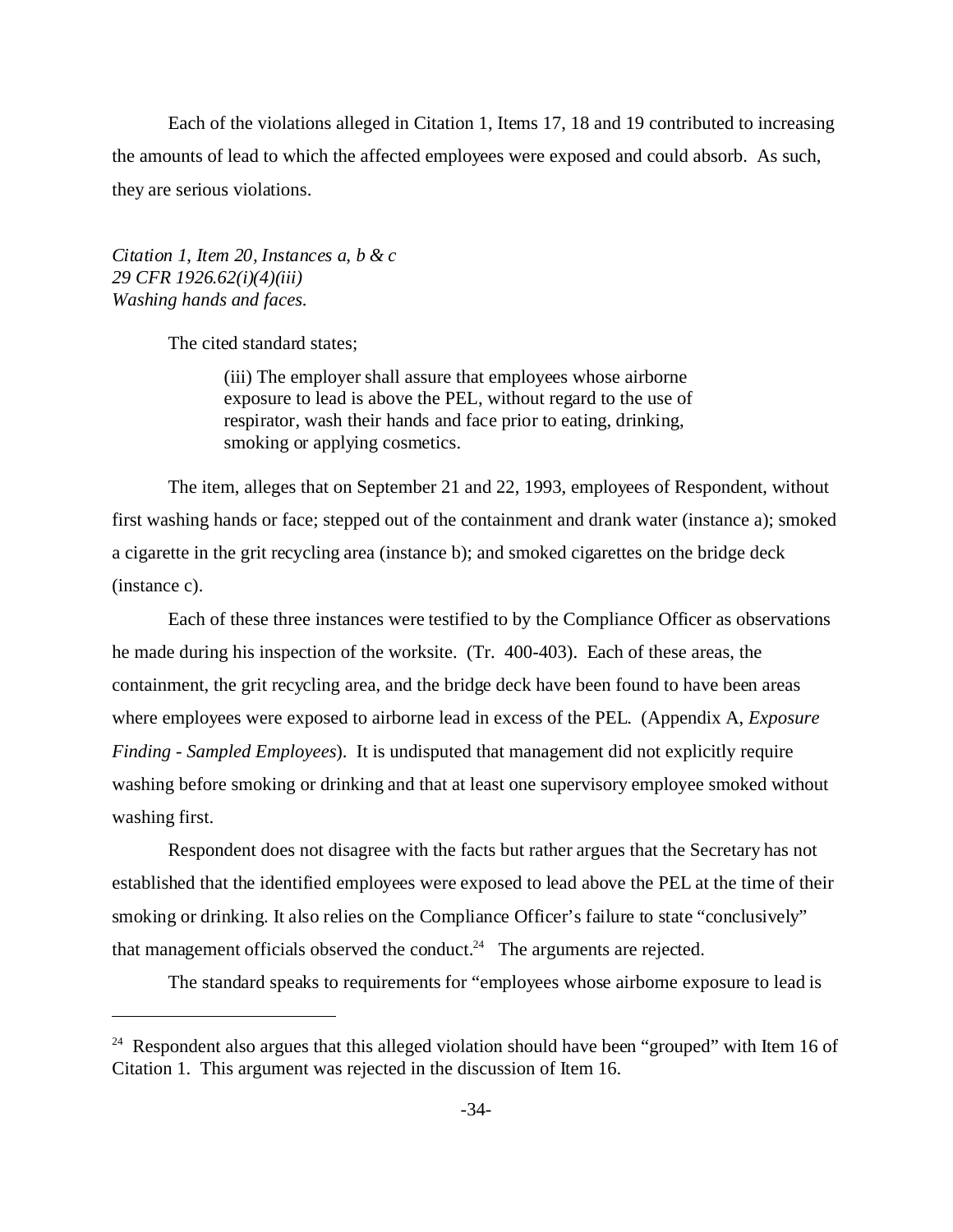above the PEL." It cannot be read to apply only while such employees are exposed to lead above any particular level of airborne lead measured solely in terms of  $\mu$ g/m<sup>3</sup> because the PEL is a time weighted average. Thus, depending upon the amount of lead and the time exposed, an employee could be above the PEL after one, two or three hours, or any other amount of time, within one working day. Moreover, the regulation would have no meaning whatsoever under Respondent's interpretation in light of the prohibition against even the "presence" of food or beverage, no less "eating or drinking or smoking" in areas where employees are exposed above the PEL as discussed in regard to Citation 1, Item 16. The standard cited in Item 16 refers to areas while this standard refers to overexposed employees throughout their work day regardless of their location.

The Compliance Officer's inability to testify "conclusively" as to supervisory observation of the violations cited is not fatal to Complainant's case. General knowledge of supervisory personnel that employees smoked and drank coupled with their knowledge that wash-up facilities did not exist in those areas where there was smoking or drinking is a sufficient basis to infer that such supervisors knew or reasonably should have known that employees were smoking or drinking without first washing their hands and faces. Item 20, instances a, b and c are AFFIRMED.

As previously stated, eating, drinking and smoking without removing excess lead accumulated on the person and clothing serves to accelerate or increase the absorption of lead. The violation is thus serious.<sup>25</sup>

*Citation 1, Item 21, Instances a - o 29 CFR 1926.62(j)(2)(ii) Follow-up blood sampling.* 

Citation 1, Item 1 consists of fifteen instances (a-o) each referring to a specific employee. In each instance the Secretary alleges that an employee whose blood lead level testing results showed more than 50  $\mu$ g/dl was not provided with a timely follow-up blood test.

The cited standard provides:

(ii) *Follow-up blood sampling tests*. Whenever the results of a

<sup>&</sup>lt;sup>25</sup> Here, the Secretary has exercised his discretion in "grouping" the violations.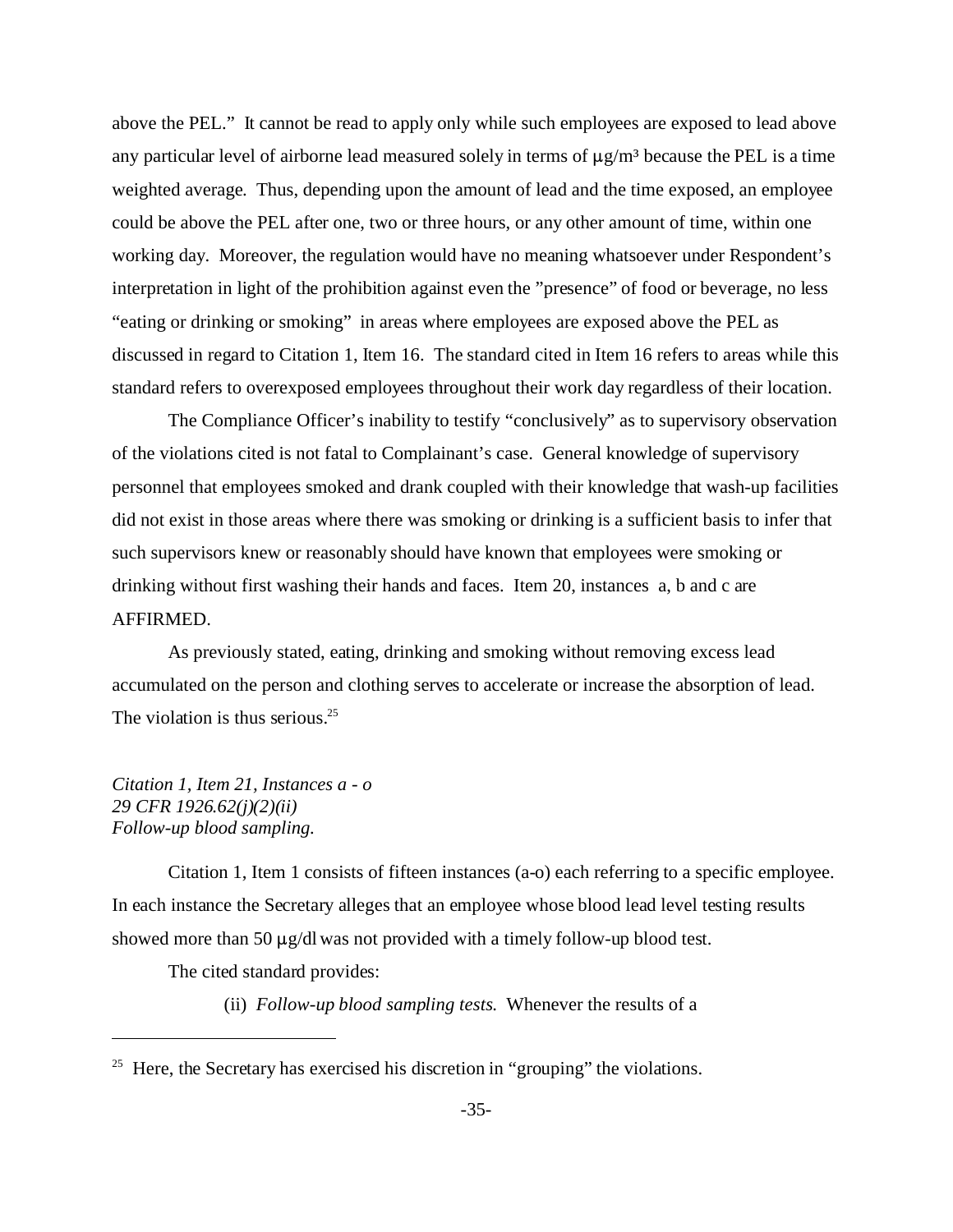blood lead level test indicate that an employee's blood lead level exceeds the numerical criterion for medical removal under paragraph  $(k)(1)(i)$  of this section, the employer shall provide a second (follow-up) blood sampling test within two weeks after the employer receives the results of the first blood sampling test.

The data ( C-27, 29 and 37) relating to each of the instances is summarized in the table

| Item 21<br>Instance       | Employee<br>Number | Name | 8/5/93 Blood<br>Lead Level<br>$(\mu g/dl)$ | Follow Up<br>Testing |
|---------------------------|--------------------|------|--------------------------------------------|----------------------|
| $\rm{a}$                  | $\mathbf{1}$       |      | 81.6                                       | 9/1/93               |
| $\mathbf b$               | $\mathfrak{2}$     |      | 80.8                                       | None                 |
| $\mathbf c$               | 3                  |      | 87.1                                       | None                 |
| $\mathbf d$               | $\overline{4}$     |      | 50.4                                       | 9/1/93               |
| $\mathbf e$               | 5                  |      | 50.2                                       | None                 |
| $\mathbf f$               | 6                  |      | 102.0                                      | 9/1/93               |
| g                         | 7                  |      | 68.5                                       | 9/1/93               |
| $\boldsymbol{\textbf{h}}$ | 8                  |      | 61.3                                       | 9/1/93               |
| $\mathbf{i}$              | 9                  |      | 80.7                                       | 9/1/93               |
| $\mathbf{j}$              | 10                 |      | 88.3                                       | 9/1/93               |
| $\mathbf k$               | 11                 |      | 59.4                                       | 9/1/93               |
| $\mathbf{l}$              | 12                 |      | $74.6*$                                    | 9/1/93               |
| m                         | 13                 |      | 54.4**                                     | None                 |
| $\mathbf n$               | 14                 |      | 103.5                                      | None                 |
| $\mathbf 0$               | 15                 |      | 52.5                                       | 9/1/93               |

below:

 $\frac{\ast}{2}$  Apparent typographical error. C-27, p.3, shows blood lead level to have been 79.6  $\mu$ g/dl. \*\*/ Test date 9/1/93.

Ms. Linda Ford, the director of the "Share" program for a company, Bethesda Share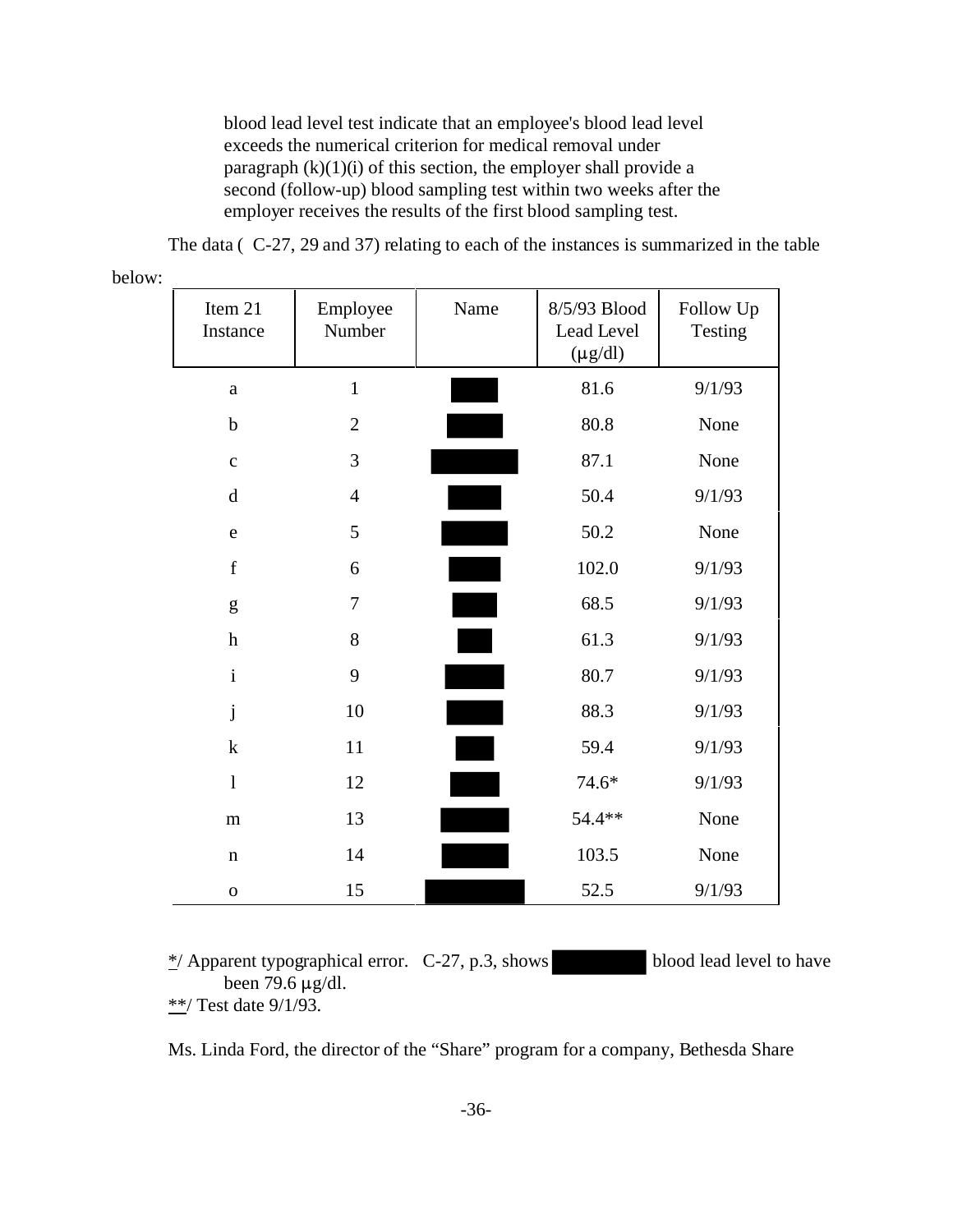Occupational Health ("Bethesda"), specializing in providing occupational health services to employers at their work sites, testified that her company was contacted by Andrew Manganas who "very anxiously (said) that OSHA was coming the next day" and that "he needed to be in compliance by the next morning." (Tr. 1159). He hired Bethesda to take and analyze blood samples. (Tr. 1163). Blood samples were taken of Manganas employees at the site on August 5, 1996. Fourteen of those samples yielded results showing blood lead levels exceeding 50  $\mu$ g/dl ( C-12, C-37), as did a blood sample taken on September 1, 1993 at the site from employee Kevin Padgelek. ( C-29). Ms. Ford testified that on August 9, 1993, following her company's usual procedure, she spoke to Andrew Manganas by phone and expressed her concern that 23 out of the 24 tests taken gave results above normal limits of lead. She stated unequivocally that she also sent the results of the testing of the August 5, 1993 blood samples to Andrew Manganas by fax at a fax number he provided to her and also by mail to an address also given to her by Andrew Manganas (Tr. 1170-1171).

Andrew Manganas claimed that Ms. Ford called regarding the results of the August 5, 1993 testing but "told me that it was no good, it was totally invalid, it wouldn't work for the standard." He also claims that it was Bethesda which selected the date for retesting. (Tr. 2126 2127).

Respondent takes the position that since the testing done on August 5, 1993 was an "initial monitoring" not a "periodic" blood test it did not invoke the periodic testing requirement. Respondent also relies on Andrew Manganas' testimony that he was told the results were invalid as the basis for arguing that Respondent had no knowledge that the results would require followup testing. In addition, Respondent maintains that the evidence fails "for lack of proof." (Resp brief, p. 23). It claims that there is no evidence as to when Respondent received the test results and that since retesting is required within two weeks of an employer's receipt of the first results, there can be no violation. Respondent claims that the record contains "no proof" that Bethesda sent the fax or the fax number to which it might have been transmitted. It points to the lack of "facsimile transmission cover sheets or phone numbers printed on the document showing that the results were actually sent via fax." (*Id.*)

For the following reasons Respondents arguments are rejected. Respondent's claim that

-37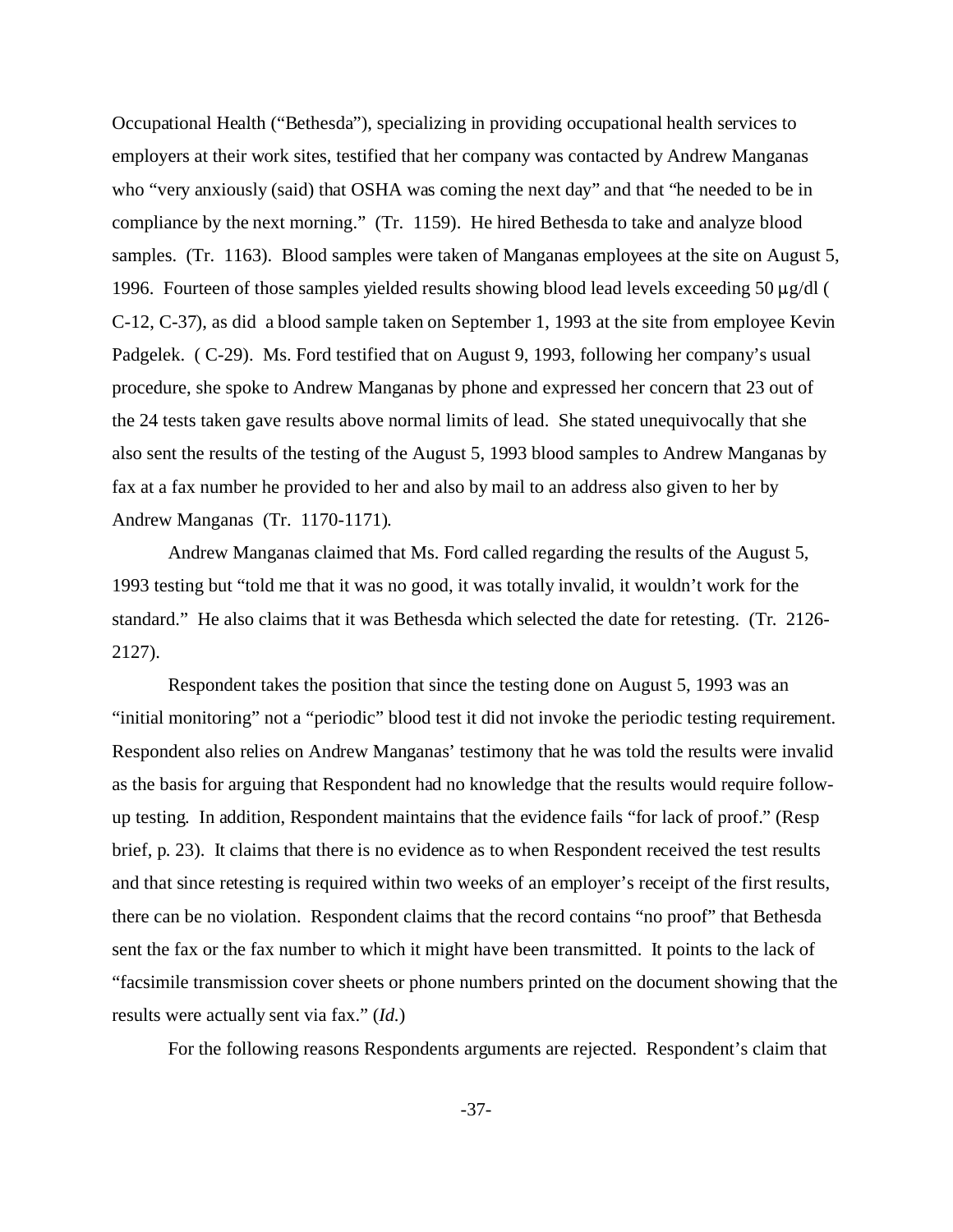the standard does not apply to the first blood testing because it is "initial" rather than "periodic" does not stand up to the scrutiny of the language of the standard which merely requires "second (follow-up) blood sampling." Andrew Manganas' factual assertions regarding receipt of the results of the first test are not credible. His testimony is fraught with contradictions, equivocation and evasion. For example, after being reminded that the parties stipulated that he had received a document containing test results from Bethesda he conceded "Yes, I imagine I did." (Tr. 2125). When asked if he knew which, if any, documents were sent by fax to him, he said "I don't remember which one, she faxed me some at one time or another." (*Id.*) He could not remember if Exhibit C-29 was sent by fax to him. In addition Andrew Manganas' demeanor while testifying, not reflected in the transcript, was observed to be more consistent with a less than candid witness that with a forthright one. He often hesitated in answering as if to consider possible alternative answers. He frequently lacked spontaneity and generally behaved as one lacking candor. He was clearly recalcitrant if not openly hostile on cross examination.

 Respondent's post hearing claim that it "had no fax capability (at the site)" (Resp. brief, p. 23) lacks evidentiary reliability or weight in light of Ms. Ford's testimony that she sent the fax to a number provided by Andrew Manganas and his own testimony that Respondent had previously received faxes sent to the machine at the state job trailer. (Tr. 1474). Respondent's claim that no "proof" exists that Bethesda sent the results by fax is hyperbole at best. While there may be no documentary evidence, there is no reason to disbelieve Ms. Ford's testimony. Based on the above, I find that the standard is applicable, that the results from the August 5, 1993 blood tests were received by Respondent on August 9, 1993 by telephone and fax, that Respondent knew or should have known that prompt follow-up testing was required and that Respondent failed to comply with the standard as alleged. Accordingly, Item 21, including all instances, 21a through 21o, are AFFIRMED.

The violation is serious within the meaning of the Act. Delaying or not performing follow-up blood tests on employees shown to have had over  $50\mu/d$  of lead in their blood delays or denies them the information necessary to seek proper treatment. Hiding a potentially dangerous medical condition from the employee has serious consequences. In addition, without the proper information there can be no assurance that employees with continuing (or increasing)

-38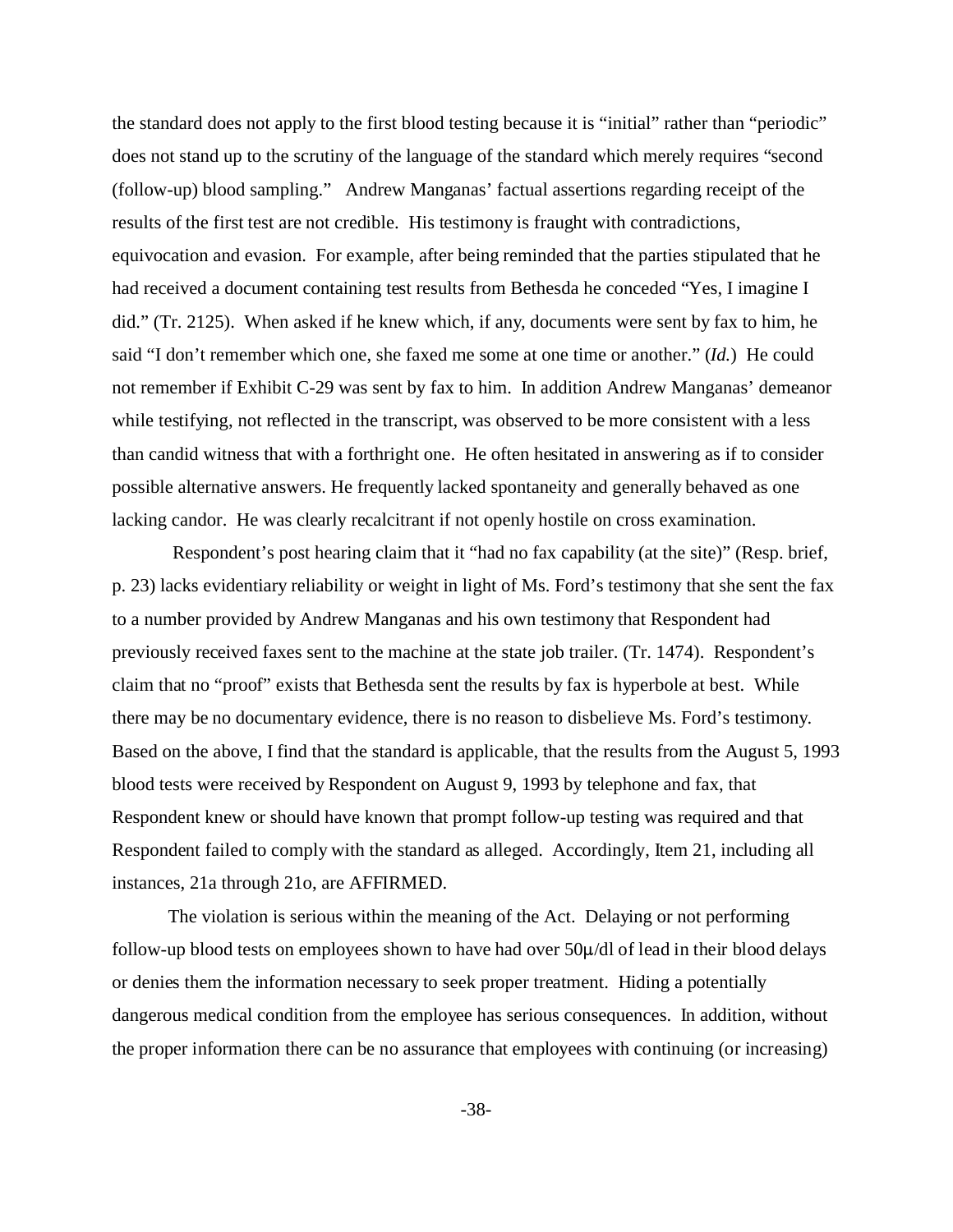high blood lead levels are separated from further lead exposure.

## *Citation 1, Item 22 29 CFR 1926.62(j)(2)(iv) Notification of employees of blood test results.*

This citation item alleges that Respondent failed to comply with the cited standard which requires the employer to provide to employees written blood lead level test results within 5 days of its receipt of them.26

The record shows that employee blood samples were taken on August 5, September 1 and September 13. Results of these tests were faxed to Respondent on August 9, September 8 and September 16, (Tr. 1184) respectively. Respondent did not provide written notice of these results to the employees whose blood was tested. Despite Respondent's claim that the evidence rests upon hearsay, Complainant has demonstrated the violation by a preponderance of the evidence. Compliance Officer Sweeney's testimony as to what he was told by employees in matters relating to their employment are not hearsay under the Federal Rules of Evidence (Rule  $801(d)(2)$ ) which is fully applicable in Commission Proceedings (Rule 71, 29 CFR 2200.71). Moreover, there is specific testimony from employees that they never received written test results (Tr. 1430, 1341 1343). Consistent with and supporting an inference that employees did not get written results from their employer is evidence that some Manganas employees called Bethesda Share requesting copies of their results. (Tr. 1187- 1188). Respondent's contention that employees were "shown" their results, even if true, does not fulfill the requirements of the standard. Andrew Manganas' statement that he tried to give written copies of the results to all employees (Tr. 1507-1508) is rejected as not credible for the reasons set forth in the discussion of Item 21. In addition to the reasons set forth previously, a claim that his attempt to provide employees with written results is inconsistent with otherwise credible testimony that at least some employees contacted Bethesda seeking copies of the results. I find that the weight of the credible evidence

 $26$  The cited standard provides;

<sup>(</sup>iv) *Employee notification*. (A) Within five working days after the receipt of biological monitoring results, the employer shall notify each employee in writing of his or her blood lead level...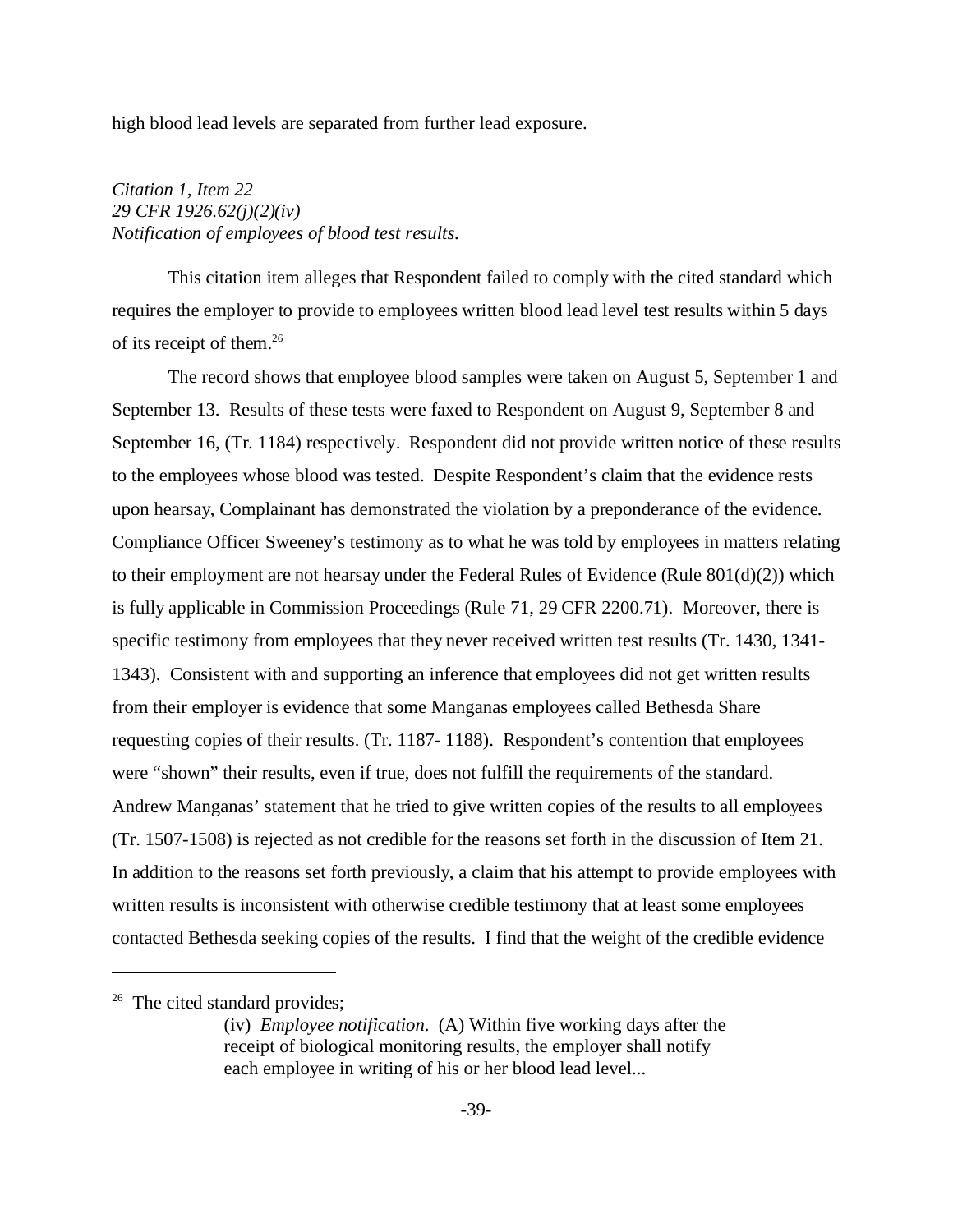of record is that Respondent failed to notify each tested employee in writing of their blood lead level test results. Accordingly, Item 22 of Citation 1 is AFFIRMED.

For the reasons set out in Item 21, lacking full information about their condition inhibits if not prevents employees from seeking medical attention and assuring that their continued exposure to airborne lead is properly limited. The hazard created by failing properly to inform employees is serious.

*Citation 1, Item 23 and 24 29 CFR 1926.62(l)(1)(ii) and 62(l)(1)(iii) Employee training regarding lead.* 

Complainant alleges in these items that Respondent failed to assure adequate training, including all of the required subjects, to all employees who were exposed to airborne lead at or above the action level (Item 23) and that the training done by Respondent was instituted after the "start up date" of the standards (Item 24).

The standard cited in Item 23 provides, in pertinent part;

(l) *Employee information and training* - (1) *General* 

\* \* \*

In addition, employers shall comply with the following requirements:

 (ii) For all employees who are subject to exposure to lead at or above the action level on any day . . . the employer shall provide a training program in accordance with paragraph (l)(2) of this section and assure employee participation.

The standard cited in Item 24 states:

(iii) The employer shall provide the training program as initial training prior to the time of job assignment or prior to the start up date for this requirement, whichever comes last.

The Compliance Officer identified by name only one employee who stated to him that he had received no training regarding the hazards of lead.(Tr. 417-419, 422). One other employee testified similarly at the hearing. (Tr. 1411). The Compliance Officer also testified that the lead training arranged for by Respondent did not begin until September 9, 1993.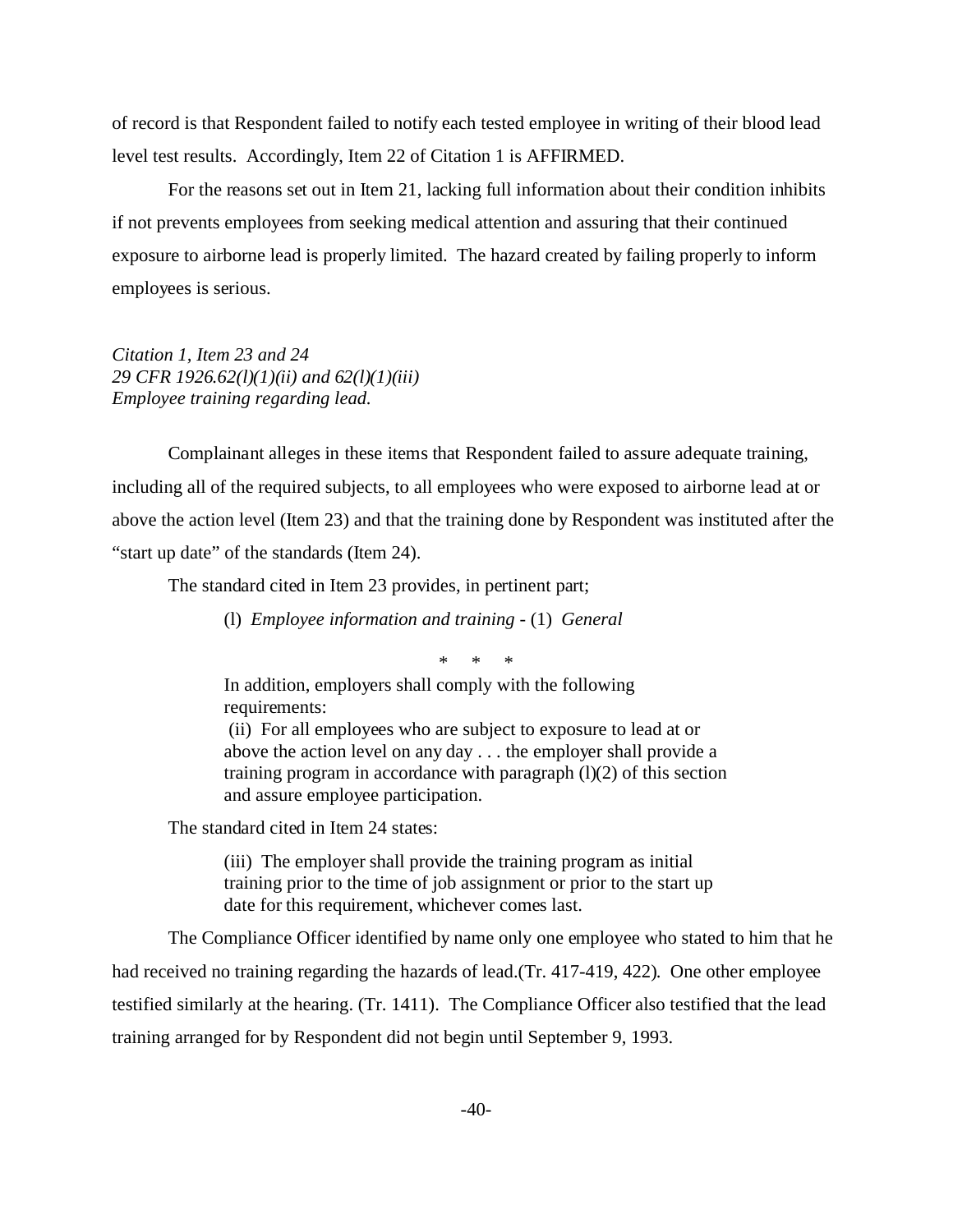The terms of the standard's applicability are quite specific. It applies to "all employees who are subject to exposure to lead at or above the action level on any day...." The Secretary's post hearing brief states that all of the employees sampled, whether by OSHA or by Respondent's contractor, Rust, were exposed to airborne lead above the action level. Respondent does not argue that the standard is not applicable. It is thus reasonable to infer that virtually all employees of Manganas who worked on the site were exposed to lead at or above the action level for at some time or another.<sup>27</sup>

Respondent depicts the allegations as unnecessarily overlapping. It states that if an employer does not have a training program, it perforce did not provide such training on or before the required date. It maintains that the standard cited in Item 24 is not applicable because "it requires the employer take actions before the provision was even published, or in effect." (Resp. brief, p. 24). It also points to testimony that its job superintendent, Lang, conducted training which included information about the effects of lead and the necessity for using respirators.

The standards do "overlap," but only under certain circumstances. If there had been no training at all there could not have been timely training. This obvious statement does not, however, resolve the matter. The Secretary's construct of these two items could amount to allegations that Respondent was late in starting its training program, and even when the program was up and going, it failed to train all of the employees required to be trained in all of the aspects required to be included in a compliant training program. This is not, however, the Secretary's argument. In arguing that training commenced late, Complainant maintains that "Respondent did not provide the required training until September 9, 1993...." (Sec. Reply Brief, p. 24). The gravamen of these two alleged violations is that prior to its late commencement of training, Respondent did not assure the proper training of its employees regarding lead and the appropriate training commenced after the required date. Both of these two factual allegations are correct. Thus what training was provided prior to the required start up date did not comply with the

<sup>&</sup>lt;sup>27</sup> It is also noted that the one employee identified by name,  $\frac{1}{27}$ , was among those employees whose exposure was sampled by OSHA. He was exposed to  $149 \mu g/m^3$  TWA (Appendix A), an amount almost three times the PEL  $(50 \,\mu\text{g/m}^3)$   $(1926.62(c))$  and almost five times the action level  $(30 \mu g/m^3)$  (1926.62(b)).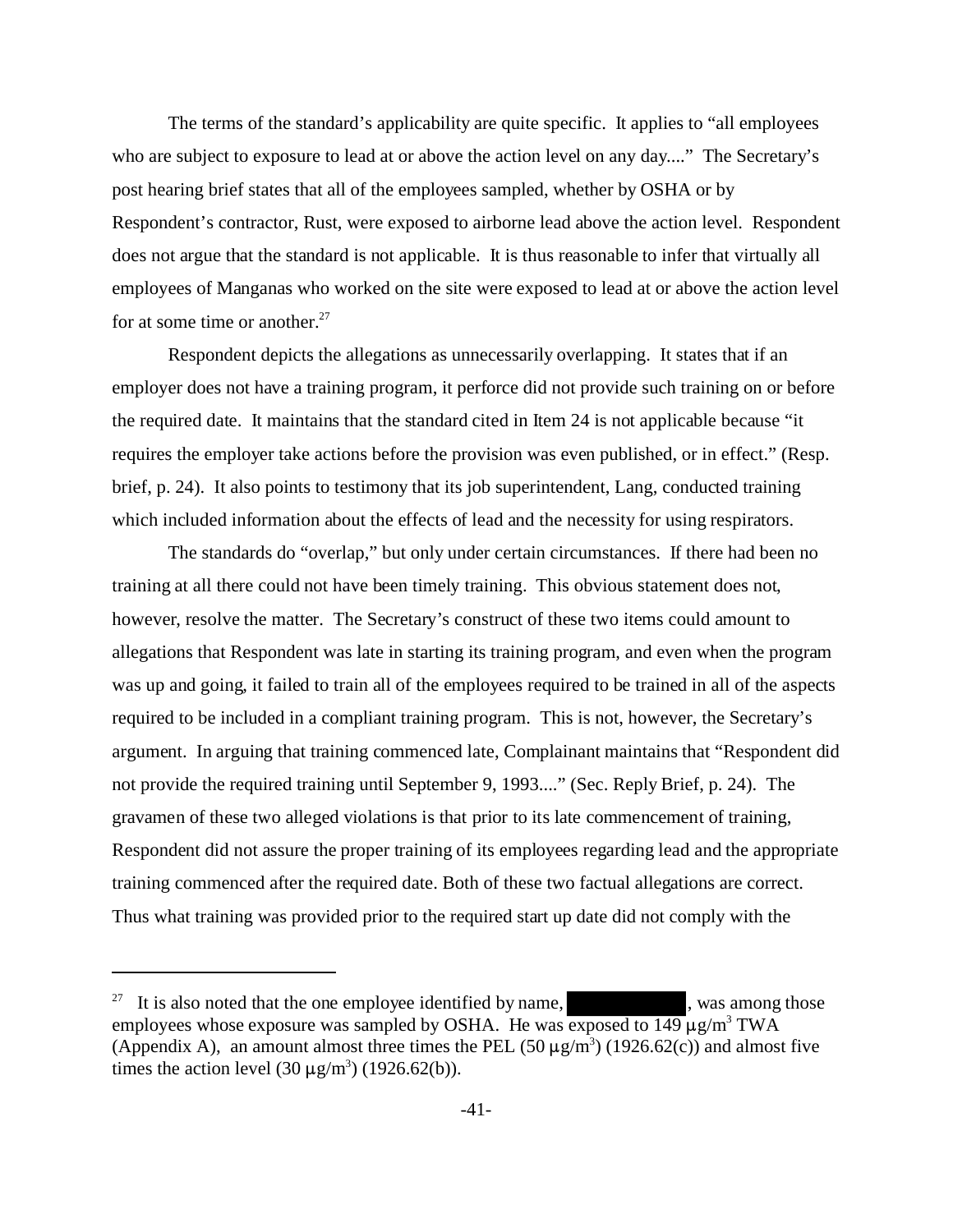standards in either Item 23 or Item 24. The appropriate training which commenced after the required start up date complied with the standard cited in Item 23 but not that cited in Item 24.

Respondent's argument regarding the non-applicability of the standard in Item 24 fails to distinguish, as it should, between the standard in this case which requires instituting a program prior to assigning the employee to a job or "prior to the start up date...which ever is later" and a standard which required an employer to take certain actions "prior to the commencement of the job" which was vacated in *Smalis Painting Company, Inc.,* Docket No. 94-1979 (ALJ, *slip op.,* at p. 36)(Pending review before the Commission). The standard in Item 24 here does not suffer the same incurable defect given the facts of this case. It is applicable.

Pursuant to the above discussion, I find that the training provided by Respondent prior to September 9, 1993 was inadequate and that appropriate training was initiated after the start up date. Thus, both violations occurred as alleged. Items 23 and 24 are AFFIRMED.

A complete lack of training or giving employees inadequate training in the hazards of lead generates a serious hazard in and of itself. Employees without any or proper training could not recognize dangerous situations, were not prepared to avoid or do all that could be done to limit exposure to airborne lead and lacked awareness of the signs and symptoms of lead intoxication. All of these factors reduced the employees ability to protect and defend themselves. I thus find that Item 23 of Citation 1 is a serious violation of the Act. On the other hand, since Complainant itself recognizes that the institution by Respondent of appropriate training was delayed only for several weeks, that delay did not independently generate a serious hazard. The Secretary has not shown that the difference between proper training commencing in August 1993 (the required start up date) and such training beginning in September 1993 (as occurred in this case) created a serious hazard independent of the hazard already existing due to the lack proper training. The violation of Item 24 is thus found to be other than serious.

*Citation 1, Item 25 29 CFR 1926.62(l)(3)(i) Availability of lead standard.* 

The cited standard states;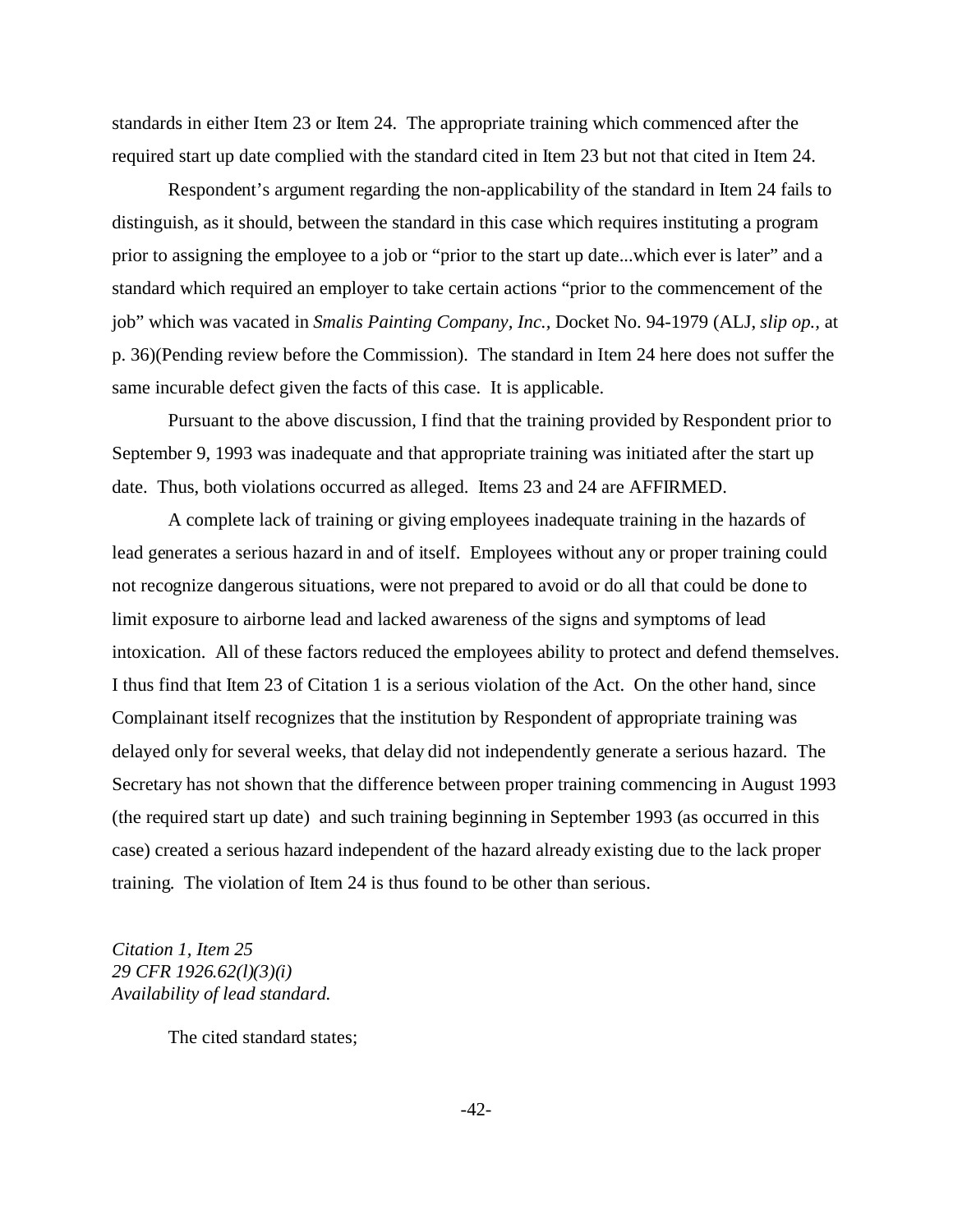(3) *Access to information and training materials.* (i) The employer must make readily available to all affected employees a copy of this standard and its appendices.

The Compliance Officer reported that during his conversations with Andrew Manganas on either September 2 or 3, 1993, Andrew Manganas "indicated" that there were not copies of the lead in construction standard at the site. (Tr. 425-426). Andrew Manganas, however, claimed that a copy of a booklet containing the Lead In Construction Standard was posted in the trailer and "there was one in my brief case - quite a few copies of it after a while." (Tr. 2140). He could not recall how or when he got copies of the booklet. (*Id.*)

I credit the testimony of the Compliance Officer over that of Mr. Manganas and thus find that copies of the standard were not readily available. I do so for the following reasons. First, as discussed previously, I have found Mr. Manganas to be less than a fully credible witness in general. Second, his answers to the specific questions regarding this item are again evasive and non-committal. Third, even if the Lead In Construction Standard was "posted in the trailer," the state job trailer was not Manganas' facility at the work site. At least that is what Respondent previously argued in regard to the fax machine at the same trailer to which blood test results were sent by Bethesda. (See discussion regarding Citation 1, Item 21, supra.).

Respondent's argument that the violation, if any, has not been shown to have occurred after the effective date of the standard is rejected. September 2 or 3 are the dates of the conversation between the Compliance Officer and Andrew Manganas, not necessarily the dates on which the Lead In Construction Standard was not readily available. Moreover, I find that Andrew Manganas' statement to the Compliance Officer raises the inference that there were no copies of the Lead In Construction Standard at the site on the day of the conversation or at any time before that date. Accordingly, Item 25 of Citation 1 is AFFIRMED.

I find the violation is serious. Failing to provide appropriate information and training to exposed employees about lead exposure and its consequences have been found elsewhere in this decision to have been serious violations. The failure to have the Lead In Construction Standard "readily available" is also serious because it deprived affected employees from any opportunity to determine quickly such things as whether their blood test results triggered any requirement for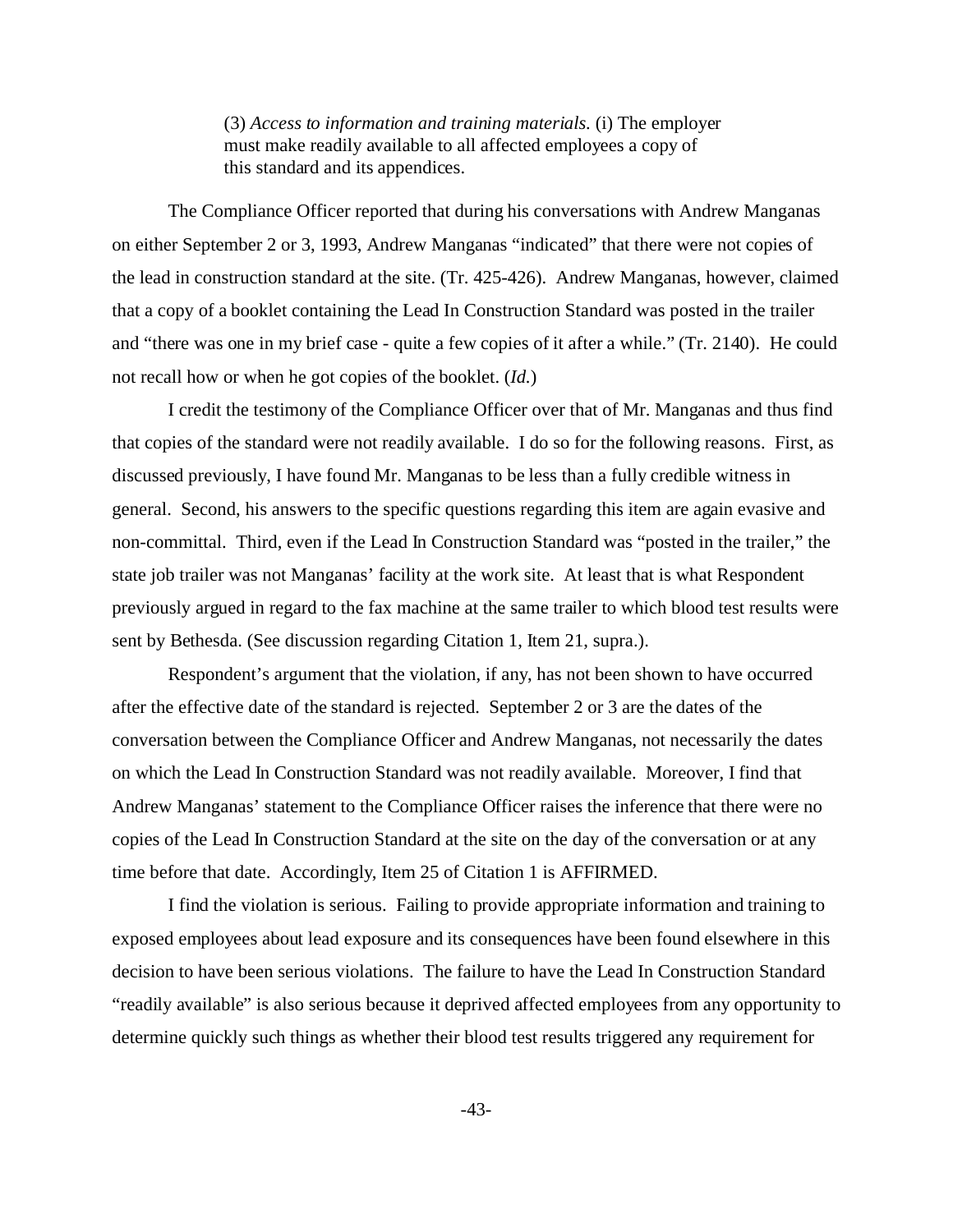changes in their job assignments, type or nature of protection, follow up blood tests, Etc.. The standard lays out for an exposed employee as well as his/her employer just what protections and remedies must be taken under differing circumstances and degrees of exposure to airborne lead. It is thus a statement of employee rights as well as a statement of employers responsibilities.

# *Citation 1, Item 26 29 CFR 1926.62(m)(2)(i) Lead warning signs.*

Respondent, it is alleged in Item 26, failed to post the required signs in work areas where employee exposure to airborne lead exceeded the PEL.<sup>28</sup>

Various areas, upon sampling, showed airborne lead in excess of the PEL (50  $\mu$ g/m<sup>3</sup>). These areas included the containment, grit recycling area and the bridge deck. (Appendix A). According to the Compliance Officer, appropriate signs were not posted in any of these areas during August 1993 and the signs were not completely in place until about September 24, 1993 (Tr. 427, C-1, Request for Admission No. 24).

Respondent's sole argument, that the warning signs were posted "well prior to the reblasting date," (Resp. brief, p. 25) appears to be a claim that no blasting was occurring during the time period during which, admittedly, no signs were posted. Respondent's argument is factually incorrect in that blasting is shown on this record to have taken place during August 1993 (Molander deposition, Pp 13 - 14). Item 26 is thus AFFIRMED.

Failing to warn employees on a site as to locations where airborne lead exceeds the PEL is a serious hazard. Those work areas pose particular dangers and extensive precautions are required in those areas.

POISON

NO SMOKING OR EATING

 $28$  The standard provides;

<sup>(2)</sup> *Signs.* (i) The employer shall post the following warning signs in each work area where an employees exposure to lead is above the PEL. WARNING LEAD WORK AREA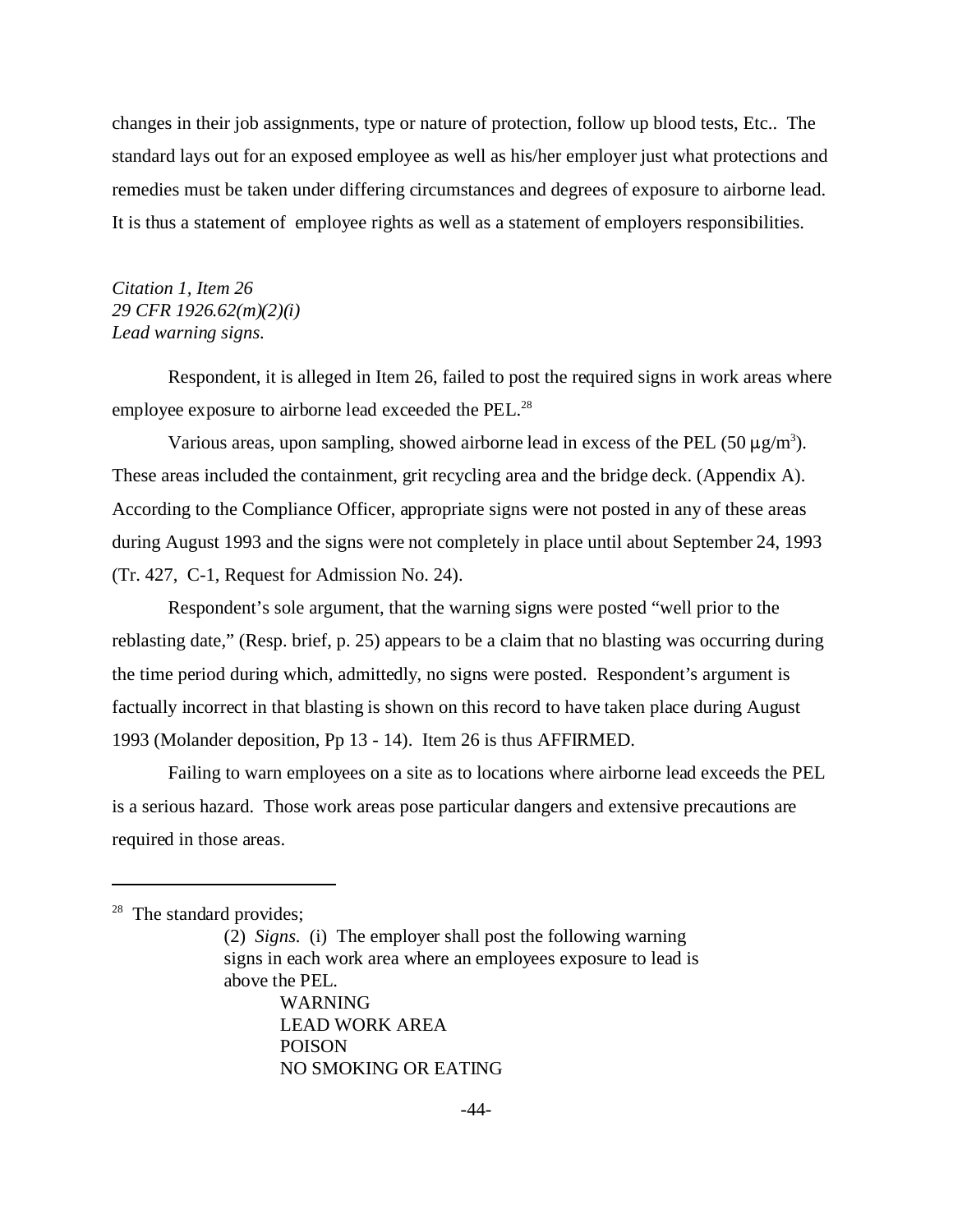# *Citation 1, Item 27 29 CFR 1926.62(n)(1)(ii) Lead exposure records.*

The cited standard requires employers to establish and maintain records regarding airborne lead exposure monitoring which include a series of items of specific information.29

The consultant hired by Respondent, Rust Environmental, conducted lead exposure monitoring in August 1993 and provided to Respondent copies of the "calculation sheets" containing written results of the sampling. ( C-7. Molander deposition, Pp. 64-65). A review of the record shows that much of the data required to be recorded and maintained in the exposure monitoring records was not included. Respondent has produced no other material purporting to be exposure monitoring records.

Respondent argues that it "was entitled to rely on its consultants." (Resp. brief, p. 25)(Citations omitted.) Respondent's reliance is misplaced. Respondent cannot "rely" on a consultant where, as here, there is no evidence that the consultant was engaged for and agreed to provide reports which would meet the requirements of the standard. More importantly, however, is the testimony of Rust's representative that Manganas specifically asked that Rust not prepare a

 $29$  The standard reads as follows;

<sup>(</sup>n) "Recordkeeping" - (1) "Exposure assessment". (i) The employer shall establish and maintain an accurate record of all monitoring and other data used in conducting employee exposure assessments as required in paragraph (d) of this section.

<sup>(</sup>ii) Exposure monitoring records shall include:

<sup>(</sup>A) The date(s), number, duration, location and results of each of the samples taken if any, including a description of the sampling procedure used to determine representative employee exposure where applicable;

<sup>(</sup>B) A description of the sampling and analytical methods used and evidence of their accuracy;

<sup>(</sup>C) The type of respiratory protective devices worn, if any;

<sup>(</sup>D) Name, social security number, and job classification of the employee monitored and of all other employees whose exposure the measurement is intended to represent; and

<sup>(</sup>E) The environmental variables that could affect the measurement of employee exposure.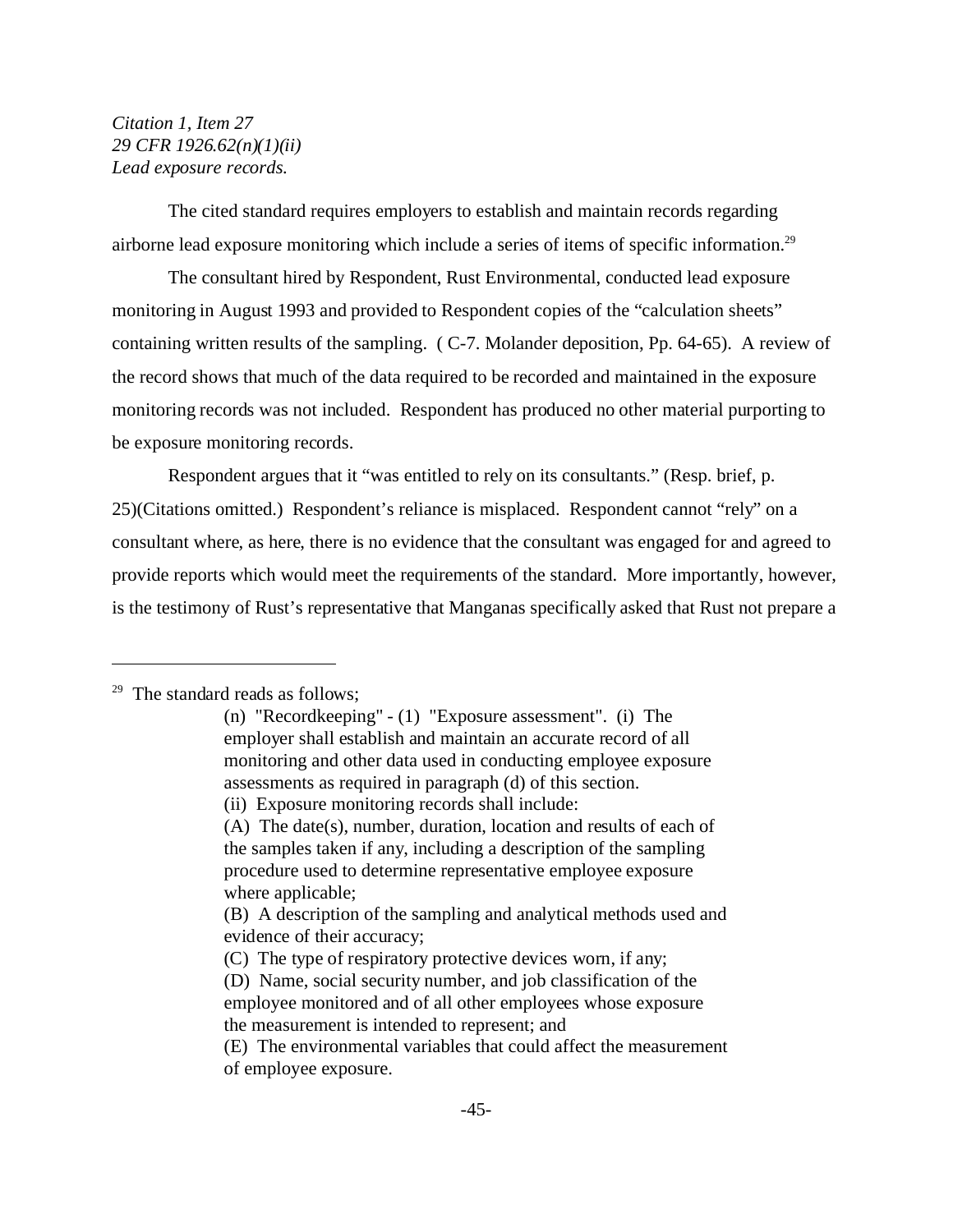written report. (Molander deposition, p. 39). I thus find as fact that Respondent's instructions to its consultant precluded even the possibility that it might provide a record which complied with the cited standard. Item 27 is thus AFFIRMED.

While a "record keeping" violation might generally be considered to be other than serious, in this matter I find otherwise. Intentionally arranging to have a consultant deliver data in a format which is incomplete, whether done for economic or venal reasons, effectively deprives the employer of tools necessary for properly planing for employee protection and required follow ups. It also deprives the employees as well as OSHA of the opportunity to fully assess conditions at the work site.

*Citation 1, Item 28 29 CFR 1926.29 CFR 1910.20(g)(1) Training of employees exposed to toxics.*

Item 20 of Citation 1 alleges, in pertinent part, that;

training...concerning exposure and medical records was not provided at least initially and annually to all employees who are exposed to any hazardous substance (such as Lead) or to any harmful physical agent (such as noise).

The Citation as issued, cited the standard at 29 CFR 1910.20(g)(1), a general industry standard included in Subpart C - General Safety and Health Provisions. The standard provides, in pertinent part;

> *Employee information.* (1) Upon an employee's first entering into employment, and at least annually thereafter, each employer shall inform current employees covered by this section of the following: (i) The existence, location, and availability of any records covered by this section.

The Secretary, in his post hearing brief moves to amend the alleged violation to cite the standard at 29 CFR 1926.33(g)(1). Respondent objects in its post hearing brief (Resp. brief, p.33, n. 52). Respondent's objection is overruled because the wording of the two standards is identical.

The evidence in support of this allegation is insufficient to even make out a *prime facie*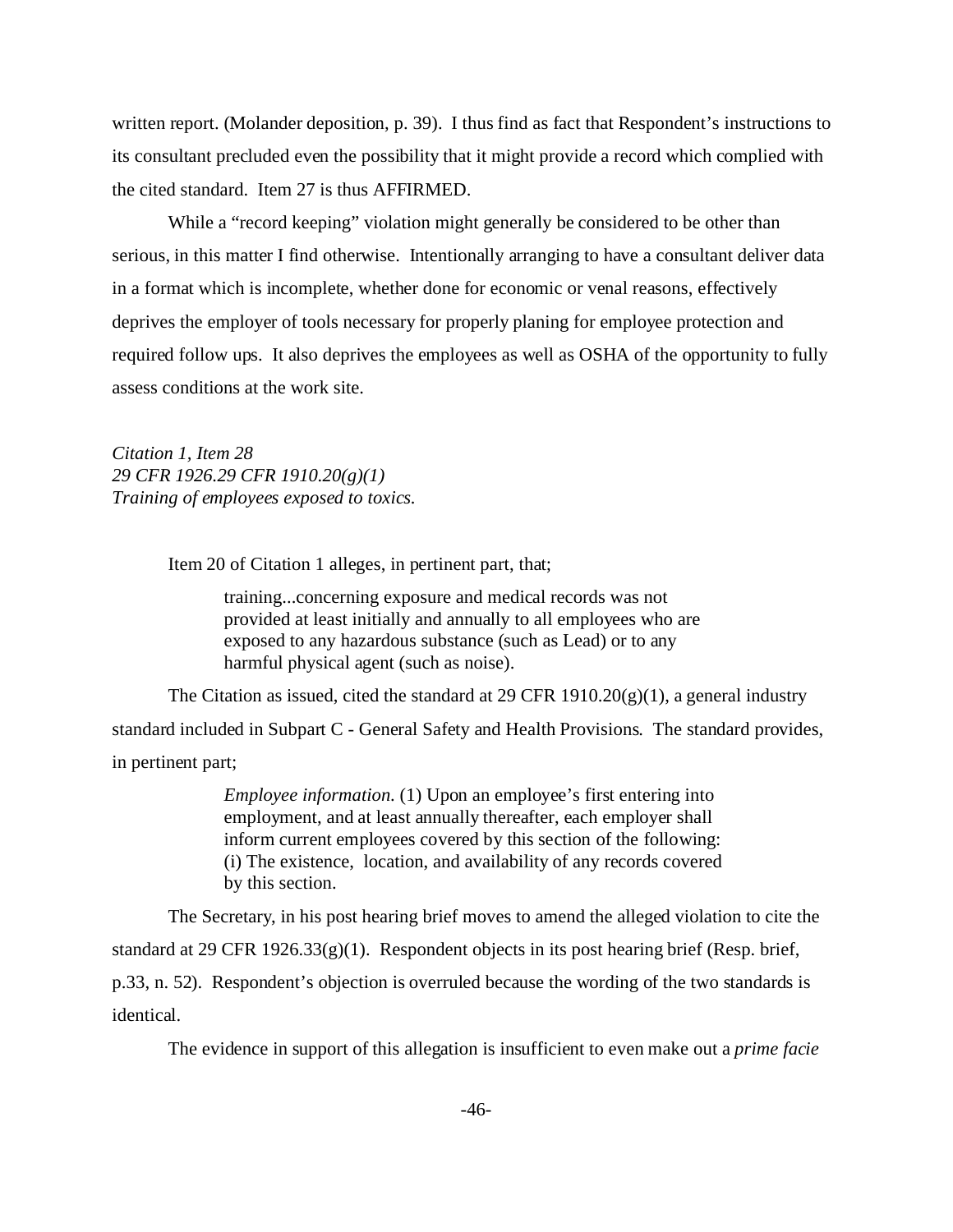case that a non-complying condition existed.

The Compliance Officer first described the requirements of the standard, in part as "[i]t requires that there be initial a manual informing employees about what medical and exposure records exist...." (Tr. 431). He testified that he determined that Respondent did not inform employees about the matters covered by this standard "by talking to employees and to management." (Tr. 432). I find this thin reed of evidence insufficient to show by a preponderance that the requirements of the standard had not been met. A non-complying condition has not been shown by this one question and answer and Complainant points to nothing else in the record which would tend to prove the alleged violation. The Compliance Officer's one statement is merely a description of his conclusion. It is not a recitation of any factual basis for reaching that conclusion. The Compliance Officer's testimony as to this item provides no relevant or probative facts. It is so vague it fails to even assert that the content of statements made by employees or management led him to that conclusion. The sole evidence the Secretary relies upon does not identify, specify or even paraphrase what it was that employees or management said or did but only that some part of the Compliance Officer's conversations with them caused him to conclude the violation existed. A violation cannot be found In the absence of reliable probative evidence that a non-complying condition existed.. Accordingly, Item 28 is VACATED.

# *Citation 1, Item 29 29 CFR 1910.134(d)(2)(ii) Checking carbon monoxide in breathing air.*

Item 29 of Citation 1 alleges that Respondent was in serious violation of the Act in that the compressor supplying breathing air to employees was oil lubricated and had neither a carbon monoxide monitor nor was it frequently tested to assure that the breathing air met the specifications for Grade D of the Compressed Gas Association Commodity Specification #G7 11966.

The cited standard states:

(ii) The compressor for supplying air shall be equipped with necessary safety and standby devices. A breathing air-type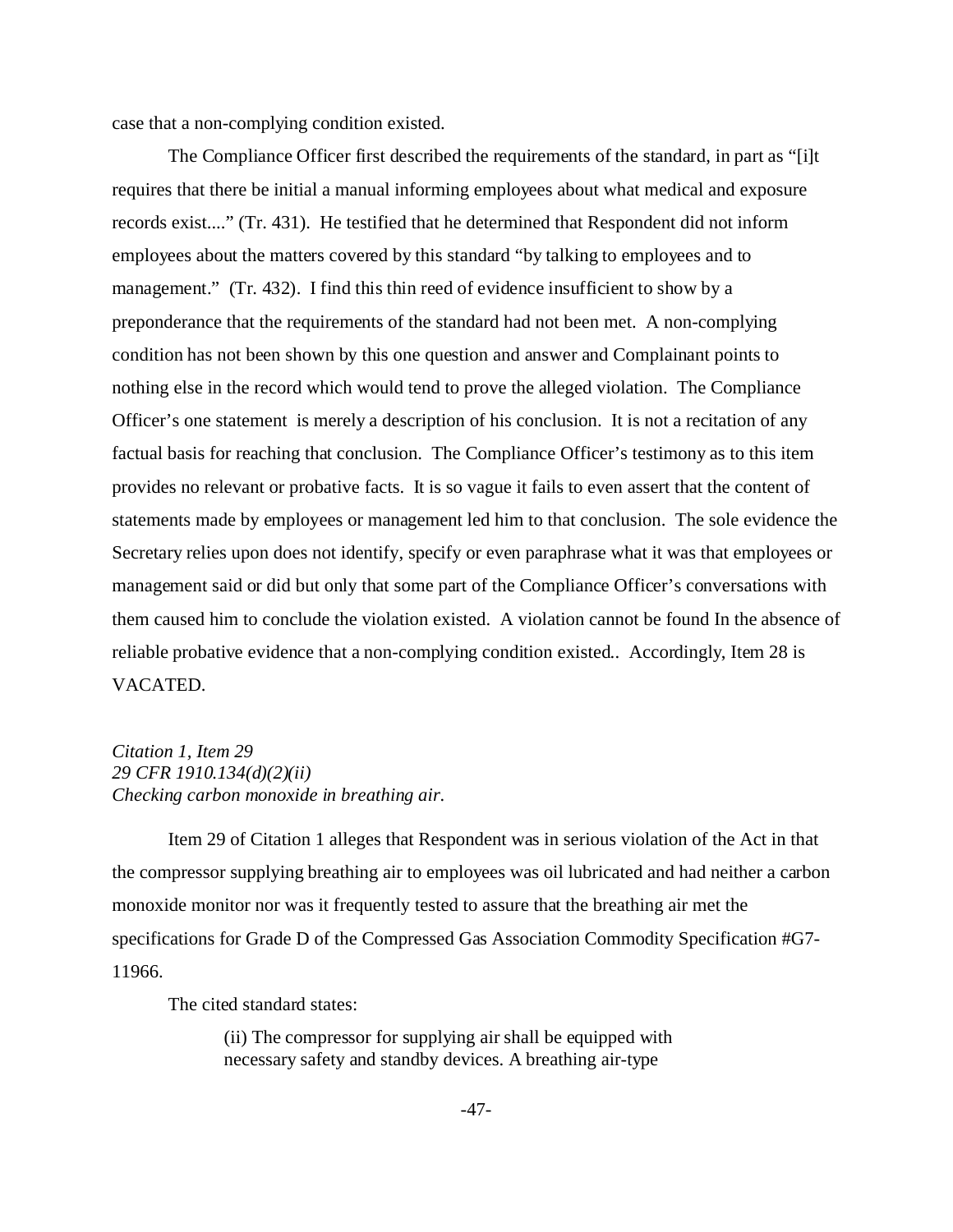compressor shall be used. Compressors shall be constructed and situated so as to avoid entry of contaminated air into the system and suitable in-line air purifying absorbent beds and filters installed to further assure breathing air quality. A receiver of sufficient capacity to enable the respirator wearer to escape from a contaminated atmosphere in event of compressor failure, and alarms to indicate compressor failure and overheating shall be installed in the system. If an oil-lubricated compressor is used, it shall have a high-temperature or carbon monoxide alarm, or both. If only a high-temperature alarm is used, the air from the compressor shall be frequently tested for carbon monoxide to insure that it meets the specifications in paragraph  $(d)(1)$  of this section.

The Compliance Officer testified that when he inspected the air compressors they had no carbon monoxide alarms (Tr. 434). He stated that he asked for any records relating to monitoring of carbon monoxide levels and received a copy of a log ( C-35) which, he described showed "gaps of up to 20 days occurred between testing for carbon monoxide...." (Tr. 436). Joe Lang, the Superintendent of the project and son-in-law of Nicholas Manganas (Tr. 976-976), testified that he was the person on the site responsible for testing the breathing air that went into the hoods for carbon monoxide (Tr. 988, 1860-1861). He identified exhibit C-35 as the records of "air purifier checks" conducted on the compressor. (Tr. 989) He also testified he "would also check the machine occasionally and I wouldn't record every time that I visually inspected it, but daily, or weekly." (Tr. 989). Joe Lang also stated;

> The carbon dioxide monitor is something that you hooked up and it gave you a continuous readout and I would document it maybe once and then visually look at it periodically thought the day just to see if the numbers were fluctuating or not but I wouldn't record it every time I looked at it.

 Andrew Manganas identified Joe Lang as the person responsible for testing the air from the compressor and "as far as" he could "remember, Joe did it about two or three times a week. (Tr. 1513). Andrew Manganas also testified that carbon monoxide alarms had been put on the compressors. (Tr. 2142).

Complainant maintains that the oil lubricated compressor used to supply air to the Bullard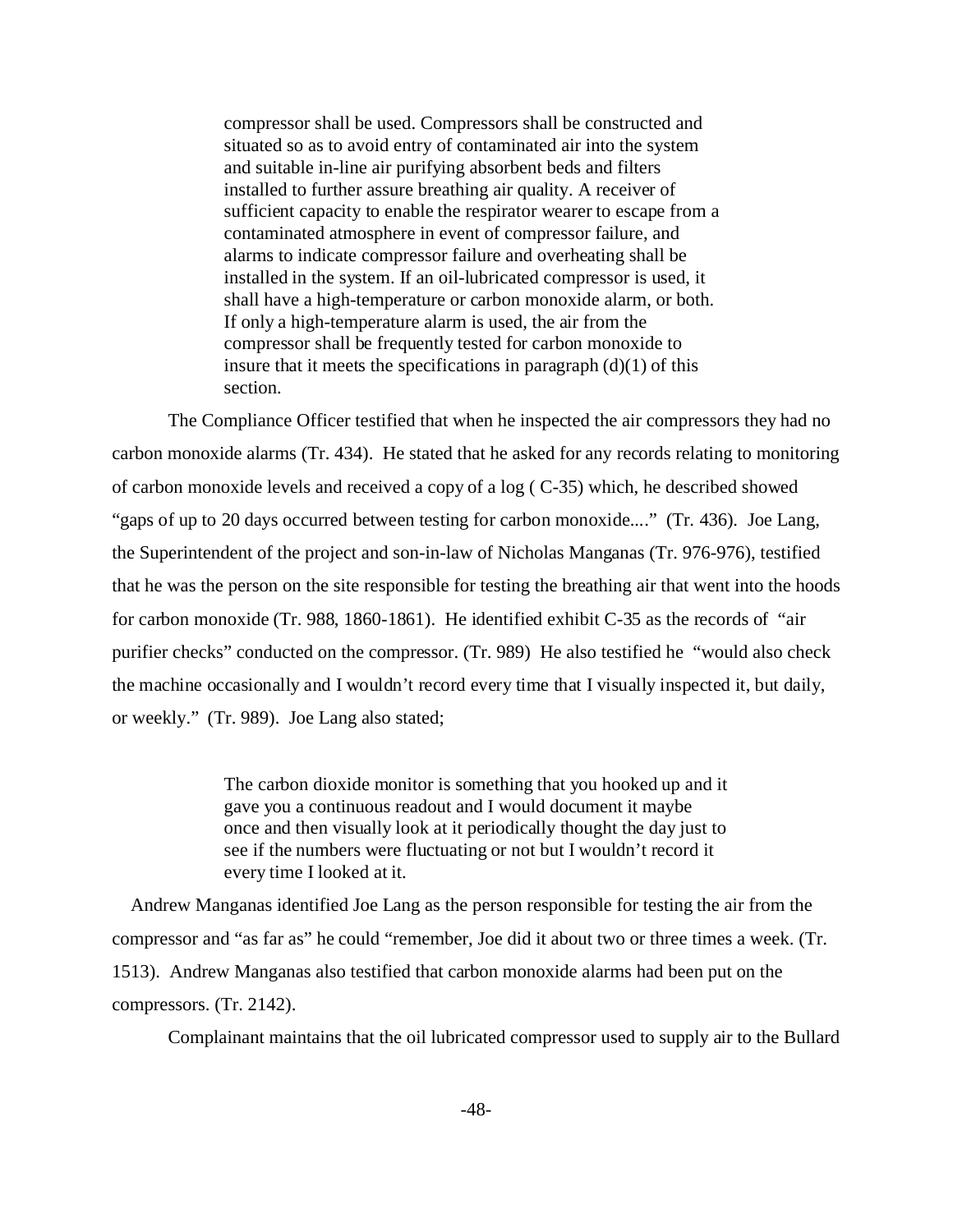hoods worn by blasters had no carbon monoxide alarm. The compressor, according to the Secretary, was thus required to be tested for its air quality as often as was "reasonable."

The Secretary, providing transcript references, claims that Joe Lang "admitted the compressor had no carbon monoxide alarm. (Tr. 988, 1513, 1861)." (Sec. brief, p. 31). A careful review of the testimony specified by the Secretary above demonstrates that he is incorrect. Joe Lang did not admit any such thing in the pages cited or anywhere else in his testimony. I find that a fair reading of Joe Lang's testimony is; 1) there was a carbon monoxide gauge installed which continually gave readings as to the amount of carbon monoxide in the breathing air<sup>30</sup>; 2) he checked the gauge visually several times a day; and, 3) he recorded the results of his visual checks sporadically. Since "log" entries were not made every time the carbon monoxide gauge was examined, it is not persuasive evidence as to the frequency with which visual inspection of the carbon monoxide was checked. The evidence of record thus demonstrates that Respondent did not fail to comply with the cited standard. Because there is no non-complying condition, Item 29 is VACATED.

*Citation 1, Item 30 29 CFR 1926.62(f)(1) Lack of respirator.* 

Item 30 of Citation 1 alleges that;

[n]o air purifying respiratory protection was worn by an employee who recorded an 8-hour Time Weighted Average Lead exposure of 587  $\mu$ g/m<sup>3</sup> inside his blasting helmet on 9-22-93.

The standard provides, in pertinent part;

(f) *Respiratory protection* - (1) *General*. Where the use of respirators is required under this section the employer shall provide, at no cost to the employee, and assure the use of respirators which comply with the requirements of this paragraph. Respirators shall be used in the following circumstances: (i) Whenever an employee's exposure to lead exceeds the PEL

<sup>&</sup>lt;sup>30</sup> In this regard it is noted that the Compliance Officer, an experienced industrial hygienist did not testify that the compressors lacked carbon monoxide gauges or continuous carbon monoxide measuring devices.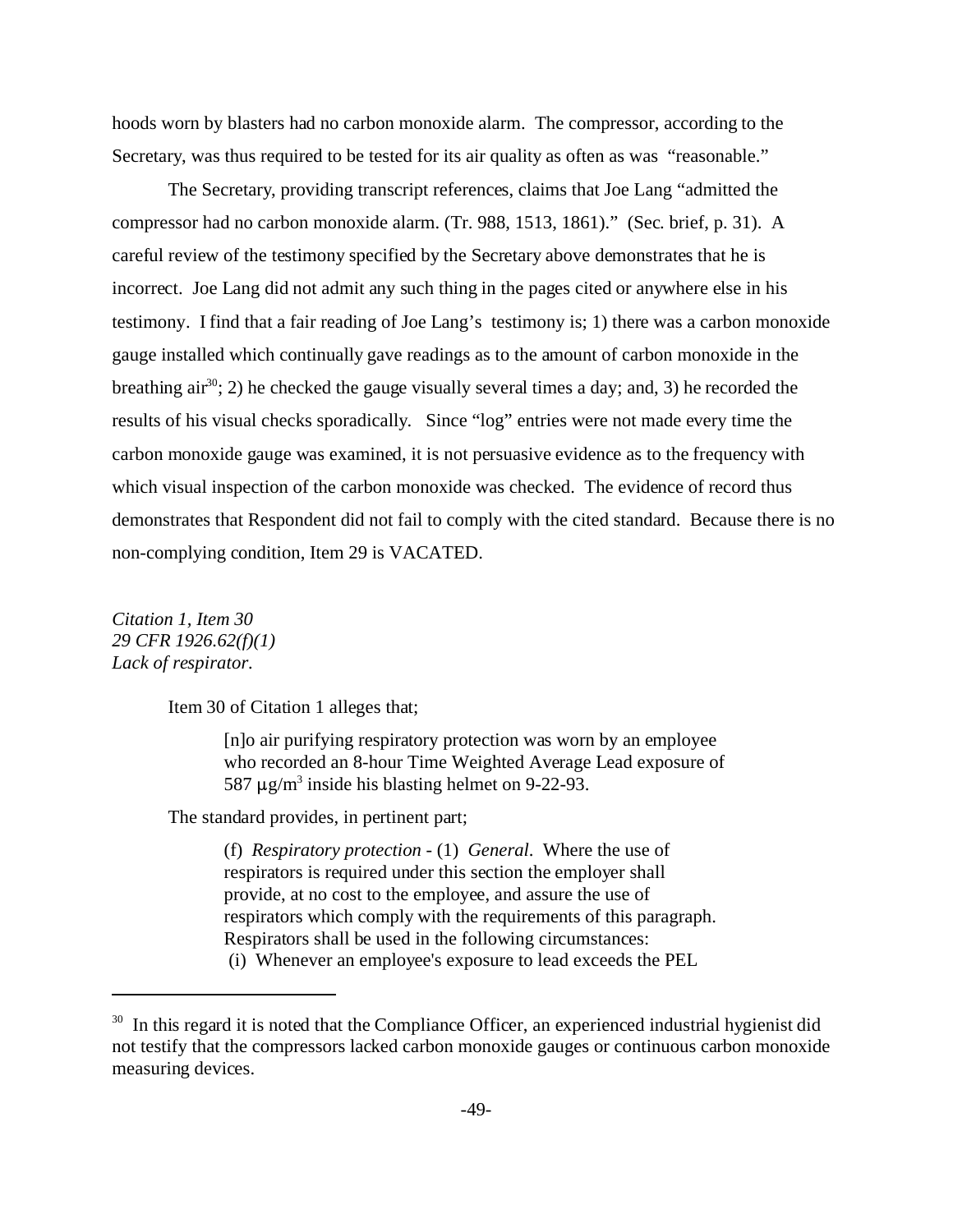The Compliance Officer based this alleged violation on the sampling he conducted at the site on September 22, 1993. He testified that the sampling of showed that he had been exposed to 587  $\mu$ g/m<sup>3</sup> of airborne lead inside the blasting hood he was wearing. (Appendix A, *Exposure Finding - Sampled Employees*). He also testified that had reported to him that he had worn no respirator inside the hood that day. (Tr. 436-440).

Respondent presents no new defense to this item other than the general position regarding the Lead in Construction Standards, its claims regarding this standard made in conjunction with Items 10b through 18b of Citation 2 and the general arguments as to infeasibility and employee misconduct, all of which are rejected elsewhere. and the evidentiary objection which was overruled at the hearing (Tr. 439-440). Complainant has proven the violation. Accordingly, item 30 of citation 1 is AFFIRMED.

*Citation 2 - Alleged Willful Violations* 

*Citation 2, Item 1 29 CFR 1926.62(d)(1)(I) Initial air sampling.* 

Item 1 of Citation 2 alleges<sup>31</sup> that Respondent's air sampling, initiated on August 4,1993 and completed on September 24, 1993, did not comply with the cited standard which states;

> (d) *Exposure assessment* - (1) *General.* (i) Each employer who has a workplace or operation covered by this standard shall initially determine if any employee may be exposed to lead at or above the action level.

The Lead in Construction Standard made provisions as to its effective dates as follows:

(p) *Effective date.* This standard (1926.62) shall become effective

No air sampling of any kind was initiated by this employer until August 1993, even though the bridge blasting and repainting project began during March of 1993. The air sampling required by 1925.52(d)(1) [Sic.] was not completed until September 24, 1993.

 $31$  This item reads;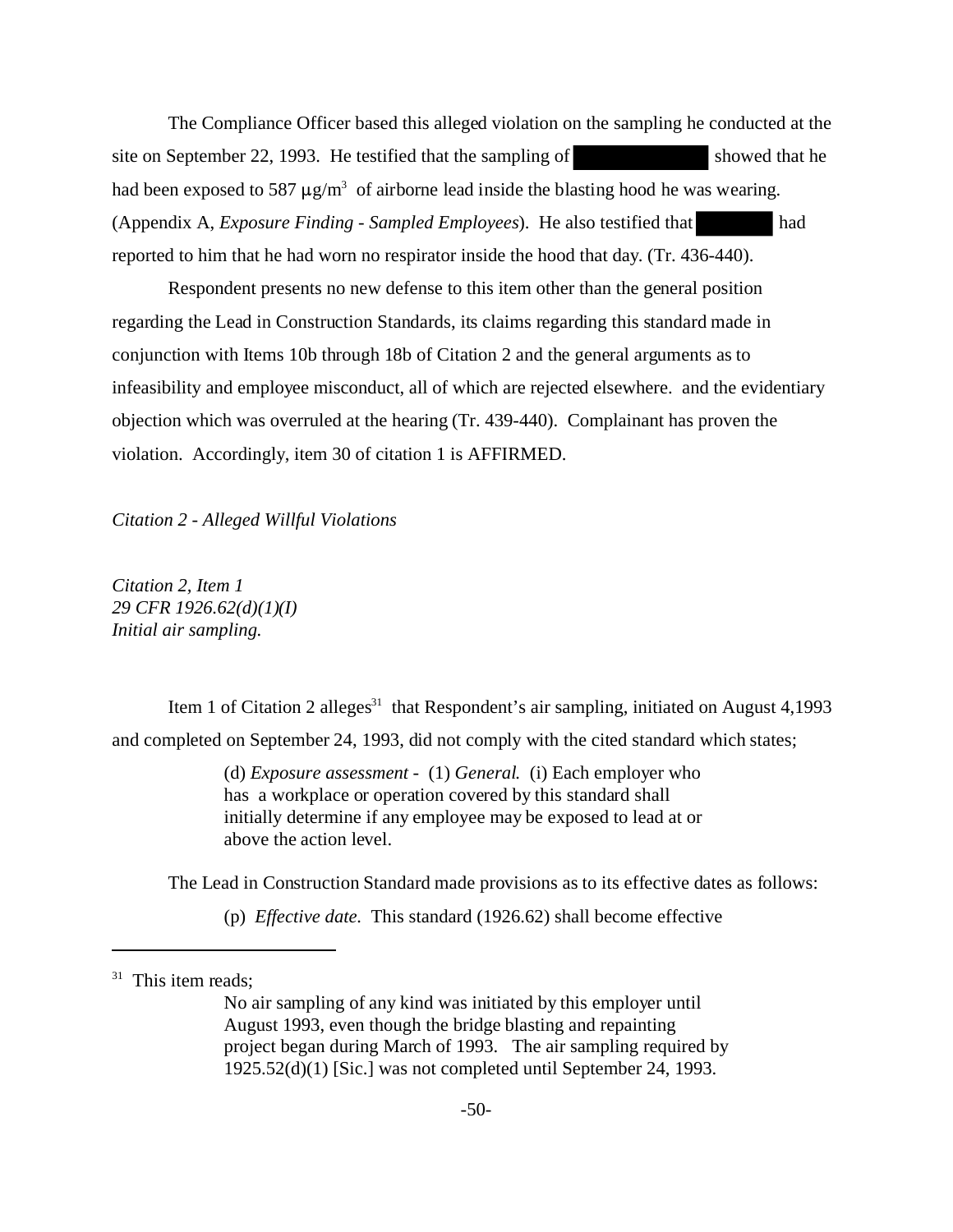June 3, 1993.

\* \* \*

(r) *Startup dates*. (1) The requirements of paragraphs (c) through (o) of this section, including administrative controls and feasible work practice controls, but not including engineering controls specified in paragraph (e)(1) of this section, shall be complied with as soon as possible, but no later than 60 days from the effective date of this section. (2) Feasible engineering controls specified by paragraph (e)(1) of

this section shall be implemented as soon as possible, but no later than 120 days from the effective date of this section.

(57 F.R. 26627, May 4, 1993, as amended at 58 F.R. 34218, June 24, 1993]. In December of 1993, OSHA instructed its personnel that the effective date was August 3,1993. ( R-42, pp. 3, 9, 15).

The parties do not disagree on the basic, determinative facts. Respondent's air monitoring did not begin until August 4, 1993.

Respondent maintains that the standard does not apply. It argues that since the work on the project commenced in April 1993, August 1993 was too late to require an employer to "initially determine" exposure. Respondent's interpretation of the language of the standard is rejected. The term "initially" refers to the first sampling. It does not, as do other standards, require that an action take place before the commencement of a project.<sup>32</sup>

The Secretary argues that Respondent's air monitoring failed to comply with the standard even though it began one day after the effective date of the section requiring such monitoring. Under the Secretary's view, Respondent's monitoring should have been conducted before August 2, 1993.

The standard does apply, but because Respondent commenced sampling within a reasonable time after the effective date of the requirement to sample, there has been no violation shown by the evidence. The Secretary's claim that a similar argument has been rejected in *E. Smalis Painting Company, Inc.,* (No. 94-1979)(ALJ)(slip op., at p. 35) is unpersuasive. The judge's decision in *Smalis* is pending review before the Commission, thus it is not precedent

<sup>32</sup> Compare, 29 CFR 1926.62(e)(2)(i); Item 8, Citation 1, *supra; Smalis, supra., slip op.* at p. 36.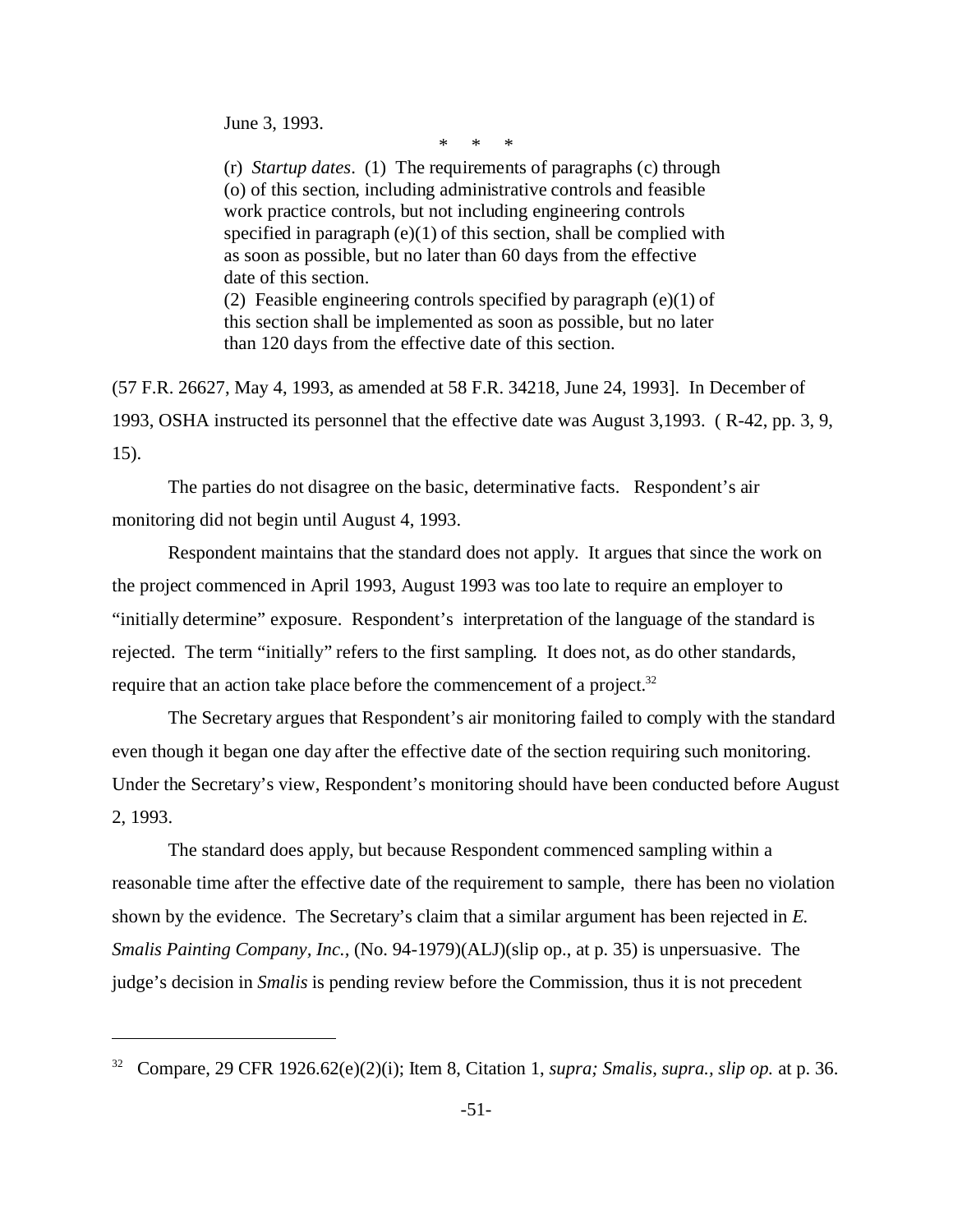since it is not a final order of the Commission. *Leone Construction Co.,* 3 BNA OSHC 1979 (No. 4090, 1976). Even if that holding applied, I would find that under the facts of this case, in which Respondent's sampling was begun within one day and completed within 25 days of the effective date of the cited provision, is one in which the required personal sampling was performed within a reasonable time after the effective date of the standard.

Inasmuch as I find that Respondent conducted its initial air monitoring within a reasonable time after the applicable date of the cited requirement, Item 1 of Citation 2 is VACATED.

### *Citation 2, Item 2 29 CFR 1926.62(j)(1)(i) Initial blood sampling.*

The standard cited provides that;

(j) *Medical Surveillance* - (1) *General*. (i) The employer shall make available initial medical surveillance to employees occupationally exposed on any day to lead at or above the action level. Initial medical surveillance consists of biological monitoring in the form of blood sampling and analysis for lead and zinc protoporphyrin.

The Secretary's citation alleges that:

The employer did not begin to provide blood sampling and analysis for lead or for zinc protoporphyrin to any employees who worked on the I-71 bridge project until August 5, 1993, and then only approximately 59% of the non-supervisory employees were tested on this date.

The Compliance Officer testified that employees of Manganas had reported to him that Respondent had had no blood testing done prior to August 5, 1993 (Tr. 273). The Compliance Officer explained that he arrived at the conclusion that "approximately 59%" of the nonsupervisory personnel were tested on August 5, 1993, based on his review of blood lead level testing results and payroll records. He explained that he compared the names of Manganas employees identified by Bethesda Share as having had their blood drawn on August 5, l993 to a list he compiled of the names of Manganas employees shown to be working on that day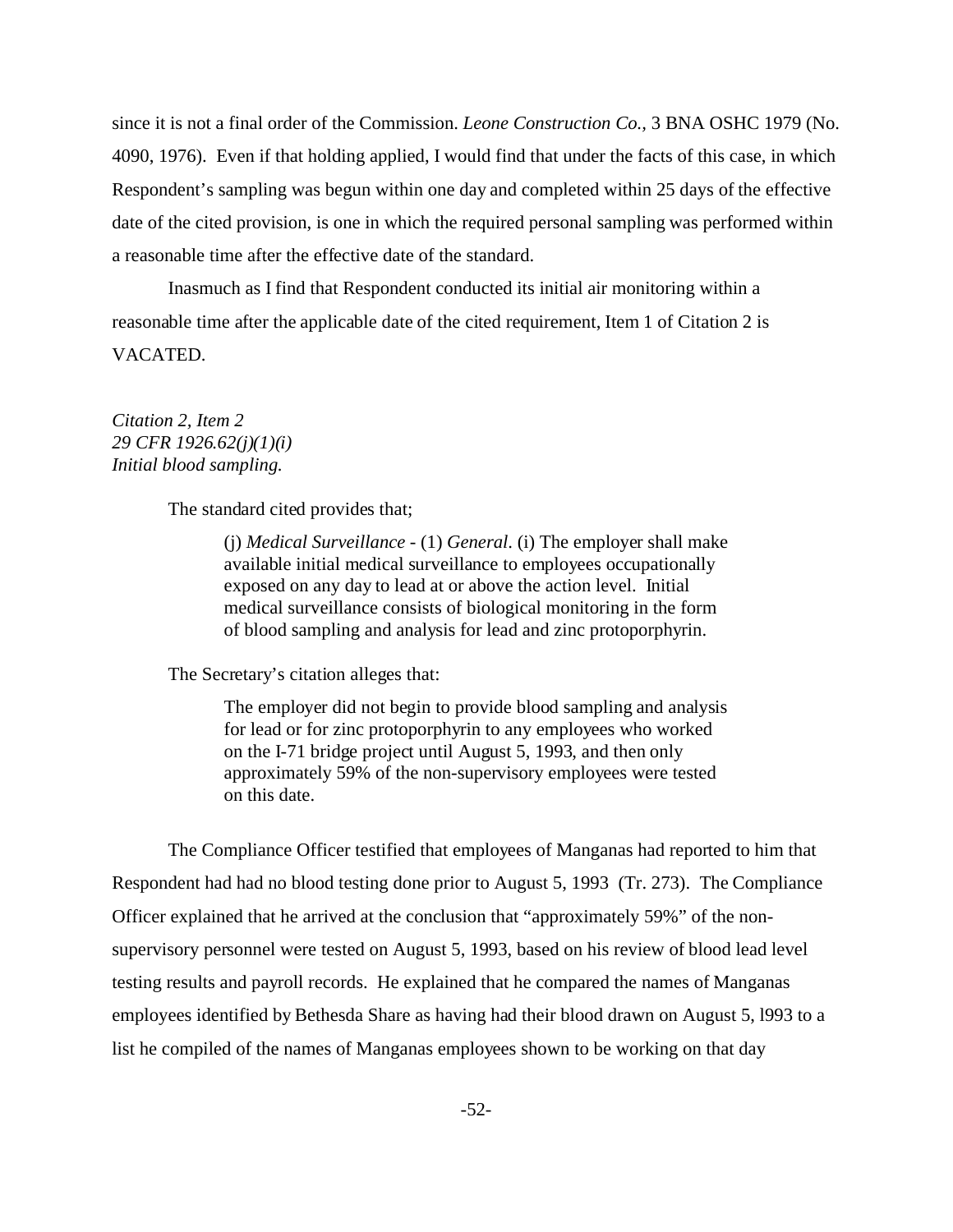according to weekly payroll records submitted by Manganas to ODOT. (C-27, 28 and 37; Tr 274-279). It would appear that the Compliance Officer assumed that any employee listed on the payroll record as having worked that day for whom he did not have a blood lead level test result was not tested. Complainant identifies eleven employees of Respondent whom he asserts were not tested on August 5, 1993, although "each of these employees engaged in activities which exposed him to airborne lead levels in excess of the action level" and were "onsite and available for testing on August 5, 1993." (Sec. brief, p. 38).

The Secretary's position as to the nature of the employer's obligation, is not quite clear. In his brief he states, "Respondent was to have completed this testing by August 2, 1993." (Sec. brief, p. 38). In his reply brief he says, "[t]here is no reason why compliance could not have been accomplished within a reasonable time after the effective date." (Sec. reply brief, p. 30).

As with the previous item, Respondent argues that there can be no "initial surveillance" as of the effective date of a standard where the effective date of the standard is later than the start up date of the project. That blanket rationale is rejected again. As in Item 1 of Citation 2, I am of the opinion that a fair and reasonable reading of the standard requires an employer come into compliance with the standard within a reasonable time after the effective date of the standard. The cited standard requires that blood testing be made available. It is reasonable to hold that in order to be in compliance with this standard, blood testing must be found to have been made available to eligible employees within a reasonable time after the effective date of the standard. In this case, blood testing was actually commenced within two days of the effective date. If based solely on the issue of the effective date of the requirement, I would find Respondent in compliance.

The medical surveillance requirement<sup>33</sup> of the Lead in Construction Standard, however, requires rather closer examination to resolve this alleged violation.

The regulatory scheme for medical surveillance is well described in the preamble to the publication of the lead in construction standard, *Preamble to OSHA's Interim Rule Governing Lead in Construction Work,* 58 F.R. 26590 - 26627 (May 4, 1993) ("*Preamble").* 

 $33$  Subsection (j) of 1926.62.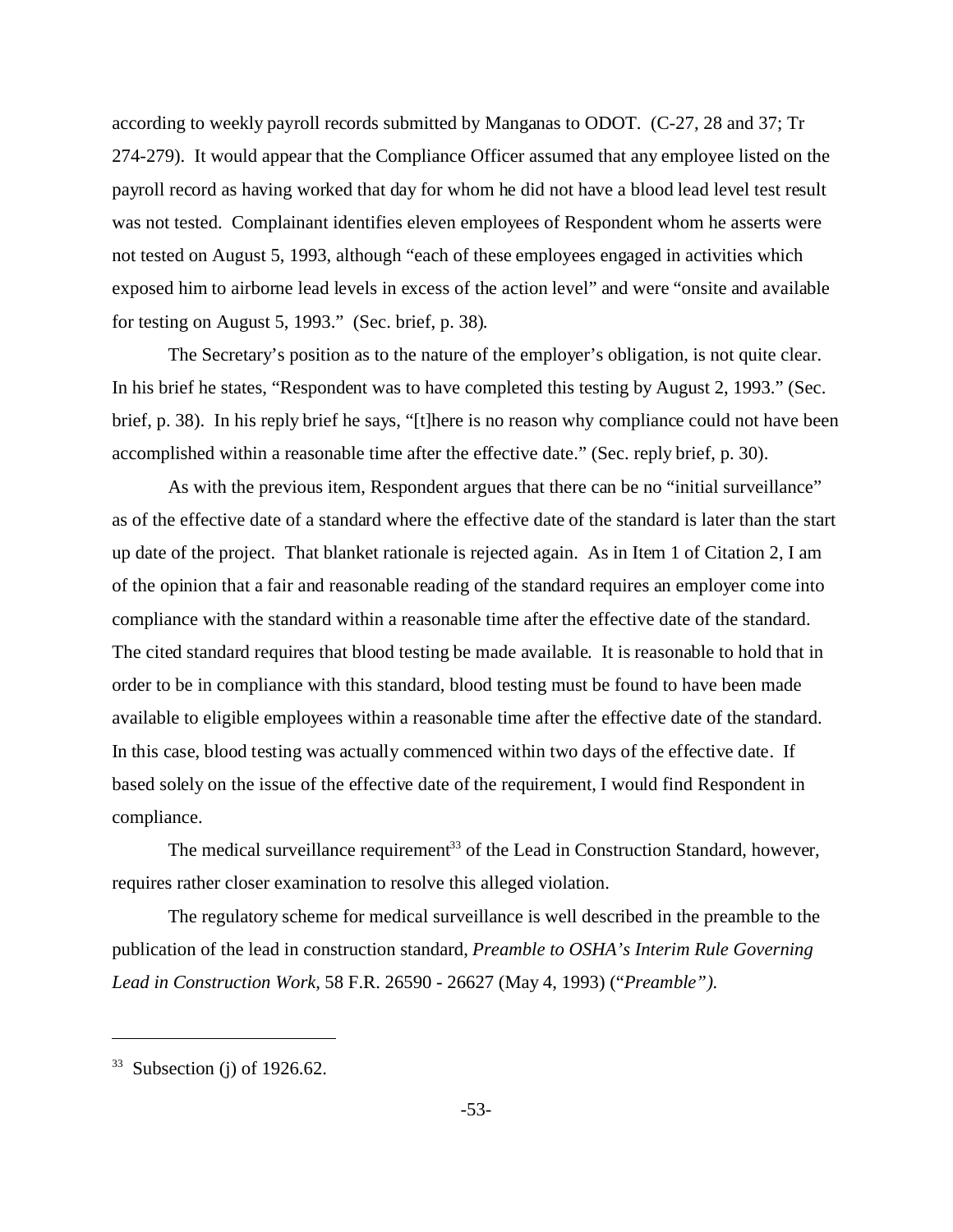The medical surveillance provisions contemplate two phases of medical surveillance: one is initial medical surveillance, the other is a medical surveillance program. The employer is required to provide initial medical surveillance to employees occupationally exposed to airborne concentration of lead on any one day at or above the action level.

\* \* \*

If an employee's airborne lead exposure is at or above the action level for more than 30 days a year, the employer shall provide a medical surveillance program to the employee....

(*Preamble*, 58 F.R. at 26603).

The two "phases" of medical surveillance are established by the standards involved, 29

C.F.R.  $\S$   $\S$  1926.62(j)(1)(i) and (ii). They provide:

(j) *Medical surveillance*-(1) *General.* (i) The employer shall make available **initial medical surveillance to employees occupationally exposed on any day to lead at or above the action level.** Initial medical surveillance consists of biological monitoring in the form of blood sampling and analysis for lead and zinc protoporphyrin levels.

(ii) The employer shall institute **a medical surveillance program**  in accordance with paragraphs  $(j)(2)$  and  $(j)(3)$  of this section **for all employees who are or may be exposed by the employer at or above the action level for more than 30 days in any consecutive 12 months.** 

(Emphasis added.)

The "phases" of medical surveillance differ in two very important respects: first, there are different "triggers" and, second, each phase imposes a different obligation upon employers.

The "triggers" are "the criteria by which the applicability of the standard and of particular provisions of the standard" are invoked. The preamble notes that "[t]he most basic trigger determines whether an employer is covered by the [lead in construction] standard at all. In addition, specific provisions of the standard can be triggered by other criteria or exposure levels." *Preamble,* 58 F.R. at 26593. Based upon the unambiguous wording of § § 62(j)(1)(i) and (ii), as well as the explanatory material in the *Preamble,* it is clear that the "trigger" which invokes the requirement that an employer "make available initial medical surveillance" is the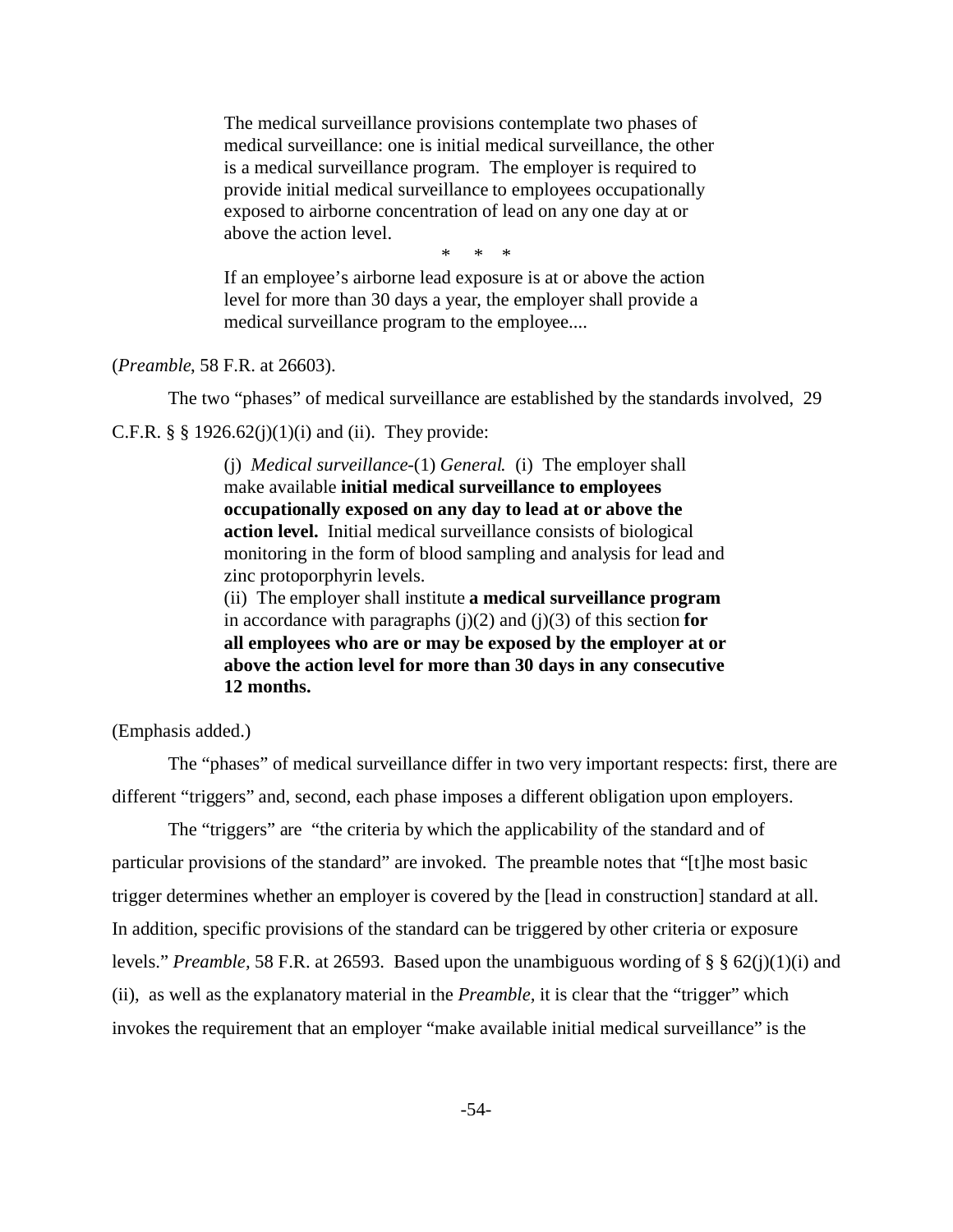exposure of the employee **"on any day to lead at or above the action level.**" 34

Initial medical surveillance requires biological monitoring in the form of blood sampling and analysis for lead and zinc protoporphyrin levels. (§ 62(j)(1)(i); *Preamble,* 58 F.R. at p. 26603). In the parlance of occupational safety and health law, the "triggers" control the applicability of the requirements contained in the subsequent sub-parts of  $\S 62(i)$ . As with any other alleged violation of § 5(a)(2) of the Act, for alleged violations under § 62(j) or any of its sub-parts, the Secretary must demonstrate that the cited standard is applicable.. *Astra Pharmaceutical Products, Inc.*, 9 BNA OSHC 2126, 2129 (No. 78-6247, 1981).

Regardless of which subsection of  $\S 62(i)$  is cited in a particular item, in order to demonstrate that any of the provisions under any part of § 62(j) apply, the Secretary must show that Manganas employee(s) were exposed to airborne lead either at or above the action level on any day, or at or above the action level for more than 30 days in any consecutive 12 months before the requirement is triggered.

Even if the standard were to be interpreted as requiring "initial surveillance" prior to its effective date, the Secretary has not identified any evidence which shows that any Manganas employee who was exposed "on any day to lead at or above the action level" within the meaning of the cited standard prior to the standard's effective date was not tested. The eleven employees described in the Secretary's post-hearing brief (p. 38) as "engaged in activities which exposed him to airborne lead levels in excess of the action level" does not withstand closer scrutiny of this standard's effective date. For evidence of exposure to airborne lead in excess of the action level the Secretary relies on evidence that of the eleven identified employees, eight were the subject of air sampling which revealed airborne lead exposure above the PEL on September 21,22, 23 or 24, 1993. While such evidence shows their exposure on the date of sampling it is not evidence of their exposure on any other date, time or place. As to the remaining three

 $34$  It is equally clear that the "trigger" which invokes the requirement that an employer "institute" a medical surveillance program" is the exposure of employees "**at or above the action level for more than 30 days in any consecutive 12 months.**"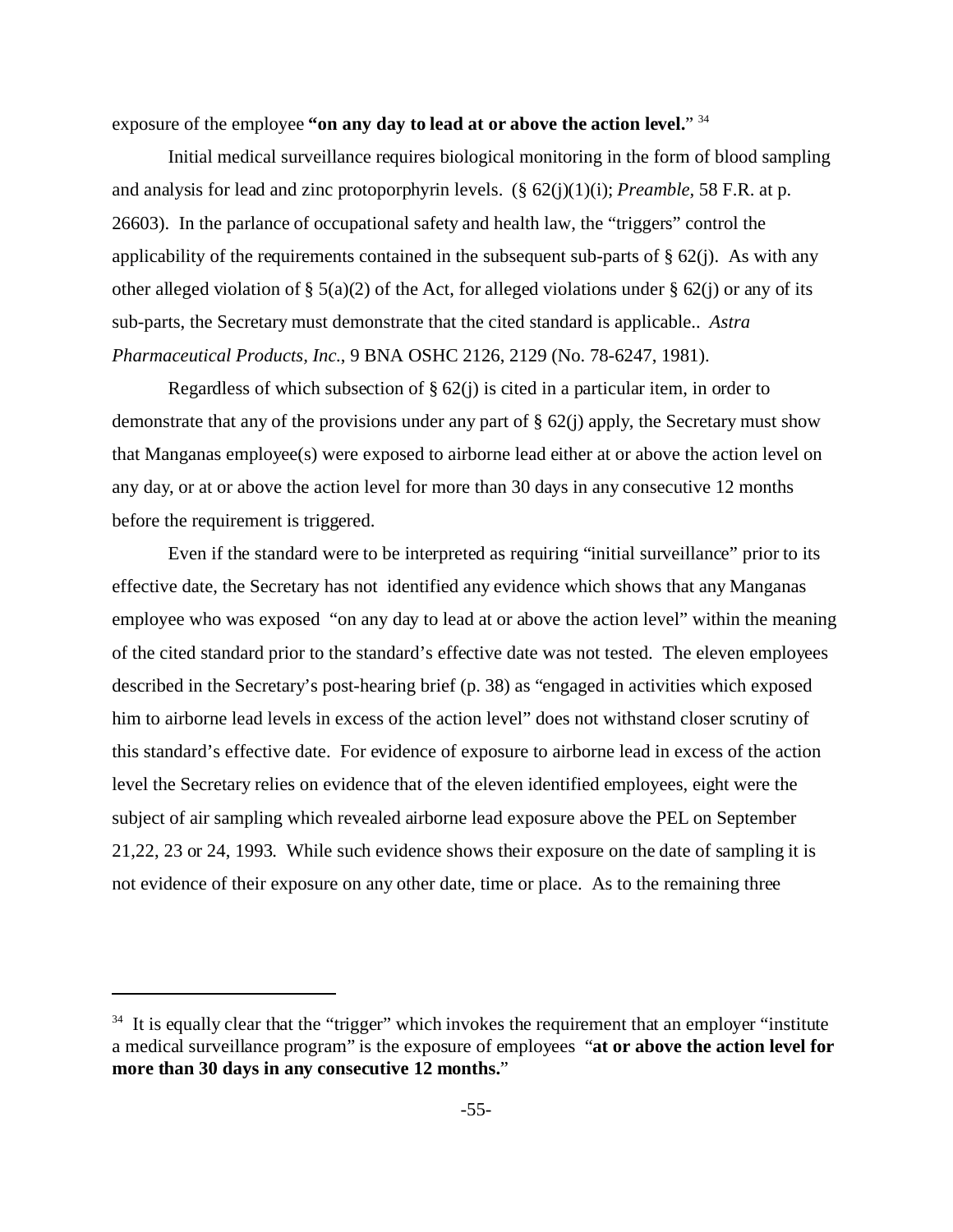employees, Complainant cites no evidence at all as to their degree of exposure to airborne lead.<sup>35</sup> The Secretary fails to cite or to identify any evidence that any of the employees identified were exposed to airborne lead at or above the action level at any time before September 21, 1993. Instead, the Secretary makes only the sweeping argument that since Manganas' safety program identified the need for testing and since Manganas was made aware that one of its employees suffered lead poisoning that Manganas should have recognized the need for initial testing. Even if factually correct, perhaps Managans should have, but neither of these indicia "trigger" the initial testing requirement. In sum, the Secretary has not shown that employees exposed to lead at or above the action level on any day prior to the day on which they were tested. I thus find that the cited standard does not apply to the facts of this case. Accordingly, Citation 2, Item 2 is VACATED.

*Citation 2, Items 3 - 9 29 CFR 1926.62(k)(1)(i) Medical removal.* 

The cited standard provides:

(k) *Medical removal protection* - (1) *Temporary medical removal and return of an employee*- (i) *Temporary removal due to elevated blood lead level*. The employer shall remove an employee from work having an exposure to lead at or above the action level on each occasion that a periodic and a follow-up blood sampling test conducted pursuant to this section indicate that the employee's blood lead level is at or above 50 µg/dl.

Under the cited standard, if an employee has two successive blood lead tests showing levels at or above 50  $\mu$ g/dl, the employee must be precluded from further work assignments which would expose him to lead at or above the action level  $(30 \,\mu g/m^3 \text{ TWA})$ .

The seven items (3 - 9, inclusive) each allege that Respondent failed to remove a

 $35$  Even if it is considered that under the exposure finding, an inference is raised that these employees were exposed to a quantity of lead exceeding 50  $\mu$ g/m<sup>3</sup> at some time prior to the effective date of the standard, there is no evidence as to the amount of time (duration) of such exposure. Without both parts, quantity and duration, there can be no showing that the action level, which is a time weighted measurement, was equaled or exceeded.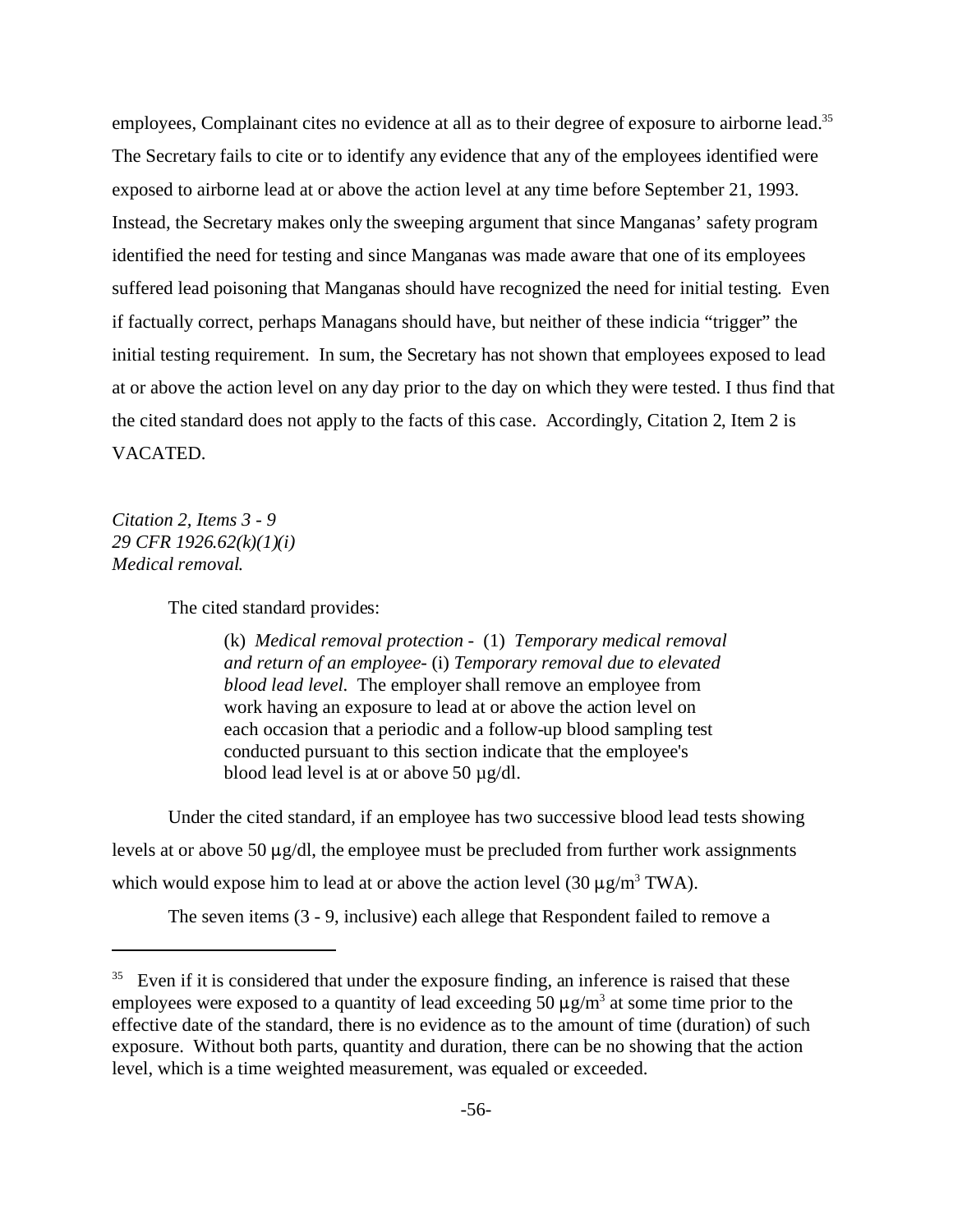particular employee from work which exposed him to lead at or above the action level after having received two successive blood lead level test results each showing lead in the employees' blood exceeding 50  $\mu$ g/dl.

|              | Each of the employees identified, | (Item 3),    | $(Item 4)$ ,                      | (Item 5), |
|--------------|-----------------------------------|--------------|-----------------------------------|-----------|
| $(Item 6)$ , | $($ Item 7 $), \Box$              | (Item 8) and | (Item 9) meet the criteria of the |           |

standard. First, each had at least two blood lead level tests showing at least 50  $\mu$ g/dl of lead as follows:

| Item and Employee | <b>Blood Test 1</b><br>(8/5/93) | Blood Test 2<br>(9/1/93) | <b>Blood Test 3</b><br>(9/13/93) |
|-------------------|---------------------------------|--------------------------|----------------------------------|
| (3)               | $68.5 \mu g/dl$                 | 55.3 $\mu$ g/dl          |                                  |
| (4)               |                                 | 59.6 $\mu$ g/dl          | 56.4 $\mu$ g/dl                  |
| (5)               | $80.7 \mu g/dl$                 | $60.0 \mu g/dl$          | 52.2 $\mu$ g/dl                  |
| (6)               | $88.3 \mu g/dl$                 | $56.9 \mu g/dl$          | 56.4 $\mu$ g/dl                  |
| (7)               | 79.6 $\mu$ g/dl                 | $66.0 \mu$ g/dl          | $63.3 \mu$ g/dl                  |
| (8)               | $61.3 \mu g/dl$                 | 55.1 $\mu$ g/dl          | 54.7 $\mu$ g/dl                  |
| (9)               | 59.4 $\mu$ g/dl                 | 58.1 $\mu$ g/dl          | 55.0 $\mu$ g/dl                  |

Three of these employees, identified in Items 3, 5 and 7

were among those sampled and thus have been shown to have been exposed to airborne lead in excess of the PEL (and, perforce, the action level) on September 21 or 22, 1993. (See, *Exposure Finding-Sampled Employees*) I so find.

The rationale regarding employees is somewhat different. As discussed previously (*Exposure Finding - Employees Not Sampled*), non-sampled employees who worked in the containment on any date were exposed to an amount of airborne lead of at least 50  $\mu$ g/m while blasting was underway in the containment. The exposure finding establishes the amount of lead to which these employees were exposed while blasting was underway. It does not, however, establish the duration of that exposure, the other element necessary to establish a time weighted average to compare to the limits of exposure under either an action level (TWA) or a PEL (TWA).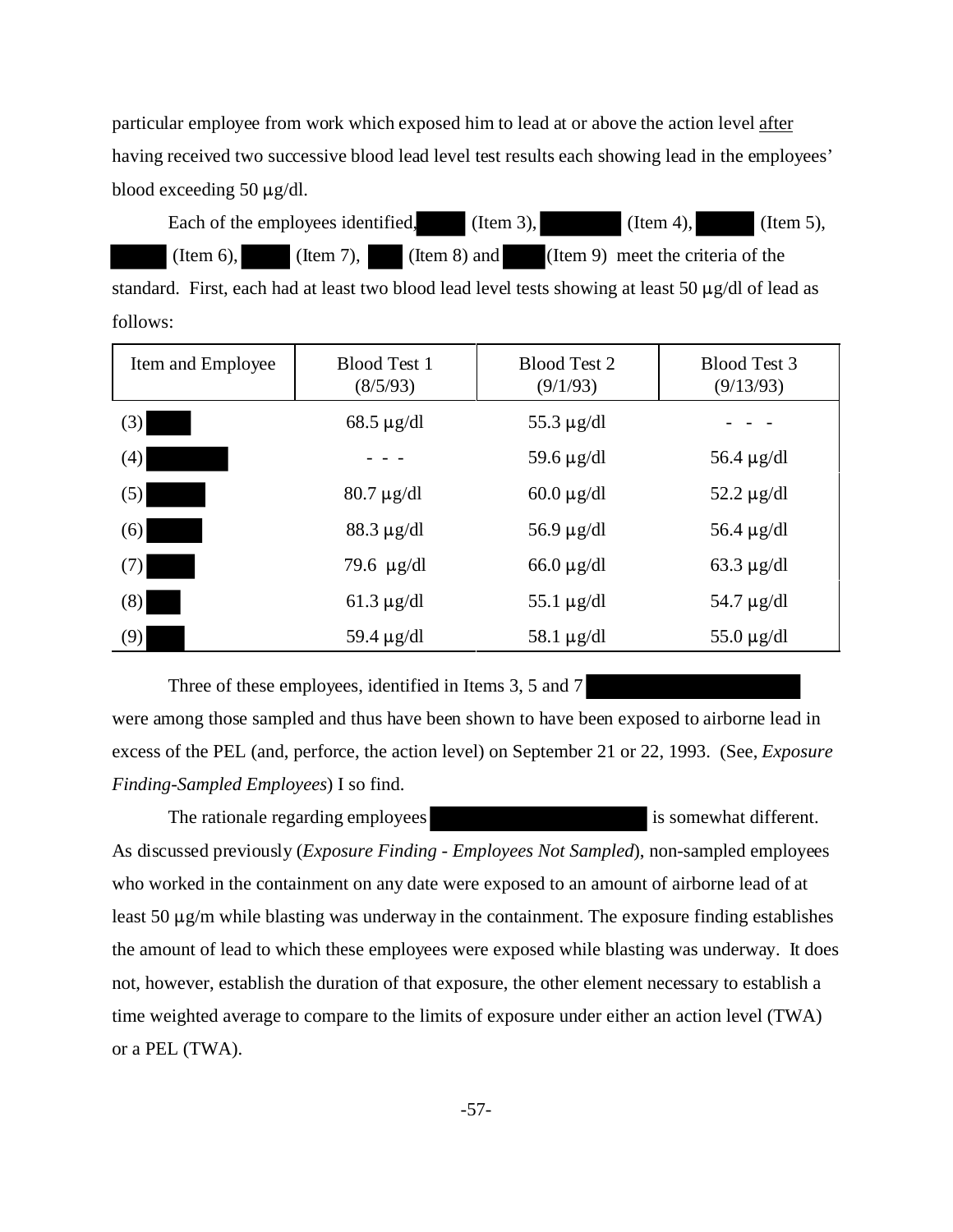Respondent's payroll record is uncontroverted evidence that, with one exception, the employees identified in Items 4, 6 and 8 each worked for a full work day (8 hours) during the days (September 21, 22 and 24, 1993) on which personal sampling was conducted.<sup>36</sup> ( C-28, p. 29). Although classified as Painters on Respondent's payroll records, there is ample evidence that men so classified did both painting and blasting and that within a particular containment painting and blasting did not occur simultaneously. Thus, it is reasonable to infer that an employee paid for 8 hours work and known to be inside the containment where blasting was being done, was there for at least one hour while blasting was going on. Even assuming that any of the employees identified in Items 4, 6 or 8 worked as little as one hour inside the containment while blasting was underway, applying the appropriate formula for calculating a time weighted average results in an exposure exceeding the action level of 30  $\mu$ g/m<sup>3</sup> (TWA).<sup>37</sup> I thus find that the employees identified in Items 4, 6 and 8 were exposed to lead at or above the action level of  $30 \,\mu g/m^3$  (TWA) on September 21, 22 and 24, 1993.

Finally, the employee identified in Item 9, worked "throughout the entire" project and worked in all areas including the containment and the grit recycling area" according the to the Secretary. (Sec. brief, Pp. 41-42). The evidence cited by the Secretary appears to establish that Mr. Lang, the project superintendent, spent little of his working time in the containment. specific testimony, however, places him inside containments for 15 to 30 minutes while blasting was being done. (Tr. 981). A 15 minute exposure to airborne lead at a level of 2,000  $\mu$ g/m<sup>3</sup> exceeds the action level of 30  $\mu$ g/m<sup>3</sup> (TWA) even assuming that was exposed to no lead whatsoever for the rest of his 8 hour workday.<sup>38</sup> The Secretary has thus

<sup>&</sup>lt;sup>36</sup> The same record shows that worked only 4 hours on September 22, 1993.

<sup>&</sup>lt;sup>37</sup> An employee working in an environment of 2,000  $\mu$ g/m<sup>3</sup> for a period of one hour out of an eight hour work day would have an 8 hr TWA exposure of  $250 \,\mu g/m^3$ . (1 hour @ 2,000 + 7 hours  $\omega$  0.0 = 2,000. 2,000  $\div$  8 = 250.) Note that 250  $\mu$ g/m<sup>3</sup> is 5 TIMES the permissible exposure limit of 50  $\mu$ g/m<sup>3</sup> (TWA).

<sup>&</sup>lt;sup>38</sup> Exposure to an environment of 2,000  $\mu$ g/m<sup>3</sup> for a period of fifteen minutes (0.25 hour) out of an eight hour work day would have an 8 hr TWA exposure of 62.5  $\mu$ g/m<sup>3</sup>. (0.25 hour @ 2,000 + 7 hours  $\omega$  0.0 = 500. 500  $\div$  8 = 62.5.) Note that 62  $\mu$ g/m<sup>3</sup> exceeds both the action level (30 (continued...)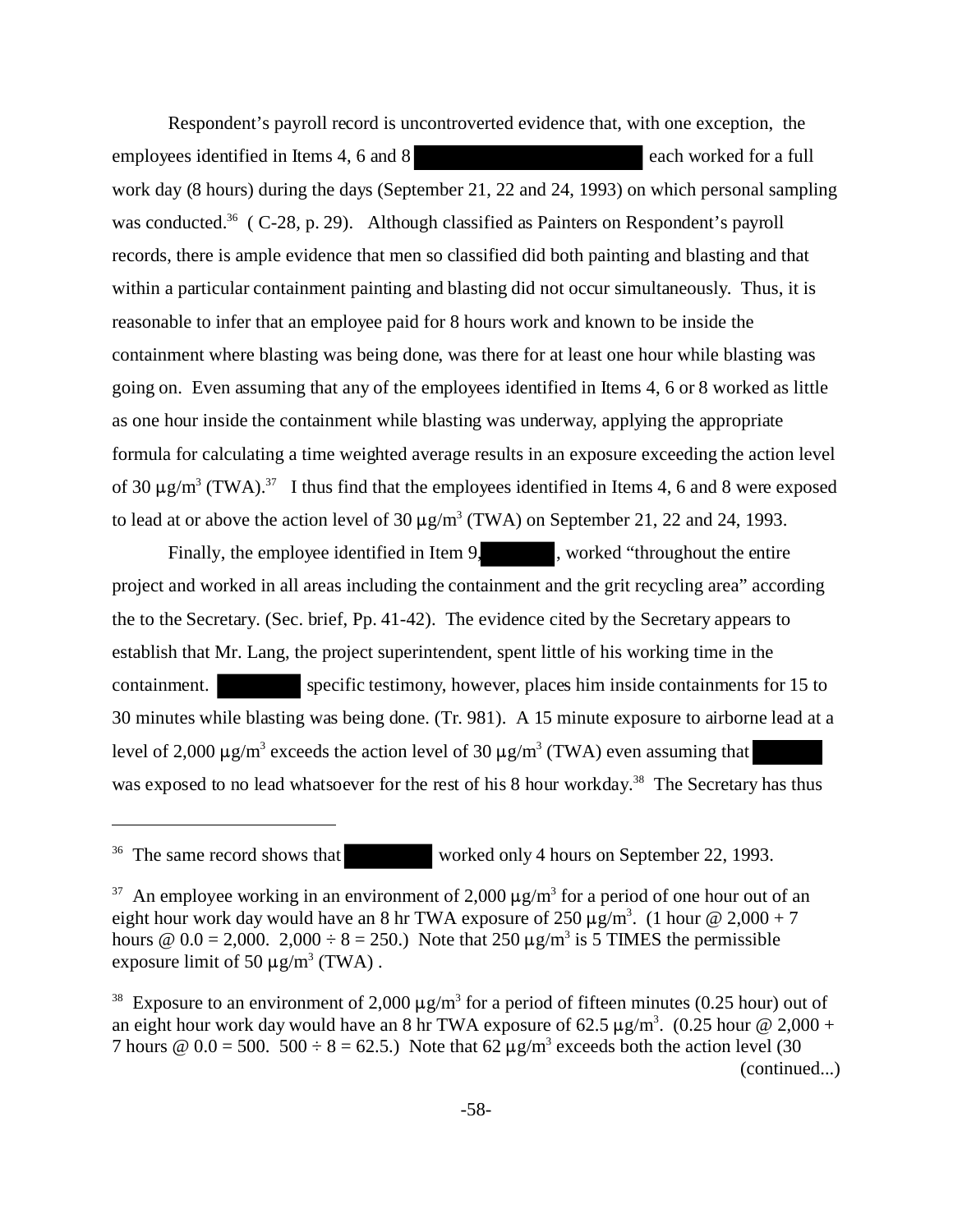shown that Mr. Lang was exposed to airborne lead over the action level.

Respondent posits several arguments which are rejected. First, its claim that the August 5, 1993 blood tests are "initial" not "periodic" tests ignores the possibility that the same test could be, and is, both initial (the first one in a series) and periodic (one amongst several performed at established intervals of time). Respondent's claim that Manganas hired Bethesda Share "to do all things necessary for it to comply" (Resp. brief, p. 9) is rejected legally and factually. An employer cannot wash its hands of its responsibilities under the Act especially where, as here, the "consultant" had no ability or authority to alter working conditions. Moreover, Ms. Fields of Bethesda Share credibly testified that she identified to Andrew Manganas job duties at the site which offered lower exposures (Tr. 1242). The employees identified here were not so assigned.

In addition, Manganas, to the extent it transferred employees at all based on their blood lead levels, transferred them to jobs for which it did not know whether the exposure level. Medical removal, to be meaningful, must place an employee with high blood lead level in a work atmosphere where his/ her exposure will be below the action level. Compliance with the cited standard thus requires an employer to place the "removed" employee in a work circumstance known by the employer at the time of the transfer to be at an airborne lead level below 30  $\mu$ g/m<sup>3</sup>. Placing a removed employee into an unknown atmosphere does not accomplish the purpose of the standard. Successful removal cannot rely on mere serendipity. The burden of showing that the exposure level about to be entered into by the transferred employee was known beforehand to be below 30  $\mu$ g/m<sup>3</sup> is thus upon the employer. In this case, Manganas had no knowledge of the lead levels into which it placed employees.

Based on the above, Citation 2, Items 3, 4, 5, 6, 7, 8 and 9 are AFFIRMED

*Citation 2, Items 10a - 18a 29 CFR 1926.62(c)(1) Lead exposure exceeding Permissible Exposure Limit*.

 $38$ (...continued)

 $\mu$ g/m<sup>3</sup> TWA) as well as the PEL (50  $\mu$ g/m<sup>3</sup> TWA).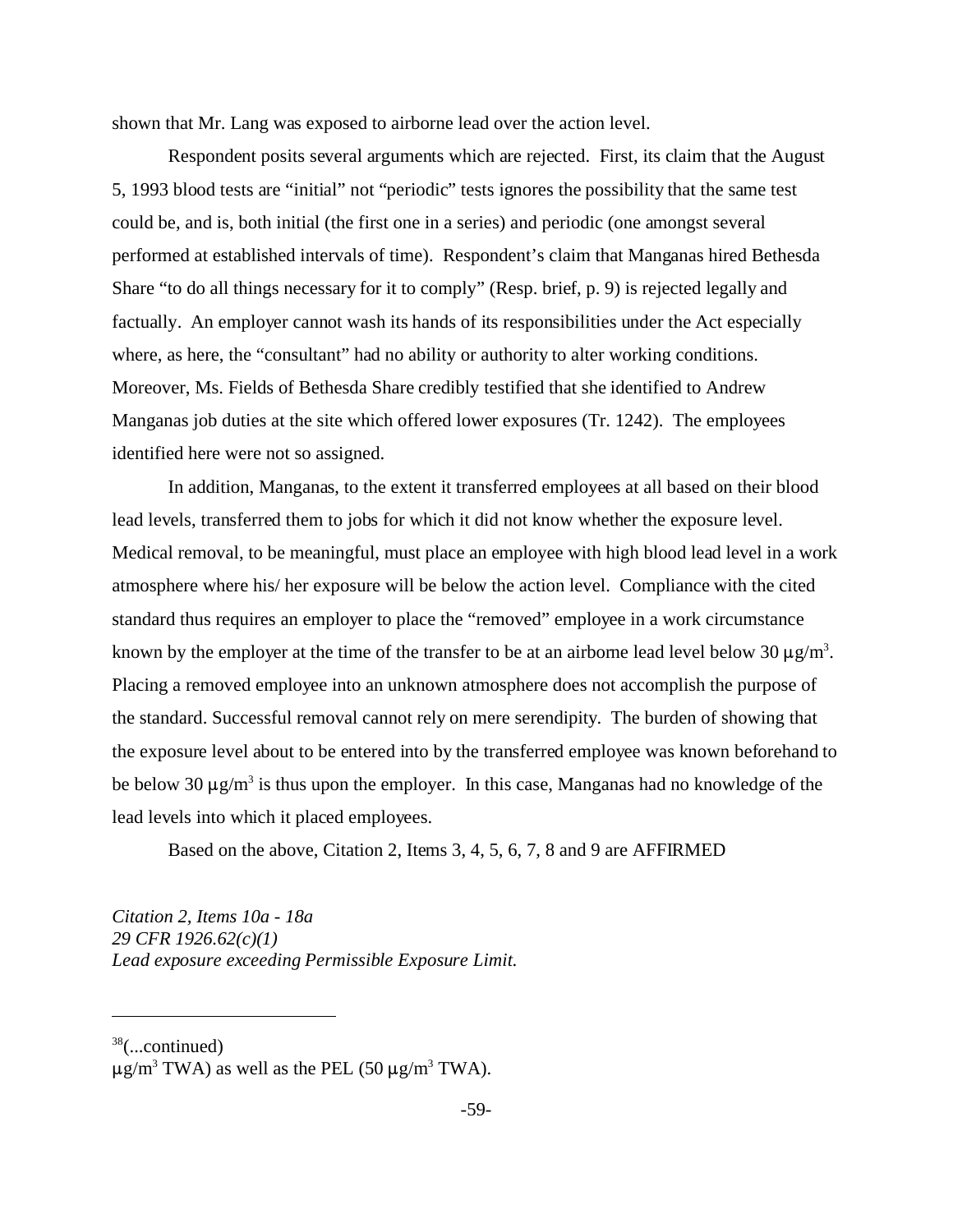The Secretary alleges that nine specifically identified employees who were not engaged in blasting were, nonetheless, exposed to airborne lead exceeding the permissible limits on September 21, 22 or 24, 1993.

The regulation states;

(c) *Permissible exposure limit.* (1) The employer shall assure that no employee is exposed to lead at concentrations greater than fifty micrograms per cubic meter of air  $(50 \mu g/m^3)$  averaged over an 8hour period.

Compliance Officer Sweeny conducted personal sampling of Manganas employees on September 21, 22 and 24, 1993. He testified as to his method of attaching the sampling devices, checking on them during the day and removing the samples at the end of the day. The filters on which airborne lead was captured in the process of sampling were shipped to the OSHA laboratory in Salt Lake City, Utah for analysis. (Tr. 184, 223.) The filters were examined there and analyzed for the presence of lead. If lead was found, the amount was determined. The lab results were returned to the Compliance Officer who then calculated the employees' timeweighted average exposure levels. (Tr.184, 188-189, 223; C-8, C-9, C-11, C-12). Each of the employees identified in this item were sampled. The results for each of the individual employees identified in Items 10a through 18a are set forth in the accompanying table.

| Item No. | Employee<br>Name | Date    | Job                   | Airborne<br>Lead<br>Exposure<br>$\mu$ g/m <sup>3</sup> |
|----------|------------------|---------|-----------------------|--------------------------------------------------------|
| 10a      |                  | 9/21/93 | Grit<br>Recycling     | 182.0                                                  |
| 11a      |                  | 9/21/93 | Grit<br>Recycling     | 647.0                                                  |
| 12a      |                  | 9/21/93 | Grit<br>Recycling     | 149.0                                                  |
| 13a      |                  | 9/22/93 | <b>Bridge</b><br>Deck | 82.2                                                   |
| 14a      |                  | 9/24/93 | Vacuum<br>Grit        | 4,620.0                                                |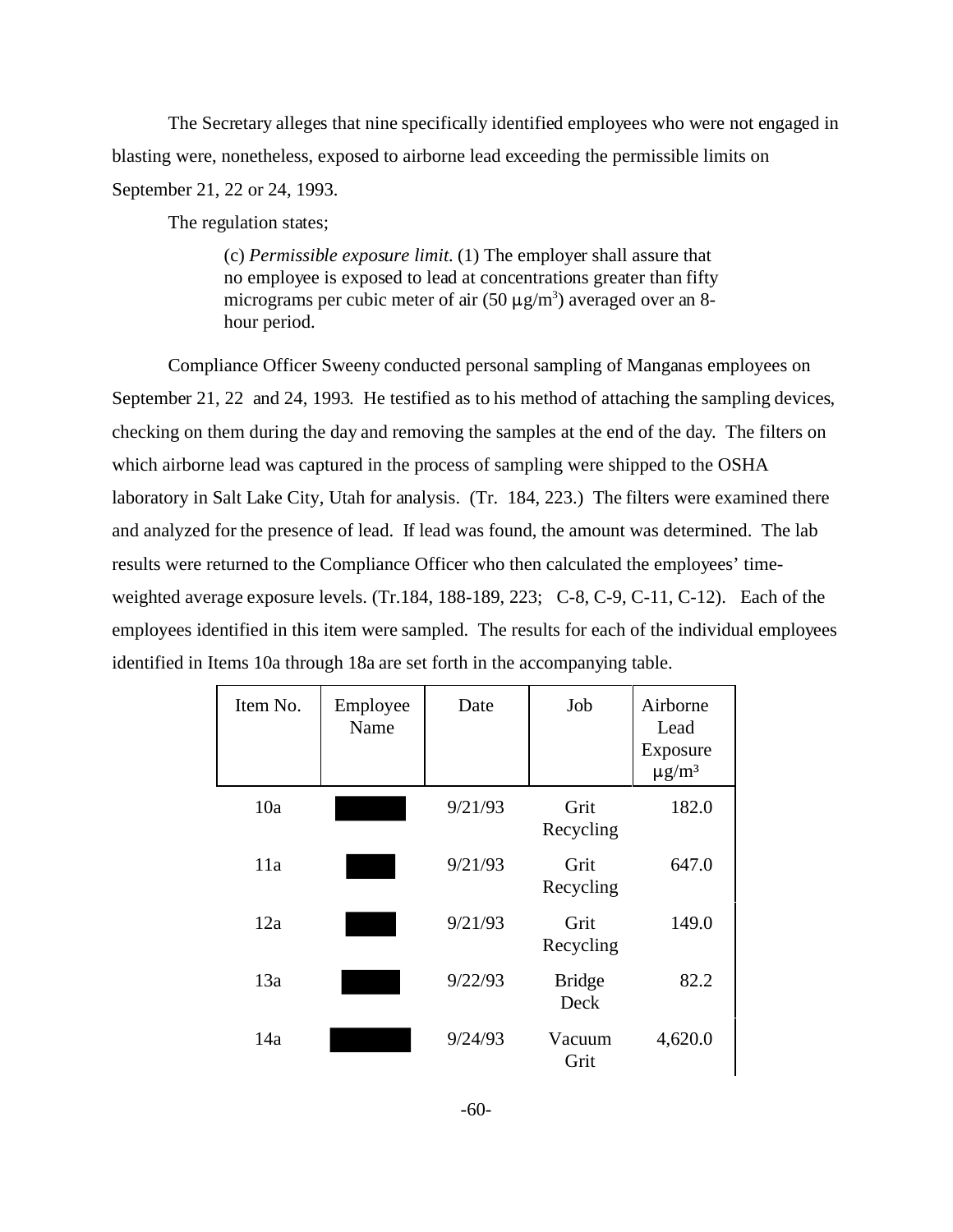| Item No. | Employee<br>Name | Date    | Job             | Airborne<br>Lead<br>Exposure<br>$\mu$ g/m <sup>3</sup> |
|----------|------------------|---------|-----------------|--------------------------------------------------------|
| 15a      |                  | 9/24/93 | Vacuum<br>Grit  | 4,570.0                                                |
| 16a      |                  | 9/24/93 | Vacuum<br>Grit  | 4,100.0                                                |
| 17a      |                  | 9/24/93 | Vacuum<br>Grit  | 4,240.0                                                |
| 18a      |                  | 9/24/93 | Blowing<br>Down | 1,850.0                                                |

All of the samples showed exposure to airborne lead above the PEL. As set forth and for the reasons in the Exposure Finding, I find that the employees identified in Items 10a - 18a of Citation 2 were exposed to airborne lead exceeding the PEL on the dates on which they were sampled.

Respondent argues that the cited standard "is merely an overall admonition" (Brief, p. 10) which cannot, by itself, be the basis of a separate violation. Respondent's argument is rejected. It is true, as Respondent suggests, that the exposure of employees to airborne lead above the PEL, which is defined by 1926.62(c), "triggers" subsequent requirements. So stating, however, does not mean that a violation of 1926.62(c) alone cannot stand. The structure of the standards is such that engineering and work practice controls must be implemented to the extent feasible. Only where their implementation fails to reduce employee exposure to or below the PEL, is an employer permitted to use respirators, and then only in a manner that complies with other subsections of the standard.  $(1926.62(e))$ . Where the Secretary alleges that there is employee exposure to airborne lead at levels above the PEL and improper respirator selection or usage, violations of both the "general admonition" and the specific respirator requirements can and do exist.

Based on the above, Items 10a through and including Item 18a of Citation 2 are AFFIRMED.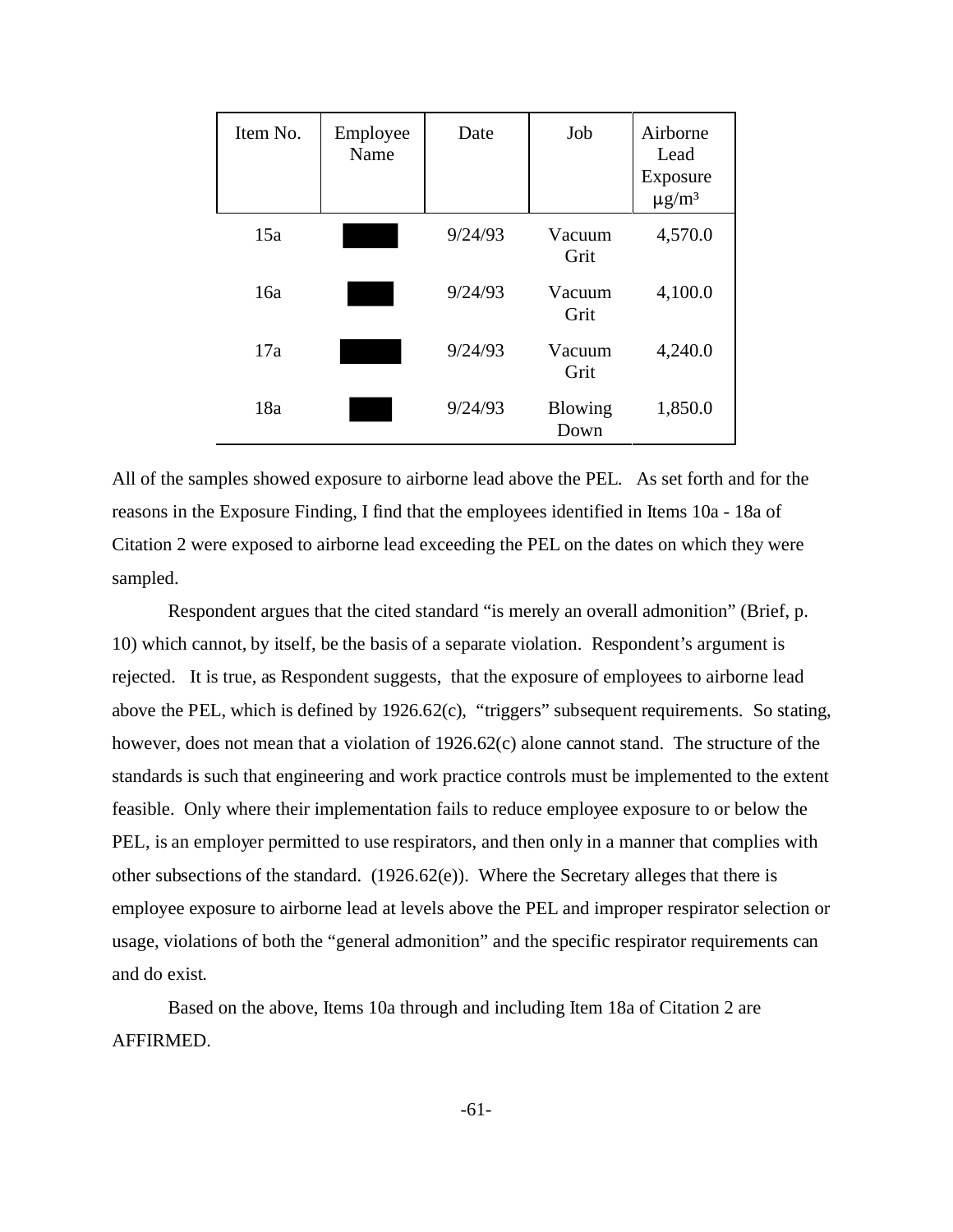*Citation 2, Items 10b - 18b 29 CFR 1926.62(f)(1) (Items 10b-13b) 29 CFR 1926.62(f)(2)(i) (Items 14b-18b) Improper respirator protection*.

Items 10b through 13b allege that employees in the grit recycling area and on the bridge deck who were exposed to airborne lead levels exceeding the permissible exposure limits (Items 10a-13a) were not provided with and required to use appropriate respiratory protection. The standard cited, 1926.62(f)(1) requires an employer to assure the use of proper respirators when an employee's exposure exceeds the PEL. The standard states;

> (f) *Respiratory protection* - (1) *General.* Where the use of respirators is required under this section the employer shall provide, at no cost to the employee, and assure the use of respirators which comply with the requirements of this paragraph. Respirators shall be used in the following circumstances: (i) Whenever an employee's exposure to lead exceeds the PEL;

Items 14b through 18b, somewhat similarly rely on a standard provides;

(2) "Respirator selection". (i) Where respirators are used under this section the employer shall select the appropriate respirator or combination of respirators from Table I below.

| Item            | Employee | Date    | Job                   | Respirator                                                  |
|-----------------|----------|---------|-----------------------|-------------------------------------------------------------|
| 10 <sub>b</sub> |          | 9/21/93 | Recycle<br>Grit       | None                                                        |
| 11 <sub>b</sub> |          | 9/21/93 | Recycle<br>Grit       | None For<br>Most of Shift<br>$\frac{1}{2}$ Face For<br>Rest |
| 12 <sub>b</sub> |          | 9/21/93 | Recycle<br>Grit       | None For<br>90% of Shift                                    |
| 13 <sub>b</sub> |          | 9/22/93 | <b>Bridge</b><br>Deck | None For<br>Most of Shift                                   |
| 14 <sub>b</sub> |          | 9/24/93 | Vacuum<br>Grit        | $\frac{1}{2}$ Face                                          |

The allegations of Items 10b through 18b are summarized in the following table.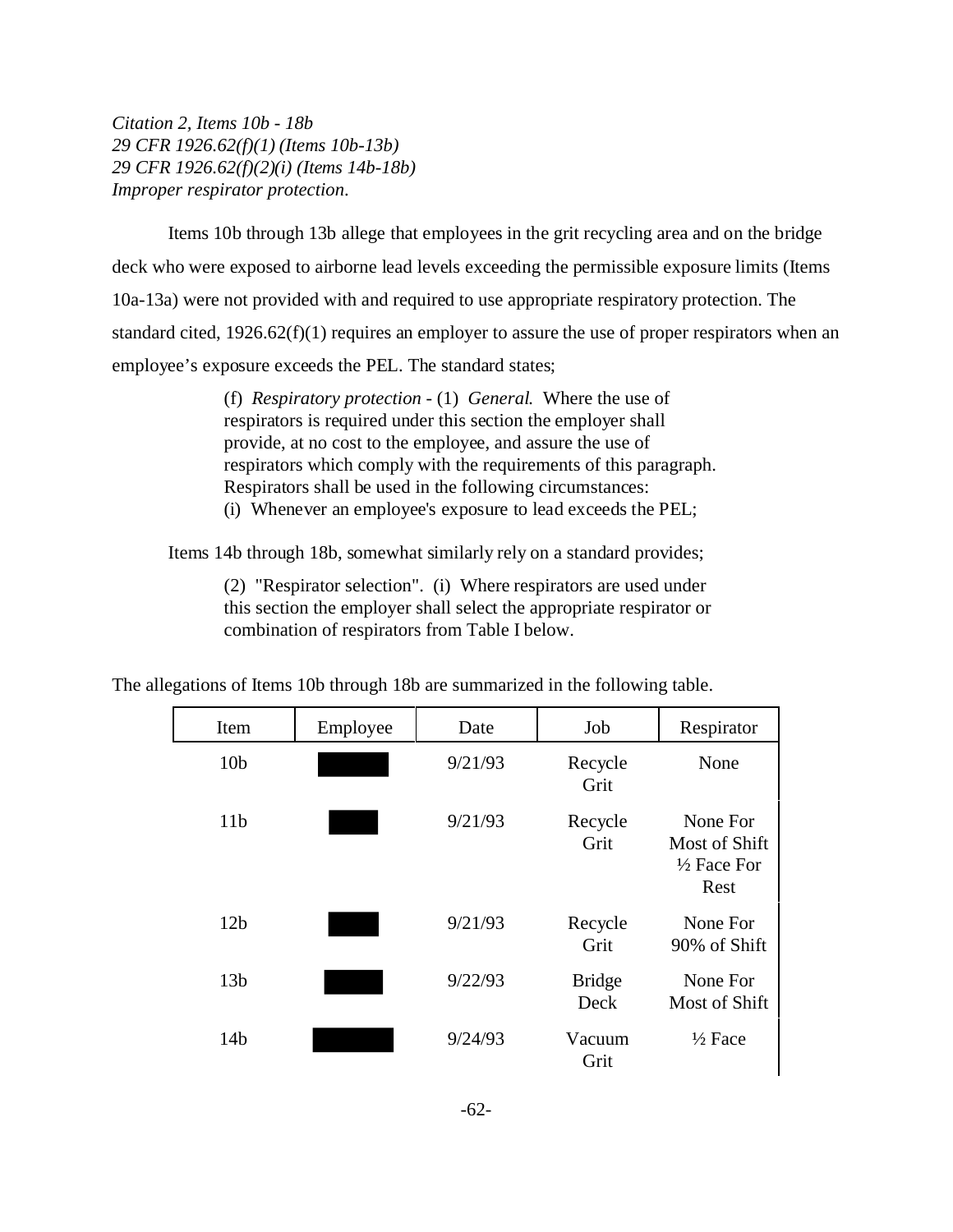| 15 <sub>b</sub> | 9/24/93 | Vacuum<br>Grit         | $\frac{1}{2}$ Face |
|-----------------|---------|------------------------|--------------------|
| 16 <sub>b</sub> | 9/24/93 | Vacuum<br>Grit         | $\frac{1}{2}$ Face |
| 17 <sub>b</sub> | 9/24/93 | Vacuum<br>Grit         | $\frac{1}{2}$ Face |
| 18 <sub>b</sub> | 24/93   | <b>Blowing</b><br>Down | $\frac{1}{2}$ Face |

Items 10b - 13b concern four Manganas employees whose exposure was sampled and found to exceed the PEL (Items 10a-13a)(Appendix A). This alleged violation claims that these four employees, despite their overexposure, were not required to use respiratory protection. The charges lie in the fact that each of these employees, according to the Secretary, wore a respirator, if at all, for only a small portion of his work shift. There is no dispute that one or both of the Compliance Officers who testified stated that their observations intermittently over a period of several days was to the effect that employees , identified in Items 10, 11 and 12, respectively, either did not wear respirators or wore them intermittently during the day while working in the grit recycling area. (Tr. 72, 315, 319, 322). In light of the exposure finding and the undisputed testimony, the Secretary has made a *prima facie* showing of a violation as alleged in Items 10b, 11b and 12b.

Item 13b presents a somewhat different question. As discussed in some detail previously, the sampling resulted in a measurement of the sampled employees' exposure to airborne lead over the entire period during which the sampler pump was running. In the case of employee , the evidence is that he worked on the bridge deck but "intermittently" went into or near the containment. (Tr. 599). In fact, Compliance Officer Sweeney testified that put on respiratory protection "for a very brief quantity of time less than six minutes when he briefly went down the ladder and entered the containment." (Tr. 329) Further, on cross-examination the Compliance Officer conceded that he had no data as to what the exposure level of would have been had he not entered the containment. (Tr. 599-600). There is no quantification of the amount of exposure to airborne lead of this employee while he was on the bridge deck.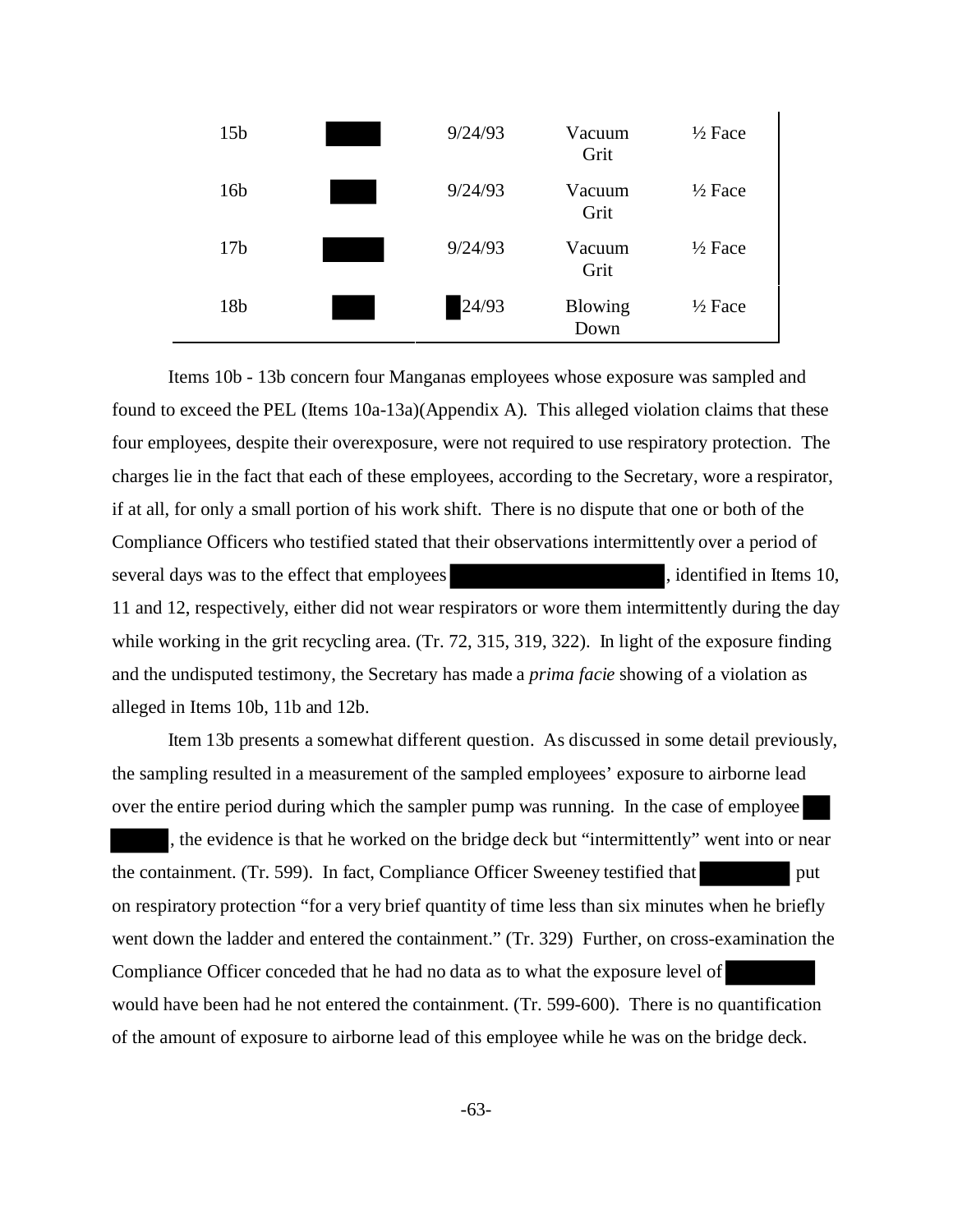without any respirator. His failure to wear a respirator while on the deck is thus found not to be a violation of the cited standard. Item 13b is VACATED.

Employees **Figure 2.1** and Employees **, identified in Items 14b** through 18b, respectively were all the subject of sampling and all worked inside the containment on the day of their sampling. All have thus been found to have been exposed to airborne lead exceeding the PEL. There is no dispute that each of these employees wore half-face, air purifying respirators while working in the containment. Moreover, there is no dispute that the respirators they wore did not provide a sufficiently high protection factor under Table I of 1926.62(2)(i) if the exposures as sampled were correct. Since the exposures as sampled and calculated by Compliance Office Sweeney have been found to be accurate and reliable, *prima facie* violations in Items 14b through 18b have been proven.

Respondent raises several arguments. Relying on a holding in *Smalis Painting Company, Inc.,* Supra., it claims that compliance was infeasible because appropriate respirators did not exist at the time of the alleged violations. (Resp. brief, p. 11). The decision in *Smalis*, is inapposite. There, lead levels were measured at 12,600  $\mu$ g/m<sup>3</sup> to 33,500  $\mu$ g/m<sup>3</sup> (TWA). It was found as fact that at that time there was no known respirator on the market which would have properly protected those individuals. All exposures in this case measured below  $5,000 \mu g/m^3$  (TWA), the levels of airborne lead, although violative of the PEL. Respondent has not shown that the lead exposures were at such a level that respirators which were appropriate under Table I were not, as was shown in *Smalis*, available. Respondent claim of infeasibility (or impossibility) of compliance is rejected.

Respondent also claims that any failure by employees to use their respirators resulted from unpreventable employee misconduct. Respondent's arguments are rejected for the following reasons. The Commission has long recognized an affirmative defense of unpreventable employee misconduct. It has consistently held that in order to prevail on this affirmative defense an employer must show by a preponderance of the evidence that; (1) it established work rules designed to prevent the violative conditions from occurring; (2) the work rules were adequately communicated to its employees; and (3) it took steps to discover violations of those rules; and (4) it has effectively enforced the rules when violations were discovered.

 $-64-$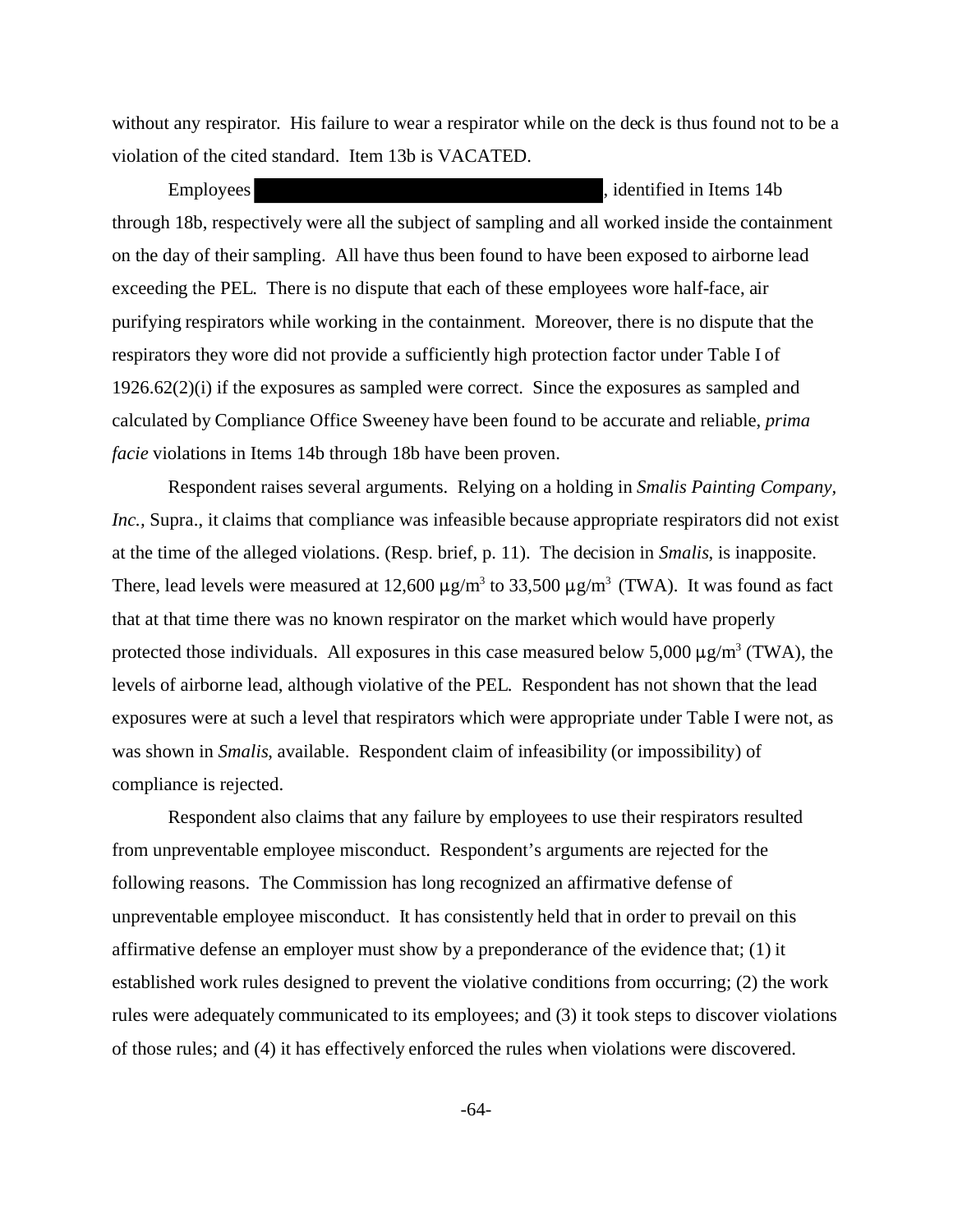*Jensen Construction Co*., 7 BNA OSHC 1477, 1479 (No. 76-1538, 1979).

In regard to Items 10b - 13b, Respondent points only to Mr. Lang's testimony that it had a work rule requiring employees working on the bridge deck or recycling area to wear respirators. (Tr. 1866-1867). Mr. Lang's testimony, however, is unpersuasive. It lack specificity and while claiming to have enforced such a rule, the only documentary evidence it cites concerning enforcement (R-8) contains only two "warning forms" regarding the wearing of respirators, one dealing with entering the containment without any respirator at all and the other entering an "empty bin" without one. (R-8, Pp. "mag 330, 331"). In the absence of a showing of the existence of a work rule requiring the use of respirators on the bridge deck or the enforcement of such a rule, it cannot prevail on the affirmative defense it seeks to raise in regard to Items 10b-13b. Moreover, the evidence that the unprotected employees were in the open on the bridge deck, in full view of all of Manganas' supervisors, not only shows that Respondent knew that employees worked without any respirators at all in those areas but also shows that no enforcement of such a rule, if it existed, was done.

Nor can Respondent prevail on the defense of unpreventable employee misconduct regarding employees who worked inside the containment while using improper respiratory protection. Each of the employees identified in Items 14b-18b was in fact using a respirator while working in the containment. The gravamen of the violation is that the respirators they used were inadequate. An employee could be fully compliant with Respondents only applicable work rule by wearing any type of respirator even if that respirator did not protect the employee. Employees could thus be further endangered by using respirators which they thought protected them but which were actually exposing them to lead. Respondent has shown no work rule regarding the selection of a proper respirator. Accordingly, I find that Respondent has not shown the necessary elements of its asserted affirmative defense of unpreventable employee misconduct.

Based on the above, Items 10b, 11b, 12b, 14b, 15b, 16b, 17b and 18b are AFFIRMED. Item 13b is VACATED.

*Serious Classification of Violations* 

 $-65-$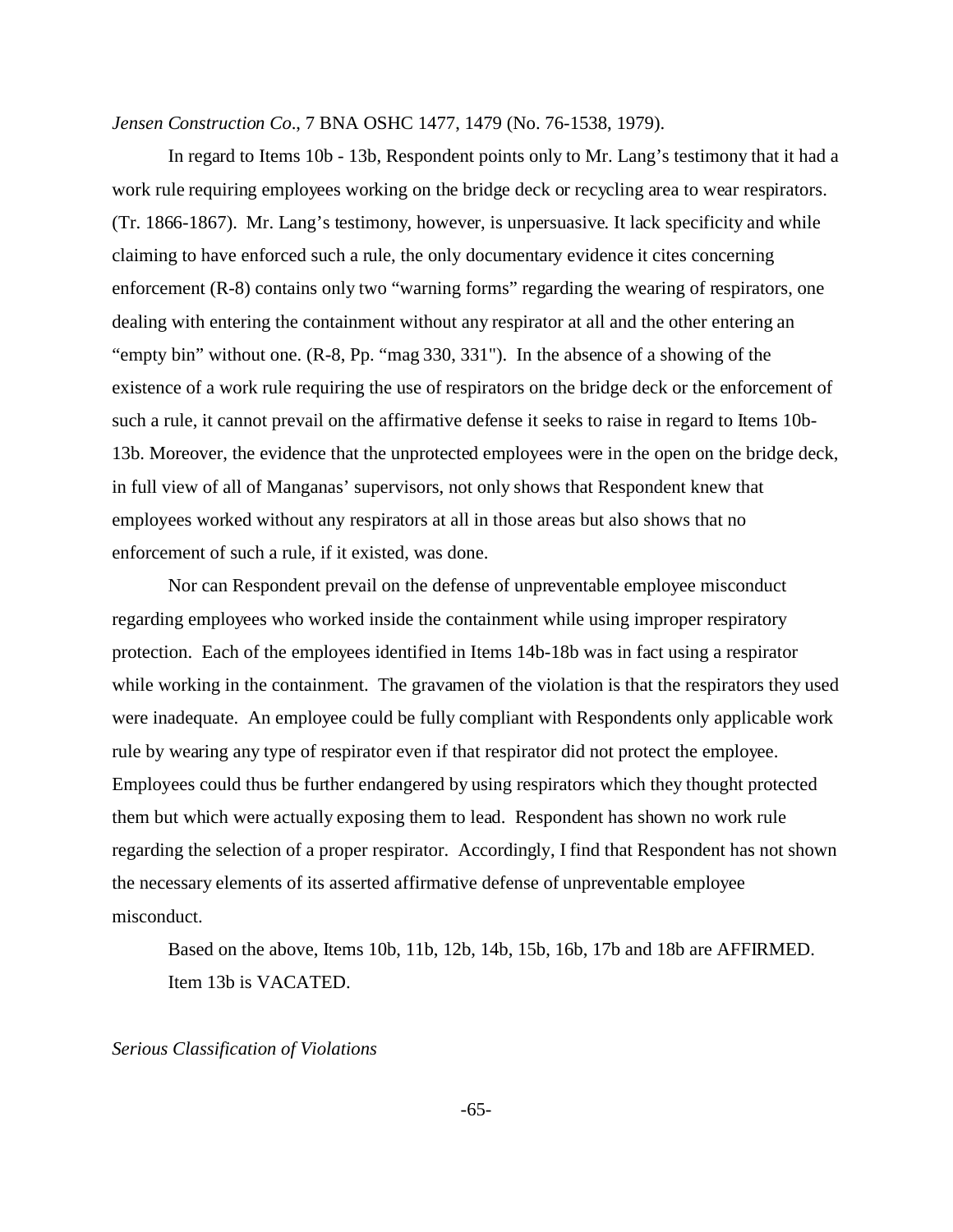The Secretary maintains that each alleged violation is serious within the meaning of  $\S 17(k)$  of the Act, 29 U.S.C.  $\S 666(i)$ . That section provides;

> (k) For purposes of this section, a serious violation shall be deemed to exist in a place of employment if there is a substantial probability that death or serious physical harm could result from a condition which exists, or from one or more practices, means, methods, operations, or processes which have been adopted or are in use, in such place of employment unless the employer did not, and could not with the exercise of reasonable diligence, know of the presence of the violation.

There is virtually no debate that lead is highly toxic and that absorption of airborne lead has important and serious medical consequences. A highly qualified expert, Dr. Thomas Martin, testified extensively as to the toxic effects of lead, the importance of blood lead level testing of those exposed to lead, the health risks to families of workers who have been exposed to lead, the dangers of eating, smoking or drinking in the presence of airborne lead, the medical significance of initial blood lead level testing, the health risks in not providing follow-up blood testing on schedule and the danger of failing to provide appropriate medical examinations and consultations. Dr. Thomas' testimony covered the OSHA lead standard's major requirements and the relationship between violations of the Lead in Construction Standards requirements and the likelihood that an employee so affected would suffer serious injury or death. The doctor's testimony was comprehensive and persuasive. It stands unrebutted. On the basis of his testimony, I find that each of the violations which result in increasing employee exposure to lead are serious within the meaning of the Act.

Almost all of the alleged violations in this case directly resulted in increased lead exposure and are serious. Unless specifically discussed and designated otherwise in regard to the individual violation, all violations in this case are found to be serious within the meaning of the Act.

#### *Citation 2, Willful Classification*

The Secretary alleges that all violations alleged in Citation 2 were willful.

-66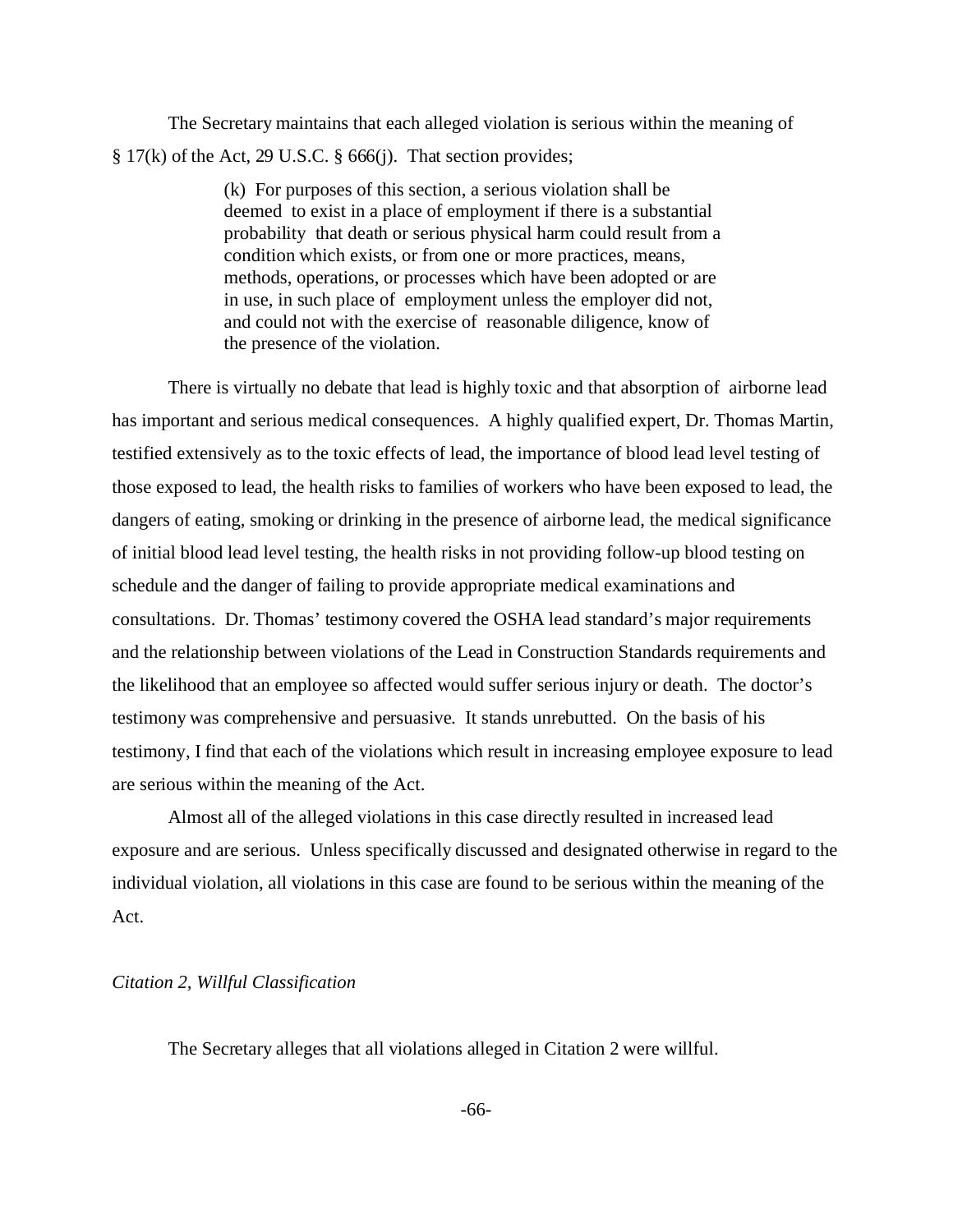For the following reasons, I conclude that the violations of the Lead in Construction standards which are contained in Citation 2, and have been affirmed, are willful within the meaning and spirit of the Act.

A chronology of events which took place prior to OSHA's air sampling provides the background for this determination.

March 1993. John Manganas, a Manganas vice-president, attended a multiple day seminar conducted by the Steel Structures Painting Council (SSPC), a professional society to which Respondent belongs. The seminar included a session entitled "Update on the Interim Construction Industry Lead Standard" which it noted was "mandated by law for April 1993." (Tr. 1037, C-46).

April 1993. OSHA first inspected the Jeremiah Morrow Bridge worksite. The inspection dealt with safety aspects of the work and did not include any lead issues. During the inspection Compliance Officer Steven Medlock learned that the bridge paint might contain lead (Tr. 61, 83). He informed Andrew Manganas that there was a "new" lead standard and that the Cincinnati OSHA Office had a local emphasis program for lead in construction (Tr. 60, 89). He also gave Andrew Manganas an OSHA pamphlet entitled "Working With Lead in the Construction Industry." The pamphlet is dated April 1991 and makes no mention of OSHAs new Lead in Construction standard. (Tr. 62; C-4). CO Medlock told Mr. Manganas that additional information could be obtained by contacting the industrial hygiene supervisor at the Cincinnati OSHA Office.(Tr. 60).

May 4, 1993. OSHA published in the Federal Register its Lead Exposure In Construction: Interim Final Rule (58 FR 26590 - 26635, May 4, 1993.) It became effective on June 3, 1993. (29 C.F.R. 1926.62). Administrative controls and feasible work practice controls were to be put in place "as soon as possible, but no later than 60 days from the effective date (August 2, 1993)...." (August 2, 1993) (1926.62 $(r)(1)$ . Engineering controls were required to be implemented "as soon as possible, but no later than 120 days from the effective date....(October 1, 1993)" (1926.62(r)(2).

June 1993. The SSPC published a special issue of its lead paint bulletin, *Pb* which contained details about the new OSHA Lead In Construction Standard. The bulletin stated that

 $-67-$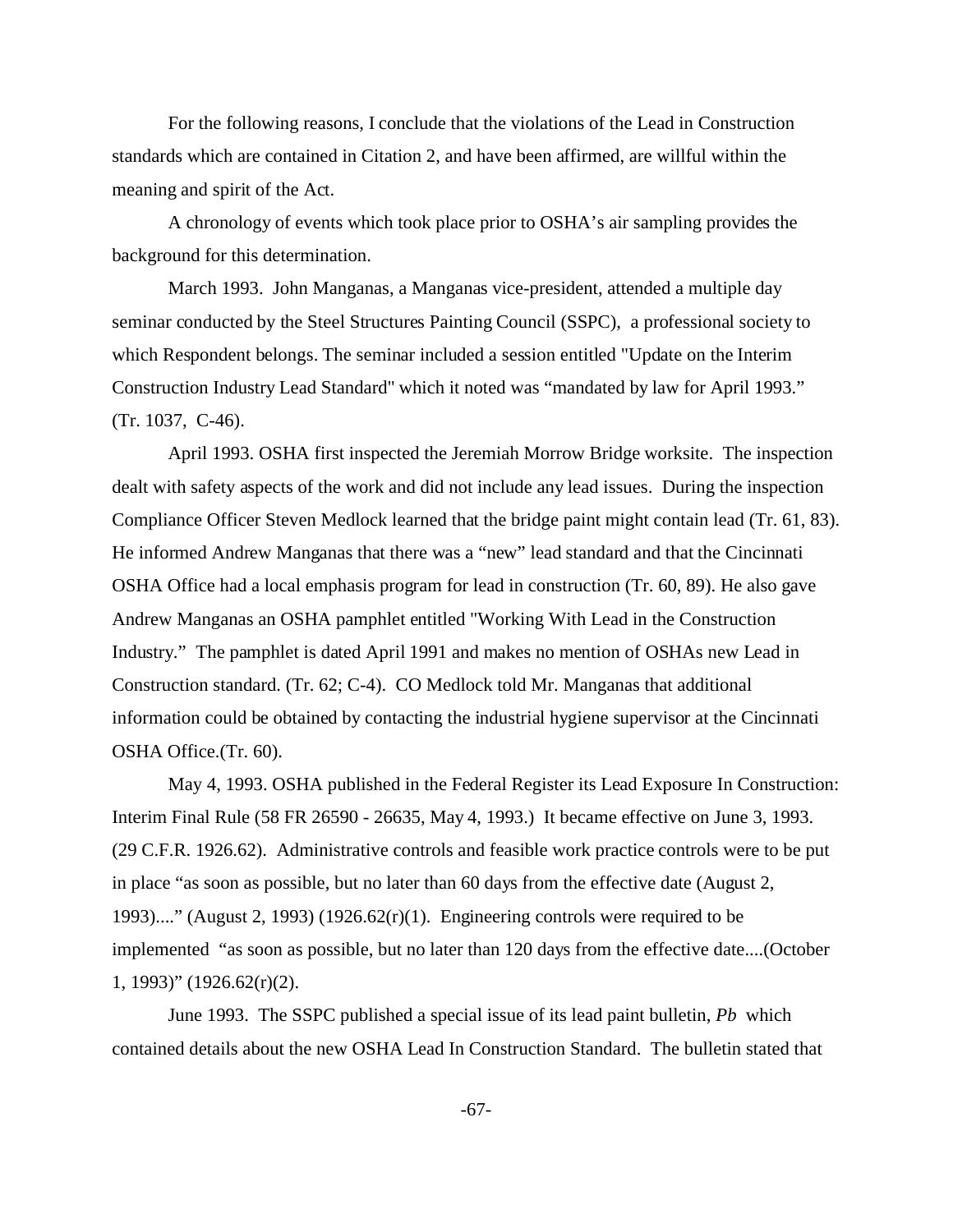new standard applied to "all construction work in which lead is present in any amount" (C-47, p. 1).

July 20, 1993. The Ohio Department of Transportation ("ODOT") conducted a meeting which it said was mandatory "for all contractors who wish to bid on bridge painting projects after July 20, 1993." The purpose was to explain the new rules issued by OSHA on May 4, 1993 and would "serve to advise all persons involved in the removal of lead paint of the current OSHA requirements...." Included in the material "handouts" was a booklet which included a copy of the Federal Register publication of the new lead standard. (C-42, Tr. 1009-1010). During the seminar, James Barnhart, a structural maintenance and inspection engineer with ODOT, "basically" told the attendees that "if there was a job already under contract the (new OSHA) rules still applied. (Tr. 1011) Nicholas Manganas, Respondent's founder and President, was at the meeting place. He maintains, however, that he was ill and not in the meeting room for a good part of the time, and that he did not bring back a handout. (Tr. 2062-2063).

July 23, 1993. Dr. Thomas Martin, who had been treating a Manganas employee diagnosed as suffering from "acute lead poisoning," telephoned and wrote to John Manganas. His letter confirmed the phone call and repeated descriptions of practices at the work site given to him by the employee. He stated that if those descriptions were true "they would suggest that this work site is not following OSHA's new interim rule on lead in construction." Dr. Martin went on to acknowledge that Mr. Manganas had taken the position that the Jeremiah Morrow bridge job was not covered by the new OSHA rule because it had been bid and awarded before the rules were "passed." Dr. Martin advised that even if the new OSHA rule did not apply, that Manganas should have other workers who were at risk to have blood tests and be reminded to "wear their protective equipment the entire time that they are in the containment area." Dr. Martin included with the letter materials regarding the new Lead in Construction standard. (C-61)

July 28, 1993. Dr. Martin telephoned the Cincinnati OSHA Office. He said that he was treating a patient for lead poisoning who had told him that OSHA had done air sampling. He requested copies of the air sampling results. ( C-5; Tr. 1585).

August 2, 1993. OSHA Compliance Officer James Sweeney commenced the inspection of Respondent's worksite at the Jeremiah Morrow Bridge. (Tr. 142). When CO Sweeney told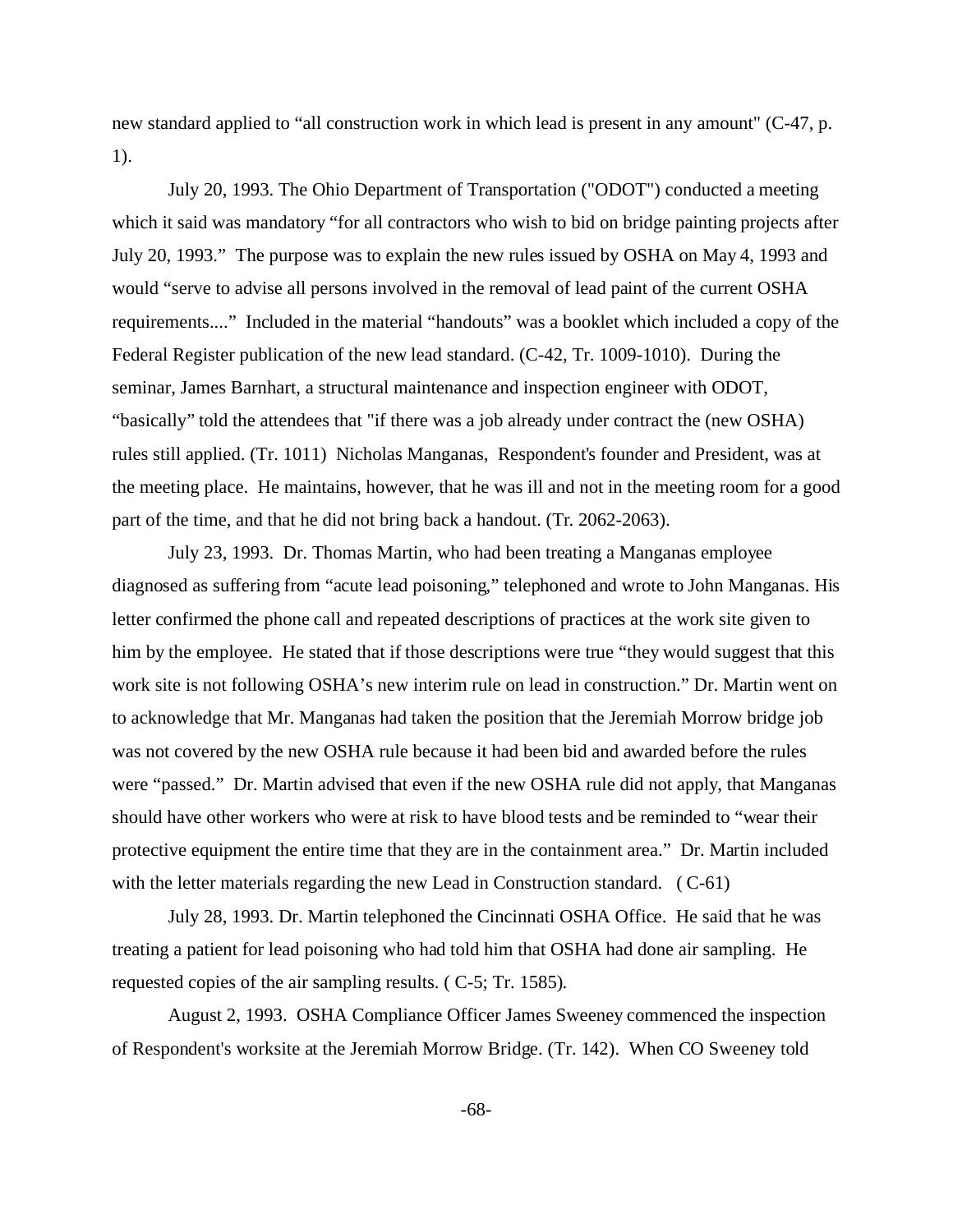Manganas officials that he intended to do personal air sampling he was advised by Andrew Manganas that he could begin to sample the next day (Tr. 150).

August 3, 1993, morning. When CO Sweeney arrived at the worksite Andrew Manganas advised him that the Respondent had decided not to blast that day and that it would be at least a week before any work which could generate airborne lead would be performed (Tr. 151-52).

August 3, 1993. John Manganas replied to Dr. Martin's letter of July 23, 1993. He described actions in which employees did not cooperate and some actions being taken by Manganas. He stated that such matters are of great concern to the employer. (C-62).

August 3, 1993, night. Rust Environment and Infrastructure, a consultant firm (formerly known as SEC Donohue) was contacted for the first time by Manganas who wanted Rust to "start right away" on air monitoring. (Molander deposition, p. 8).

August 4, 1993. Bethesda Health Care, a consulting company which provides health care services, was first contacted by Andrew Manganas who was "very anxious saying that OSHA was coming the next day, there was a new regulation out for lead testing, he needed to be in compliance by the next morning and would we come to the work site that next morning and collect the lead levels" on some Manganas employees. (Tr. 1159). Mr. Manganas specifically declined to have a local university conduct testing and evaluation at the worksite free of charge because "he didn't want any more people out there snooping around." (Tr. 1177).

August 4, 5, 7 & 8, 1993. Air sampling is conducted at the site by Rust.

August 6, 1993. CO Sweeney returned to the worksite and found that blasting was performed on both August 4 and 5 and that Rust had collected samples. (Tr. 159; C-48, pp. 51 55).

August 2, 3, 4, 5, 6 & 30, 1993. September 21, 22, 23 & 24, 1993. CO Sweeney on-site inspection of the Jeremiah Morrow Bridge worksite of Manganas Painting Company.

August 18, 1993. Calculations of Rust's August sampling completed. Rust representative telephoned and met with Andrew Manganas explaining that Rust's results showed that employees doing blasting were overexposed to airborne lead. Rust was instructed by Manganas not prepare a written report because Manganas wanted "to save fees." (Molander deposition, pp. 35-39.)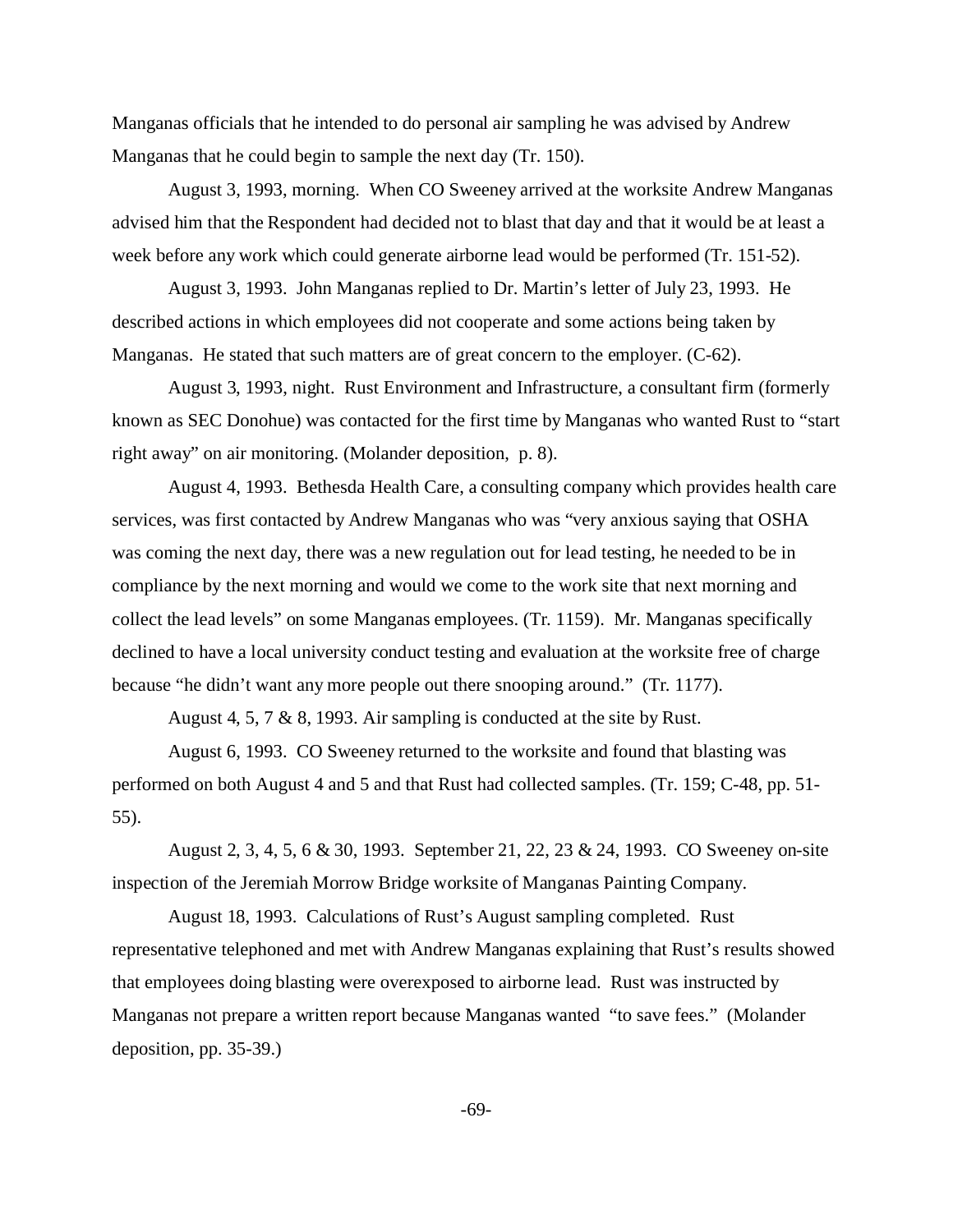September 21, 22 & 24, 1993. CO Sweeney conducted personal air sampling at the Jeremiah Morrow Bridge site.

I am of the opinion that the requisite state of mind to support a finding of willful is amply demonstrated on this record.

The principles for testing whether a violation of the Act is willful have been stated numerous times. Most basically, a violation is willful "if it is committed with intentional, knowing or voluntary disregard of the requirements of the Act.....A willful violation is differentiated from a non-willful violation by a heightened awareness, a conscious disregard or plain indifference to employee safety." *Hartford Roofing Co.,* 17 BNA OSHC 1361, 1363 (No. 92-3855, 1995. (Citations omitted.) (*Hartford*). The Commission in *Hartford* declined to classify as willful violations involving standards it described as "complex and not perfectly clear" where such violations were "the product of negligence and misunderstanding rather than an intentional disregard or plain indifference to the Act." *Id.,* at p. 1364. The Commission's observations in *Hartford* are apt in this case.

Relatively few facts bearing on the issue of willfulness are truly in dispute. Rather, the parties emphasize different aspects of the facts and differ greatly as to their impact. The Secretary, looking at the above facts, maintains that they demonstrate plain indifference or conscious disregard for employee safety. Respondent says that the same facts show a wholehearted, good faith attempt to comply with the Lead in Construction Standards as soon as possible once they were known to be applicable. I reject Respondent's interpretation of the facts.

Respondent's version might be acceptable if one were to look at only those events after Compliance Officer Sweeney showed up for the first time and announced an inspection which would specifically include monitoring the men inside the containment for airborne lead exposure. An examination of events preceding the inspection by as much as five months provides example after example where warnings regarding the new standards, if not placed in Respondent's hands, were flashed before its very eyes. The industry in which Respondent has been active for many years was actively informing its members of the potential impact of new standards. Meetings took place, brochures and newsletters were handed out, issued and published. Manganas seeks to emphasize that the Lead in Construction Standard is highly complex and there was significant,

 $-70-$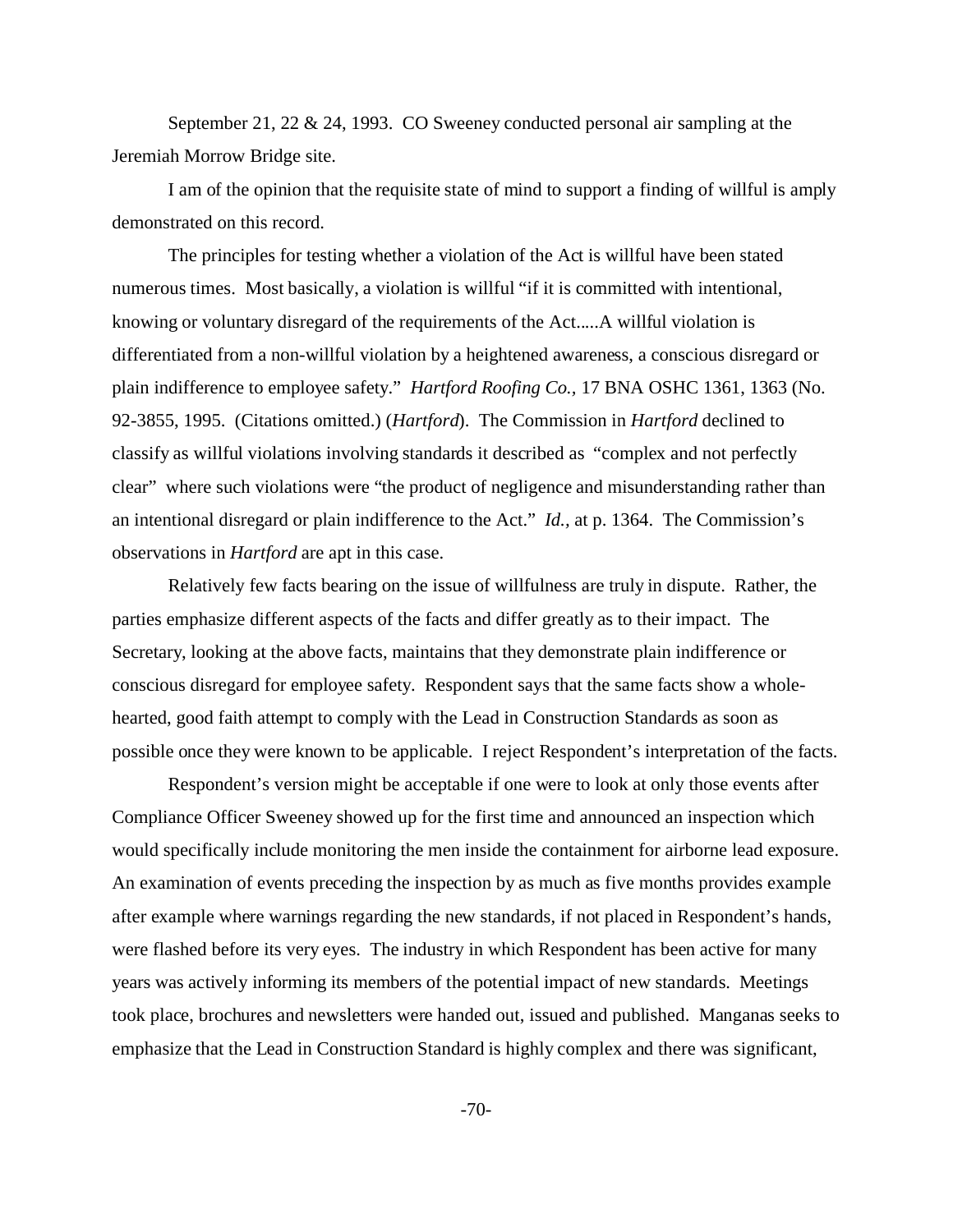and perhaps not unreasonable, confusion as to its effective date and whether it was applicable to projects underway. Yet despite all of the warning signs, it presents no reason why it took no meaningful action prior to the inspection to determine if the standard was, indeed, applicable to it at the Jeremiah Morrow Bridge. In my opinion, under the circumstances presented by this record, Respondent's claim that it had a good faith belief that the standards were not applicable to its worksite is untenable in light of the facts. This is not a matter of holding an employer responsible under a general theory that it is responsible to know the law. Respondent, for all intents and purposes, pulled the wool over its own eyes. In the face of any number of significant warnings it made no inquiries and took no action until the very moment an OSHA compliance officer showed up at its doorstep. An employer may be negligent in not seeking to find its legal responsibilities but one deliberately failing to respond to warnings from any number of sources constitutes a willful disregard of the law, in this case, the Act. Respondent cannot avoid the charge of willfully failing to comply with standards it knew existed, was warned were applicable, and which it deliberately refused to investigate.<sup>39</sup> Accordingly, I find that the violations contained in Citation 2 which have been affirmed are willful within the meaning of the Act.

### *Instance by Instance Citations*

Respondent's post-hearing brief again challenges the Secretary's authority to seek and the Commission's authority to apply "instance by instance" penalties. The issue in this case has been resolved in the denial of Respondent's Motion for Partial Summary Judgment. (See, Order Denial of Respondent's Motion for Partial Summary Judgment).

Respondent's post-hearing brief raises four arguments as to why the "egregious policy" under which the Commission has approved "instance by instance" citations is not applicable in this case under existing Commission precedent. (Resp. brief, p. 42). Respondent is incorrect in

<sup>&</sup>lt;sup>39</sup> Respondent's relationship with OSHA Compliance Officers is discussed as it relates to the element of good faith in assessing penalties. Its dealings with OSHA's Compliance Officers is relevant to the willfulness issue in that those actions clearly reflect Respondent's degree of concern for employee safety.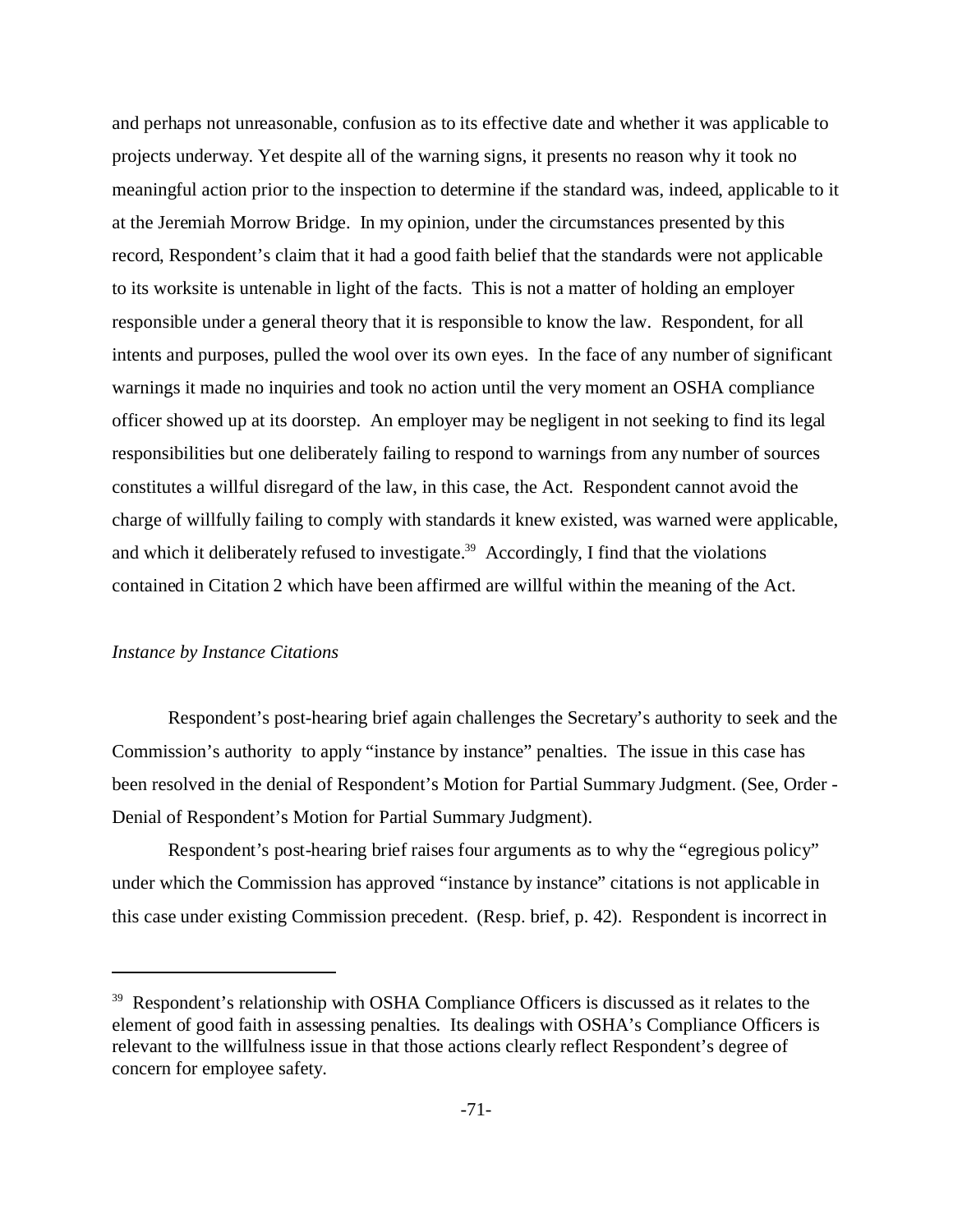all four of its arguments.

First, Respondent agues that the egregious policy can only be applied where the cited standard prohibits individual acts as opposed to a single course of action.

The Secretary's authority to issue separate citations (or items in one citation) and separate proposed penalties for each "instance" of a violation committed by an employer has been upheld by the Commission in several recent decisions, beginning with *Caterpillar, Inc.*, 15 BNA OSHC 2153 (No. 87-0922, 1993) and in *Hartford Roofing Co*., 17 BNA OSHC 1361 (No. 92-3855,

1995). Under these decisions the Commission has held that;

Some standards implicate the protection, etc. of individual employees to such an extent that the failure to have the protection in place for each employee permits the Secretary to cite on a perinstance basis.

*Hartford Roofing, Co*., supra. 17 BNA at 1365.

In this case the standards cited on an "instance-by-instance" basis are appropriately

identified as separate violations of the Act because the clear language of each of the standards on

which they rely contemplates protection for each employee covered by the standard.

Items 3 through 9 of Citation 2, cite  $1926.62(k)(1)(i)$ , which, in turn, sets forth its

principal requirement in terms of removing "an employee":

The employer **shall remove an employee** from work having an exposure to lead at or above the action level on each occasion that a periodic and a follow-up blood sampling test conducted pursuant to this section indicate that the employee's blood lead level is at or above  $50 \mu g/d$ l...

Items 10a through 18a of Citation 2, as well as Item 6 (Instances a-e) of Citation 1, cite  $1926.62(c)(1)$  which states its principal requirement in terms of protecting individual employees from excessive lead exposure:

> [T]he employer shall assure that **no employee** is exposed to lead at concentrations greater than fifty micrograms of cubic meter of air  $(50 \,\mu\text{g/m}^3)$  averaged over an 8-hour period.

Items 10b through 13b and 14b through 18b of Citation 2 rely on  $1926.62(f)(1)$  and  $1926.62(f)(2)(i)$ , respectively. These two standards contain requirements for the use and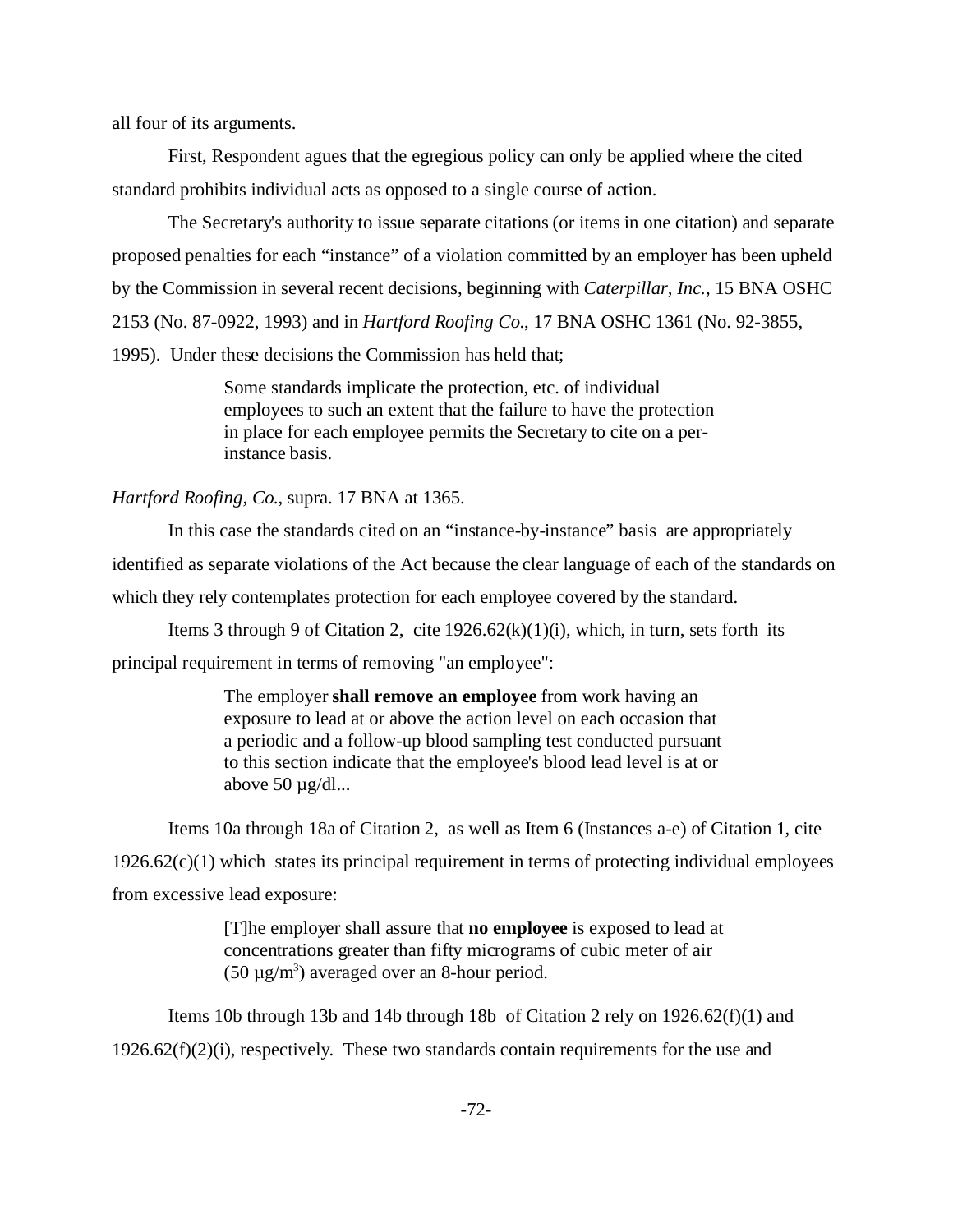selection of respirators. By their very nature as personal protective equipment, these are requirements which contemplate protection of the individual employees who are covered.

Respondent's descriptions of the alleged violations supports viewing the cited standards as among those designed to protect individual employees.<sup>40</sup> Finally, even if Respondent is correct in its interpretation of the standards under which it was cited for willful violations as those which could be abated by the single act of installing appropriate engineering controls, its argument would be rejected because such engineering controls were not required to be in operation at the time of the alleged violation.<sup>41</sup>

Second, Respondent maintains that instance by instance citations can only be issued where the violations cited are willful. Reliance on decisions by administrative law judges of the Commission which have not been reviewed by the Commission, however informative or instructive, is misplaced. They are not regarded as precedent by the Commission. *Leone Construction Co.,* 3 BNA 1979 (No. 4090, 1976). In addition, both judges' decisions approved the application of the policy in cases in which the instance by instance violations were alleged to have been willful. Neither decision, however, limited the policy to only willful violations.

Third, Respondent maintains that instance by instance citations can only be issued where the underlying violations are found to be "flagrant." Again, Respondent relies on unreviewed administrative law judges' decisions which are not binding precedent on the Commission. While not before this administrative law judge at this time, the possibility of finding on this record that the violations were, in fact, flagrant cannot be excluded.

Fourth, Respondent maintains that "the application of the egregious case policy is limited by policy considerations." (Citations omitted.") In essence, Respondent claims that the amounts of the proposed penalties and the manner in which those amounts were determined, constitute

 $E.g.,$  "[t]he abatement (under 1926.62(f)(2)) required is the single act of providing the employees within the particular area with the appropriate respirator." (Resp. brief, p. 43). Providing a number of respirators to a number of employees is hardly a "single act" as asserted by Respondent.

<sup>&</sup>lt;sup>41</sup> Under 1926.62(r)(2) engineering controls were required to be implemented by October 1, 1993.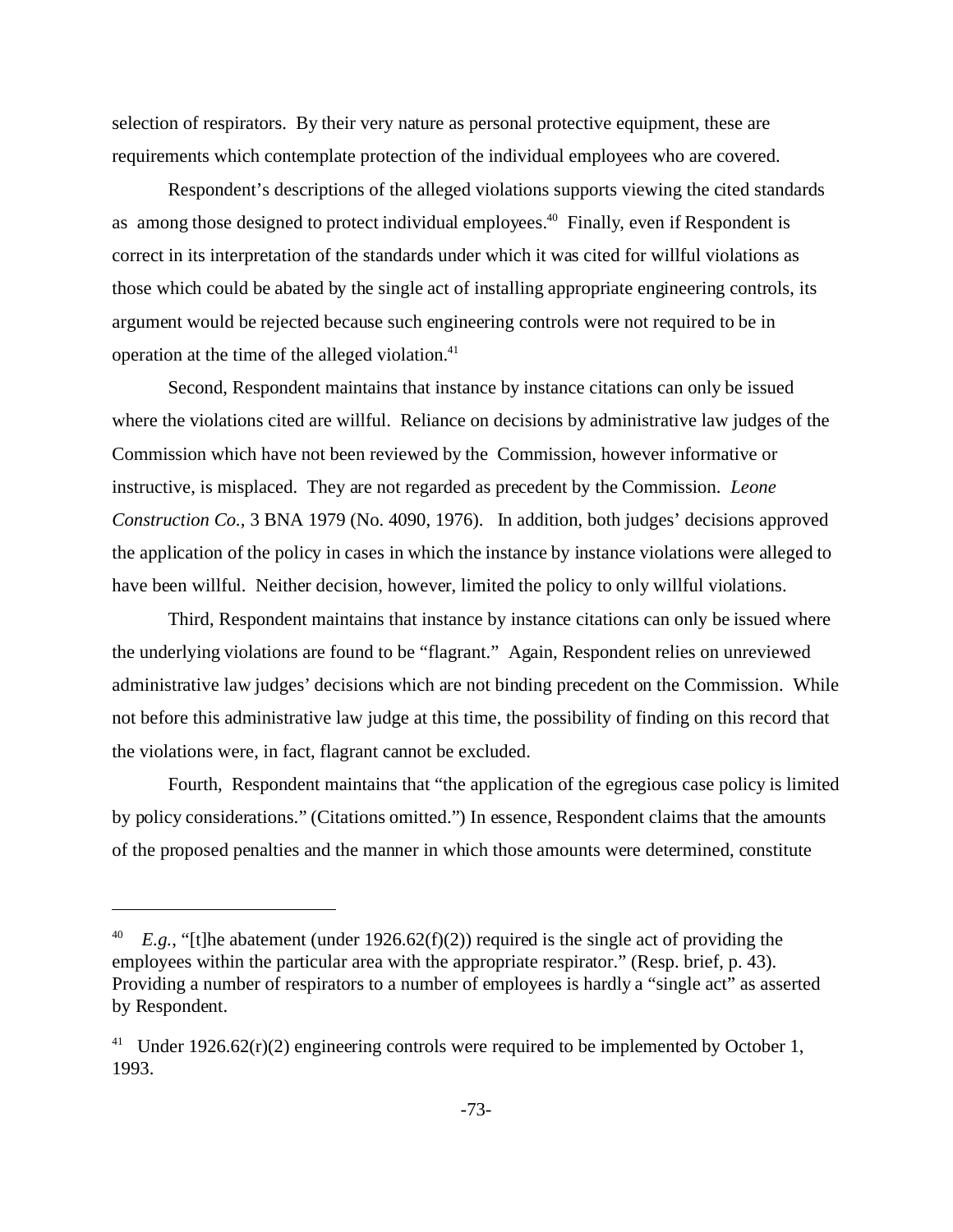evidence that the penalties in this case were intended, at least in part, to be punitive under *S.A. Healy Co.,* 17 BNA OSHC 1145 (No. 89-1508, 1995)(*Healy II*). Inasmuch as Manganas has not "previously been criminally convicted and sentenced to criminal fines for the same conduct" as was Healy, the Commission's decision in *Healy II* is not applicable.

For the above reasons, I conclude that "instance by instance" citations are appropriate in this case.

#### *Penalty Assessments*

An administrative law judge is required "to state an adequate factual basis for his assessment of a penalty." *J.A. Jones Construction Co.,* 15 BNA OSHC 2201, 2214 (No. 87 2059, 1993) (*Jones*).

Under the Act each willful violation is subject to a civil penalty ranging from \$5,000 minimum to  $$70,000$  ( $§$   $17(a)$ ); each serious violation is subject to a civil penalty ranging from \$1 to \$7,000 (§ 17(b)), and each other-than-serious violation is subject to a penalty ranging from \$ 0 to \$7,000) (§ 17(c)). Once a contested case is before the Commission the amount of the penalties proposed by the Secretary in the Citation and Notification of Proposed Penalties is merely a proposal. What constitutes an "appropriate" amount is a matter for the Commission's determination. Section 17(j) of the Act, 29 USC 661(i); *Nacerima Operating Company, Inc.,* 1 BNA OSHC 1001 (No. 0004, 1972) (*Nacerima)*.

In determining appropriate penalties "due consideration" must be given to the four criteria under section 17(j) of the Act, 29 U.S.C. 666(j). These "penalty factors" include; the size of the employer's business, the gravity of the violation, the employer's good faith and its prior history. While the Commission has noted that the gravity of the violation is generally "the primary element in the penalty assessment, it also recognizes that the factors "are not necessarily accorded equal weight. *Jones*, supra. p. 2214.

Of the four "penalty factors" size, gravity, good faith and history, Respondent's lack of good faith is the most salient feature of this case and is the most significant penalty aspect.

Early in its history the Commission said that good faith includes;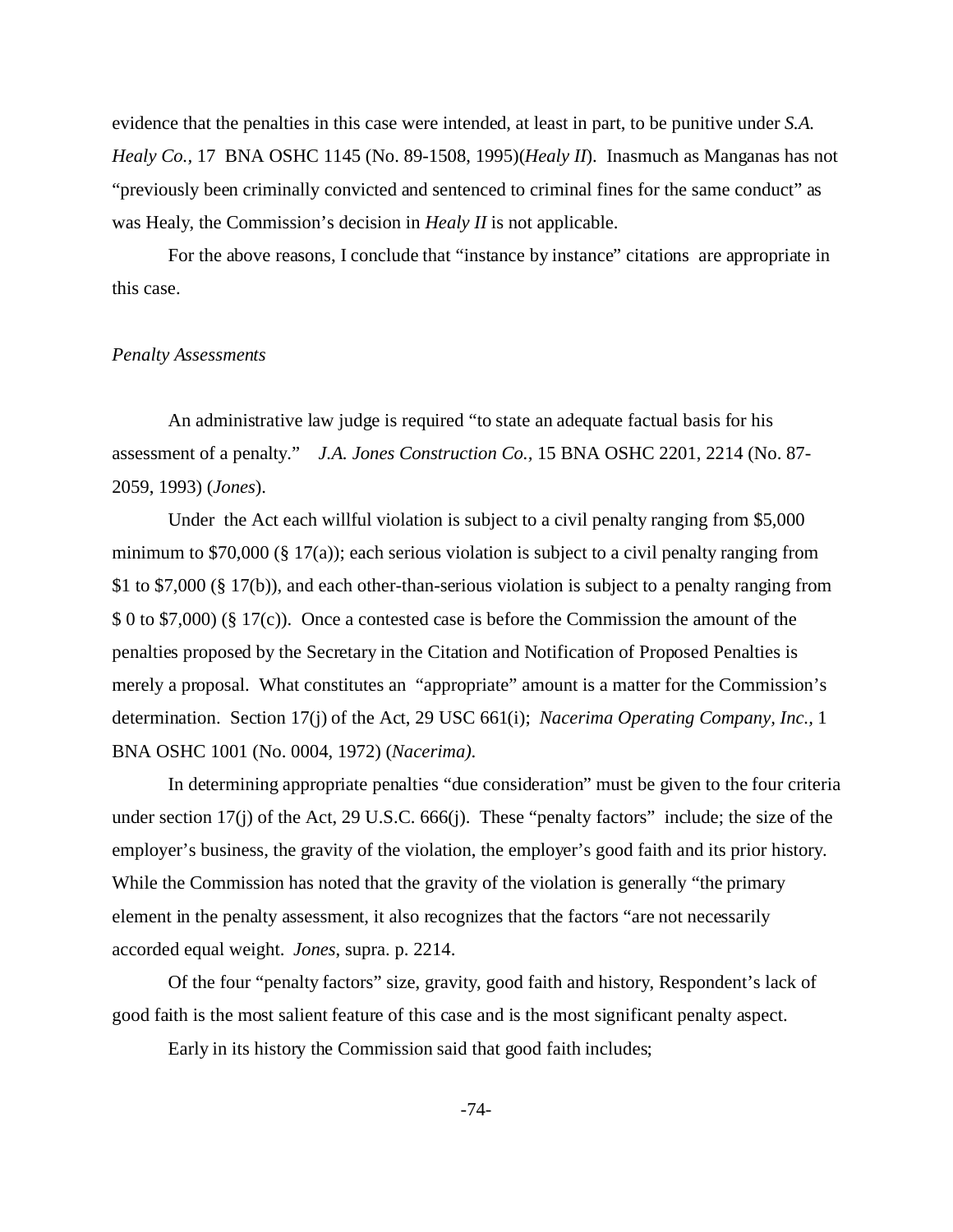a review of the employer's own occupational safety and health program, its commitment to the objective of assuring safe and healthful working conditions and its cooperation with other persons and organizations (including the Department of Labor) seeking to achieve that objective.

*Nacerima*, supra., p. 1002. Respondent often refers to its safety program. The program, on paper, is elaborate, lengthy and detailed. Respondent has not, however, shown that its actions to make the program known, train employees in its requirements or enforce its provisions were as impressive as the document itself. Managers were unsure and ambiguous as to its contents and specifics and allowed (or themselves committed) violations of it such as eating and smoking in lead areas to go relatively unchecked.. Moreover, as discussed, given the frequency of violations of requirements found in the program (as described by the employees themselves), the number of employees sanctioned is small. Finally, other than a few sheets of paper purporting to document "reprimands" given to employees there is no reliable evidence showing that significant enforcement was undertaken by the company.

As discussed previously, prior to the impetus instilled by an OSHA inspection, Respondent's commitment to assure safe and healthful working conditions for its employees exposed to lead was minimal at best.

The lack of cooperation of Manganas officials and supervisory personnel with OSHA is legion on the record in this case. Manganas managers intentionally misled CO Sweeney from the outset. Manganas deliberately delayed OSHA's personal sampling of exposed employees while it rushed to take actions which would make it look as if it were trying to come into compliance. The delay was deceitful at best. In addition, this record documents activities by Manganas management officials not merely tolerating but instigating, encouraging and participating in abusive and insulting behavior towards the compliance officer. (Tr. 556-558). Mr. Andrew Manganas' attitude towards OSHA and the enforcement of the Act was also evident during his testimony at the hearing. As discussed previously, he was a witness whose testimony was unreliable. Based on the above, I find that the evidence of record as a whole demonstrates that Manganas acted with little or no good faith in matters concerning employee safety and health regarding lead exposure until such time as an OSHA inspection concerning lead exposure

 $-75-$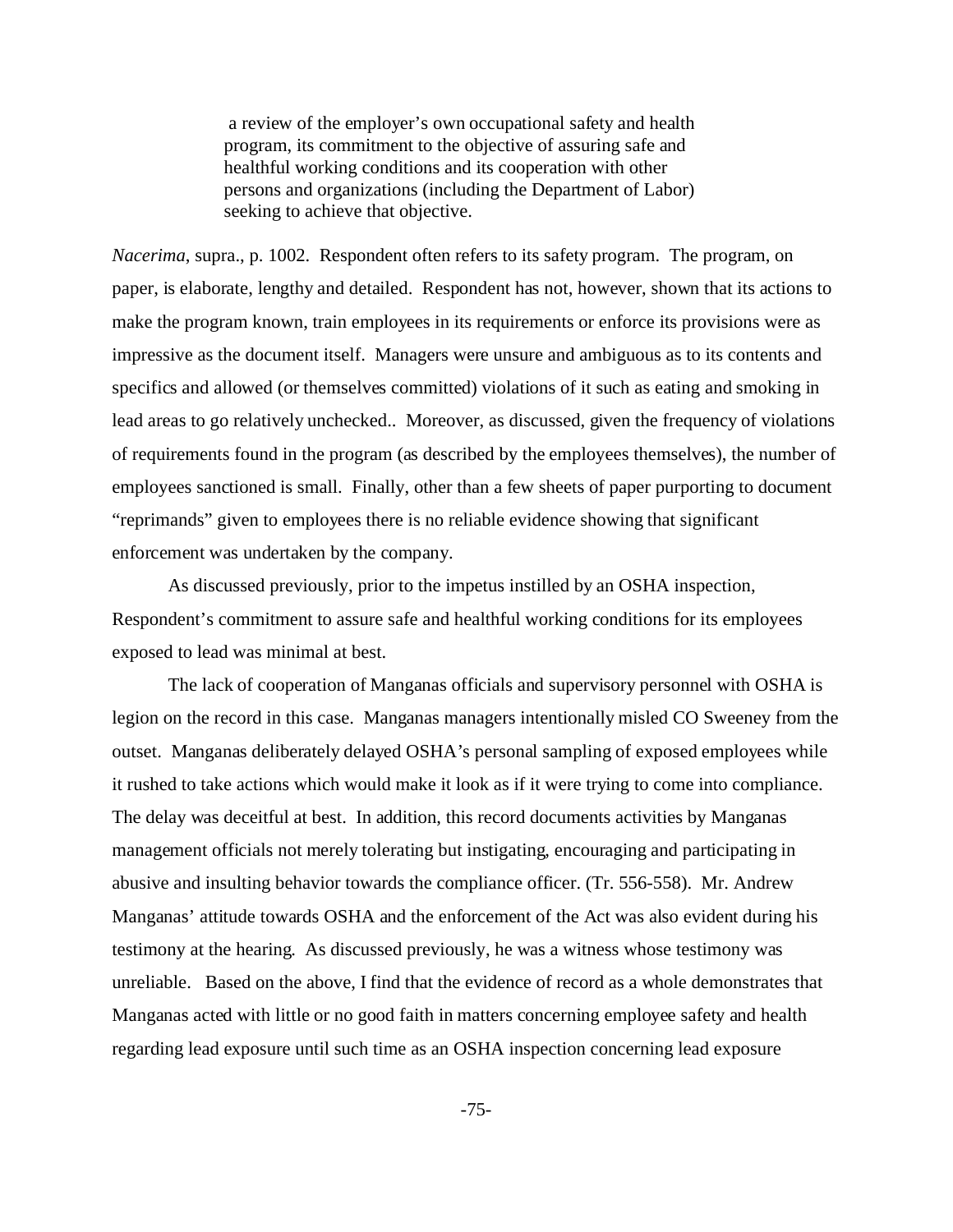commenced.

The other penalty factors, size, gravity and history warrant brief discussion.

Respondent is a family owned business which has operated in the industrial painting industry for many years. It employed approximately 35 employees on Jeremiah Morrow Bridge. Respondent is a seasonal employer normally employing forty to forty-five employees but not more than seventy employees. It is noted that for the year 1993, the year of the alleged violations, Respondent's profit was "about a million 3." (\$1,300,000.00). (Tr. 2070). Respondent also pointed out that the amount of the penalties proposed by the Secretary exceed its net worth.

Gravity is considered to be very high. Exposure to lead and its accumulation in the body is slow and insidious. Lead produces highly toxic and at some point, irreversible damage. Moreover, in this case a significant number of employees have been exposed to very high concentrations of airborne lead. Every employee who entered the containment while blasting was underway was exposed to a high dose of airborne lead. Several employees have been hospitalized for treatment. In addition, the carrying away from the site of respirable lead in clothing and due to lack of required showering, changing and laundering facilities, continued the employee exposure to lead even after they left the worksite. It also exposed families of the employees to lead.

Respondent, at the time of this inspection, had no prior violations involving lead or toxic exposures.

Under the above circumstances, in this case I find that the imposition of a civil penalty of \$44,100 (70% of the maximum allowable under the Act) is appropriate for each willful violation of the Act. Similarly, I find that the imposition of a civil penalty of \$ 4,410, is appropriate for each serious violation of the Act and a civil penalty of \$440 is appropriate for each other-thanserious violation of the Act.<sup>42</sup>

 $42$  Where a single penalty was proposed for an item consisting of multiple sub-parts or "instances," some of which are affirmed and others vacated, the amount of the penalty assessed is in proportion to the number of sub-parts or instances affirmed.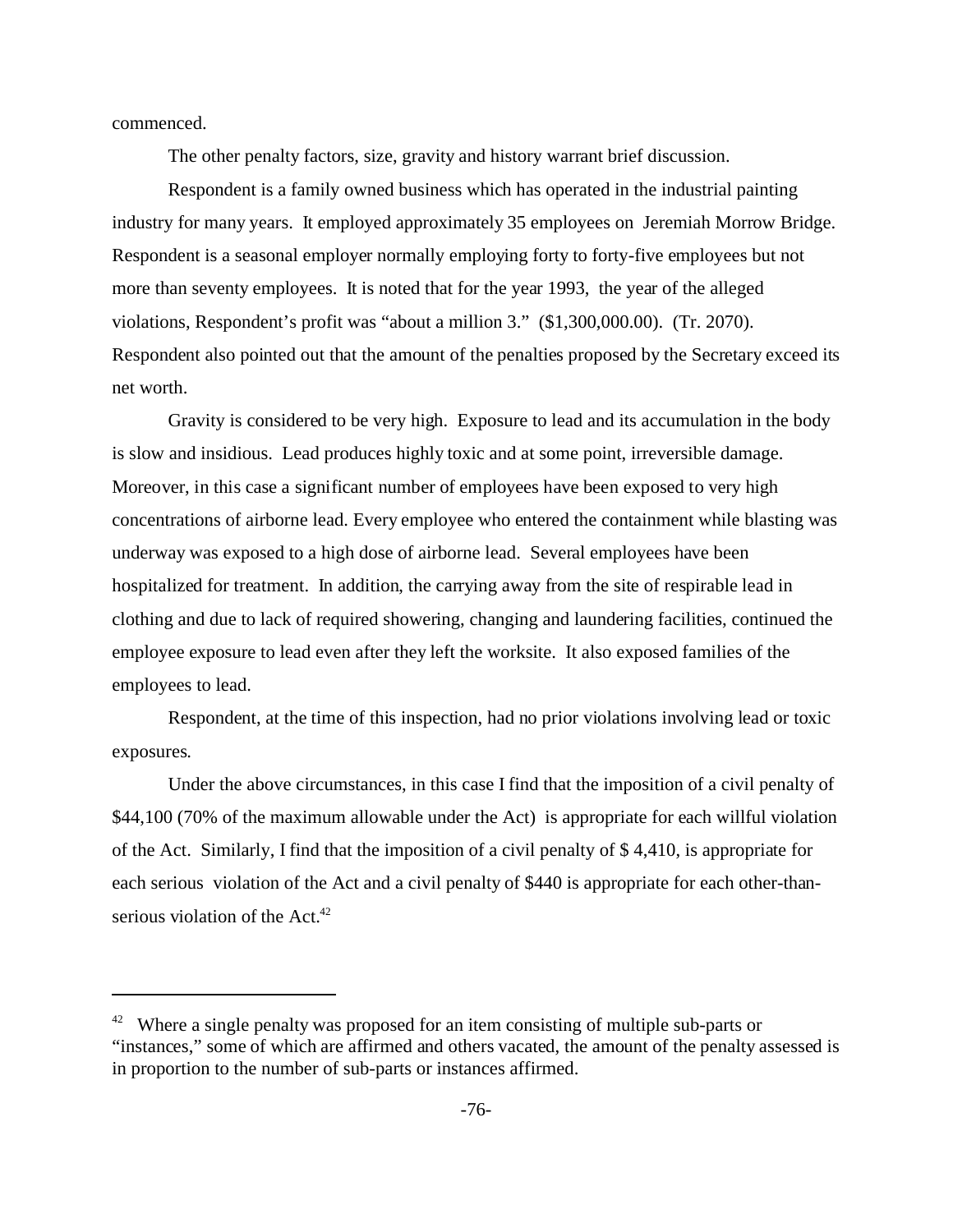## *FINDINGS OF FACT*

All findings of fact necessary for a determination of all relevant issues have been made above. Fed. R. Civ. P. 52(a). All proposed findings of fact and conclusions of law inconsistent with this decision are hereby denied.

# *CONCLUSIONS OF LAW ORDERS*

1. Respondent was, at all times pertinent hereto, an employer within the meaning of § 3(5) of the Occupational Safety and Health Act of 1970, 29 U. S. C. § § 651 - 678 (1970).

2. The Occupational Safety and Health Review Commission has jurisdiction over the parties and the subject matter.

3. Citation 1, Item 1, alleging a violation of § 1926.52(a), has been withdrawn.

4. Citation 1, Item 2. alleging a violation of § 1926.52(d), has been withdrawn

5. Citation 1, Item 3a, alleging a violation of § 1926.59(e)(1), is VACATED.

6. Citation 1, Item 3b, alleging a violation of § 1926.59(e)(1), is AFFIRMED as an other than serious violation of the Act. A penalty of \$0 is assessed therefor.

7. Citation 1, Item 4a, alleging a violation of § 1926.59(f)(5)(i) is VACATED.

8. Citation 1, Item 4b, alleging a violation of § 1926.59(f)(5)(ii), is VACATED.

9. Citation 1, Item 5, alleging a violation of § 1926.59(h), is AFFIRMED as an other than serious violation of the Act. A penalty of \$440 is assessed therefor.

10. Citation 1, Item 6, Instances a-e, inclusive, alleging a violation of  $\S 1926(c)(1)$ , is AFFIRMED as a serious violation of the Act. A penalty of \$4,410 is assessed therefor.

11. Citation 1, Item 7, alleging a violation of  $\S$  1926.62(d)(8)(i), is AFFIRMED as a serious violation of the Act. A penalty of \$4,410 is assessed therefor.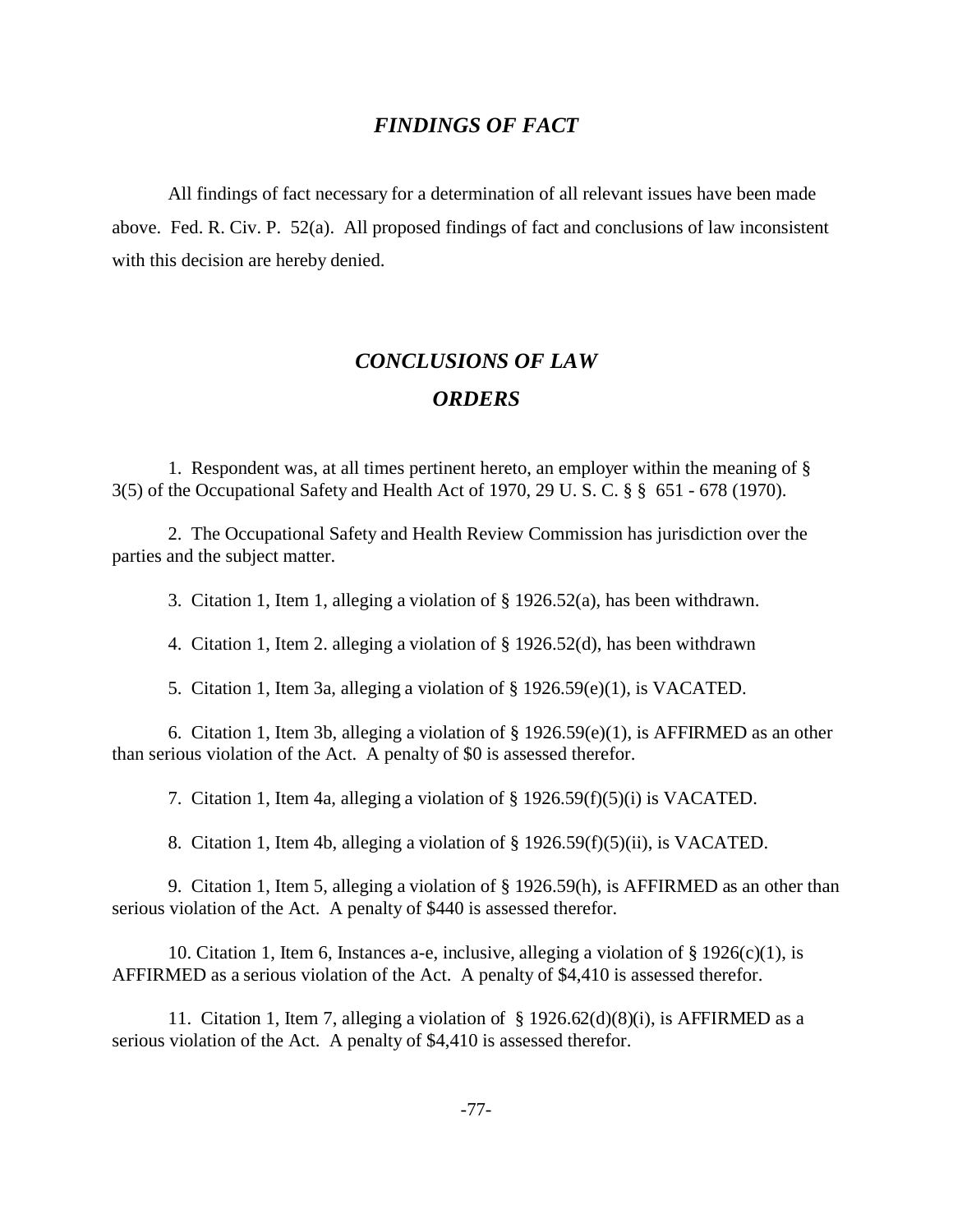12. Citation 1, Item 8, alleging a violation of § 1926.62(e)(2(i), is VACATED.

13. Citation 1, Item 9, alleging a violation of § 1926.62(f)(3)(ii), AFFIRMED as a serious violation of the Act. A penalty of \$4,410 is assessed therefor.

14. Citation 1, Item 10, alleging a violation of  $\S$  1926.62(g)(1), is AFFIRMED as a serious violation of the Act. A penalty of \$4,410 is assessed therefor.

15. Citation 1, Item 11, alleging a violation of  $\S 1926.62(g)(2)(ii)$ , AFFIRMED as a serious violation of the Act. A penalty of \$4,410 is assessed therefor.

16. Citation 1, Items 12a and 12b, alleging violations of  $\S$  § 1926.62(g)(2)(v) and  $1926.62(g)(2)(vii)$ , respectively, are AFFIRMED as a single serious violation of the Act. A penalty of \$4,410 is assessed therefor.

17. Citation 1, Item 13, alleging a violation of  $\S 1926.62(g)(2)(vi)$ , is AFFIRMED as a serious violation of the Act. A penalty of \$4,410 is assessed therefor.

18. Citation 1, Item 14, alleging a violation of § 1926.62(h)(3), is AFFIRMED as a serious violation of the Act. A penalty of \$4,410 is assessed therefor.

19. Citation 1, Item 15, alleging a violation of § 1926.62(h)(5), is AFFIRMED as a serious violation of the Act. A penalty of \$4,410 is assessed therefor.

20. Citation 1, Item 16, alleging a violation of  $\S$  1926.62(i)(1), is AFFIRMED as a serious violation of the Act. Penalty of \$4,410 is assessed therefor.

21. Citation 1, Item 17, alleging a violation of  $\S$  1926.62(i)(2)(ii), is AFFIRMED as a serious violation of the Act. A penalty of \$4,410 is assessed therefor.

22. Citation 1, Item 18, alleging a violation of  $\S$  1926.62(i)(2)(iii), is AFFIRMED as a serious violation of the Act. A penalty of \$4,410 is assessed therefor.

23. Citation 1, Item 19, alleging a violation of  $\S$  1926.62(i)(3)(i), is AFFIRMED as a serious violation of the Act. A penalty of \$4,410 is assessed therefor.

24. Citation 1, Item 20, Instances a-c, alleging a violation of  $\S$  1926.62(i)(4)(iii), is AFFIRMED as a single serious violation of the Act. A penalty of \$4,410 is assessed therefor.

25 Citation 1, Item 21, Instances a-o, alleging a violation of  $\S$  1926.62(i)(2)(ii), is AFFIRMED as a single serious violation of the Act. Penalty of \$4,410 is assessed therefor.

26. Citation 1, Item 22, alleging a violation of  $\S$  1926.62(j)(2)(iv), is AFFIRMED as a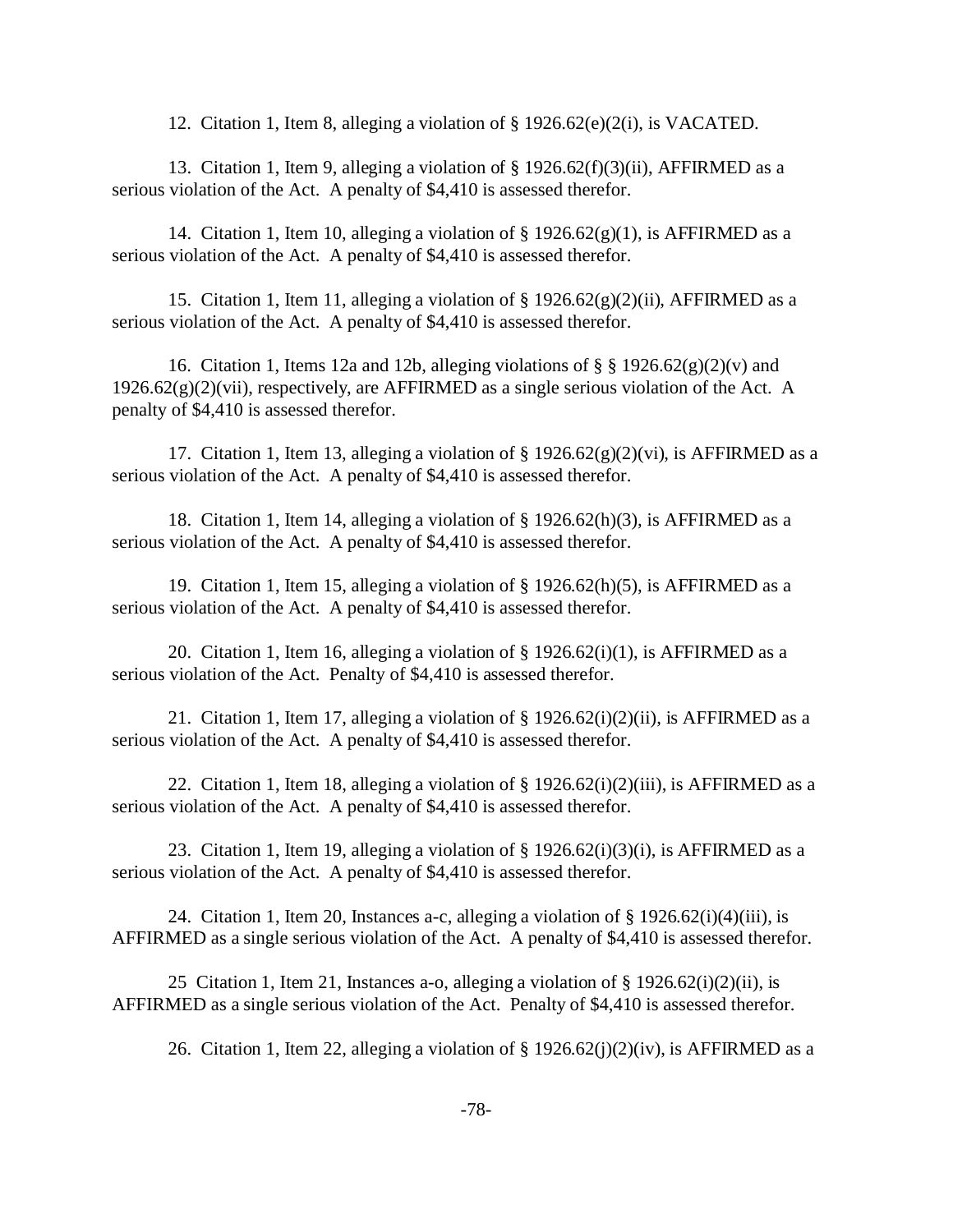serious violation of the Act. A penalty of \$4,410 is assessed therefor.

27. Citation 1, Item 23, alleging a violation of  $\S$  1926.62(1)(1)(ii), is AFFIRMED as a serious violation of the Act. A penalty of \$4,410 is assessed therefor.

28. Citation 2, Item 24, alleging a violation of § 1926.62(l)(iii), is AFFIRMED as an other than serious violation of the Act. A penalty of \$440 is assessed therefor.

29. Citation 1, Item 25, alleging a violation of  $\S$  1926.62(1)(3)(i), is AFFIRMED as a serious violation of the Act. A penalty of \$4,410 is assessed therefor.

30. Citation 1, Item 26, alleging a violation of  $\S 1926.62(m)(2)(i)$ , is AFFIRMED as a serious violation of the Act. Penalty of \$4,410 is assessed therefor.

31. Citation 1, Item 27, alleging a violation of  $\S$  1926.62(n)(1)(ii), is AFFIRMED as a serious violation of the Act. A penalty of \$4,410 is assessed therefor.

32. Citation 1, Item 28, alleging a violation of  $\S$  1910.20(g)(1), is VACATED.

33. Citation 1, Item 29, alleging a violation of § 1910.134(d)(2)(ii), VACATED.

34. Citation 1, Item 30, alleging a violation of  $\S 1926.62(f)(1)$ , is AFFIRMED as a serious violation of the Act. A penalty of \$4,410 is assessed therefor.

35. Citation 2, Item 1, alleging a willful violation of § 1926.62(d)(1)(i) is VACATED.

36 Citation 2, Item 2, alleging a willful violation of § 1926.62(j)91)(i) is VACATED.

37. Citation 2, Item 3, alleging a willful violation of  $\S$  1926.62(k)(1)(i), is AFFIRMED as a willful violation of the Act. Penalty of \$44,100 is assessed therefor.

38. Citation 2, Item 4, alleging a willful violation of  $\S$  1926.62(k)(1)(i), is AFFIRMED as a willful violation of the Act. Penalty of \$44,100 is assessed therefor.

39. Citation 2, Item 5, alleging a willful violation of  $\S$  1926.62(k)(1)(i), is AFFIRMED as a willful violation of the Act. Penalty of \$44,100 is assessed therefor.

40. Citation 2, Item 6, alleging a willful violation of  $\S$  1926.62(k)(1)(i), is AFFIRMED as a willful violation of the Act. Penalty of \$44,100 is assessed therefor.

41. Citation 2, Item 7, alleging a willful violation of  $\S$  1926.62(k)(1)(i), is AFFIRMED as a willful violation of the Act. Penalty of \$44,100 is assessed therefor.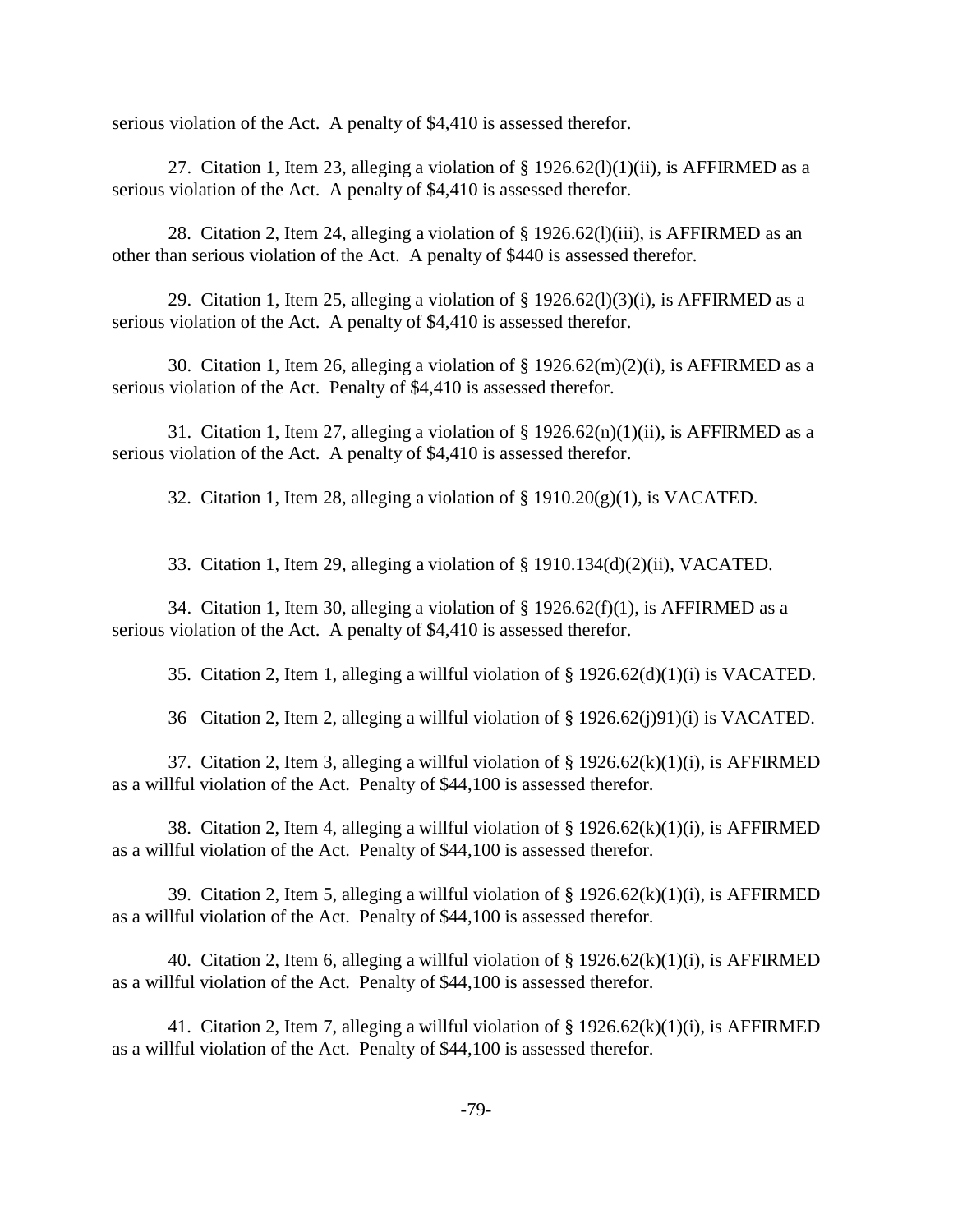42. Citation 2, Item 8, alleging a willful violation of  $\S$  1926.62(k)(1)(i), is AFFIRMED as a willful violation of the Act. Penalty of \$44,100 is assessed therefor.

43. Citation 2, Item 9, alleging a willful violation of  $\S$  1926.62(k)(1)(i), is AFFIRMED as a willful violation of the Act. Penalty of \$44,100 is assessed therefor

44. Citation 2, Items 10a and 10b, alleging willful violations of  $\S$  § 1926.62(c)(1) and 1926.62(f)(1), respectively are AFFIRMED as a single willful violation of the Act. A penalty of \$44,100 is appropriate therefor.

45. Citation 2, Items 11a and 11b, alleging willful violations of  $\S$  § 1926.62(c)(1) and 1926.62(f)(1), respectively are AFFIRMED as a single willful violation of the Act. A penalty of \$44,100 is appropriate therefor.

46. Citation 2, Items 12a and 12b, alleging willful violations of  $\S$  § 1926.62(c)(1) and 1926.62(f)(1), respectively are AFFIRMED as a single willful violation of the Act. A penalty of \$44,100 is appropriate therefor.

47. Citation 2, Items 13a and 13b, alleging willful violations of  $\S$  § 1926.62(c)(1) and 1926.62(f)(1), respectively are AFFIRMED as a single willful violation of the Act. A penalty of \$44,100 is appropriate therefor.

48. Citation 2, Items 14a and 14b, alleging willful violations of §§ 1926.62(c)(1) and  $1926.62(f)(2)(i)$ , respectively are AFFIRMED as a single will full violation of the Act. A penalty of \$44,100 is appropriate therefor.

49. Citation 2, Items 15a and 15b, alleging will full violations of  $\S$   $\S$  1926.62(c)(1) and  $1926.62(f)(2)(i)$ , respectively are AFFIRMED as a single willful violation of the Act. A penalty of \$44,100 is appropriate therefor.

50. Citation 2, Items 16a and 16b, alleging willful violations of  $\S$   $\S$  1926.62(c)(1) and  $1926.62(f)(2)(i)$ , respectively are AFFIRMED as a single willful violation of the Act. A penalty of \$44,100 is appropriate therefor.

51. Citation 2, Items 17a and 17b, alleging willful violations of  $\S$  § 1926.62(c)(1) and  $1926.62(f)(2)(i)$ , respectively are AFFIRMED as a single willful violation of the Act. A penalty of \$44,100 is appropriate therefor.

52. Citation 2, Items 18a and 18b, alleging willful violations of  $\S$   $\S$  1926.62(c)(1) and  $1926.62(f)(2)(i)$ , respectively are AFFIRMED as a single willful violation of the Act. A penalty of \$44,100 is appropriate therefor.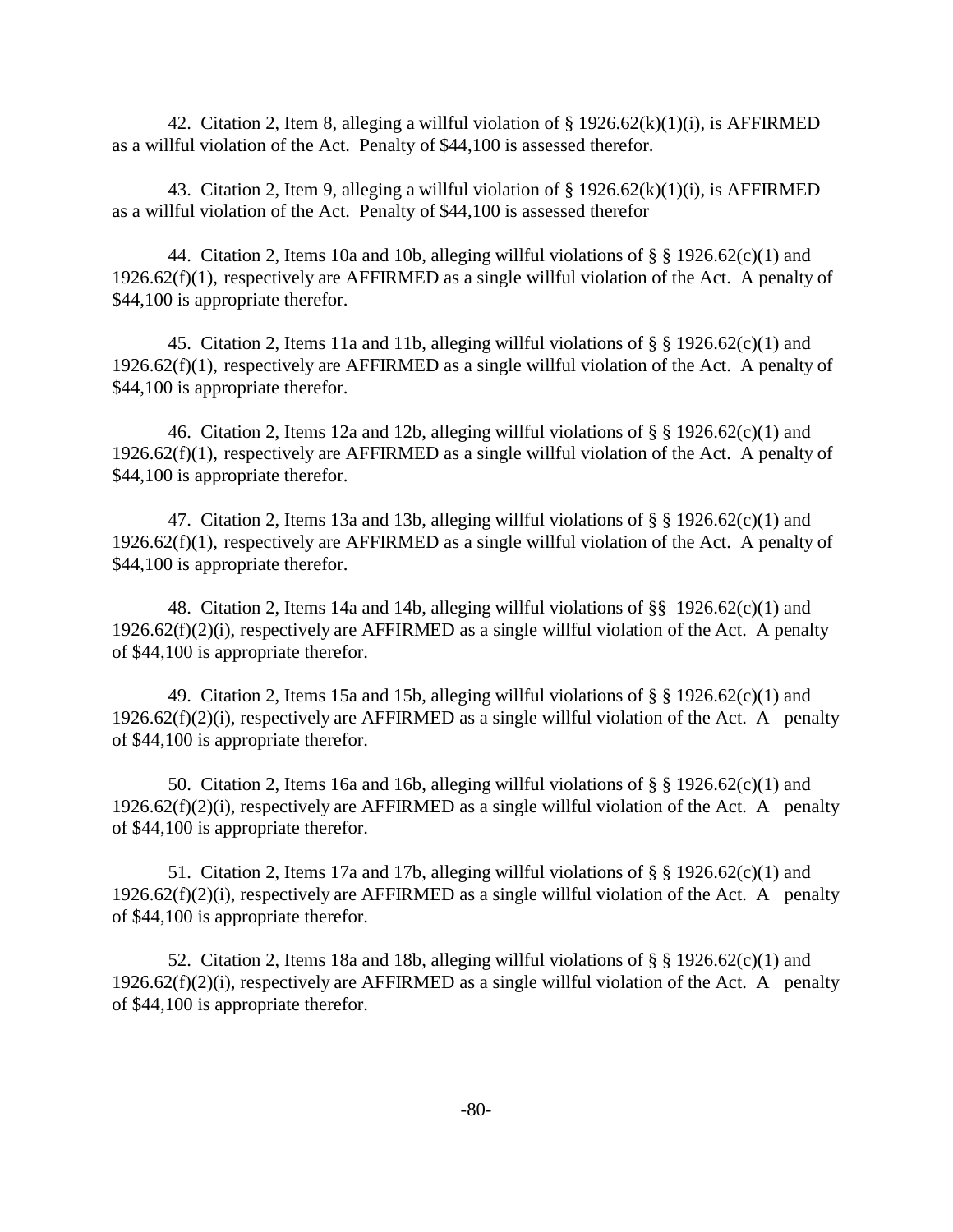$/s/$ 

Michael H. Schoenfeld Judge, OSHRC

Dated: September 13, 1996 Washington, D.C.